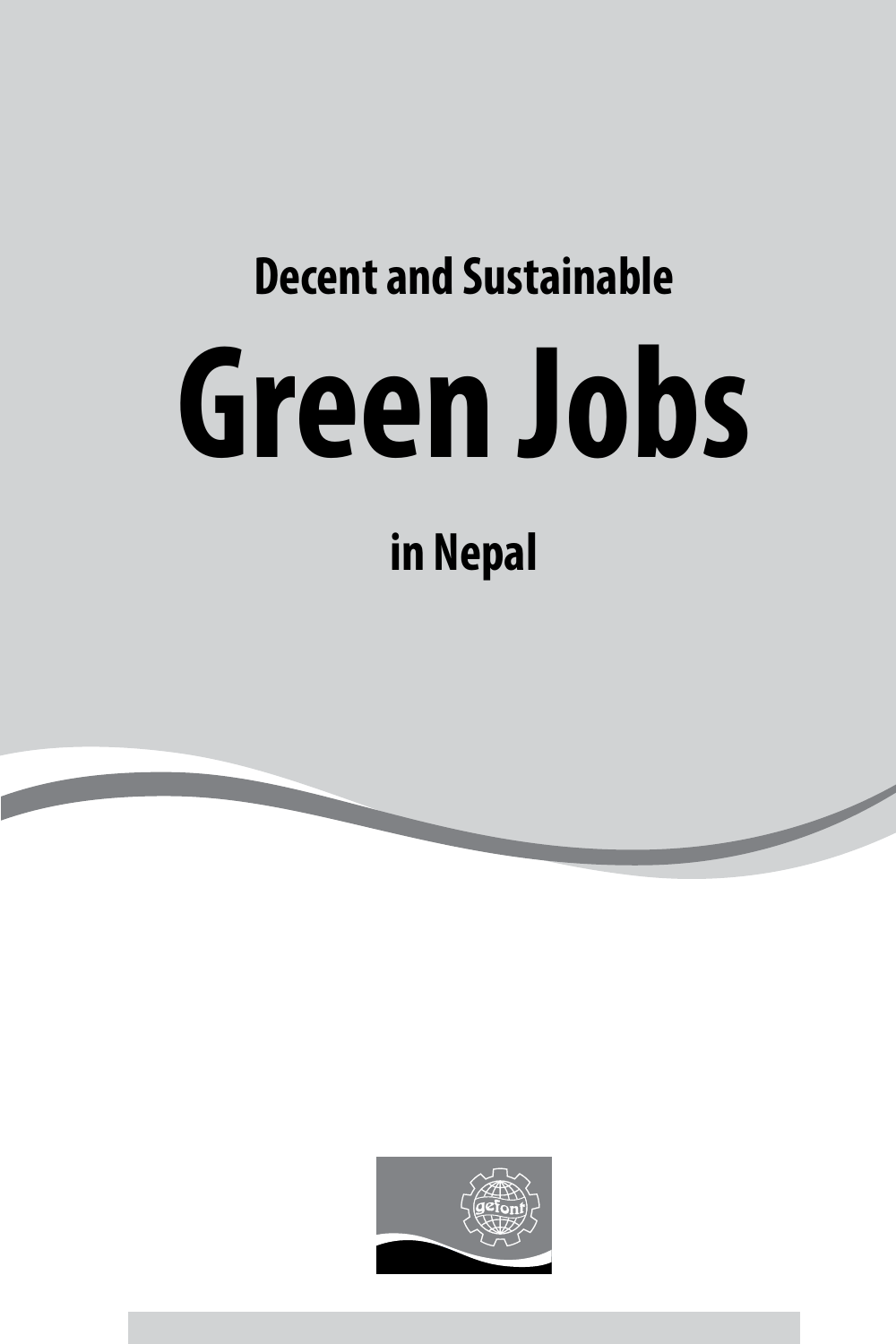Decent and Sustainable Green Jobs in Nepal

Decent and Sustainable Green Jobs in Nepal

**Study Team** Dr. Rudra P Gautam Dr. Jeevan Prasain

#### **Published by**

General Federation of Nepalese Trade Unions (GEFONT) Man Mohan Labour Building, GEFONT Plaza, Putalisadak, Kathmandu, Nepal PO Box: 10652 Tel: + 977 1 4168000 Fax: + 977 1 4168012 E-mail: dfa@gefont.org URL: www.gefont.org

(In cooperation with ILO)

**Cover, Lay-out, Design & Printing Management**

M's Mouse Putalisadak, Kathmandu E-mail: msmouse@wlink.com.np

**Published:** 500 Copies

**Price: Nrs. 200**

© **GEFONT 2012**

**GEFONT Publication No. 125**

**ISBN:** 978-9937-8069-7-8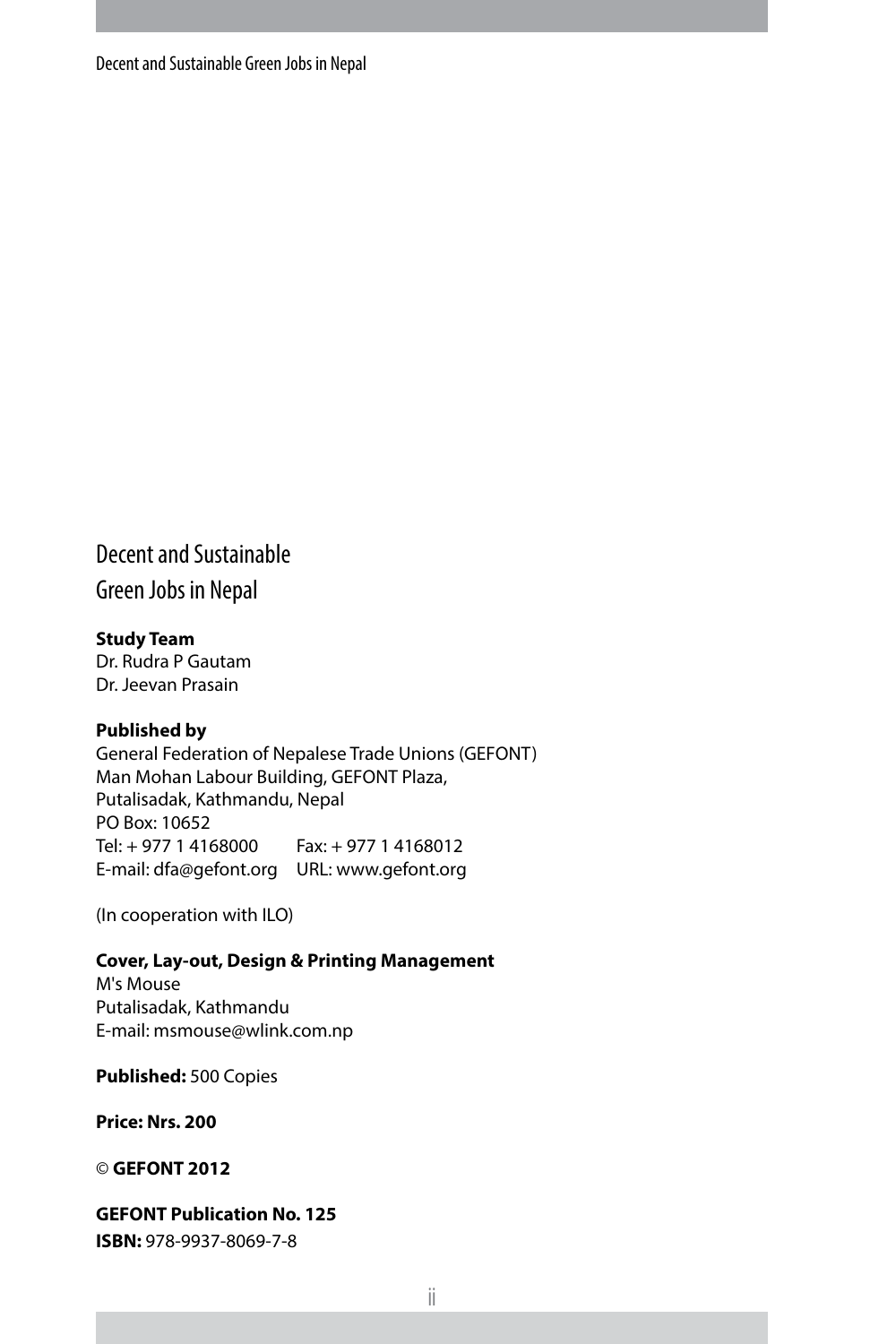## Acknowledgement

Green job has become a highly relevant issue in contemporary world. There are no debates that balance between Humankind and Nature is possible by environment protection and pollution minimization. Human being and nature from the day immemorial have been linked together by labour power inherent within men and women. Trade union movement as such and our organization GEFONT has the long run goal of achieving dignity for workers and decentization of employment. How can employment be made fruitful and descent is a challenge also associated with the emerging crisis through climate change. Hence, we are dedicated to maximize our efforts to ensure employment with three basic characters – fruitful, descent and environment-friendly. Through the dedicated efforts only, we hope to handover a healthy & safe Earth and Decent Work to the workers of future generation and human race.

As it is a new issue, this study and publication is our preliminary initiative and we have tried to explore various aspects of green employment through these case studies within a very short span of time. GEFONT position is also presented for further discussion in the days to come. The cooperation of ILO and Mr. Nabin Kumar Karna is highly appreciable for this publication. We extend sincere thanks to Dr. Rudra P Gautam and Dr. Jeevan Prasain as the senior researchers for their highly significant contribution. In this study, the involvement of GEFONT leaders, federation leaders and Central Office staffs has been highly appreciable. We extend our thankfulness to the union colleagues at the grassroots in concerned enterprises and workplaces and others who assisted us for a successful work in this new issue of green job.

**Umesh Upadhyaya**

General Seretary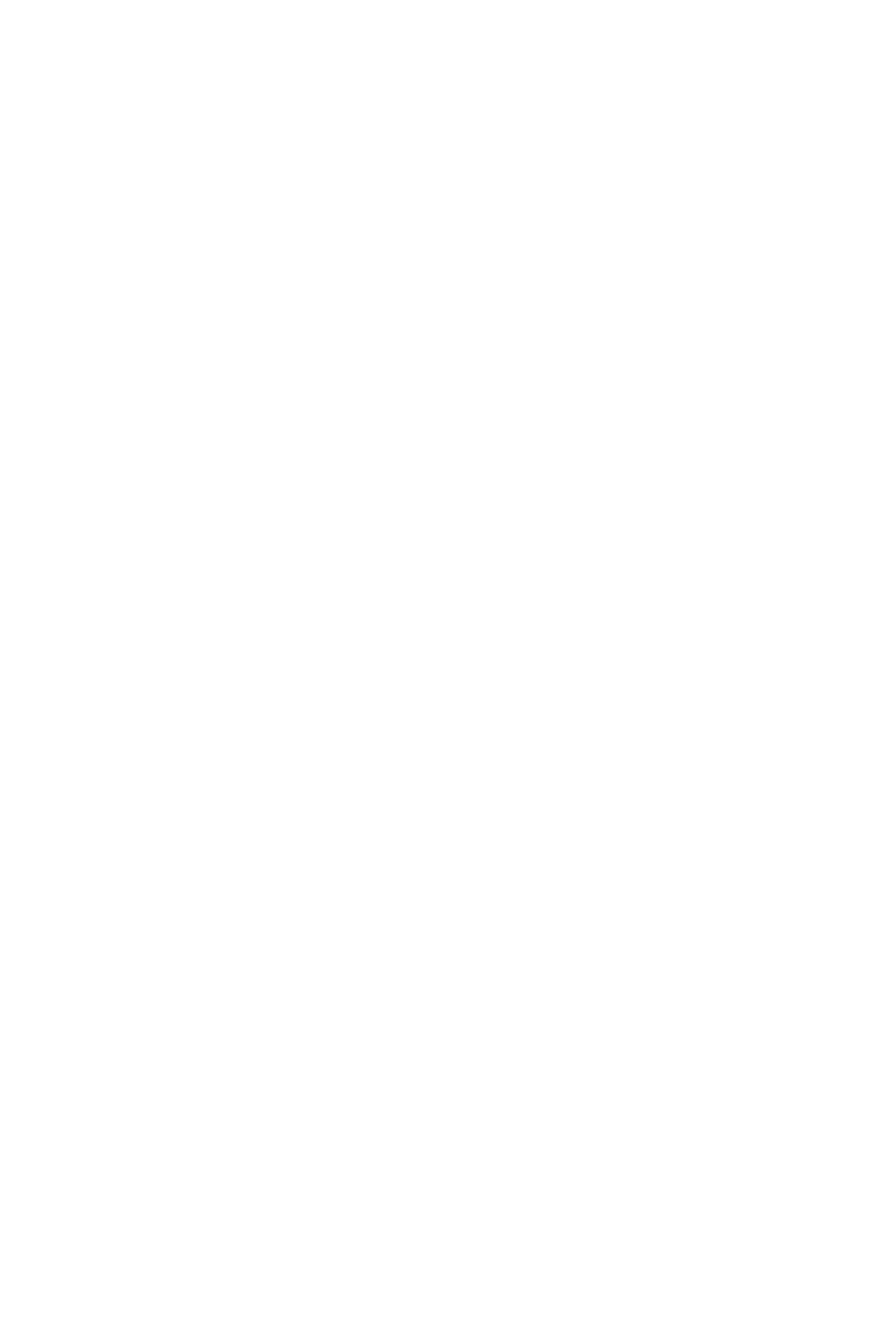# Table of Contents

#### **Case Studty 1**

| 28 |
|----|
|    |
|    |
| 32 |

#### **Case Study 2**

| Ashok Medicinal and Aromatic Plants Centre, Kavrepalanchowk  37 |    |
|-----------------------------------------------------------------|----|
|                                                                 | 38 |
|                                                                 |    |
|                                                                 |    |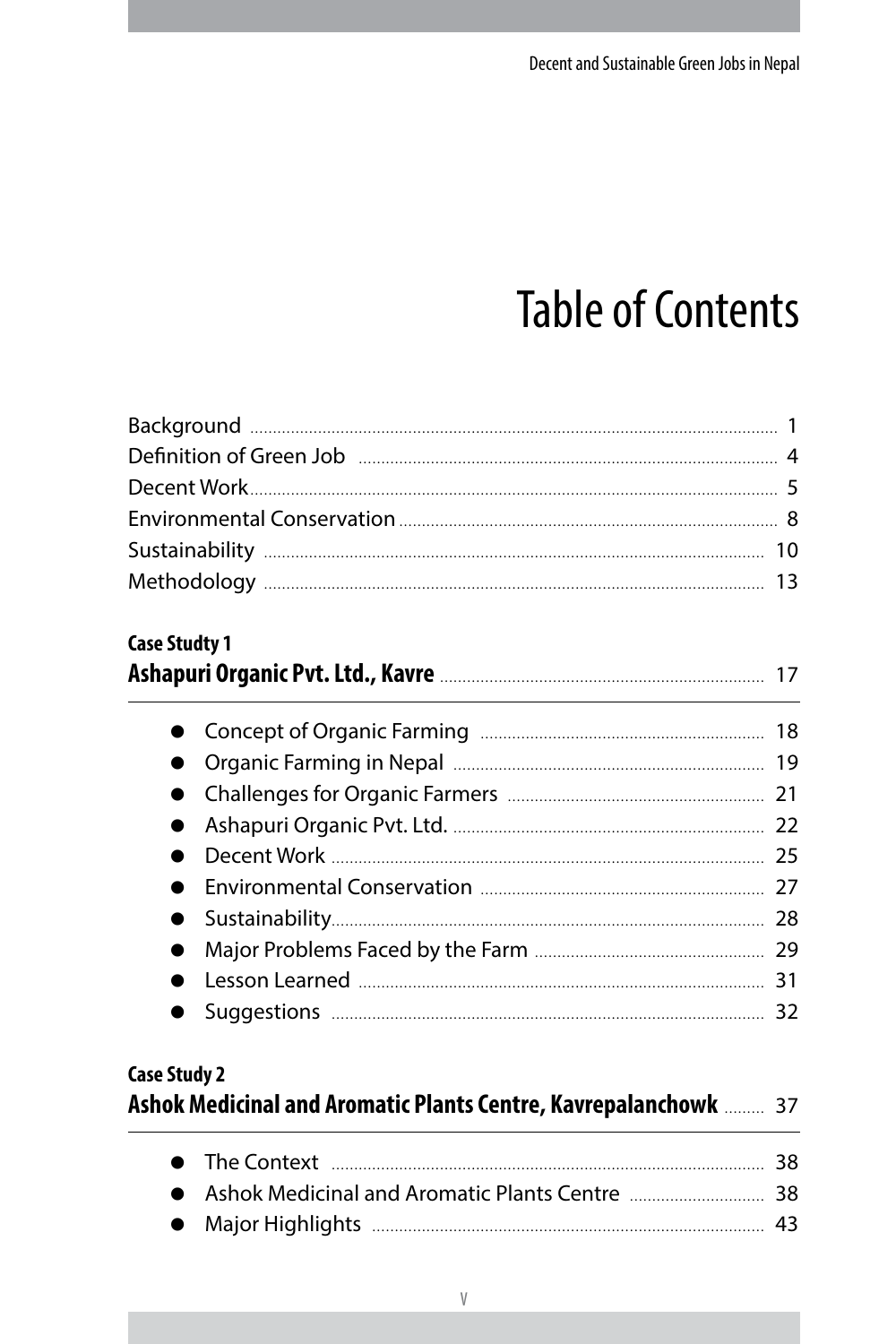#### **Case Study 3 Herbs Production and Processing Company Limited, Tikapur, Kailali** 53

| • Herbs Production and Processing Company Limited, Tikapur 54                                                   |  |
|-----------------------------------------------------------------------------------------------------------------|--|
|                                                                                                                 |  |
|                                                                                                                 |  |
|                                                                                                                 |  |
| Compared Dessons Learned Manual Museum Museum Museum Museum Museum Museum Museum Museum Museum Museum Museum 63 |  |
|                                                                                                                 |  |

#### **Case Study 4**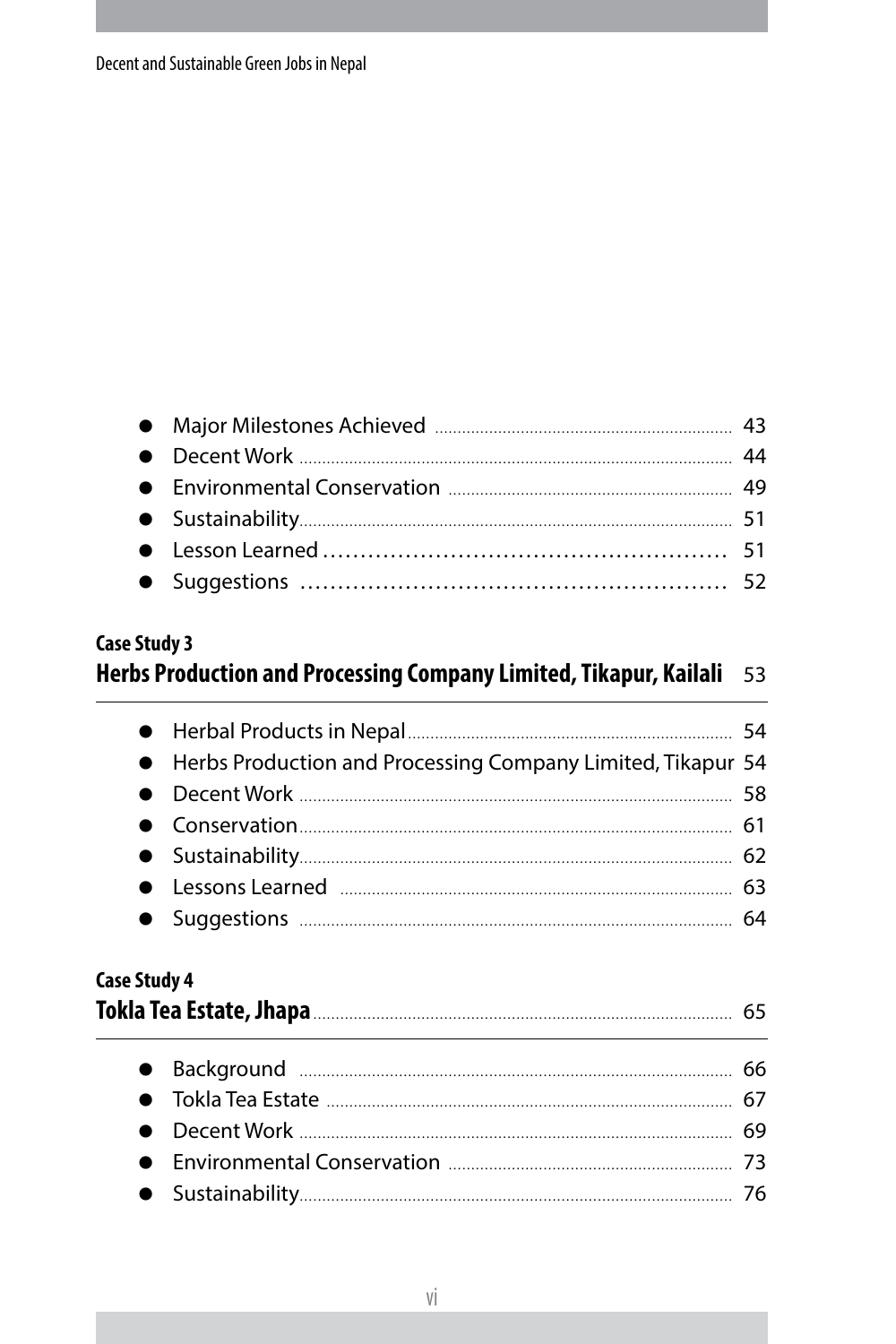|                     | 77<br>79 |
|---------------------|----------|
| <b>Case Study 5</b> |          |
|                     | 84       |
|                     |          |
|                     | 90       |
|                     | 91       |
|                     | 92       |
|                     | 94       |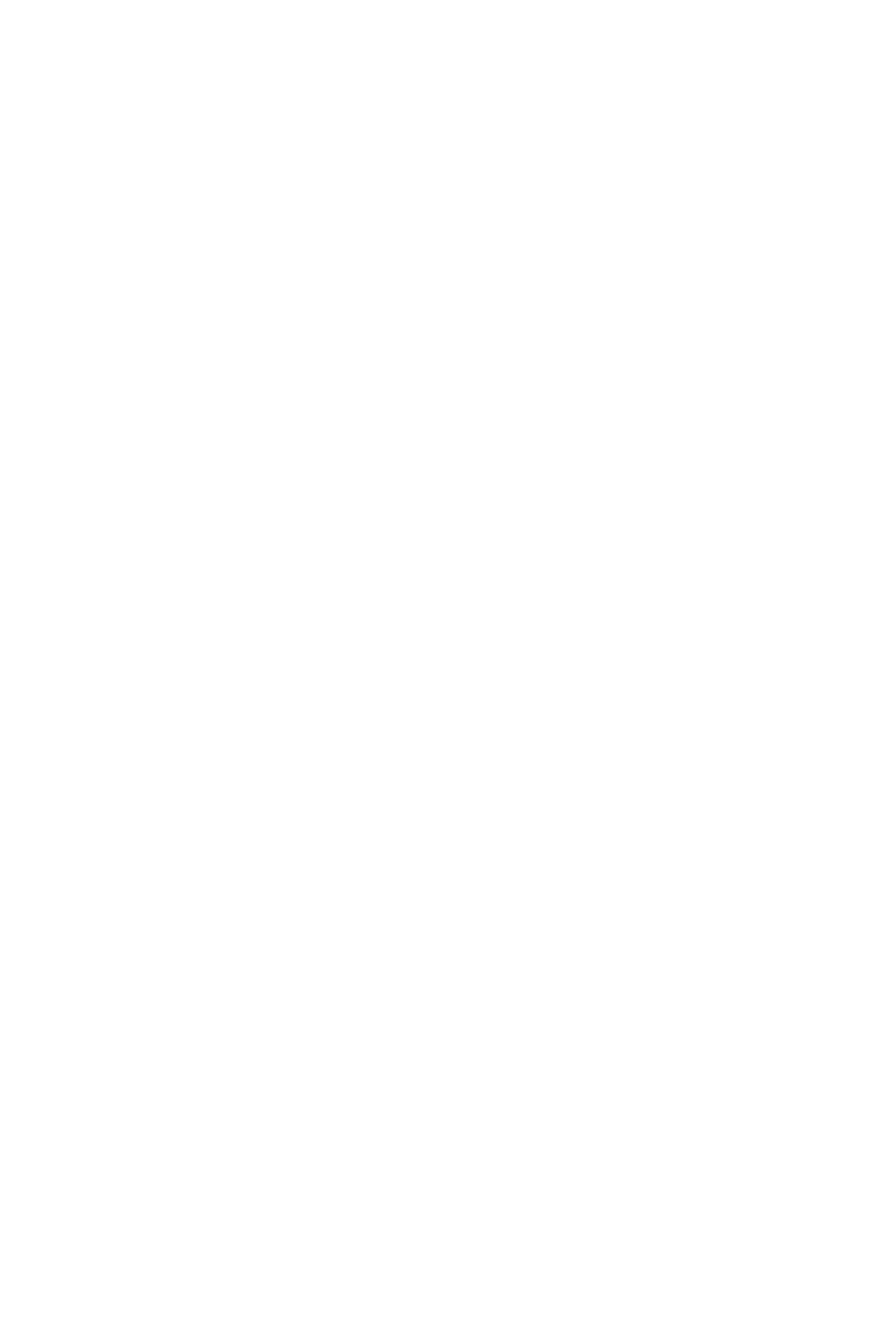## **Background**

Nepal is a multi-ethnic state with great social and cultural diversity. The country is characterized by widespread inequalities and discrimination in terms of ethnicity, gender and geography. Economic and social relations in Nepal continue to be governed by this deeply entrenched ethnic, caste and gender-based hierarchy, which has resulted in the exclusion of various ethnic, caste and gender groups in many political, social and economic activities. Discrimination and exclusion impact on poverty, literacy and health status; and make these groups particularly vulnerable in the labour market. Manifestations of discrimination include high instances of poverty, exploitative labour relations, unequal pay, unemployment and emotional devaluation.. The objective of the study is to assess green jobs in relation to decent work, conservation and sustainability. It was commissioned to assess the perception of workers and employers on workers' rights, conservation and climate change issues.

Employment and livelihoods stand to be impacted by increasing water shortages, droughts and desertification associated with climate change. Pandemics linked to the spread of infectious diseases as the weather warms may seriously affect labour productivity. For instance, the Nepalese tourism industry is experiencing increased pressures as glaciers recede and snow cover decrease.

It is estimated that approximately 66,000 - 89,000 new jobs could be created by investing 2 percent of GDP each year in four key sectors

1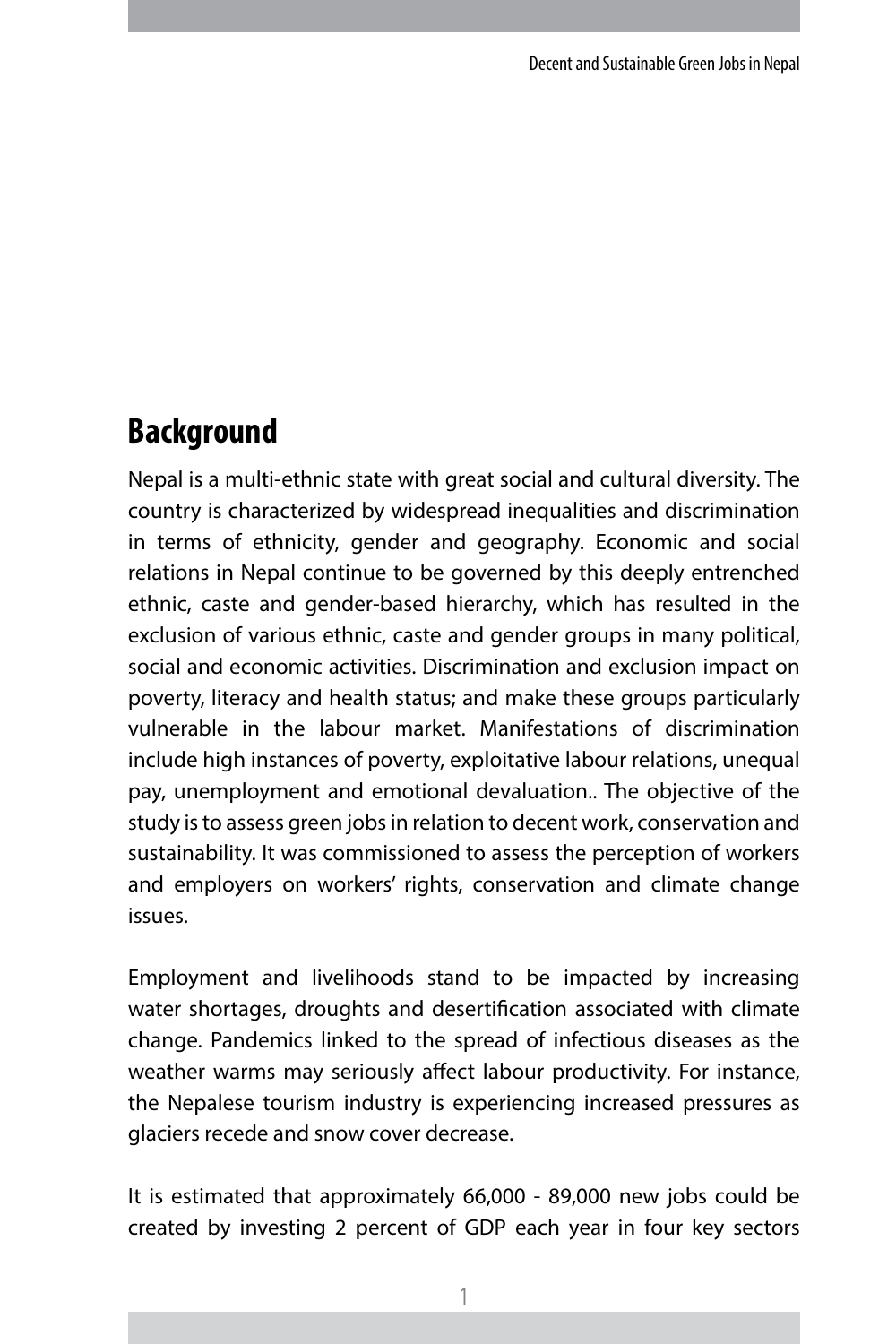(agriculture, construction, energy, and water) in Nepal. The level of additional jobs created each year would represent between 0.6 percent and 0.8 percent of total employment (ITUC, 2012).

The Nepalese economy relies significantly on its rich natural capital to support agriculture, tourism, industry and construction, which are particularly vulnerable to the effects of climate change. Rural households are largely dependent on natural resources, making ecosystem degradation, resource scarcity and climate change key sustainable development challenges for Nepal.

It has been recognised that Nepal is highly vulnerable to the adverse impacts of climate change. Rises in temperature related to global warming are associated with changes to rainfall patterns, increasing storms, and a growing threat from Glacial Lake Outburst Floods (GLOF). The climate induced hazards are not only causing damage and loss of human lives and property; they also undermine development progress in Nepal and put the achievement of the Millennium Development Goals (MDGs) at risk.

The Nepalese Government has implemented strategies, including targeting public expenditures, policy reforms and regulatory changes to promote further investment and initiatives by the private sector and civil society to address climate change. Decision makers in Nepal have participated in the meetings of the UNFCCC and signed the Convention on 12 June 1992 during the Rio de Janeiro Earth Summit, which entered into force on 31 July 1994; and signed the Kyoto Protocol on 16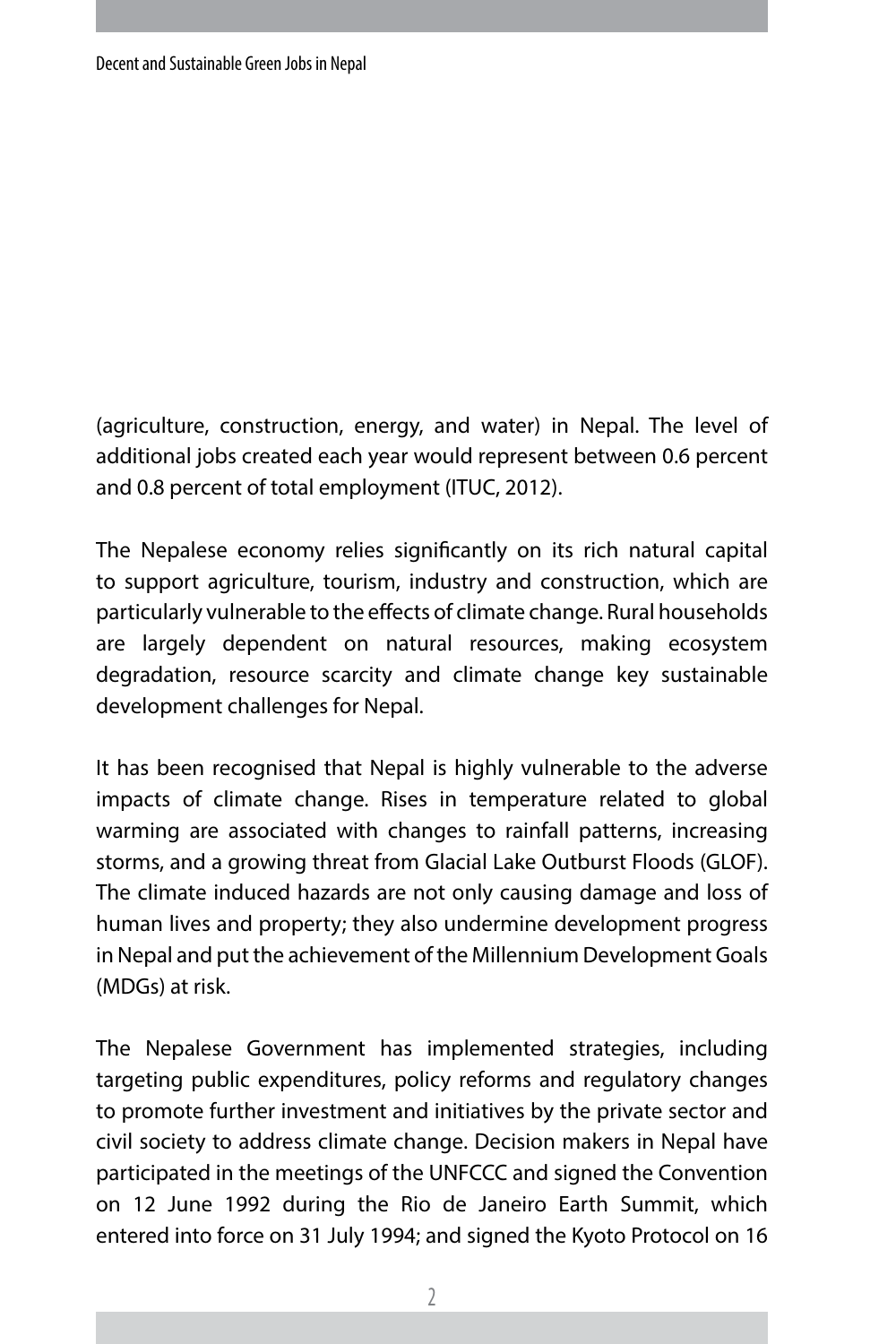September 2005, which entered into force on 14 December 2005. In order to promote and facilitate the activities related to the Clean Development Mechanism (CDM) in the spirit of the Article 12 of the Kyoto Protocol, the Government has assigned the Ministry of Environment, Science and Technology (MoEST) to function as the Designated National Authority (DNA) in Nepal.

Given that business and employment may suffer in the face of morefrequent and powerful floods and landslides which will damage property, production equipment, and infrastructure, adaptive efforts represent a major potential source of employment. Green jobs are a key component of this strategy, pivotal in achieving economic and social development that is also environmentally sustainable. The promotion of green jobs and green economies depend on an integrated and timely response supported by active labour market policy measures, based on labour market information and built up in collaboration between workers, enterprises, governments, public employment services and social partners.

Trade unions are vital actors in facilitating the achievement of sustainable green jobs in view of their experience in addressing industrial change, the high priority they give to the protection of the working environment and the related natural environment, and their promotion of socially responsible and economic development. The existing network of collaboration among trade unions and their extensive membership provide important channels through which the concepts and practices of green jobs can be supported.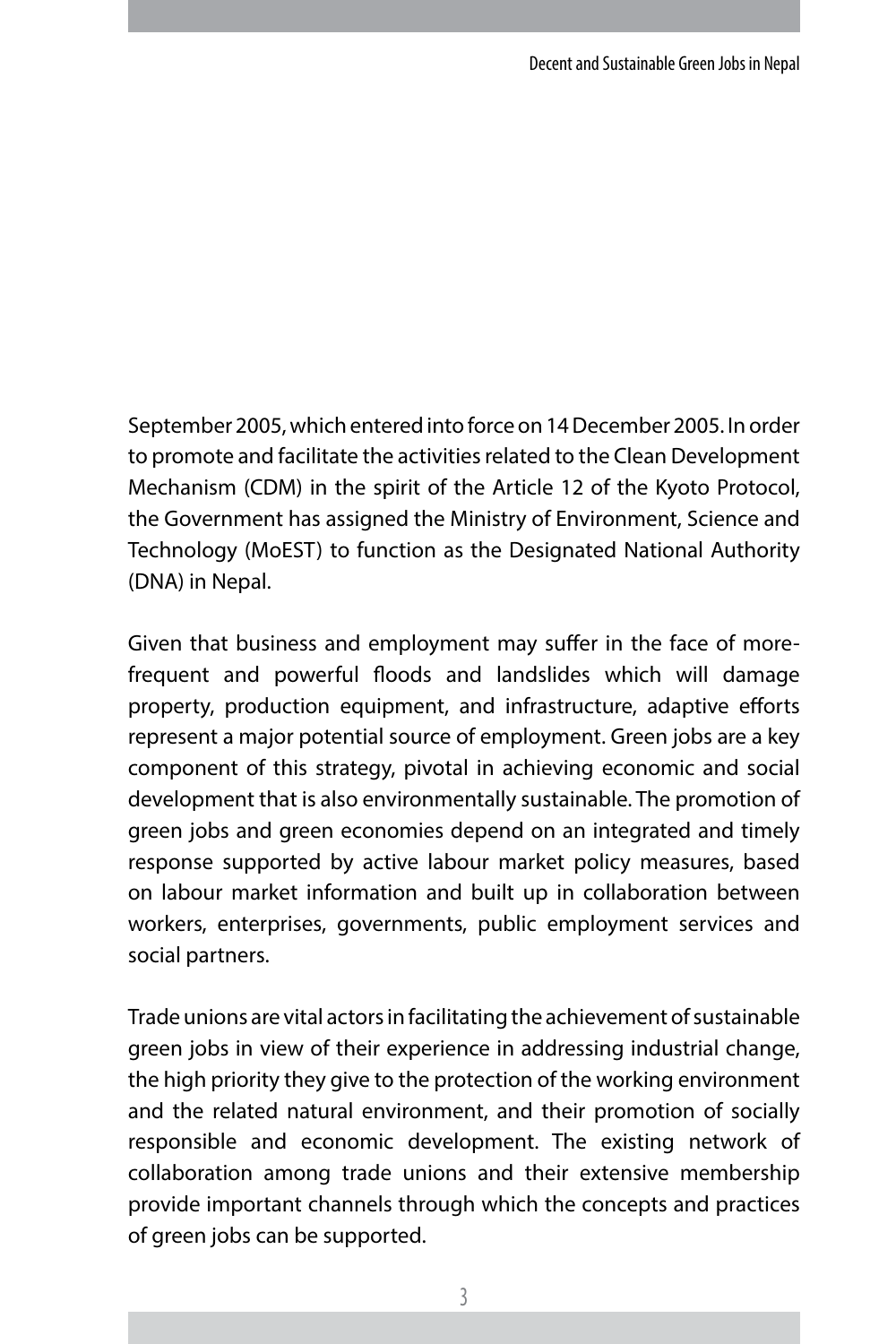## **Definition of Green Job**

No single accepted and standard definition on green job is yet established among the policy makers, scholars and practitioners. However, many jobs which are environment-related in principle are not green in application because of the environmental damage caused by inappropriate practices. There is also evidence that many environmentrelated jobs do not automatically constitute decent work. Many of these jobs related to the environment are "dirty, dangerous and difficult". Employment in industries such as recycling and waste management, biomass energy and construction tend to be precarious and low paid. Therefore, we must strive to ensure that 'green' jobs are also seen as 'quality' jobs- while contributing to environmental sustainability.

According to the International Trade Union Congress (ITUC) a green job reduces the environmental impacts of enterprises and economic sectors to sustainable levels, while providing decent work and living conditions to all those involved in production, and ensures workers' rights are respected. Green jobs are not only those traditional jobs people think of as green – like making solar panels, manufacturing wind turbines, water conversation and sustainable forestry, they also include retrofitting and related jobs in the construction and public transport sectors, energy efficiency improvements in manufacturing plants, along with services supporting all industries. A decent job ensures safe work, fair wages, respect for workers' rights and social protection (ITUC, 2012).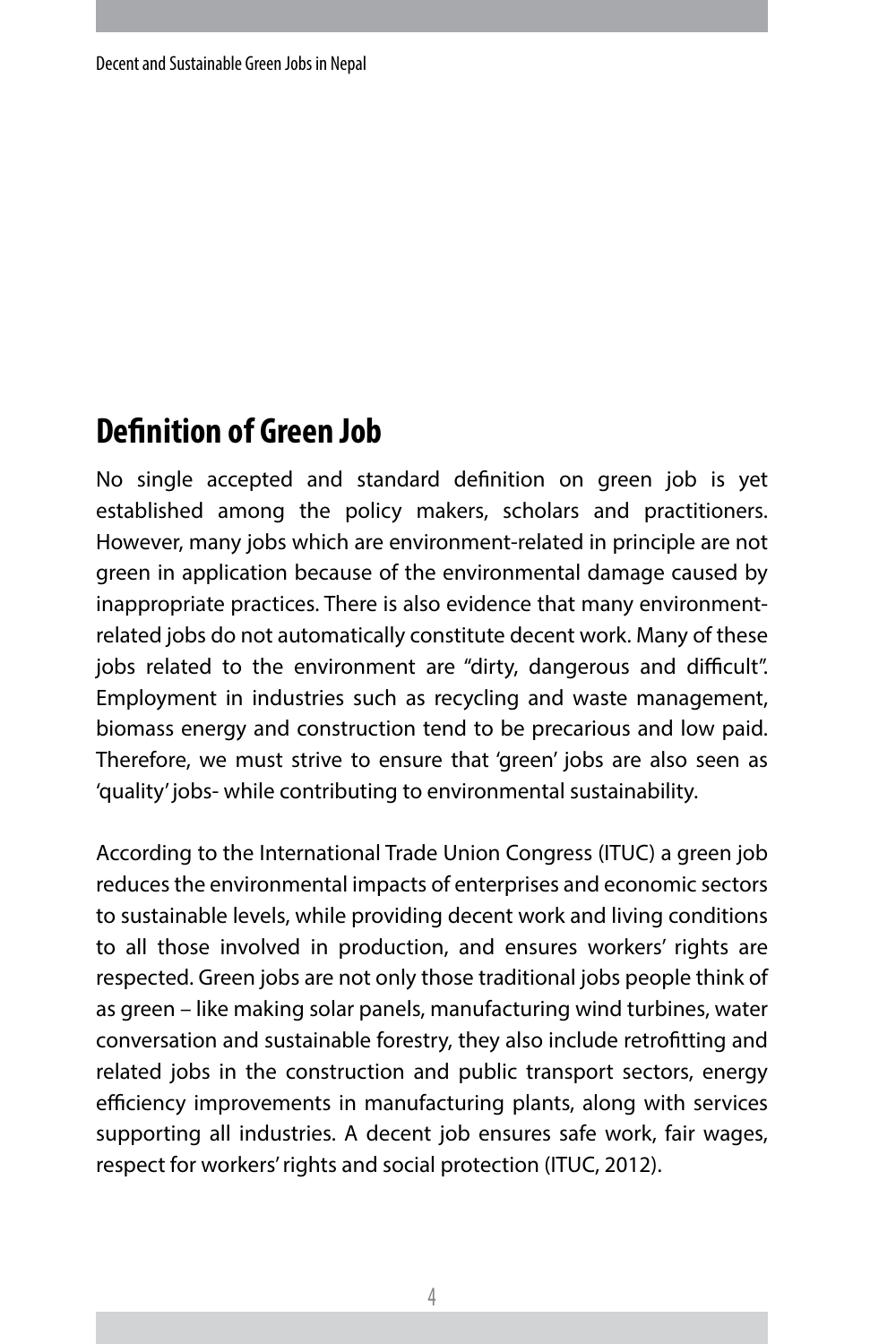Combining decent work with environment-related jobs effectively links Millennium Development Goal (MDG) One (poverty reduction) with Millennium Development Goal Seven (protecting the environment). It makes the two mutually supportive rather than conflicting (AusAID & ILO nd).

Regarding the green jobs definition, a number of indicators have been used in the selected cases.



## **Decent Work**

According to International Labour Organization (ILO) decent work sums up the aspirations of people in their working lives. It involves opportunities for work that is productive and delivers a fair income, security in the workplace and social protection for families, better prospects for personal development and social integration, freedom for people to express their concerns, organize and participate in the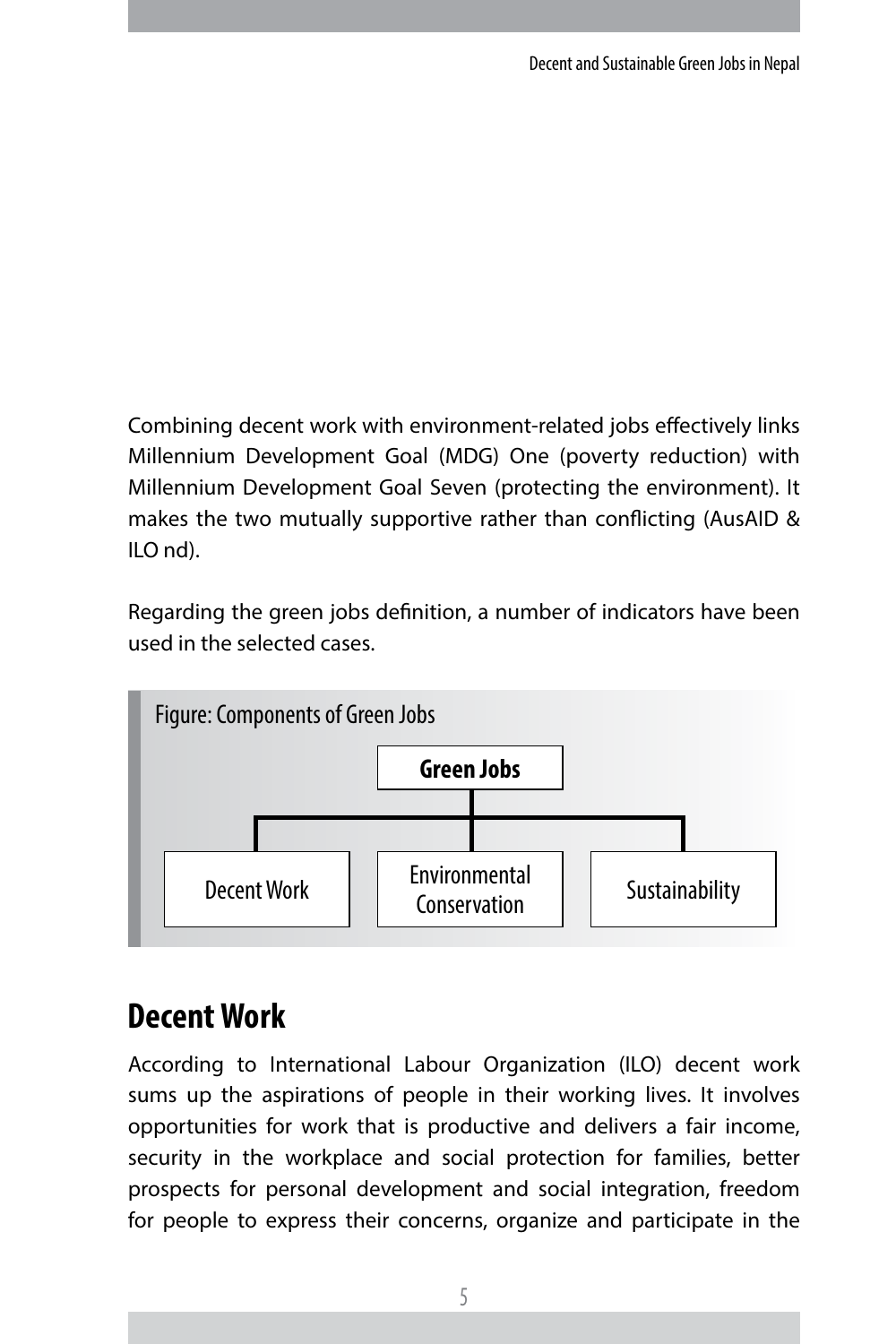decisions that affect their lives and equality of opportunity and treatment for all women and men.

Productive employment and decent work are key elements to achieving a fair globalization and the reduction of poverty. The ILO has developed an agenda for the community of work. Putting the 'Decent Work Agenda' into practice is achieved through four strategic pillars: job creation, rights at work, social protection and social dialogue, with gender equality as a crosscutting objective.

Decent work is a key element to reducing poverty, and for achieving equitable, inclusive and sustainable development. It involves opportunities for productive work that deliver a fair income, provide security in the work place, insure social protection for workers and their families, gives freedom to express their concerns and to organize and participate in decision making that affect their lives.

In the four pillars of decent work (**employment**, **rights**, **protection** and **dialogue**) includes:

#### **Employment**

- a fair income that ensures a decent livelihood
- $\bullet$  equal treatment and opportunities for all
- good working conditions
- health and safety in the workplace
- access to meaningful and productive work
- **•** prospects for personal development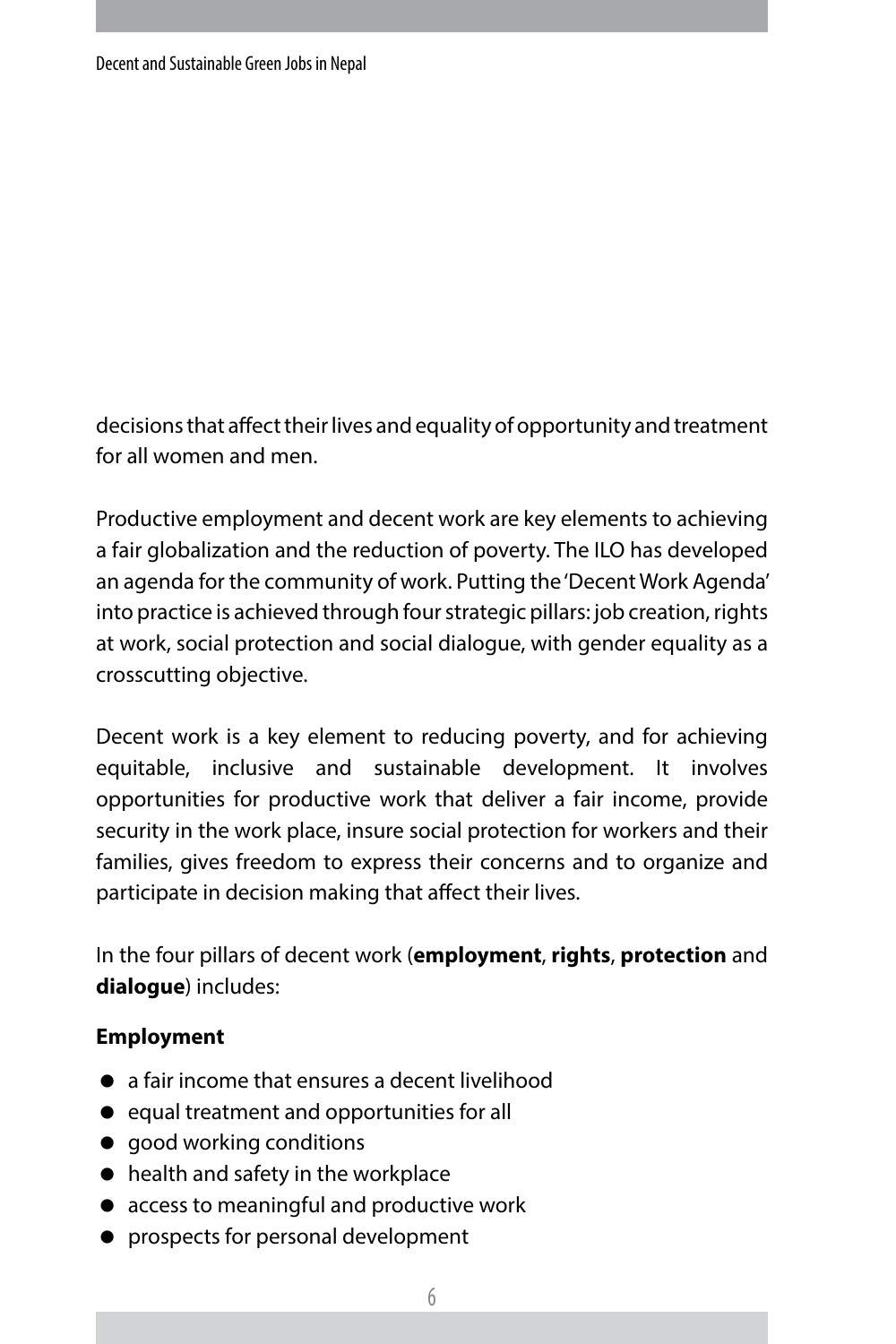#### **Workers' rights**

- **•** freedom to organise
- freedom of expression that both women and men are able to participate in decisions that affect their own lives
- $\bullet$  the right to bargain collectively
- **•** freedom from discrimination
- **•** freedom from forced labour
- **•** freedom from child labour
- legal recognition and access to a legal system
- the existence of labour laws and the general rule of law

#### **Social protection**

- the important link between productive employment and security for those who for some reason do not have a job at all
- protection from the loss or reduction of income due to unemployment, injury, maternity, parenthood or old age
- **•** fair and inclusive societies

#### **Social dialogue**

- that workers and employers have the right and means to be represented through their organisations
- $\bullet$  that the best and most enduring solutions are reached through cooperation which is central to social stability, sustained growth and sustained development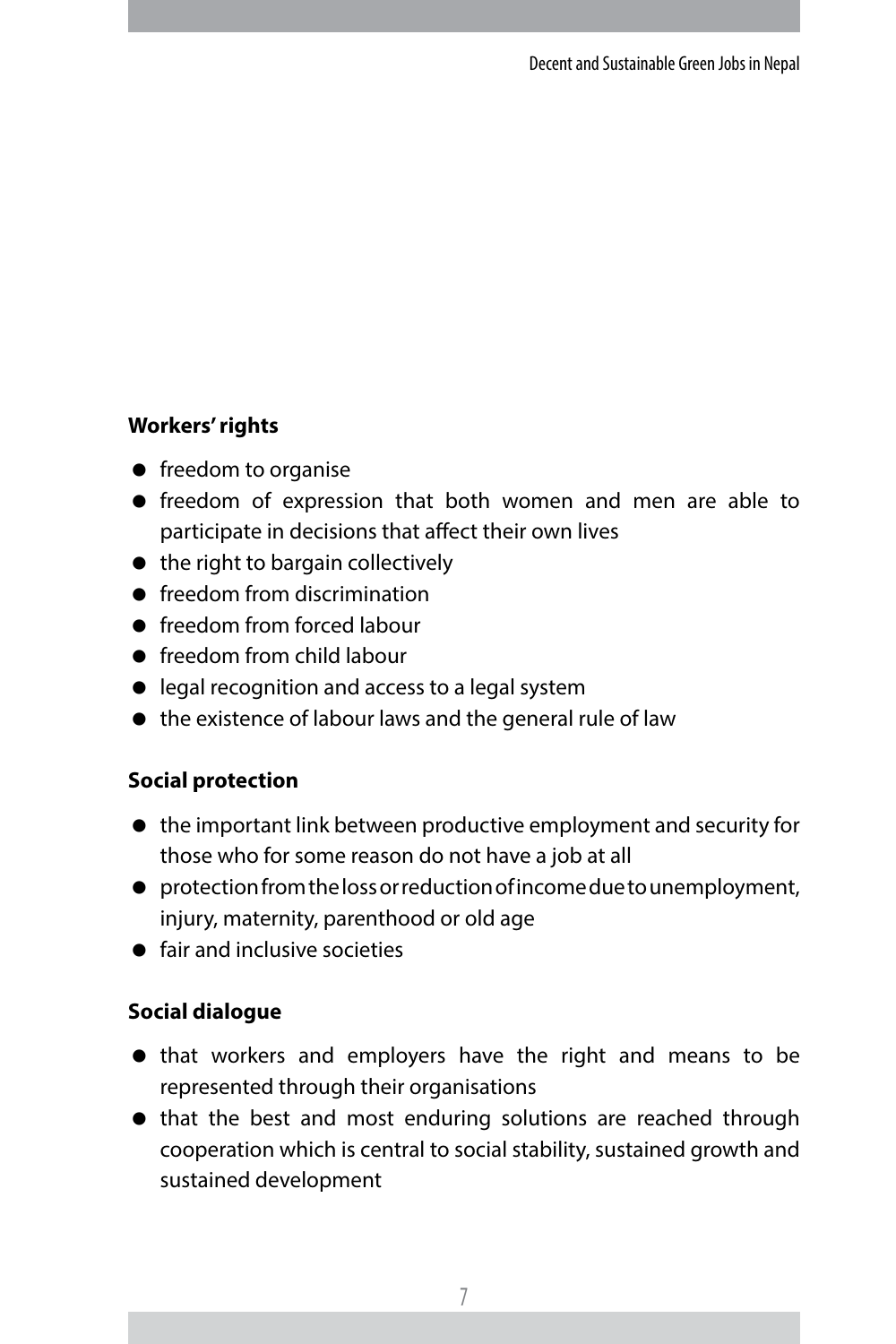$\bullet$  that channels exist through which conflicts can be discussed and resolved

#### **In Nepali context decent work can be summarized as follows**

- A fair income that ensures a decent livelihood
- A job with equal treatment and opportunities for all
- A workplace with good working conditions which ensures health and safety
- An environment with freedom of organisation and expression; where both women and men are able to participate in decisions that affect their own lives
- A State with a mechanism for social protection to weak, sick, aged workers

## **Environmental Conservation**

Even though humanity has co-existed with nature, shaping the landscape for thousands of years, the balance between man and nature was only questioned in more recent times. As a result the Integrated Conservation Development Project widely known ICDP was initiated in 1980 with the aim to reconcile the relationship between conservation and livelihoods. The practitioners of people oriented conservation approaches continue to struggle to find ways and means to balance biodiversity conservation with human welfare that are ecologically sound, socially just and economically feasible(Gurung, 2011).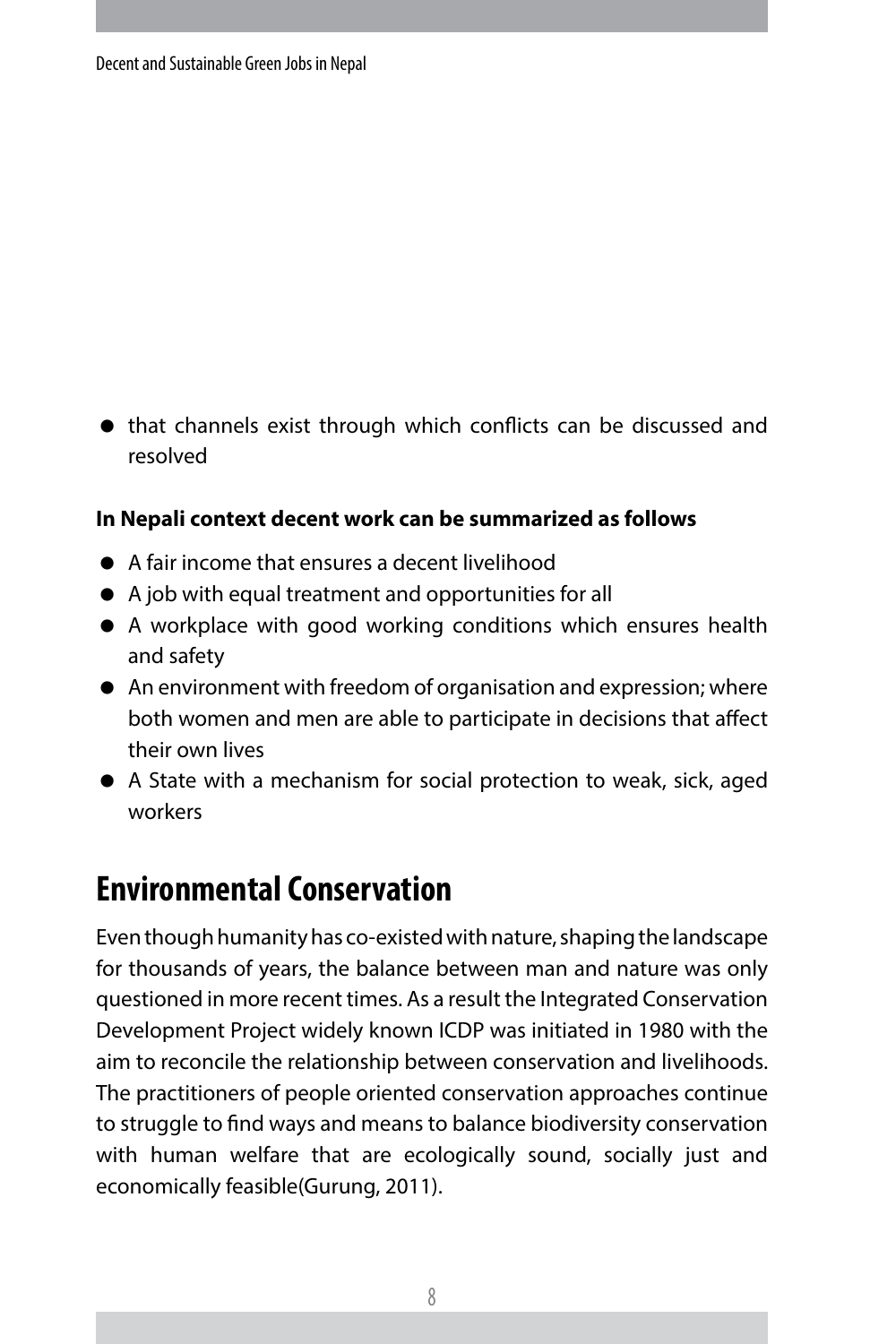From the past experience it is revealed that people oriented conservation approaches providing the space to negotiate human wildlife conflicts, are a desirable alternative to traditional nature of conservation approaches. In fact there are very few alternatives to inclusive participation for sustainable conservation that are compatible with democratic values and norms. Therefore people oriented conservation approaches should be pursued and refined for sustainable conservation and to meet the livelihood needs of local people.

Recognizing the role of forest conservation and the devastating effects of massive deforestation in the country, the Nepalese government initiated the program of Community Forestry and instituted Community Forestry Policy and Programs which has become an international model. Despite these government efforts, the decline in biodiversity resources in Nepal has been reported as due to the inadequate policies, legal, institutional and operational procedures in the country. Therefore, persistent gaps between these two approaches needs to be reduced (Khadka, 2011).

There is a need to link all types of jobs available in the country with conservation issue as much as possible to improve environmental sustainability and poverty reduction efforts. There is still low public awareness about the important link between agricultural production and the conservation of environment. Many are not aware on the provisions of the Environment Protection Act of 1997 due to a lack of implementation. The Preamble of the Act clearly states that "Whereas, it is expedient to make legal provisions in order to maintain clean and healthy environment by minimizing, as far as possible, adverse impacts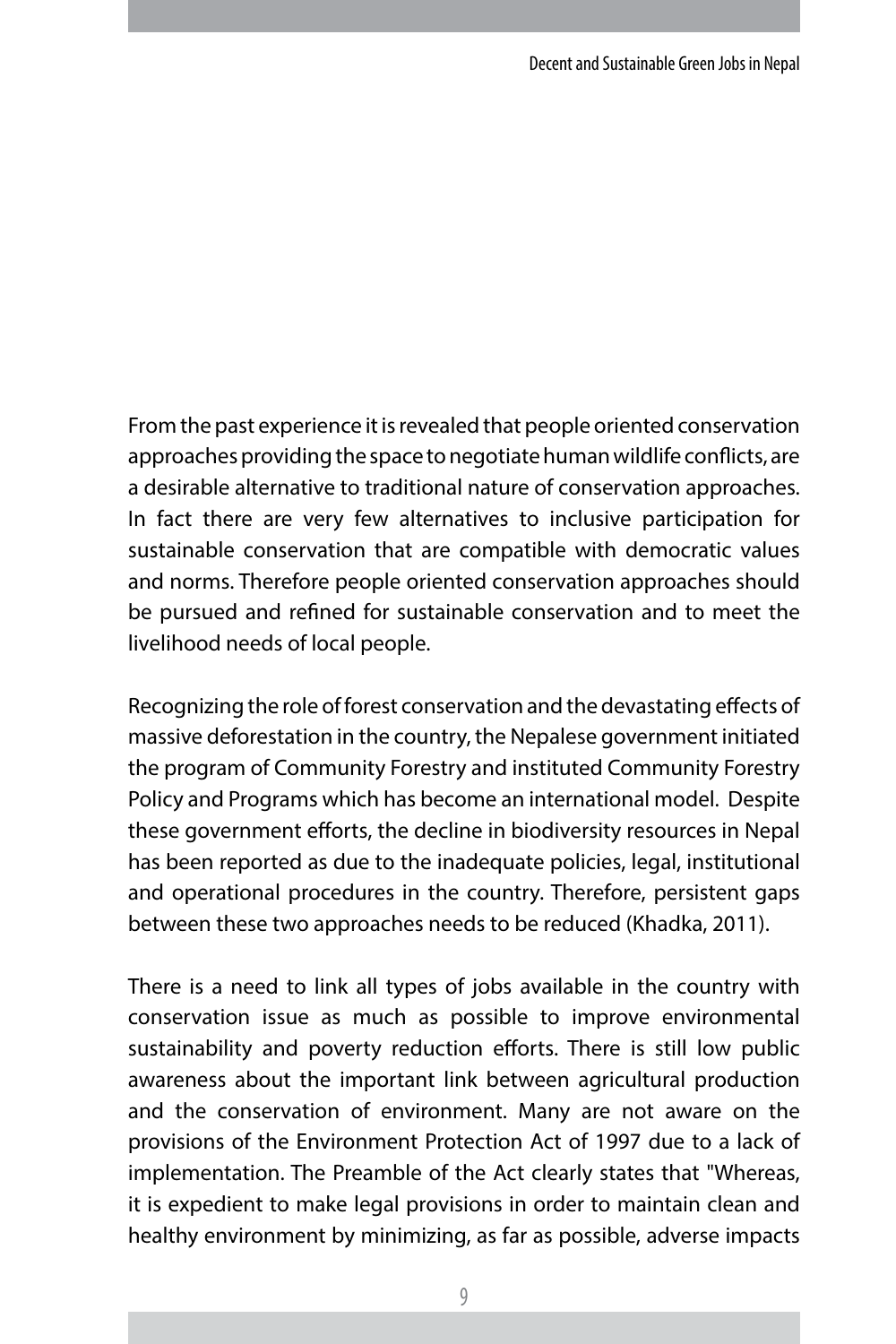likely to be caused from environmental degradation on human beings, wildlife, plants, nature and physical objects; and to protect environment with proper use and management of natural resources, taking into consideration that sustainable development could be achieved from the inseparable inter-relationship between the economic development and environment protection."

## **Sustainability**

The term sustainability is interpreted differently in different nations, locations, areas and context as per their goals. The original concept of sustainability developed by the United Nations in 1987 stipulates that we must meet your present needs without compromising the ability of future generations to meet their needs in any field (environmental, social, economic, ecological, etc). There are two major ways of managing human impacts on ecosystems. One approach is environmental management based largely on information gained from educated professionals in earth sciences, environmental sciences, and conservation biology. Another approach is the management of the consumption of resources, which is based largely on information gained from educated professionals in economics. Ways of living more sustainably can take many forms from controlling living conditions (e.g., eco-villages, ecomunicipalities and sustainable cities), to reappraising work practices (e.g., using permaculture, green building, sustainable agriculture), or developing new technologies that reduce the consumption of resources. This study also attempts to find out the industries/enterprises generating and providing employment/livelihood to large numbers of people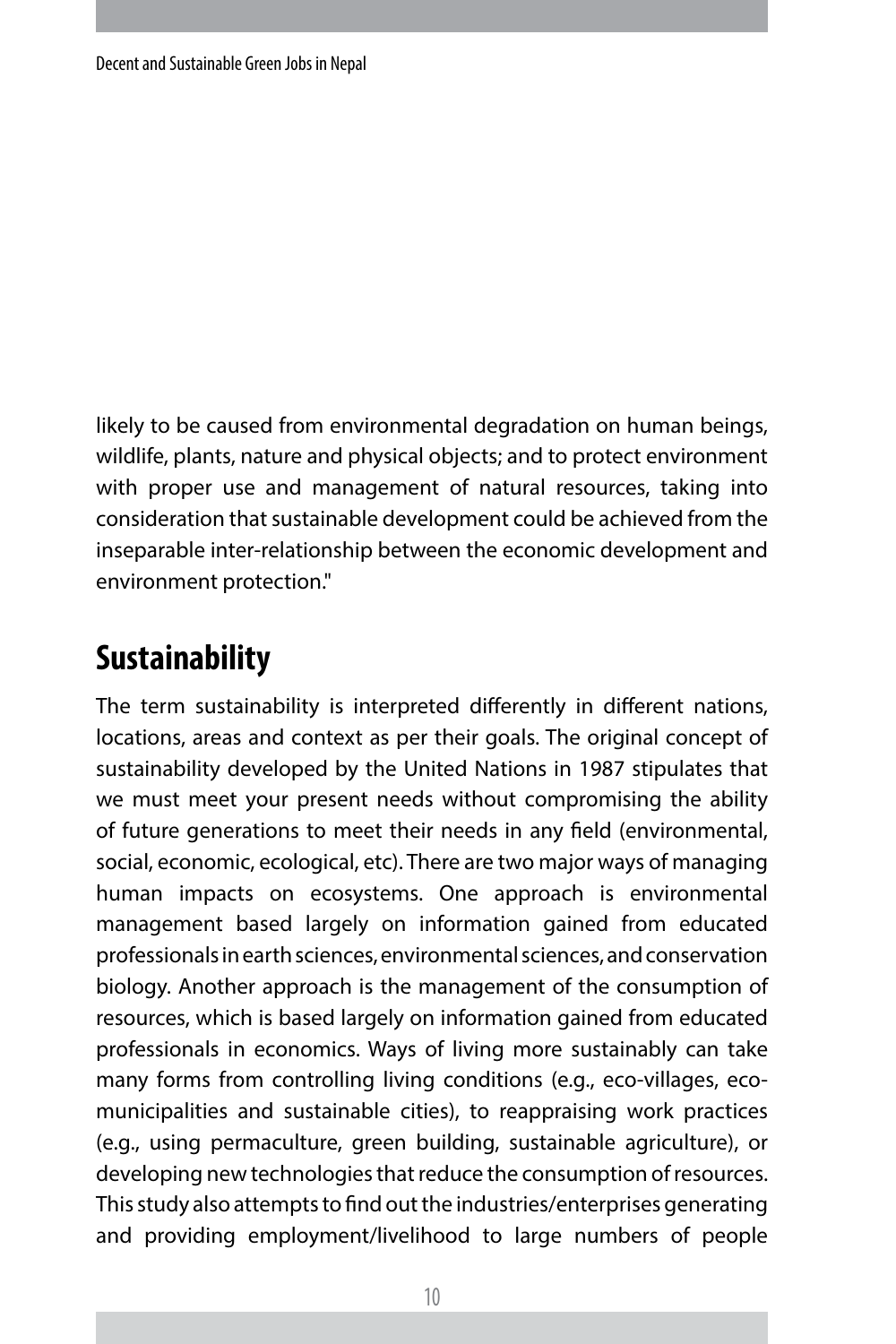without disrupting the present environmental situation generation to generation.



The history of sustainability traces human-dominated ecological systems from the earliest civilizations to the present. However, the concept has changed over the years as society changed from traditional to modern. In the 21st century, there is increasing global awareness of the threat posed by the human induced greenhouse effect. Objective of the study

One of the activities identified under the Green Jobs in Asia project is to conduct research and develop case studies on the Nepalese labour market where workers are engaged in environmentally efficient activities and sustainable enterprises that provide decent and productive work. In this context, the overall objective of the study seeks to contribute to strengthening trade union capacities for engaging in policy making and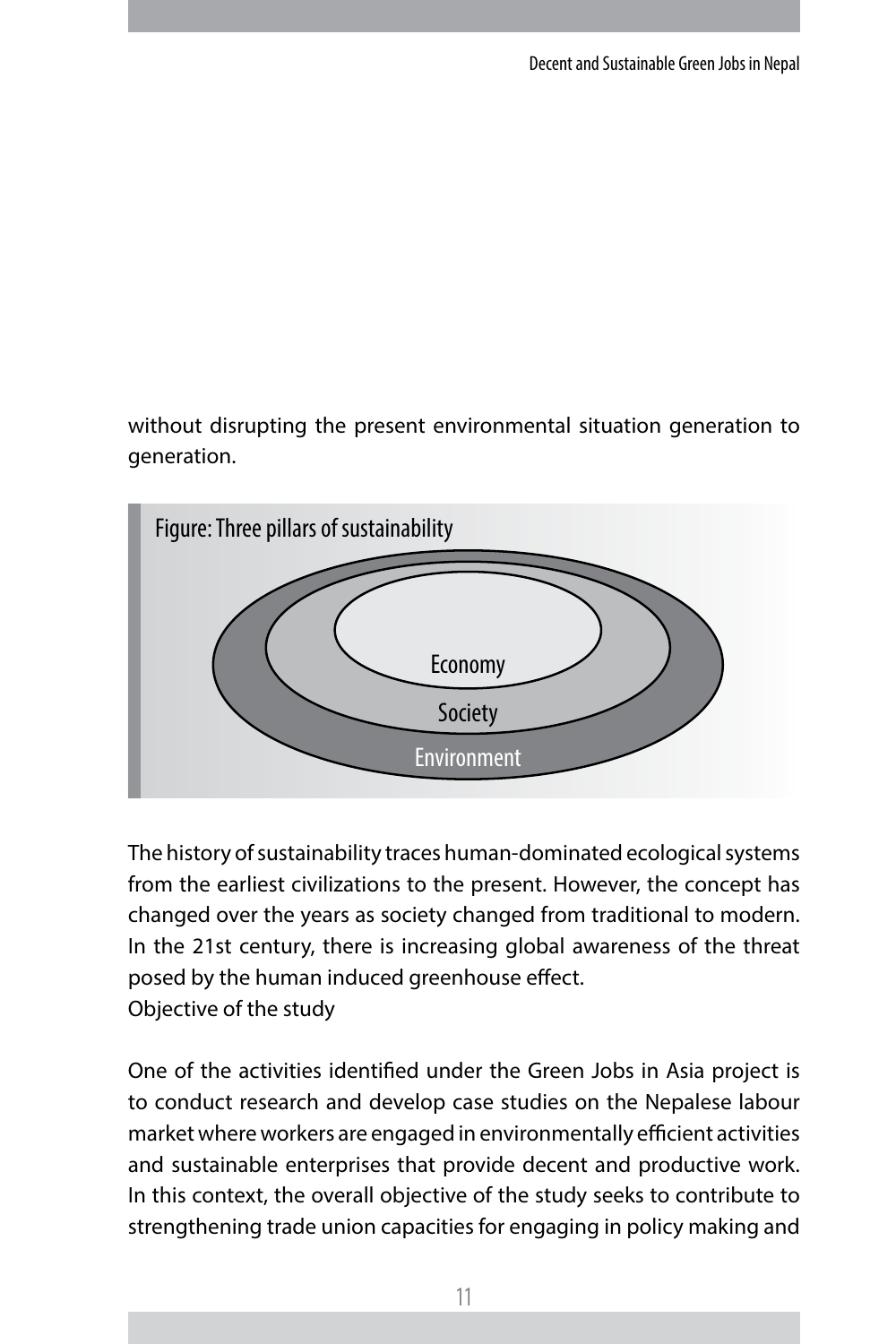initiatives for green jobs that respect the natural habitat and support sustainable production methods in national/regional/international tripartite and bipartite discussions, collective bargaining and decisionmaking processes.

The main objective of this study is three fold:

- to support awareness-raising among workers and their representatives about climate change and its impact on employment and development;
- to advance the capacity of workers' associations towards understanding the links between environment protection policies, workplace conditions and relevance of fundamental labour standards for advocacy on green jobs; and
- to provide a reference for social dialogue on policy options and strategies that can be used to promote green jobs initiatives, drawing lessons from the experiences of trade unions within the five target countries.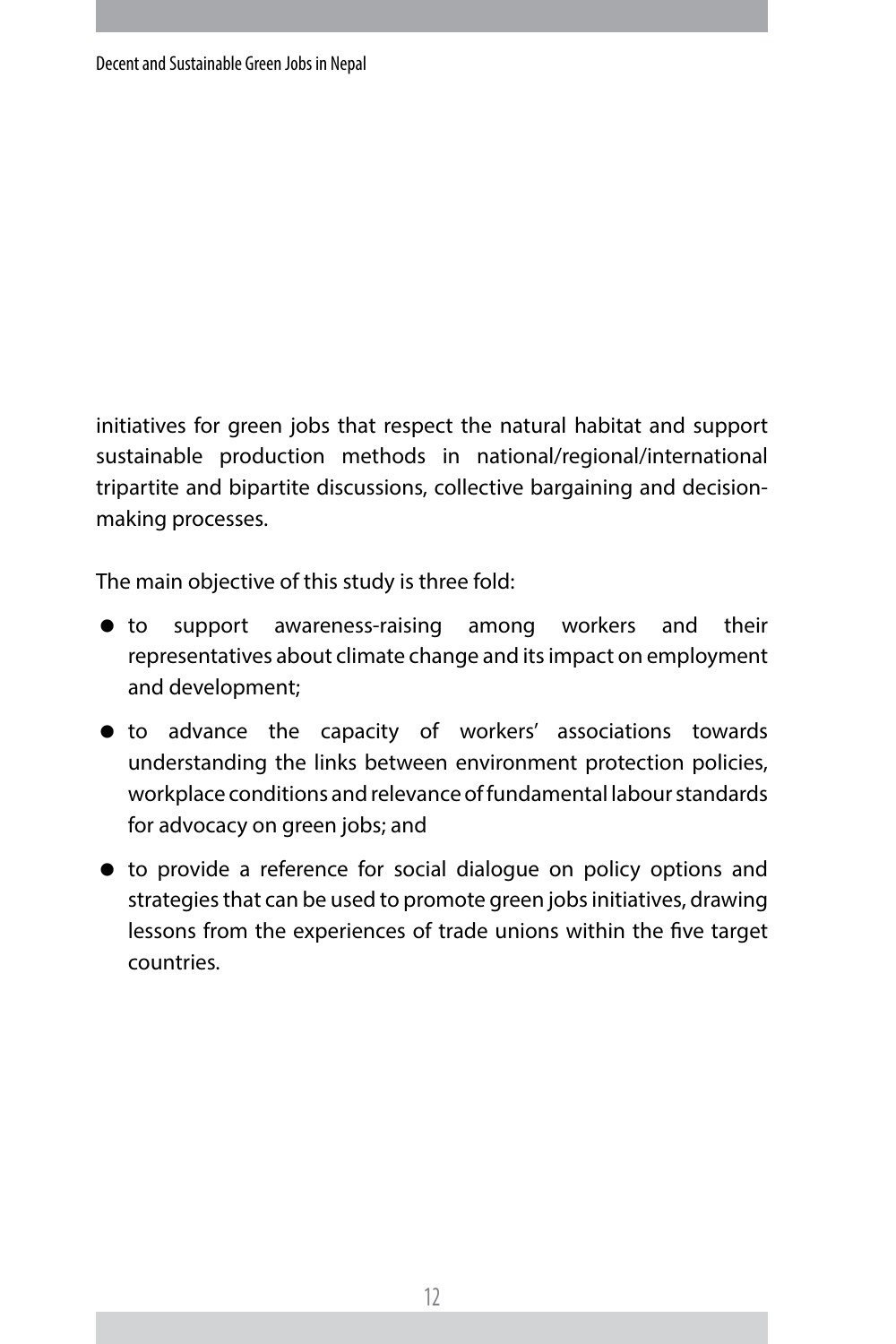## **Methodology**

#### *Selection of the Cases*

To assess the best case studies on green job the following criteria were considered.

- Regional and geographical representation
- Nature of product especially labour intensive and based on local resources
- Operated from different sectors
- **•** Environment friendly
- Sustainable investing less capital

On the basis of these criteria, the following five cases were selected from different parts of the country.

- 1. Tokla Tea Estate, Mechinagar Municipality of Jhapa District, Eastern Development Region.
- 2. Aashapuri Organic Pvt. Ltd., Nashika Village Development Committee (VDC), Kavrepalanchok district, Central Development Region.
- 3. Ashok Medicinal and Aromatic Plants Centre, Ugratara Village Development Committee, ward no 4, Janagal, of Kavrepalanchwok distric, Central Development Region.
- 4. Herbs Production and Processing Company Limited, Tikapur Municipality, ward no. 9, Kailali district, Far Western Development region.
- 5. Jiri-Dharapani Green Roads , Ramechhap district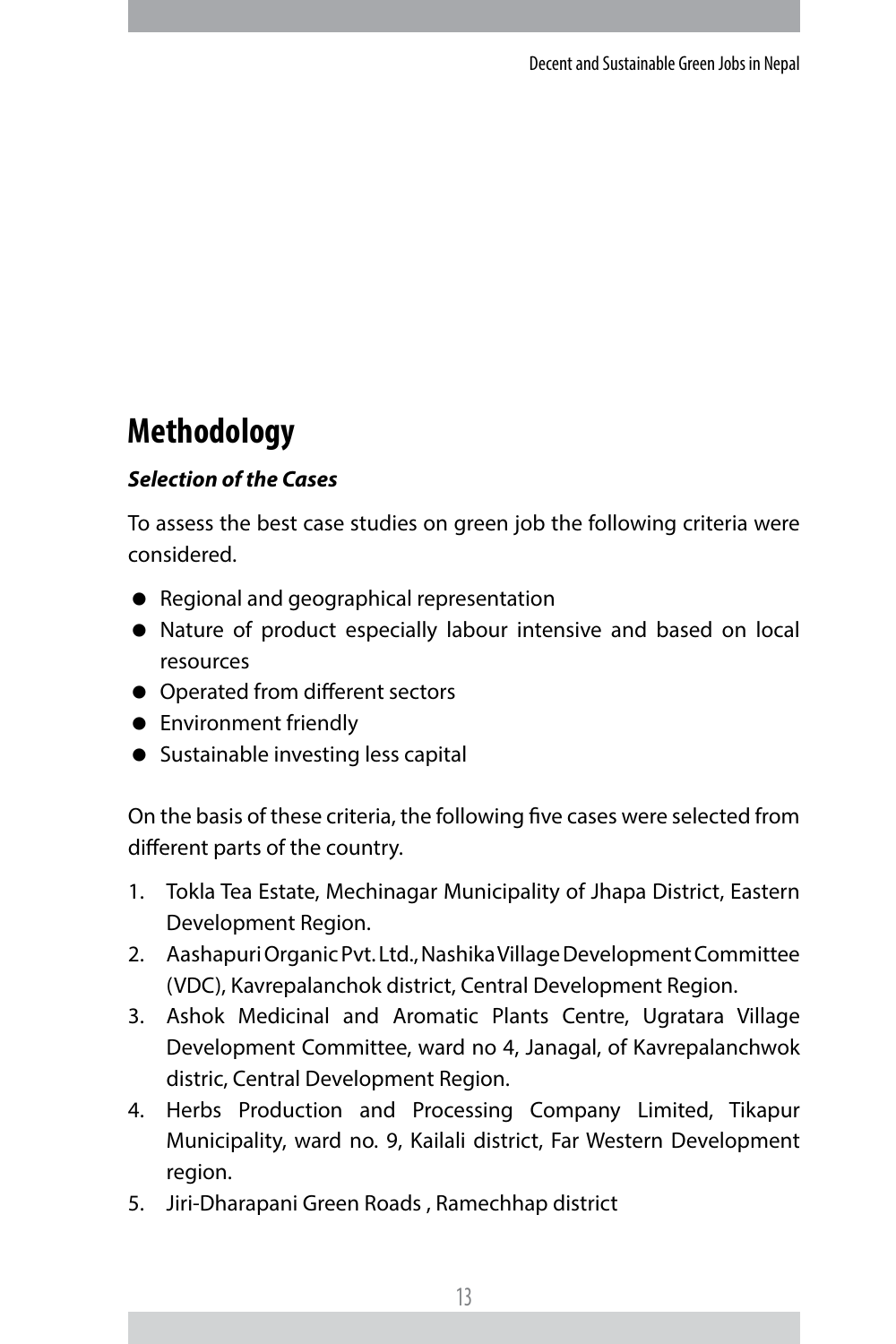#### *Methods of Information Collection*

To collect information for the preparation of the case studies the expert team visited each site and conducted interviews with the owners/ management, trade union executives and workers with the help of a checklist focusing on the working environment, workers' rights, conservation knowledge and practice, sustainability of the job.

Formal and informal discussions were held with the trade union leaders separately and in groups. Information from the workers was generated through focus group discussions combining both male and female workers from different caste/ethnicity as much as possible. Besides these the researcher themselves made their own observations during the visit and discussions with the stakeholders. Furthermore, desk study or relevant literatures have also been studied to prepare the case study.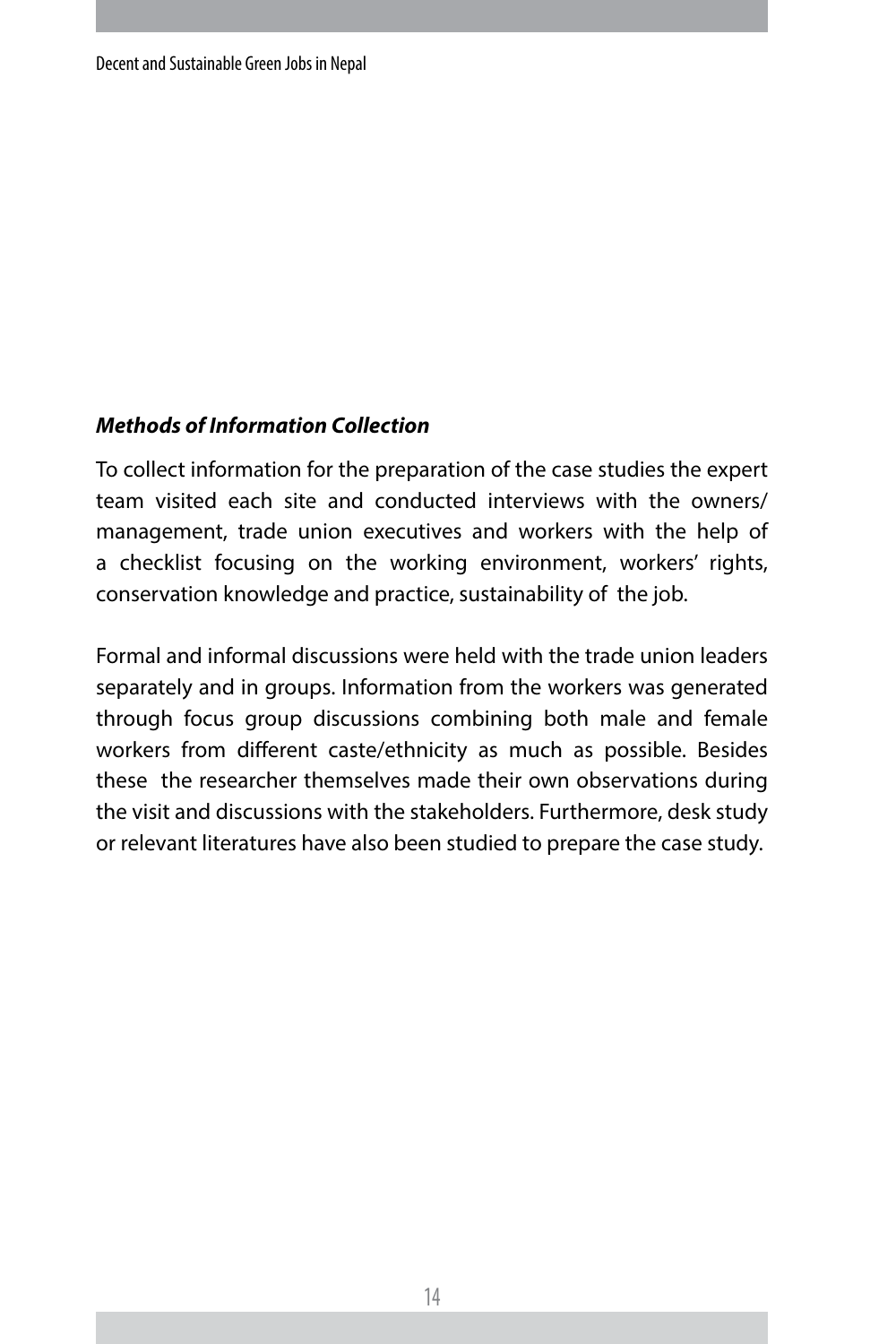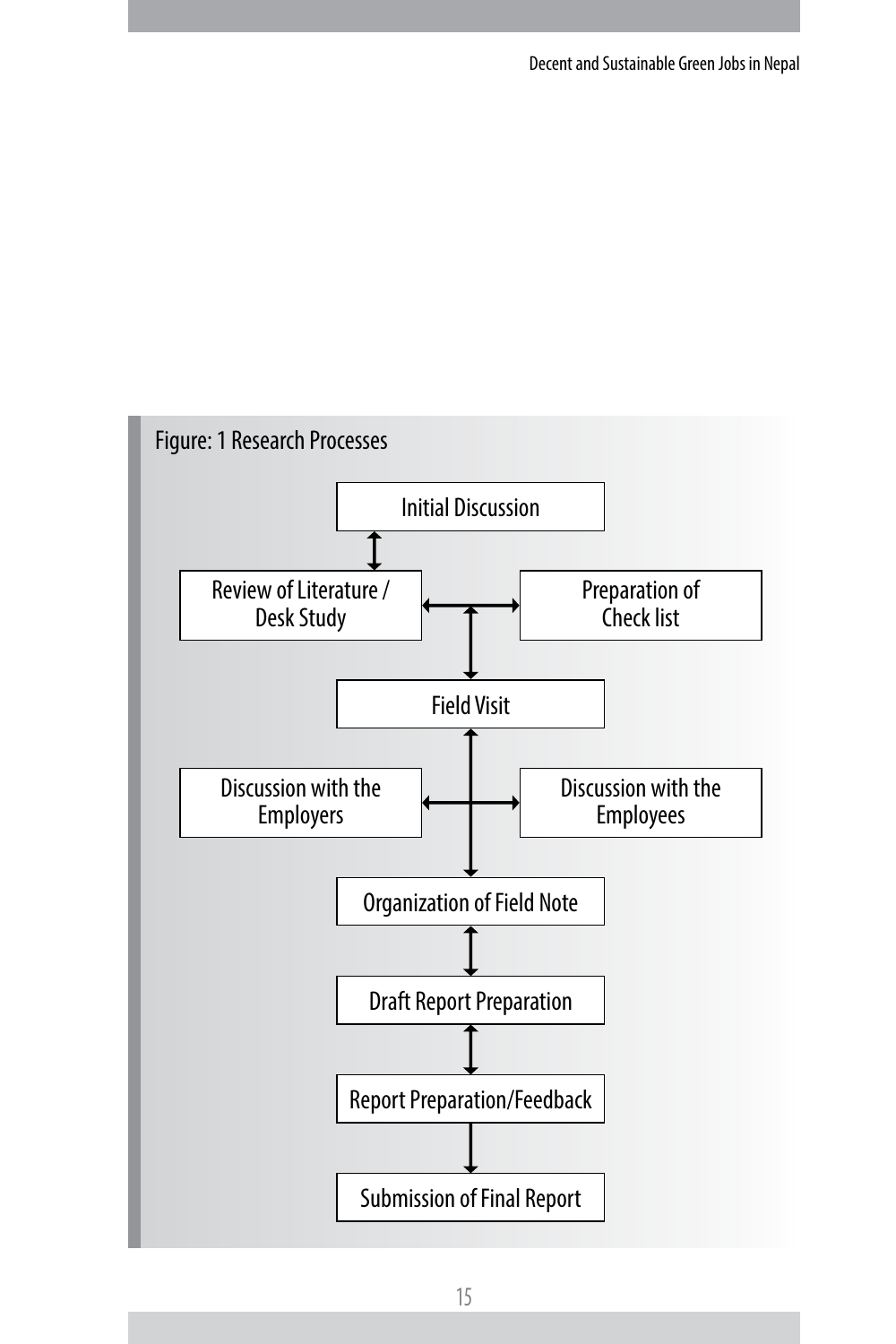#### **References**

AusAID & ILO (nd). Factsheet, green jobs in Nepal. AusAID & ILO

- Gurung, G. S. (2011). Reconciling biodiversity conservation priorities with livelihood needs in Kanchanga Conservation Area, Neapal. The Journal of Nepal Ph. D. Association. Kathmandu: Nepal Ph. D. Association.
- ITUC (International Trade Union Congress) (2012). Growing Green and Decent Jobs. ITUC.
- Khadka S. R. (2011). Biodiversity conservation in Nepal: An appraisal of national policies and local practices under community forestry. The Journal of Nepal Ph. D. Association. Kathmandu: Nepal Ph. D. Association.

International Labour Organization (ILO) ………………………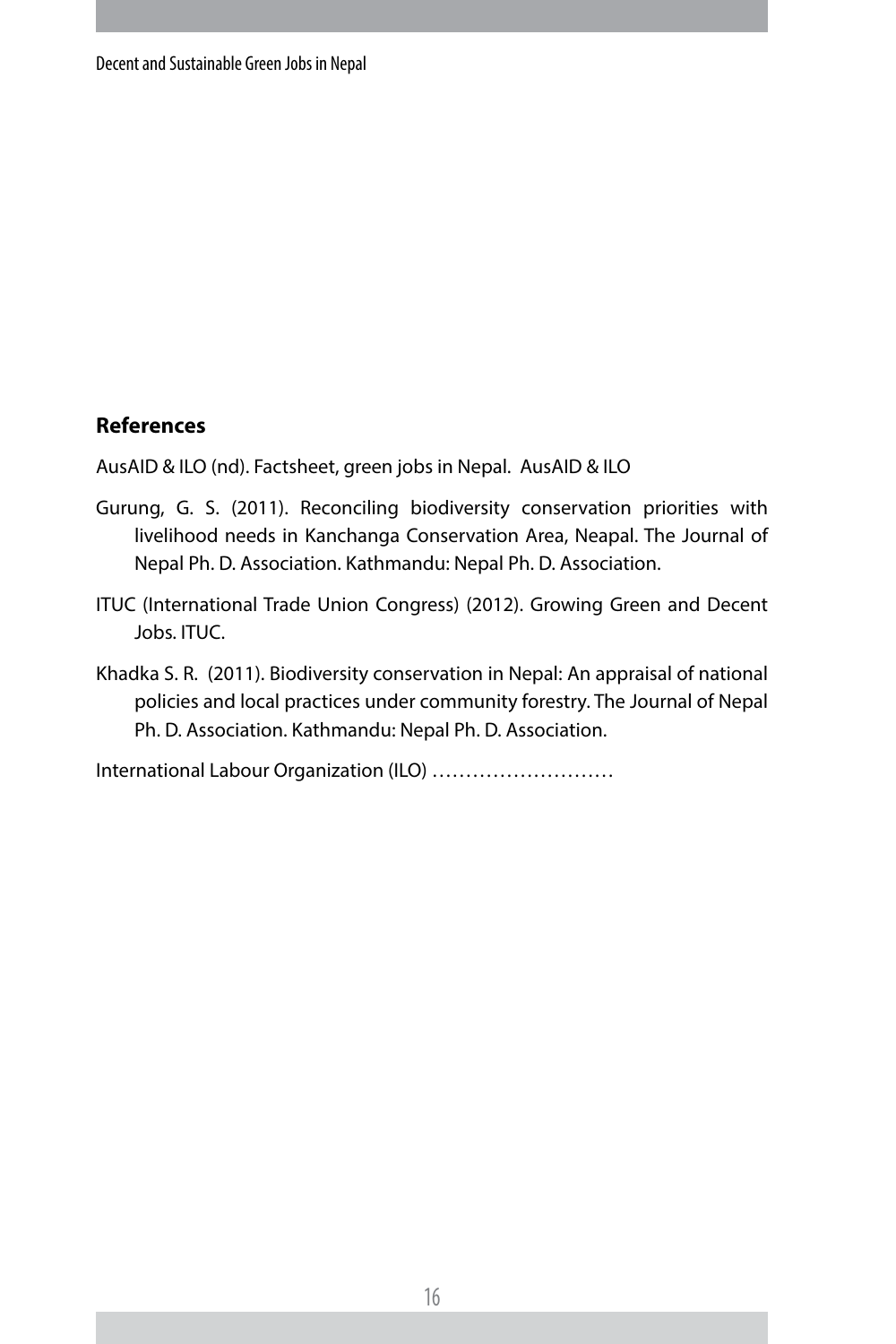

# **Case Studty 1**  Ashapuri Organic Pvt. Ltd., Kavre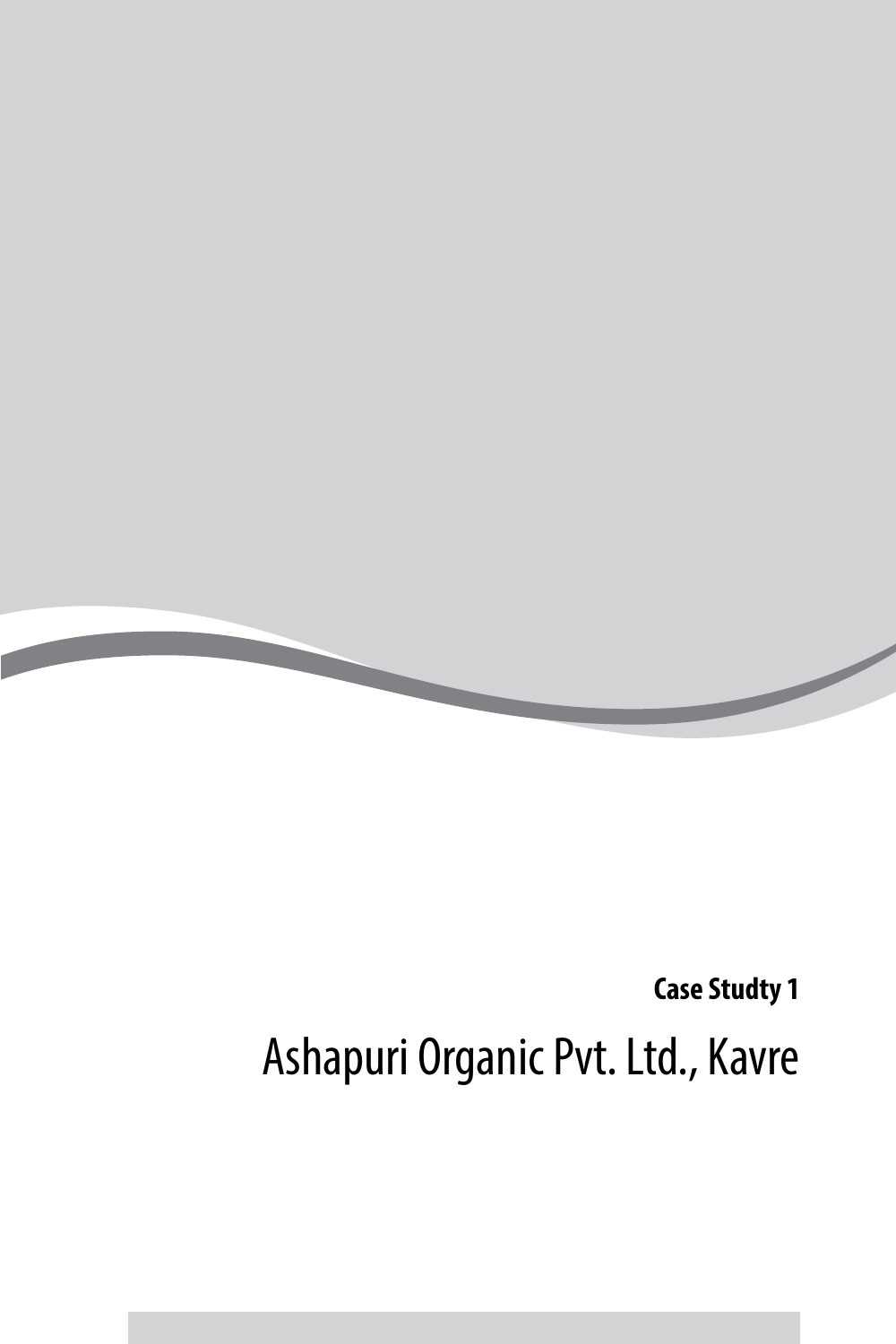## **Concept of Organic Farming**

Organic farming is agriculture that avoids or largely excludes the use of synthetically compounded fertilizers, growth regulators and livestock feed additives. To the maximum extent feasible organic farming relies on crop rotations, crop residues, animal manures, legumes, green manures, off farm organic wastes and aspects of biological pest control to maintain soil productivity and tilt to supply plant nutrients and to control insect pests diseases and weeds (Lampkin, 1990). Likewise, it is an environmentally friendly ecological production system that promotes and enhances biodiversity, biological cycles and biological activities. It ensures the production of healthy and nutritious food year after year without environmental degradation. The primary goal of organic farming is to optimize the health and productivity of interdependent ecosystems of soil life, plants, animals and people (Dahama, 2002). The importance of organic farming has been recognized in many parts of the world as one of the vital tools to mitigate the adverse impact of the climate change. Environmental degradation and health problems brought about by the use of chemical fertilizers and pesticides in farming have been of concern.

Organic farming combines traditional practices, innovation and science to benefit the shared environment and promote fair relationships and a good quality of life for all involved (IFOAM, 2008). It is the fastest growing food sector with an annual global growth rate of 15-20 percent for the last ten years vis-à-vis 4-5 percent per year of overall food industry. The organic food supply chain is a consumer driven sector, with a market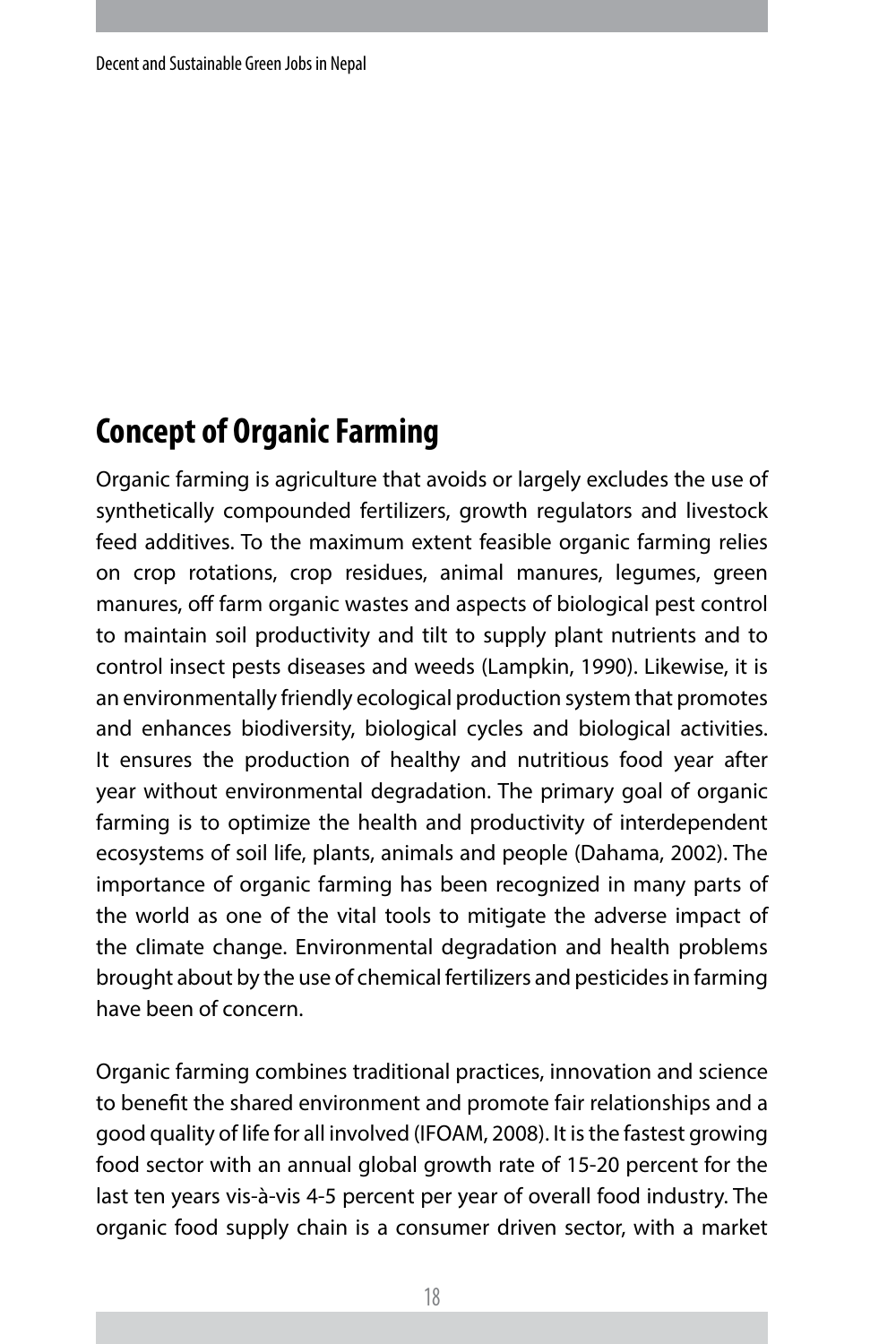value of US\$ 40 billion. Organic production at present covers more than 31 million hectares (IFOAM, 2008).

Given the available natural resources of Nepal, agriculture provides a strong basis to alleviate poverty through sustainable economic development and a strong rural economy. Unless there is a departure from the low use of technology to raise productivity per unit, agricultural development cannot be accelerated (NPC, 2002). More than twothirds of the population depends on the agricultural sector (mainly subsistence). Reducing poverty through income and employment generation is the focus of several development plans. It is supported by implementing different project and activities in agricultural sectors. There is interlinking between agricultural farming and environment (Dhakal, 2007). Sharma (2001) has made the case for organic farming as the most widely recognized alternative farming system for sustainable production without seriously harming the environment and ecology.

## **Organic Farming in Nepal**

The history of organic farming in Nepal is as old as the farming system in the country. The traditional farming system was replaced by modern agricultural systems using chemical fertilizers, pesticides and insecticides with the hope and lure of high yields. As a result farmers are slowly diverting back towards the traditional farming system with improved and new varieties. However, the market for organic products is not well developed and no market statistics are available in Nepal.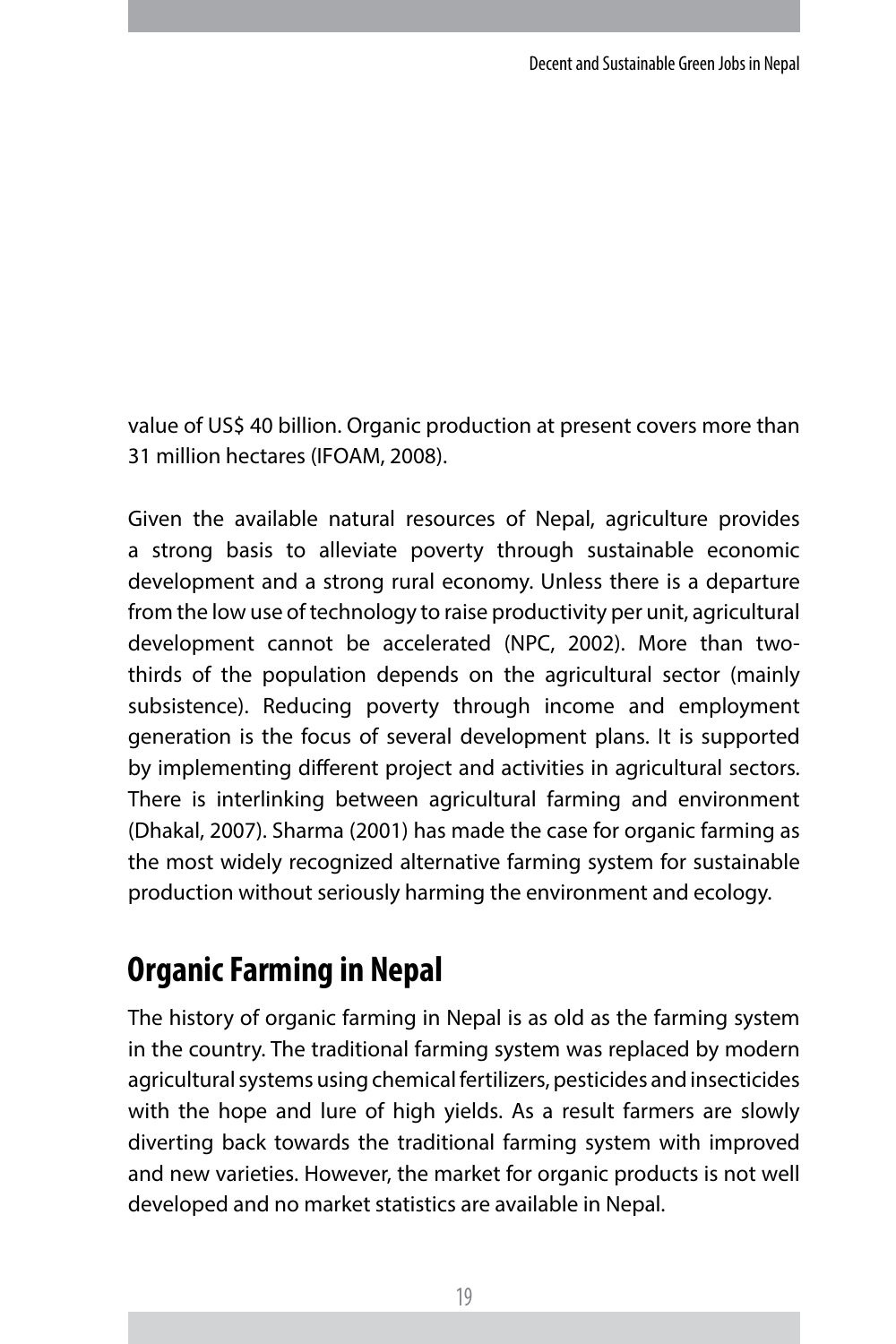

A systematic approach to promote organic farming was started in 1980 after the establishment of the Institute for Sustainable Agriculture Nepal (INSAN). Commercial organic farming in Nepal was initiated in 1987 by Judith Chase, an American woman. She started organic farming in *Gamcha* Village of Bhaktapur under the name of Appropriate Agricultural Alternatives (AAA).<sup>1</sup> Organic paddy production was first started with the technical support of the German Technical Cooperation (GTZ). With the rise in the demand of organic agricultural products, innovative Nepali has started such farming in different parts of the country and more and more farmers are attracted to this sector.

<sup>1</sup> See: http://www.ecs.com.np/archive/may\_03/article\_5.htm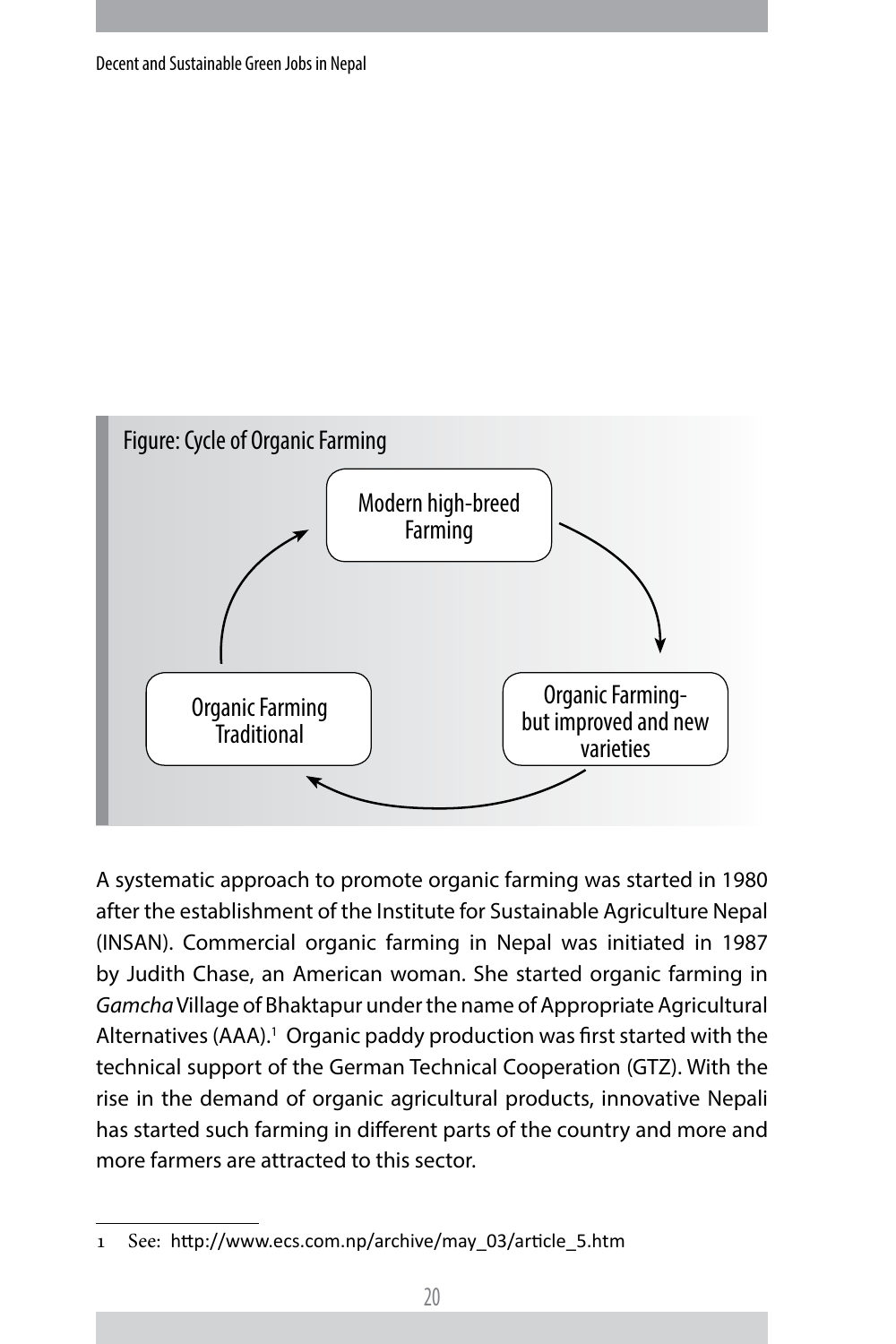Organic Farming is gaining momentum for its ecological importance and economic opportunities. The common practices adopted by the organic growers are crop rotation, natural pest management and the use of biofertilizers and organic manures, vermi-compost and green manure in soil fertility management. The major organic products grown in Nepal and available in the markets are tea, coffee, large cardamom, ginger, freshvegetables, honey and herbal products. However, data related to the area coverage, production, certification procedures and market situation of the commodities are extremely limited (Pokhrel and Pant, 2009). The number of organic farms in Nepal is 1,247 and the area under organic management is 1000 ha. If the area under traditional farming where farmers never used fertilizers and pesticides is also considered, then the area under organic farming should be much higher (IFOAM, 2008).

## **Challenges for Organic Farmers**

There are several challenging issues to be resolved both on theoretical and practical grounds for promoting organic farming in Nepal. The major one being setting up norms and standards for individual products, developing product guarantees and certification mechanisms and awareness building for state agencies, organic producers, traders, consumers and other stakeholders (Pant, 2006). Ranabhat (2007) identifies various constraints in developing organic agriculture in Nepal. They are production constraints (lack of appropriate and adaptive technology, lack of promotional incentives to the farmers, lack of efficient alternatives for the management of soil plant nutrients and pests, organic conversion period takes longer time which is risky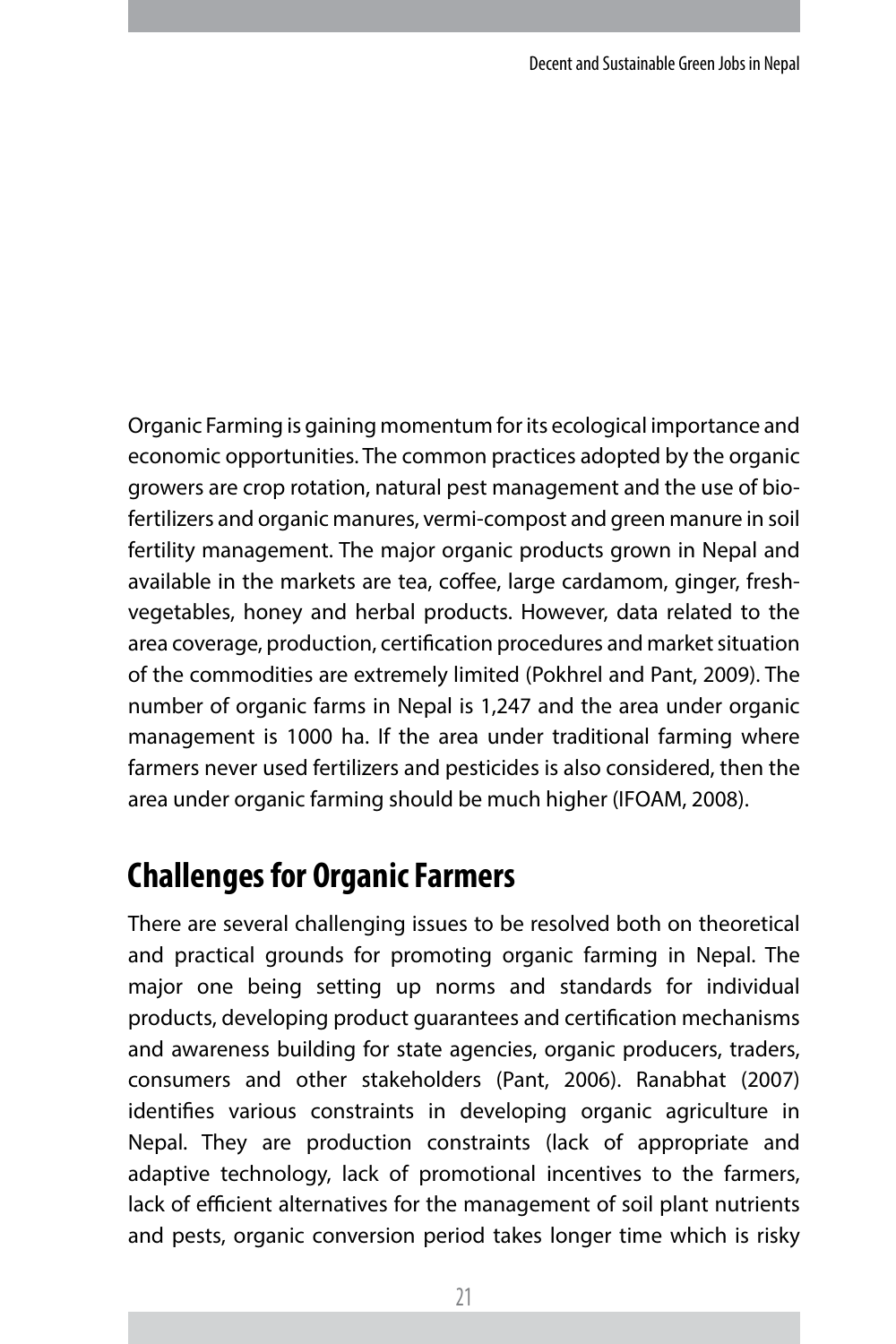for small farmers); policy constraints (clear and supportive organic agriculture policy including standard and certification, lack of incentive mechanisms for supporting organic agriculture at the operational level); marketing constraints, the non-availability of market information and no storage facilities, too many administrative hurdles to get final clearance for export and several other constraints such as lack of research and awareness on organic products, problems of coordination among different organizations, etc.

Though institutions of organic farming are weak, they are gaining momentum. Organic agriculture has maintained its pace of development and recognition. Many actors such as Government Organizations (GOs), Non Government Organizations (NGOs), private sector and farmers are involved in different activities in its promotion and consolidation. The problems of mass poverty and unemployment can be significantly addressed if people resort to commercial organic farming on a large scale. This may also be a relief to local farmers as they can avoid rising prices of chemical fertilizers and pesticides and use local resources and labour in farming.

## **Ashapuri Organic Pvt. Ltd.**

Aashapuri Organic farm lies in Nashika Village Development Committee (VDC) Ward No. 7 of Kavrepalanchok district, 5 km south from Sanga chowk at Arniko highway, seven kilometers from the Banepa Town and 25 Km from Kathmandu expanded in approximately 13 hectares (personal and family land). It is owned and managed by an energetic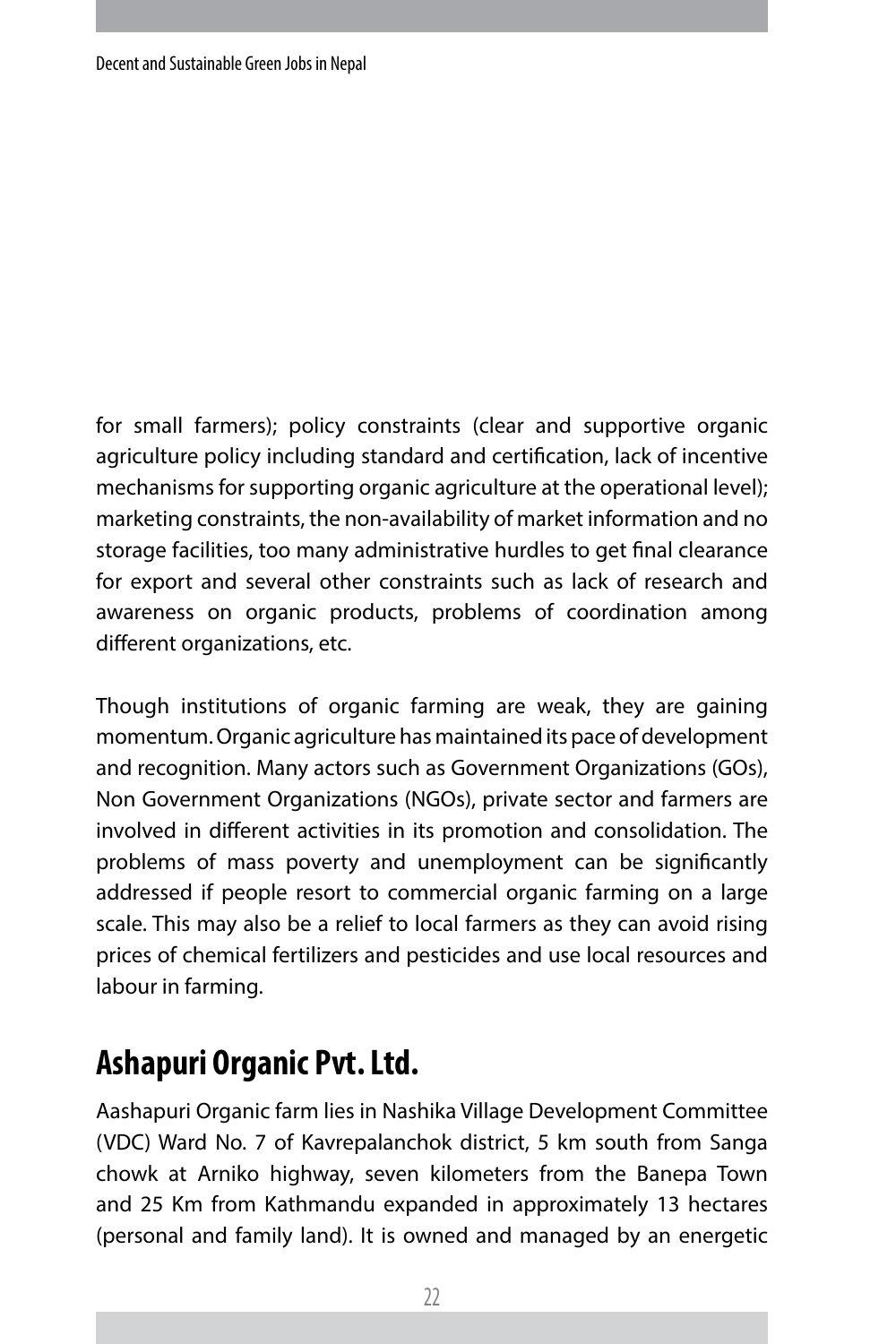entrepreneur; Prem Lama (61years) who has started producing varieties of organic products like paddy, pulses, different varieties of vegetables and fruits, over the last 10 years. This includes carrots, Korean onions, cauliflowers, broccoli, spinach, shiitake mushrooms, selari sugar beet, asparagus, ground apple, faba beans, swiss chard, sweet potatoes, gourd, pumpkins and kiwis. The farm has also established a jam and wine making unit (in the name of Ashapuri Organic Pvt. Ltd. and Ashapuri Wines Pvt. Ltd.) using the fruits which are returned from the market due to oversupply and could not be preserved. The farm is using local manpower, locally available irrigation facilities, compost fertilizers and animal dung. It also using pests prepared from unsold/rotten vegetables and fruits as fertilizer. It is confirm that the Ashapuri Organic Pvt. Ltd has been following all the procedures of organic culture, it is yet to receive the certificate due to government delay. Many expatriates have already tested the products and recognized as organic one.

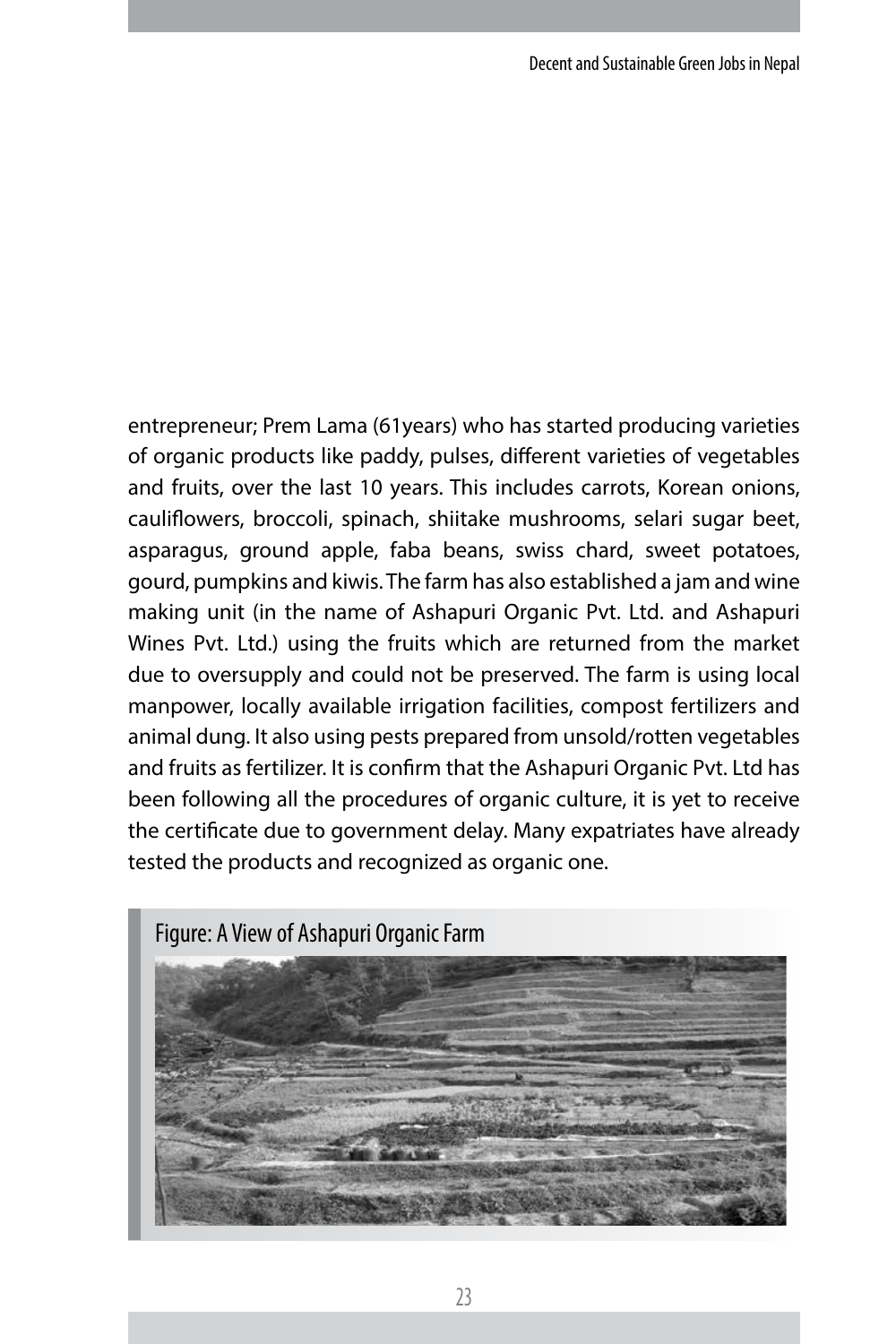The farm was initially started from less than one hectare for personal consumption and gradually increased as he inspired from his friends and foreign diplomats who got the chance to test his products. Initially he produced and distributed his organic products to his native and foreign friends and relatives in Kathmandu. It was full of challenge at the initial stage. He did not lose his hope but continued to expand his organic production areas. Gradually, his business was introduced to expatriates and embassy officials. Mostly, his products are sold in organic markets in Kathmandu and via email locally as well as exports to Singapore.

It takes at least five years to make farm land fully organic. Thus, it is not profitable at the initial stage, but in the long run, organic farming is very beneficial and profitable from human health, soil productivity, sustainable agriculture and environmental conservation perspectives.

According to the owner the major aim of the farm is to supply organic products within and outside the country owing mainly the following reasons.

- To raise awareness of the people on the importance of organic products,
- To generate employment to the local youths and train them on organic farming developing work culture from their school age,
- $\bullet$  To substitute the import of organic products, and
- To earn foreign currency by exporting quality organic products in the foreign market.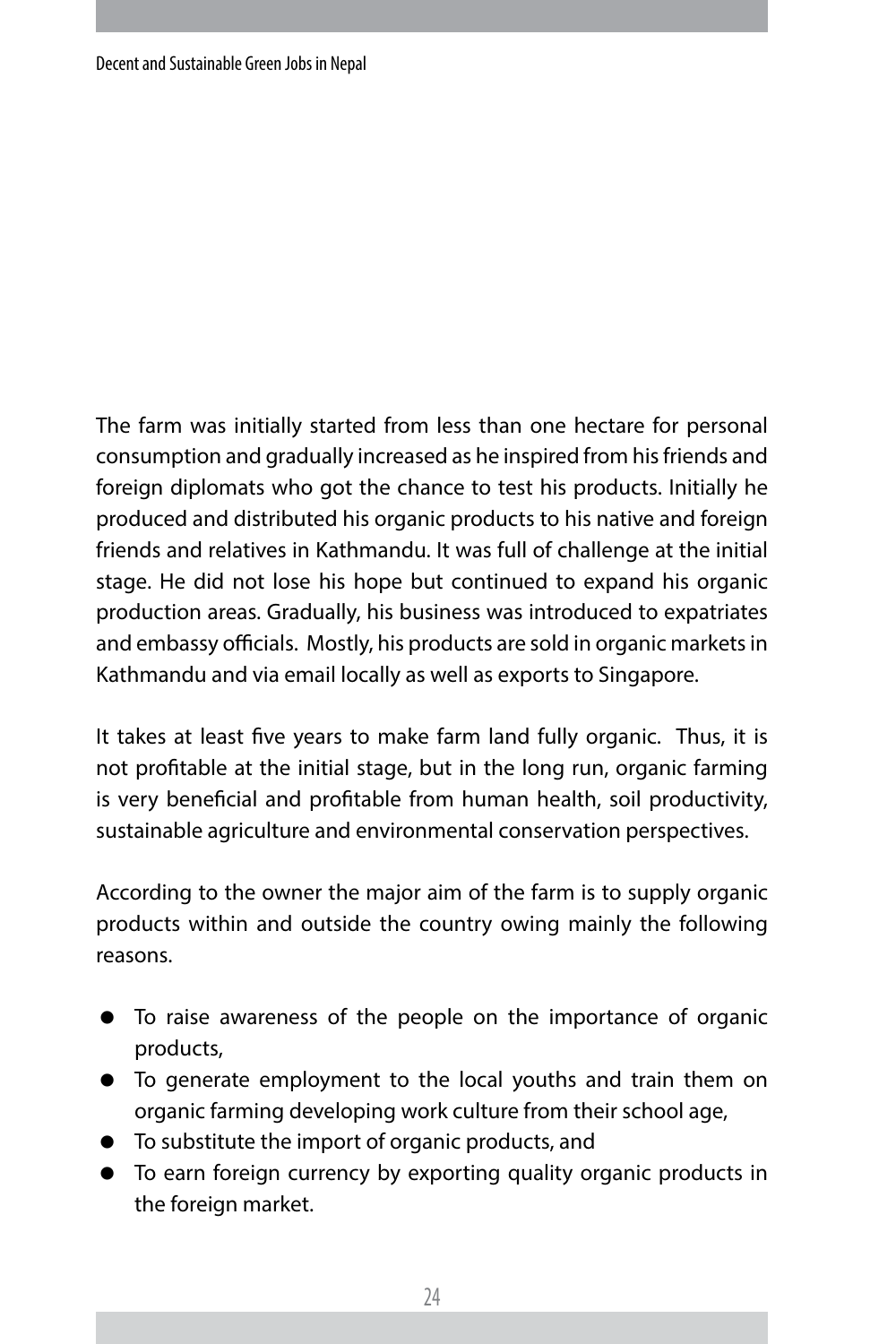## **Decent Work**

The farm has 8 local workers (2 male and 6 female) having little skill on organic farming by experience. They believe in 'learning by doing'. But no single worker has specialized in any particular type of vegetable or fruit and has no formal training. Among them, two male workers have to look after the whole farm. Additional labour demand is fulfilled from the high school and college students (at and above 16 years of age) residing at the nearby community during their holidays. The owner himself provides necessary technical advice to his field workers frequently and supervises regularly. Not only that he is trying to establish a work culture among the workers and community people that involves mental to manual work in the field. For advanced technical support, technicians from within and outside the country visit the farm frequently.

No worker in this farm has got an appointment letter though working since its establishment but in practice the eight workers have permanent status. They have each Sunday off and also enjoy leave and some other leaves on the mutual consent however, it is limited.

Wages vary according to the nature of work and time spent. The two male workers, who are working from the morning to evening and take full responsibility of the farm get Rs. 9000 per month where the regular female workers (6) working eight hours daily are paid about 6000 rupees monthly. Daily wage workers get Rs. 150 for their seven hour labour power. All the workers are paid for their overtime work. Besides that, all the workers receive Tiffin at their work place.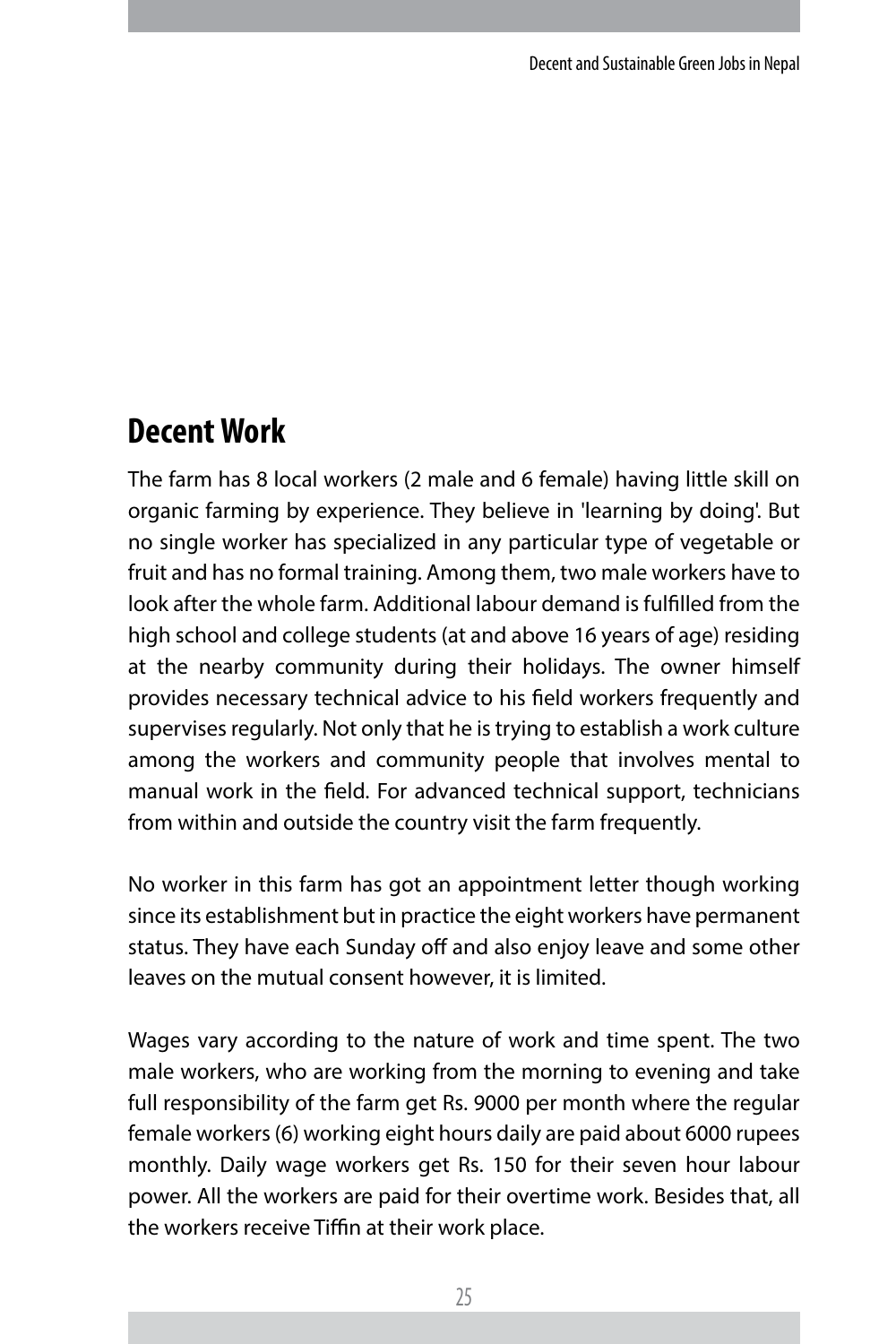In this farm, there is no trade union, owner and workers felt no need to have a trade union, because there is a good owner-worker relationship and pay and perks to the workers is increasing as their experience and inflation rate.

To date, no accident had happened in this farm. The regular workers never involve any type of heavy works such as log cutting and transportation. It has been done by other people who used to work in activities as daily wage or contract basis. In this situation neither the management nor the workers think about the medical facilities, compensation and insurance. There is no policy in relation to social protection of the workers because workers are not aware on this issue because of their ignorance about their future and workers' rights.

Figure: Shitake Mushroom Production

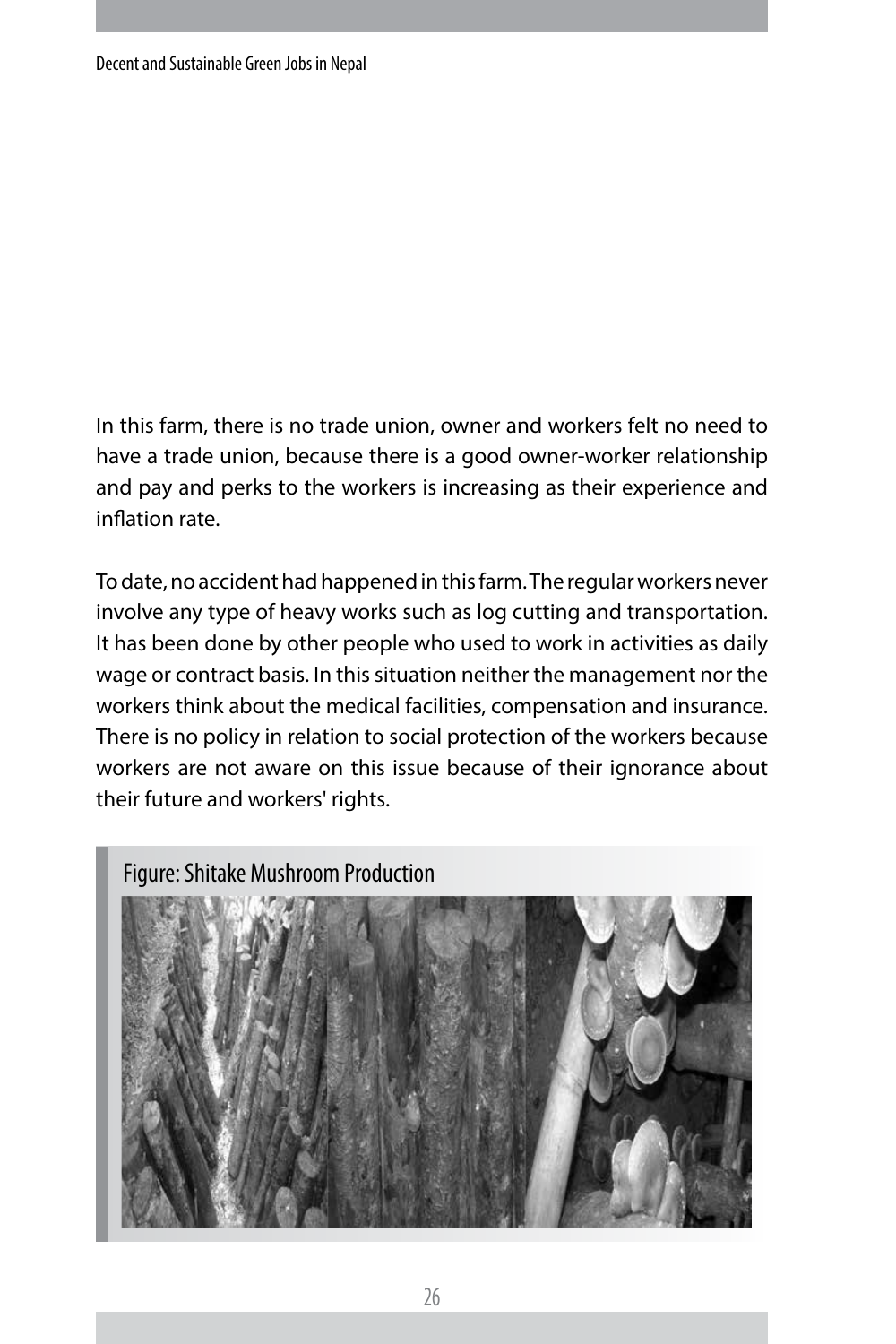## **Environmental Conservation**

Environmental sustainability is directly linked with living standards of the people and economic growth. Nepal lies in a region that is highly vulnerable to the risk of climate change.

Environmental conservation is the precondition of the success of the organic farm. The owner of the farm found very much conscious on environmental conservation and workers are trained accordingly.

The Ashapuri organic farm owner is planning to organize trainings on organic issues to the aspirant farmers/workers in collaboration with international agencies that helps to extend the awareness of the preservation and promotion of the environment within and outside the farm.

The most important aspect of organic farming is the availability of Open Pollinated (OP) seeds. The owner of the farm has got OP seeds from abroad through his personal connection with expatriates' friends all over the world, but in a limited quantity. Now, he produces about 90 per cent of the seed in his own farm land.

All the participants have experienced climate change and its impact on human beings, migration of birds, cropping pattern of paddy, fruits and vegetables over the years. Temperature is increasing gradually where rainfall is erratic.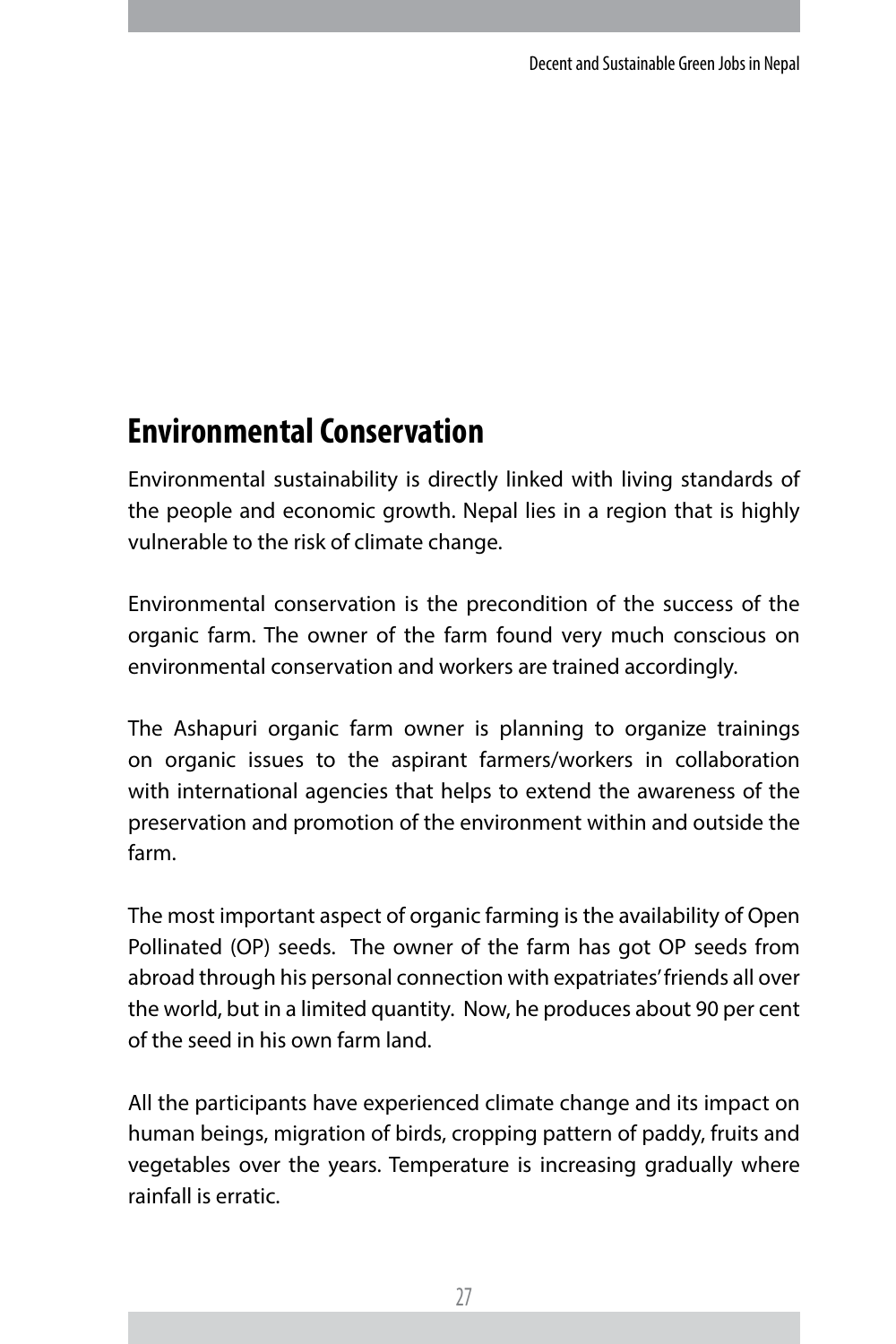

## **Sustainability**

In the three decades long history of organic farming it still has not gained momentum in Nepal. But today the demand for organic products is increasing all over the country especially among the educated urban elites and abroad as the people become more and more health conscious. As a result, a number of farmers and areas under cultivation is increasing every year. For example, the owner of this farm himself has started organic farming for his own consumption and now it is extended to about 13 hectare with improvement in quality and variety. The owner also expanded the business in the districts Sindhupalchowk, Gorkha and Chitwan jointly with other educated youths. They are also planning to develop an organic network in all parts of Nepal within one decade. This sector generates more employment compared to the traditional farming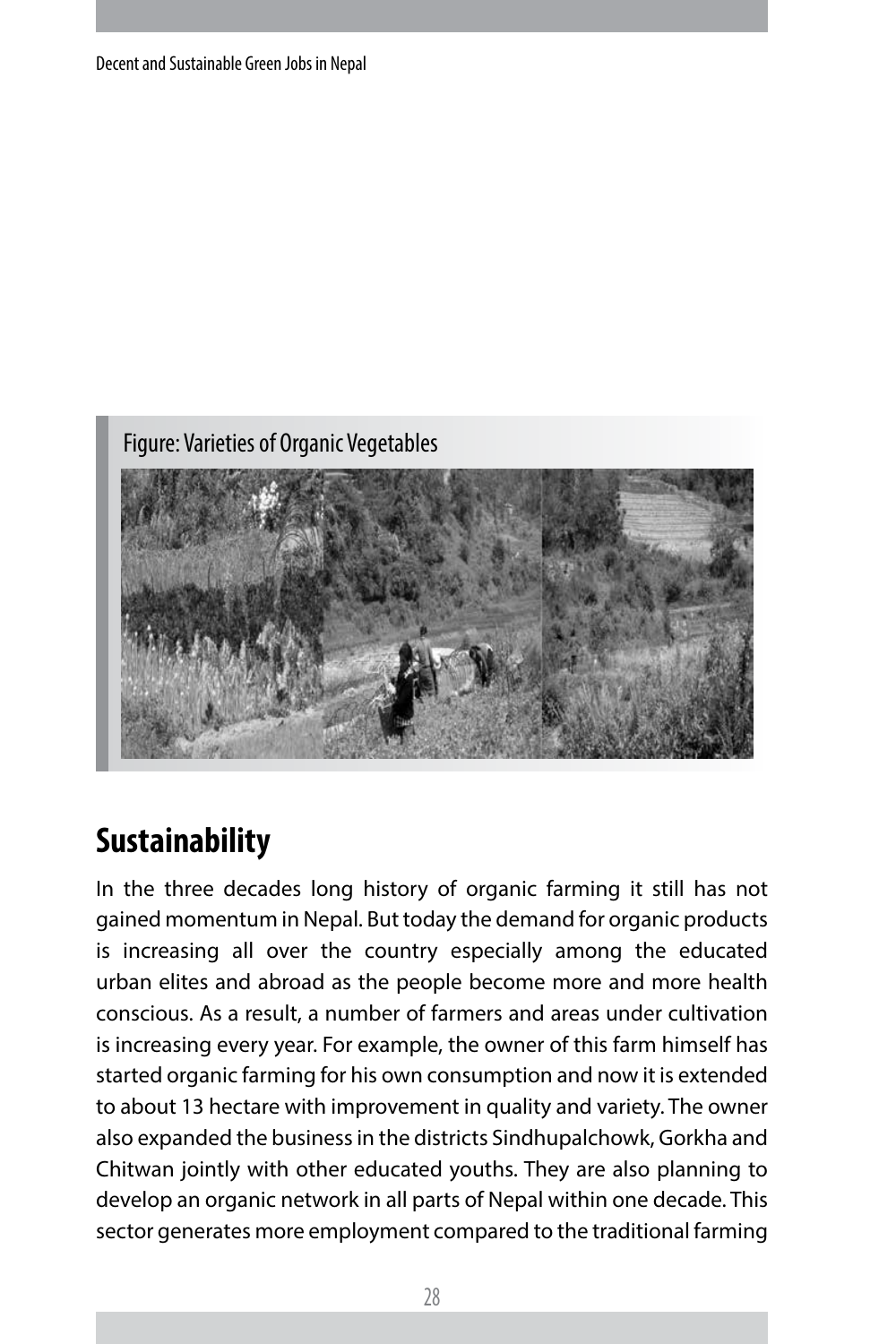system. The discussions with the workers and owner of the farm conclude that there is no question, it is the sustainable business provided to have patience, honesty and hard work.

# **Major Problems Faced by the Farm**

Even though organic farming in Nepal is gaining momentum, this sector is not free from problems. The major problems faced by this farm are:

**Human resources**: The farm is facing manpower problems especially male. There are few experienced manual workers and technical experts available in this sector.

**Unavailability of OP seeds**: To expand and extend organic farming, OP seeds are needed. Organic farms could not sustain with the traditional farming practice. It needs new varieties, new species, new looks and tests to cater to the requirement/demand of the market. To do so, new varieties of seeds are urgent needed. It is difficult to import such seeds from the farmers' level.

**Promotion of market**: Individual farmers could not do much to promote organic markets. On the other hand it takes about five years to make the land suitable for organic production. Thus farmers have to wait long to take the expected gains.

**Availability of organic fertilizer**: To develop organic farming, availability of sufficient organic fertilizer is a precondition. But no such fertilizer factory is available in the country. Thus farmers are compelled to use imported fertilizers which cost a lot in the Nepali market. This increases the costs of production.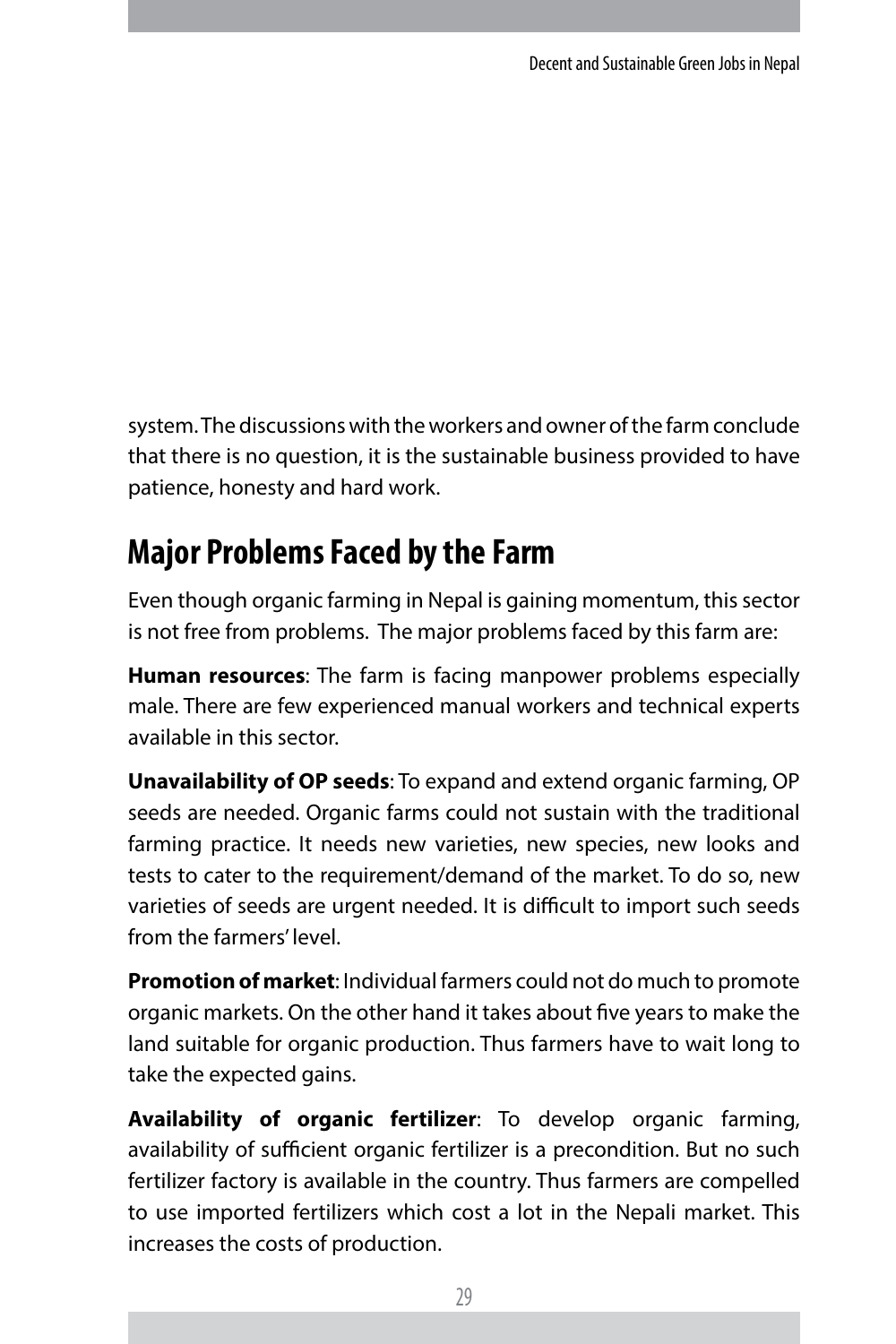**Support mechanism**: To expand the farm and explore its market, organic farmers need technical as well as financial support from the government. But till date the owner has not received any kind of support due to lack of technical hands in the field and because the sector is not in the government priority. However, in the last two years the government has realized the importance of organic farming and allocated a token amount through its budget but implementation is not aspiring.

**Strike and Bandha**: Frequent strikes and bandha by the political parties, caste/ethnic groups, religious communities, community people and other interest groups to fulfil their vested interests hampers the smooth supply of the products and creates a lot of loss to the farmers.



Figure: Owner of the Farm selling his Products in Organic Market at Kathmandu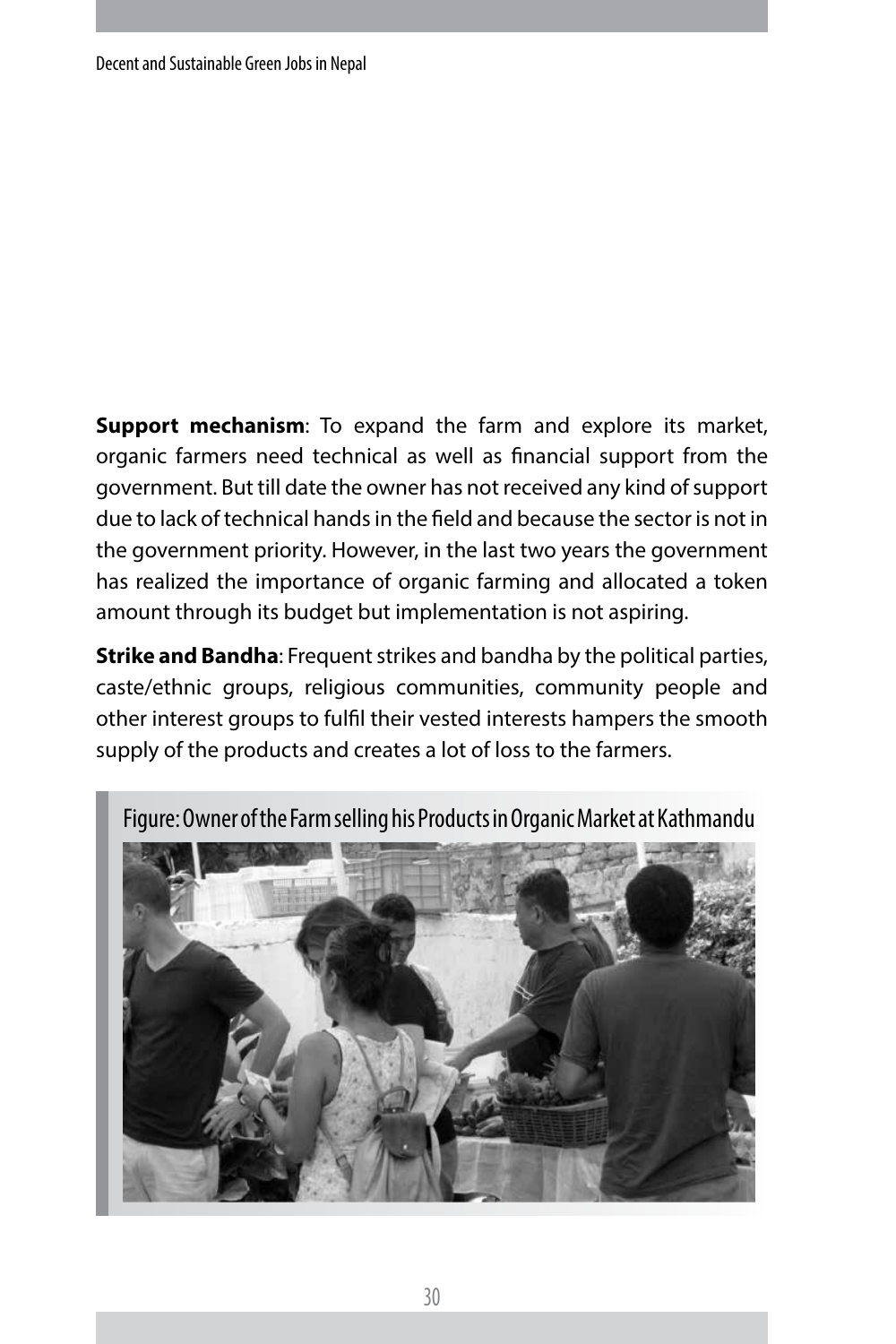## **Lesson Learned**

- Organic farming is a traditional system but recently it has expanded as the level of health awareness increased among people (foreign and domestic). The system is re-introduced with improved technology and varieties taking commercial concept.
- Generally local people in personal contact or recommendations from the experienced workers are preferred while hiring in the enterprises.
- Age is not the constraint to initiate business. It needs realistic motivation and strong dedication and work culture.
- This profession does not need any specialized skill and is a method of 'learning by doing'. It is less risky from the OSH perspective and favourable to the workers' health.
- Workers are not aware of social protection because of their ignorance about their future in absence of a trade union. But self-satisfaction and good labour-management relations is much more important than that of monetary benefits.
- Such farming is gaining momentum for its ecological importance and economical opportunities. Environmental conservation is the precondition of the success of the organic farm.
- This business is sustainable but needs patience, honesty and hard work.
- This profession is gaining momentum where profit level is increasing gradually, but not free from problems.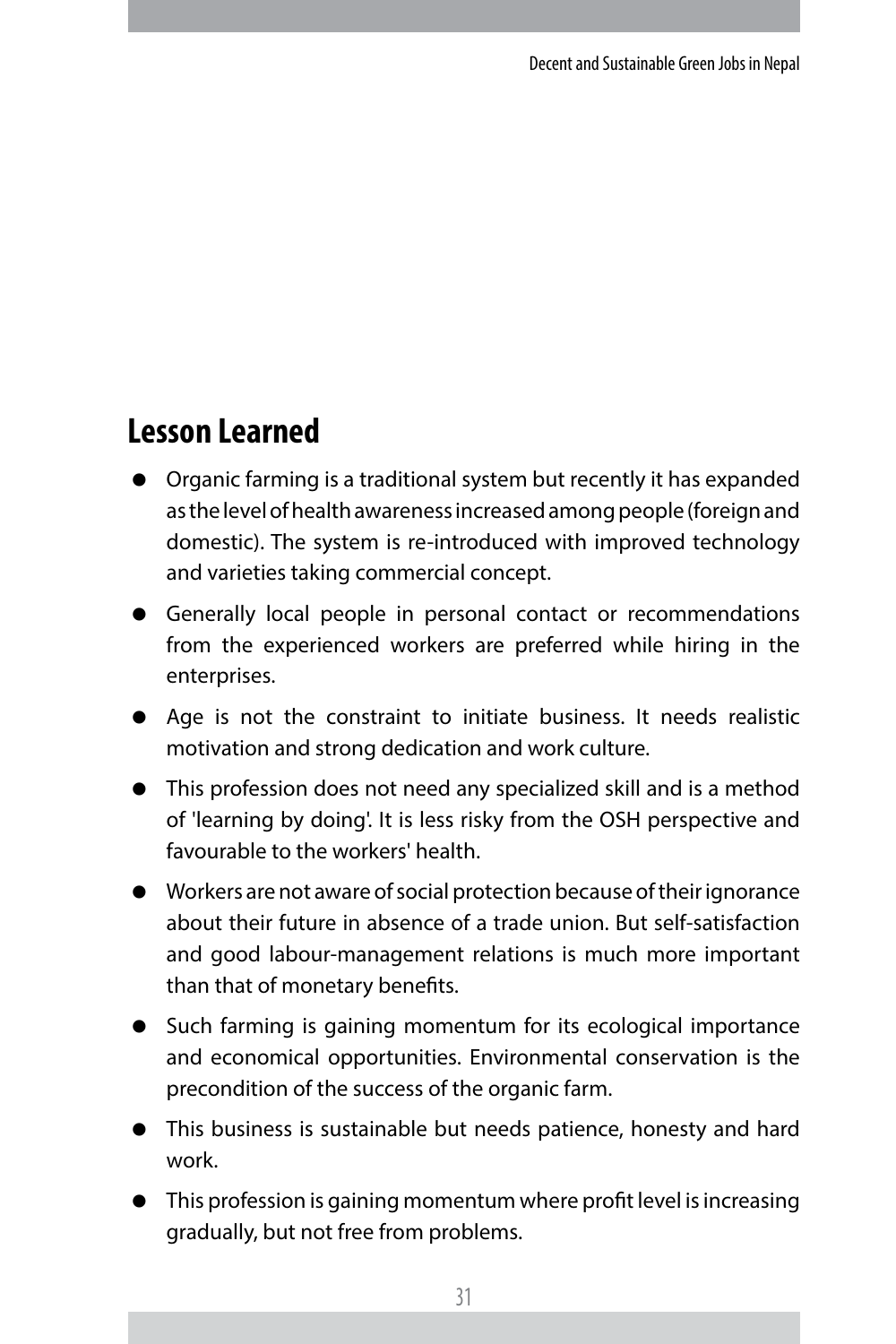#### **Suggestions**

Organic farming practices in Nepal are a recent phenomenon. It has greater prospects in the context of Nepal where large numbers of people are based in agriculture. Organic farming can be an emerging source of healthy livelihood for the people. The position of the farm and the workers can also improve through the following improvements.

A policy frame work for organic agriculture development that supports organic farmers and especially the poor with subsidies is a must. Besides implementation of organic standards and certification programs to promote the standard of Nepalese organic products there is also a need to recognize its quality and ensure sustainable demand in the national and international markets. This can be met by establishing institutions such as a National Accreditation Body to maintain and enforce organic standards and organic certifiers as per the national standard.

There is also a lack of adequate investment in organic agriculture as compared to conventional and biotechnological approaches to agriculture. The major cause may be an inadequate research input into organics that requires more diffused, farm based and participatory approach drawing on local knowledge and tradition. Moreover, difficulties in patenting the resources and techniques utilized in organic farming further substantiate the problem. This explains why governments need to be a pioneer investor that will attract the private sector when adequate policies and infrastructure are in place. There is also a need to separate organic production zones based on commodity and location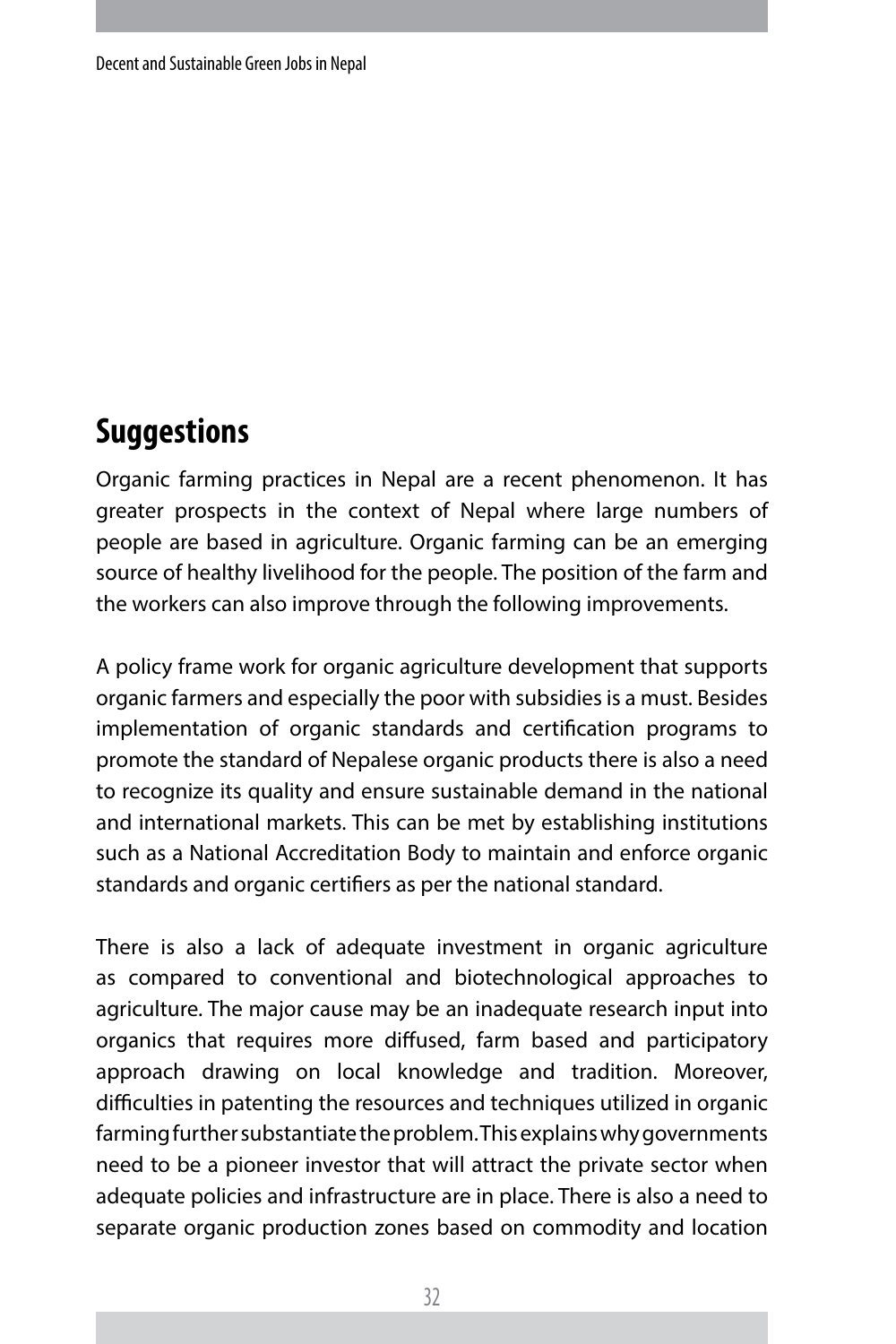so as to encourage producers and ensure marketing mechanisms. It is, therefore, a must to identify the priority programs to be implemented including research, development, coordination and capacity building.

Many farmers are still unaware of the economic and environmental benefits of organic farming practices, the proper balance in the ecosystem it helps to maintain and the series of health benefits that would follow from it. The seemingly profitable conventional farming may be rendered unviable on social grounds. Government has to come forth with the provision of economic incentives to make accessible new varieties of seeds, tax exemptions and subsidies as well as an awareness program to induce private growers to invest in organic farming. Effective participation between the government and private sector may help, promote and utilize local skills and resources, development of cooperatives and information systems to access information regarding market opportunities.

The workers of the farm are deprived from the opportunity to know and exercise their rights; however they are performing their duties regularly and honestly. In this situation trade unions need to intervene to organize the unorganized labour of the farm.

There is also a need to undertake intensive Strength, Weakness, Opportunities and Threats (SWOT) analysis of Nepalese organic sector to assess the current situation and bring clear cut policies and programs to make it commercially viable.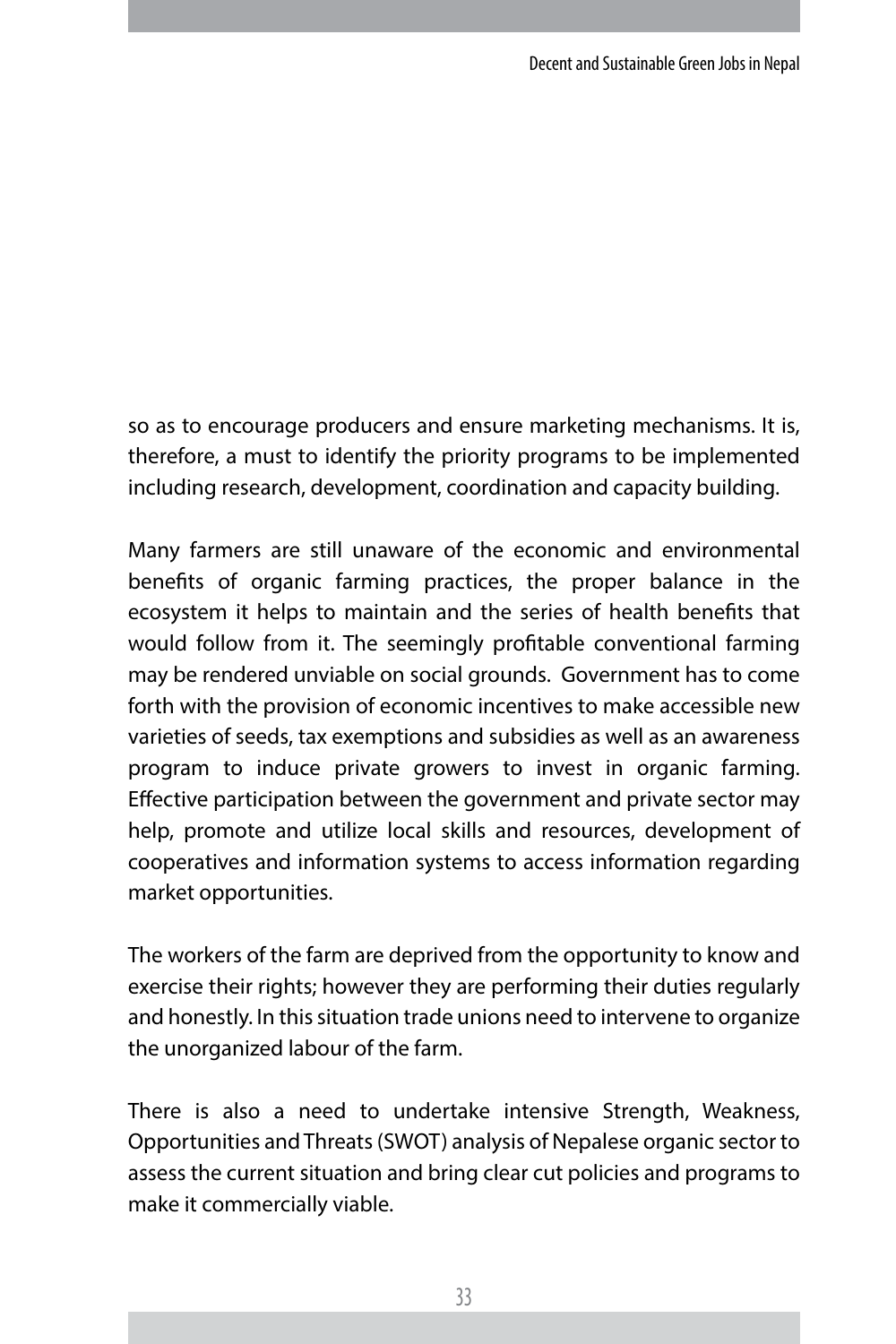#### **References**

- Bhatta, G. D., W. Doppler and K. B. KC (2008). Problems and potentials of organic agriculture development in Nepal. In *International Research on Food Security, Natural Resource Management and Rural Development.* Germany: Hohenheim University.
- Dahama, A. K. (2002). *Organic Farming for Sustainable Agriculture*, Jodhpur: Updesh Purohit for Agrobios.
- Dhakal, N. (2007). Agriculture and environment: Interlink with poverty dimension. *The Journal of Agriculture and Environment,* 8 (June), 74.
- International Federation of Organic Agriculture Movements (IFOAM) (2008). Available at: http://www.ifoam.org/organic\_facts/doa/index.html
- Joshi, N. K., & Pant, K. D. (2009). Cost benefit analysis of organic agriculture: A case study of Ashapuri Village development Committee, Kavrepalanchowk. The Economic Journal of Nepal, 32(4), 238-249.
- Lampkin, N. H. (1990). Estimating the impact of widespread conversion to organic farming on land use and physical output in the UK. *Economics of Organic Farming*, ed. by Lampkin N.H. and S. Padel. CAB, Wallingford, UK, 1994.
- Raut, N. K., Dahal, G., & Khanal, K. L. (2009). Organic farming of vegetable and fruits in Nepal: A cost benefit analysis. The Economic Journal of Nepal, 32(3), 146-159.
- NPC (National Planning Commission) (2011). Three year plan. Kathmandu: NPC.
- NPC (National Planning Commission) (2002). *The tenth plan, 2002-2007.*  Kathmandu: NPC.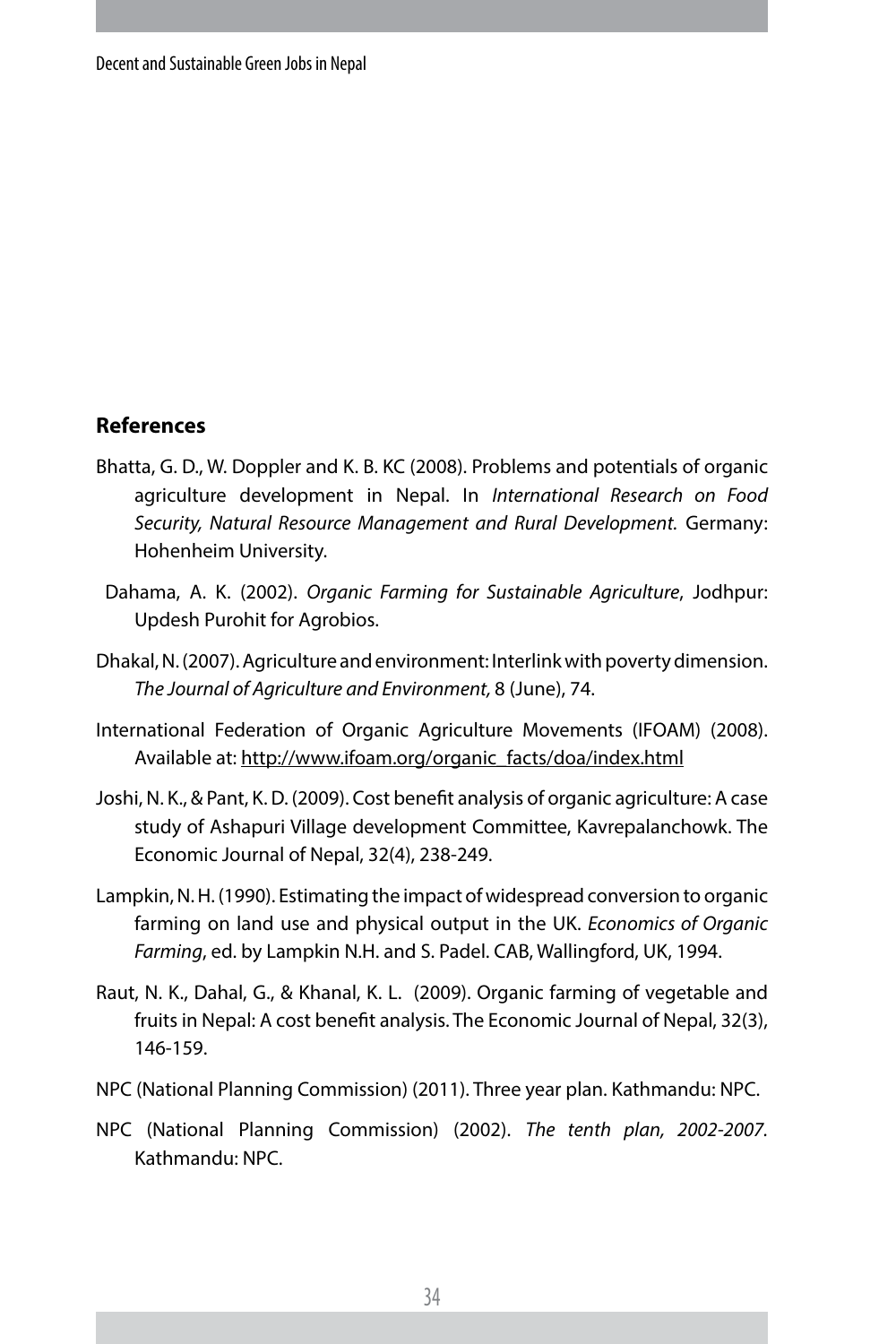- Pant, K. P. (2006). *Organic agriculture for sustainable development in Nepal*. Paper presented in APO seminar on organic farming for sustainable development held in Colombo, 11-15 Sept, 2006.
- Pokhrel, D. M., & Pant, K. P. (2009). Perspectives of organic agriculture and policy concerns in Nepal. *The Journal of Agriculture and Environment*, 10, 92.
- Ranabhat, B. (2007). *A national profile on organic agriculture of Nepal*. Paper presented in ITC Regional Conference on Organic Agriculture in Asia Bangkok, Thailand, 12-15 December.
- Sharma, A. K. (2001). *A handbook of organic farming*. Agrobios (India), Jodhpur.
- Veeresh, G.K. (1999). Organic farming ecologically sound and economically sustainable. *Plant Horti Tech*, 1(3).
- Yussefi M. (2006). Organic farming worldwide 2006 overview and main statistics. *The World of Organic Agriculture Statistics and Emerging Trends*. http:// orgprints.org/5161/01/yussefi-2006-overview.pdf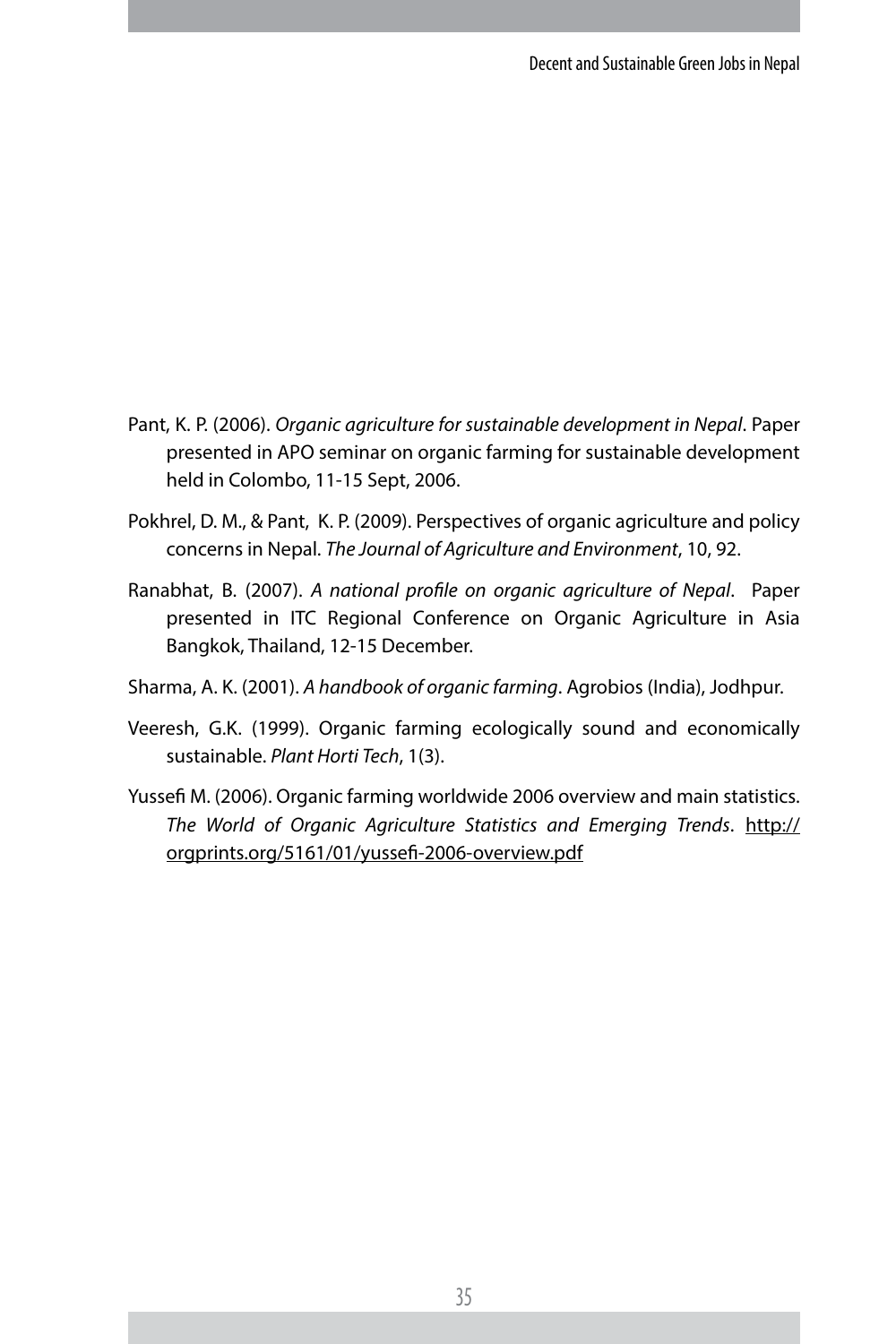Decent and Sustainable Green Jobs in Nepal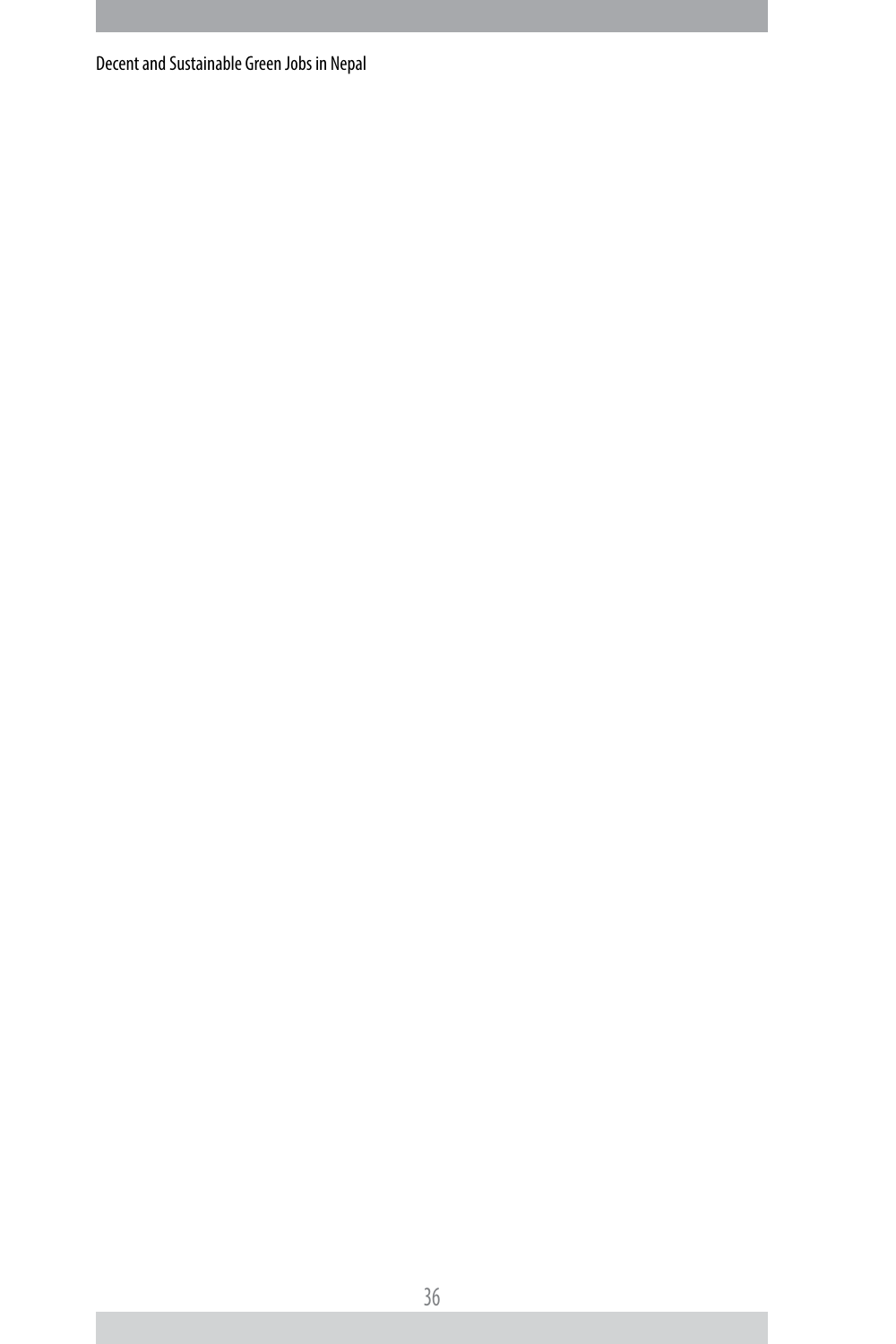

# **Case Study 2** Ashok Medicinal and Aromatic Plants Centre, Kavrepalanchowk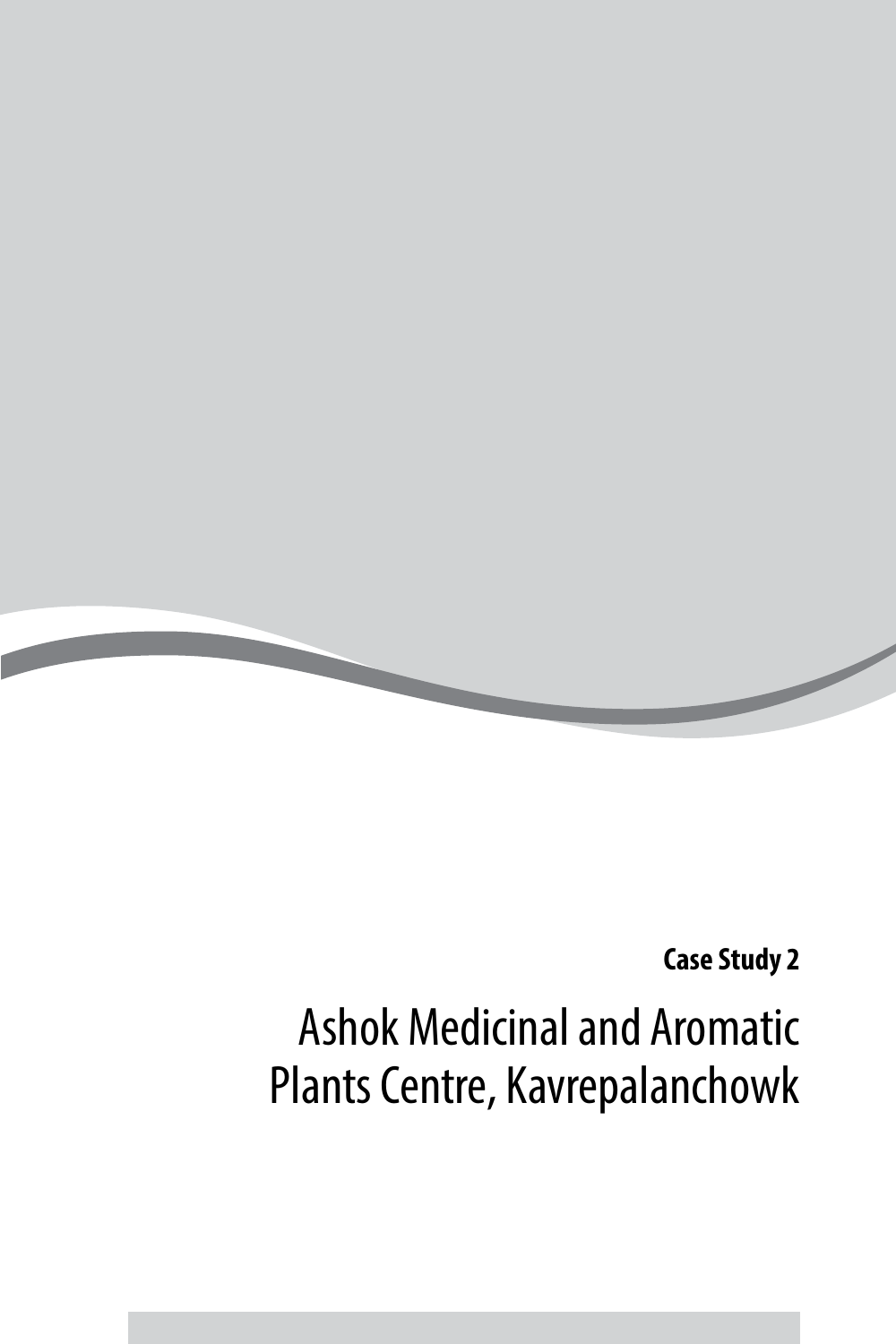#### **The Context**

Plant nurseries are established to conserve rare, endangered and threatened plant species. Nurseries can be classified according to different parameters such as on the basis of irrigation facilities (dry and wet nursery). Similarly, it can be divided based on the size of seedlings. A nursery which has only seedling beds, in which seedlings are only raised, no transplanting being done is called a seedling nursery whereas a nursery which has only transplant beds, in which seedlings are transplanted for preparation for forest planting is called transplant nursery. However, in practice, separate seedling and transplant nurseries are seldom establish in Nepal.

There are other ways of categorizing nurseries on the basis of duration of their use like temporary and permanent. A temporary nursery is maintained for supplying stock for a short period after which it is abandoned. Normally, it is constructed in the plantation area and usually small in size. It is suitable for hilly regions. But, a permanent nursery is maintained for supplying nursery plants for a long time on a permanent basis. It is intended to meet the requirements of one or more ranges and it is relatively larger in extent (Yadav, nd).

#### **Ashok Medicinal and Aromatic Plants Centre**

Dabur Nepal was established as a joint venture company in 1991. Since its establishment, the company started producing different products. Ashok Medicinal and Aromatic Plants Centre (AMAPC) was established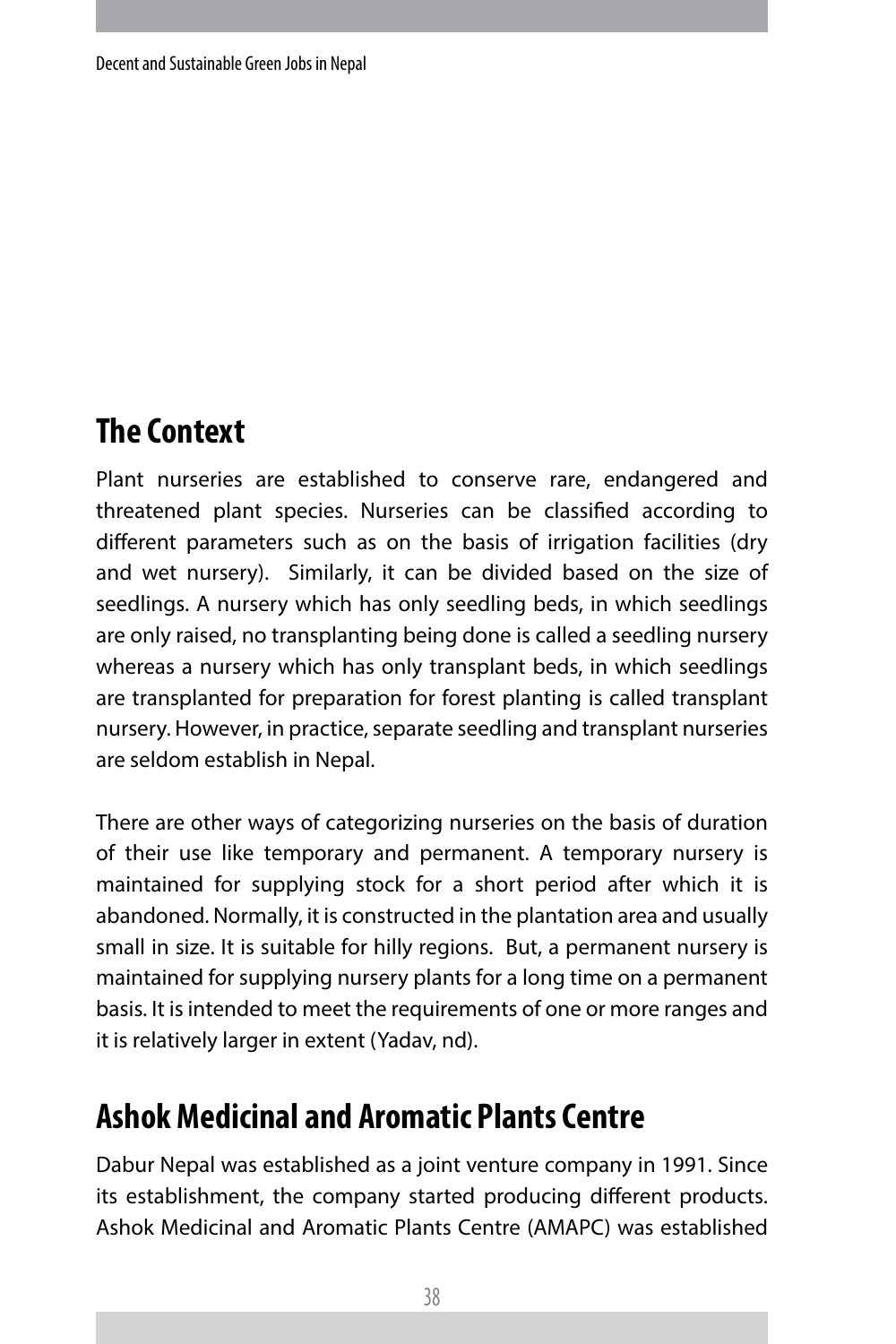in 1998, located at Ugratara Village Development Committee, ward no 4, Janagal, of Kavrepalanchwok district. It is 22 km east from Kathmandu. The Centre is one of the nurseries under the Dabur Medicinal and Aromatic Plants Division (MAPs). It was established under the broader theme of corporate social responsibility (CSR) as it has based on the conceptual notion of '*give something to me and I will reciprocate to you as well*' (*Dehi me dadami te*). The plantation area extends over 2.5 hectors of land including an office building.

The MAPs have established nurseries in different locations, divided broadly into three locations - high altitude (Mustang, Manang, Humla, Jumla and Dolakha), middle altitude (Nuwakot, Bhaktapur, Kavre, Sankhuwasbhawa, Kathmandu and Ramechhap) and low altitude (Bara, Parsa, Chitwan, Sarlahi and Jhapa). Besides that in various locations, the MAPs established nurseries under contractual modality with the farmers.

The Centre is a subsidiary company of Dabur Nepal, focused on import substitution and export promotion. The program was launched with a vision of growing *Rare, Endangered and Threatened* herbal and aromatic plant species and conservation of such species. With the passage of time, the Centre distributed varieties of saplings to farmers and cooperatives at the cost price with a modality of buy back as well as contract cultivation. The project turned out to be profitable for local farmers who grow the medicinal plants in their own farm.

This nursery grow and propagate millions of saplings of high value medicinal plants like Akarkara, Padamchal, Lauth Salla, Kuth, among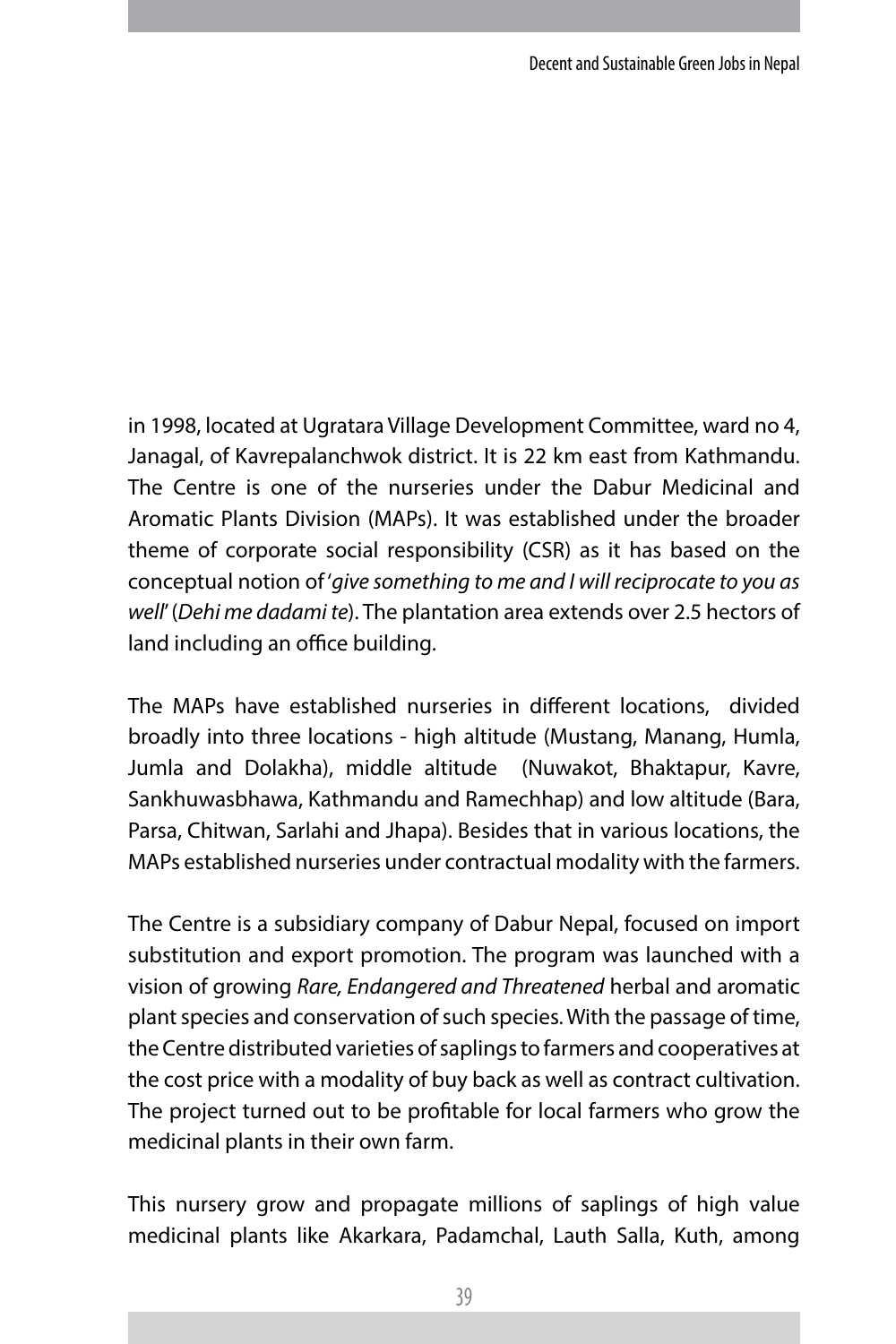others (Table 1). Directly or indirectly the Centre covered about 20 districts from east to west of Nepal contributing livelihood of hundreds of families through employment to the thousands of labour force.

| <b>SN</b>      | <b>Scientific Name</b>        | <b>Common Name</b>   |
|----------------|-------------------------------|----------------------|
|                |                               | <b>High Altitude</b> |
| $\mathbf{1}$   | Tasus baccata                 | Lath salla           |
| $\overline{2}$ | Anacyclus pyrethrum           | Akarkara             |
| 3              | Saussurea costus              | Kuth                 |
| $\overline{4}$ | Picrorhiza Kurroa             | Kutki                |
| 5              | Swertia chirayita             | Chirayito            |
| 6              | Nardostachys jathamansi       | Jatamansi            |
| $\overline{7}$ | Rheum emodi                   | Padamchal            |
|                | <b>Mid Altitude</b>           |                      |
| 8              | Asparagus racemosus           | Satawari             |
| 9              | Valeriana wallichii           | Sugandhwal           |
| 10             | Rauwolfia serpentina          | Sarpanhgandha        |
| 11             | Rubia cordifolia              | Manjistha            |
|                | <b>Tarai/Low Hills/Plains</b> |                      |
| 12             | Withania somnifera            | Ashwgandha           |
| 13             | Menthe arvensis               | Pudina               |
| 14             | Zanthoxylum alatum            | Timur                |
| 15             | Coleus forskholii             | Pakhanbed            |
| 16             | Piper pepuloides              | Round pipla          |
| 17             | <b>Embica officinalis</b>     | Amla                 |
| 18             | Stevia rebudiana              | Sweet leaf           |
| 19             | Asparagus                     | Satawari             |

Table: 1. List of Priority Species for Cultivation

Source: Dabur Nepal Pvt. Ltd., Brochure.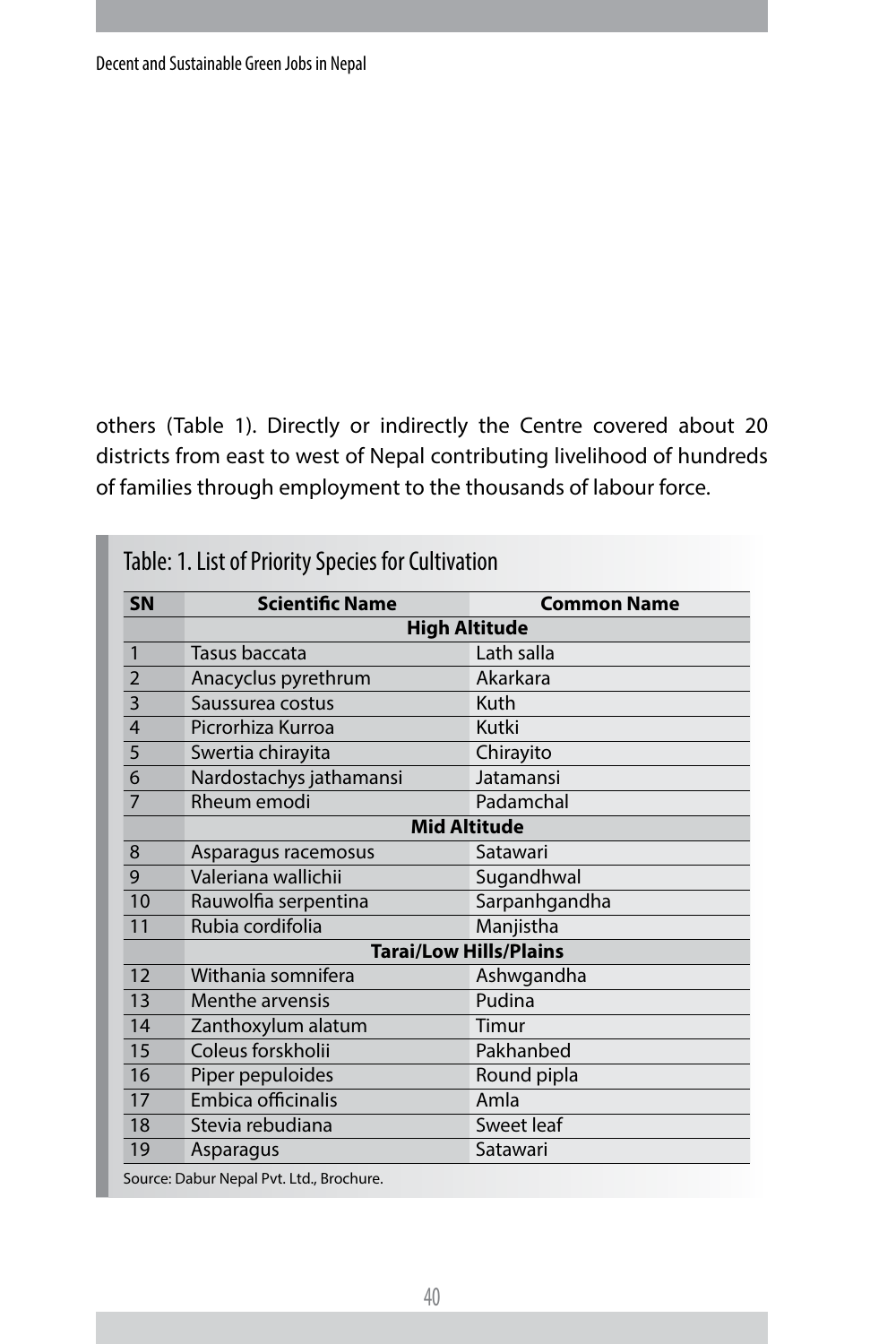Among the various types of rare, endangered and threatened herbal and aromatic plant species the most successful are: Akarkara, Chirayita, Satawari, Taxus, Kuth/Padamchal, Stevia and Mentha/Peppermint. A green house facility was also initiated to produce saplings under controlled conditions and regulates the temperature and other geophysical conditions.



Figure: Sapling Growing in Open Field

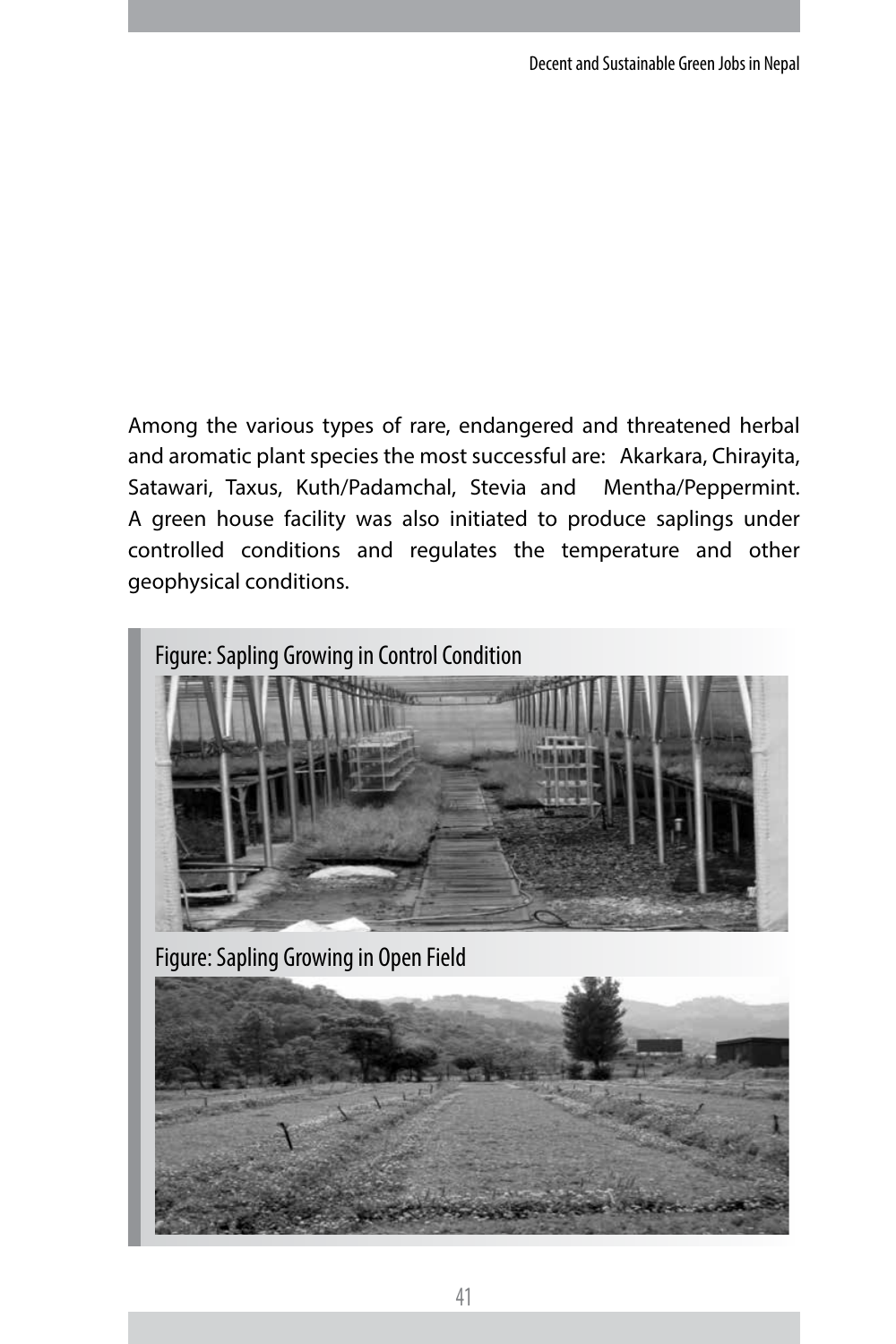This is a unique project in South Asia, there is recognition for eco-friendly and conservation-oriented activity. The locally available seeds are also collected and then propagated in the controlled environment. The Centre has its own mission and core objectives.

The MAPs mission statement is to develop sustainable sources of medicinal herbs and protect the ecological balance of the Himalayas. In line with the mission, the MAPs, sets the specific objectives for the Centre are:

- Optimize contract farming of high value herbs as per agro-economic parameters,
- Develop medicinal and aromatic plants (MAPs) through conservation and cultivation,
- Ensure Dabur's long term supply of quality medicinal and aromatic plants,
- Reduce the dependency from wild flora through conservation,
- To supply the saplings of medicinal and aromatic plants to interested farmers and institutions,
- **•** Provide employment and income generation opportunities, and
- To improve the socio-economic condition of rural people.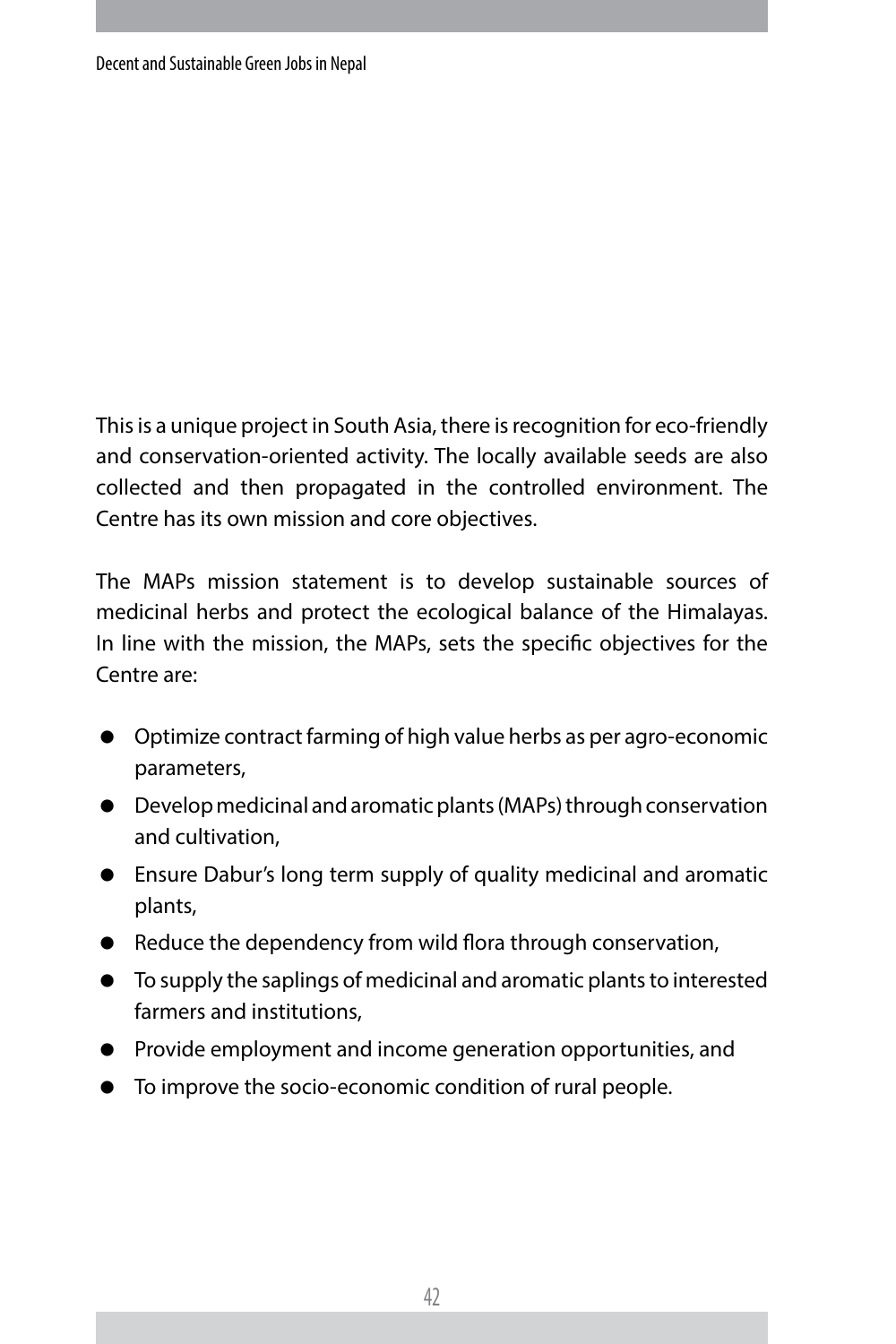# **Major Highlights**

- Sapling propagation has been done in greenhouse and shade houses and demonstration of the successful plots as well.
- **•** Production capacity exceeded 3-4 million saplings per annum.
- **•** Provides in house-training to operators, farmers, institutions and other interested.
- It has all women workforce and work for women empowerment under CSR.

# **Major Milestones Achieved**

- Identified the most important medicinal plants for cultivation in Nepal.
- Identified the most suitable agro-climatic areas for cultivation.
- Established protocols and procedures for Greenhouse propagation and field cultivation,
- Utilization of marginal and unutilized land for cultivation of MAPs.
- Employment/income generation opportunities through skill enhancement programs,
- Improved socio-economic conditions- poverty alleviation program.
- Production of value added products.
- **•** Import substitution and generation of foreign exchange.
- Assured supply of quality raw materials which are used to make various Aryuvedic products.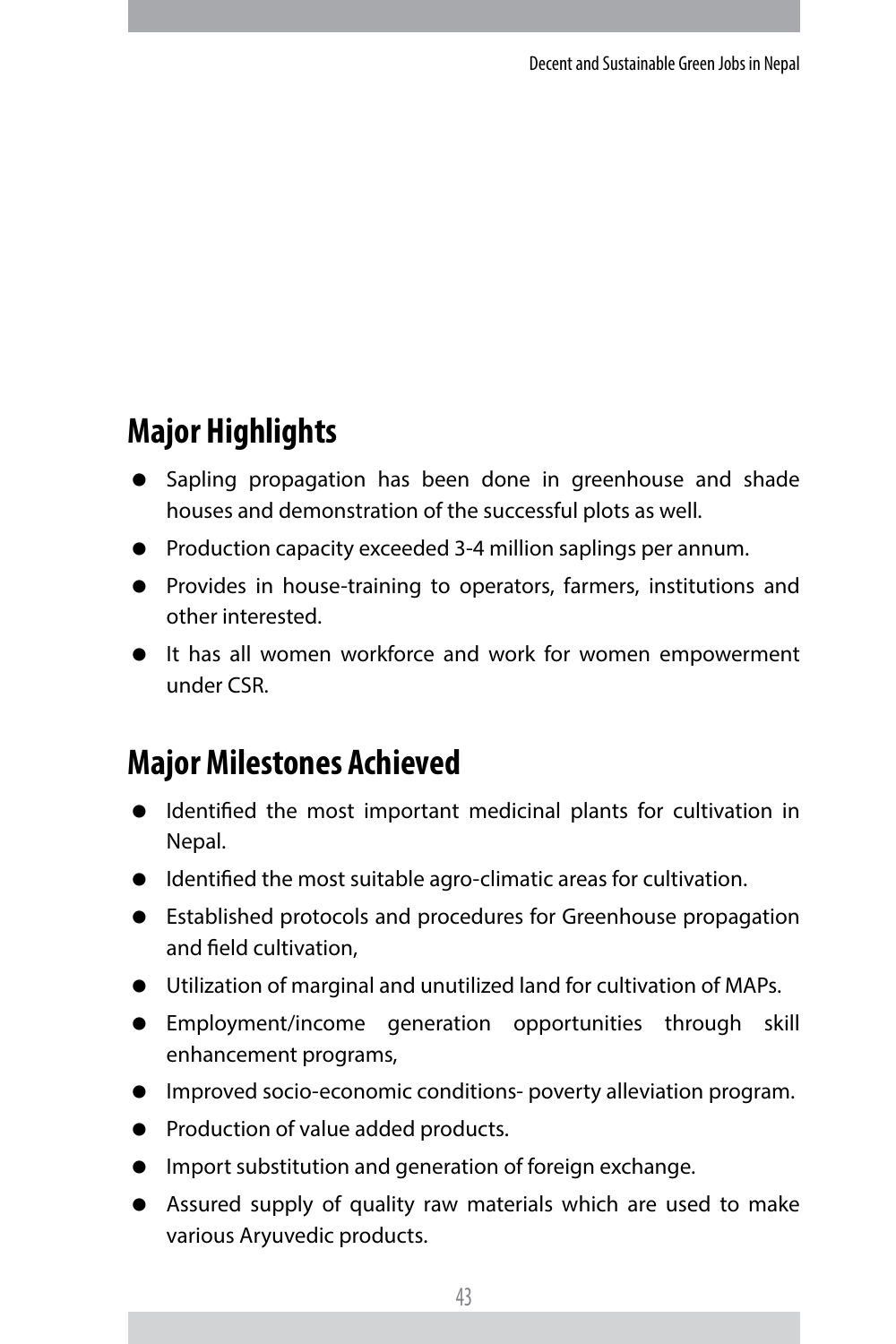As Dabur's prime CSR propjet, it played a vital role in the strategic operations of the organization.

Many collaborative projects were completed with different agencies like UNDP, ICIMOD, IFAD, etc., for conducting trials and demonstration of the preferential cultivation of medicinal plants in different altitude zones of Nepal. The centre is recognized for providing non- timber forest product (NTFP) training (Dabur Nepal Pvt. Ltd., nd.)

# **Decent Work**

The Center employs 90 persons in total; of them 80 are women, who are involved in different works like nursery bed preparation, seeding, transplanting, weeding, harvesting and administrative work. They belong to the most productive age (25-39 years). Among them majority belongs to the age 35-39. As mentioned above, most of the workers are from the surrounding areas having been working in the Centre more than 10 years. The inhabitants of these areas are mostly Chhetri and Brahmin, which is reflected in the workers composition too. However, there are few workers from other districts. There is no discrimination on wage and employment on the basis of caste/ethnicity and gender. Management wants to use labour power productively and empower them in the context of  $21^{st}$  century.

The main causes behind the involvement of the workers in the Centre were to use their extra time to earn some income, to support the family and create their space in the society. The working women are more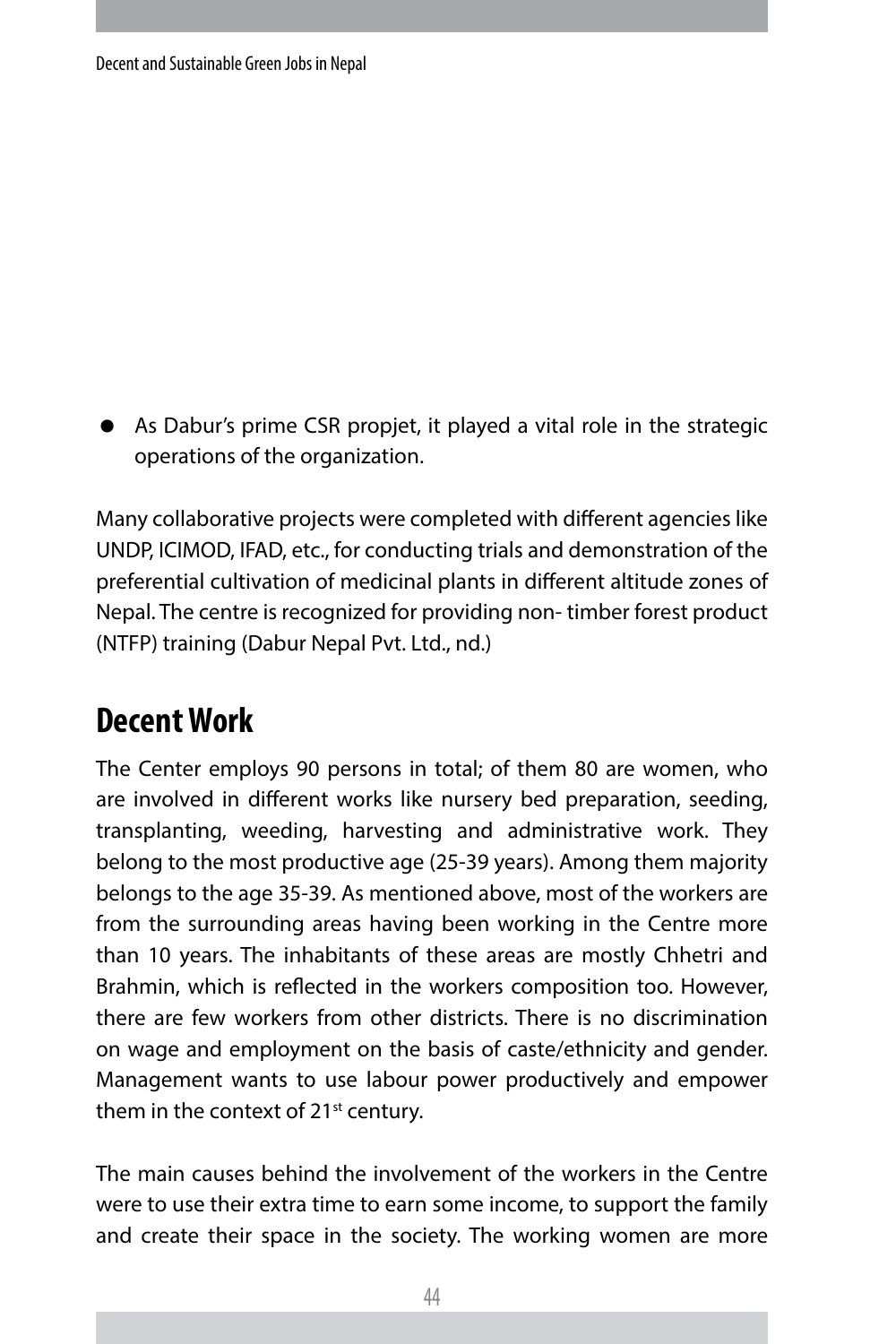empowered and have greater say in household and community level decision making because of employment opportunity provided by the Centre. They also elected in the executive position in some community based organizations. But, one cannot say it is the only one factor. Employment opportunity *inter alia*, is one of the vital factors in this connection.



When the Centre established, all the workers were employed on the daily wage basis. But later on, all the initially joined workers became permanent in a lot. There are no temporary and seasonal workers at present. Official working time starts from 9 to 17 hours, in between there is half an hour lunch break.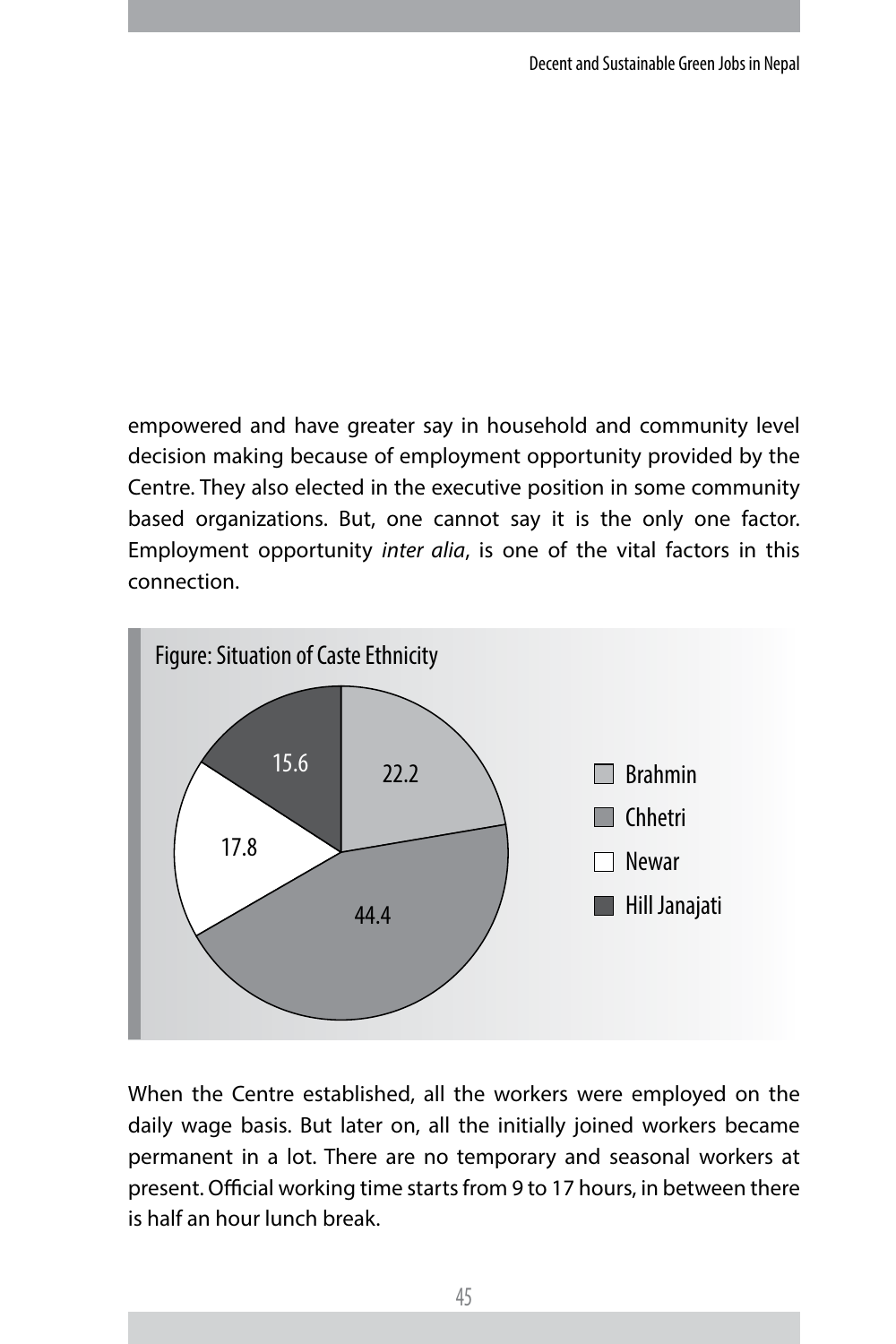Decent and Sustainable Green Jobs in Nepal

#### Figure: Workers' Weeding Saplings

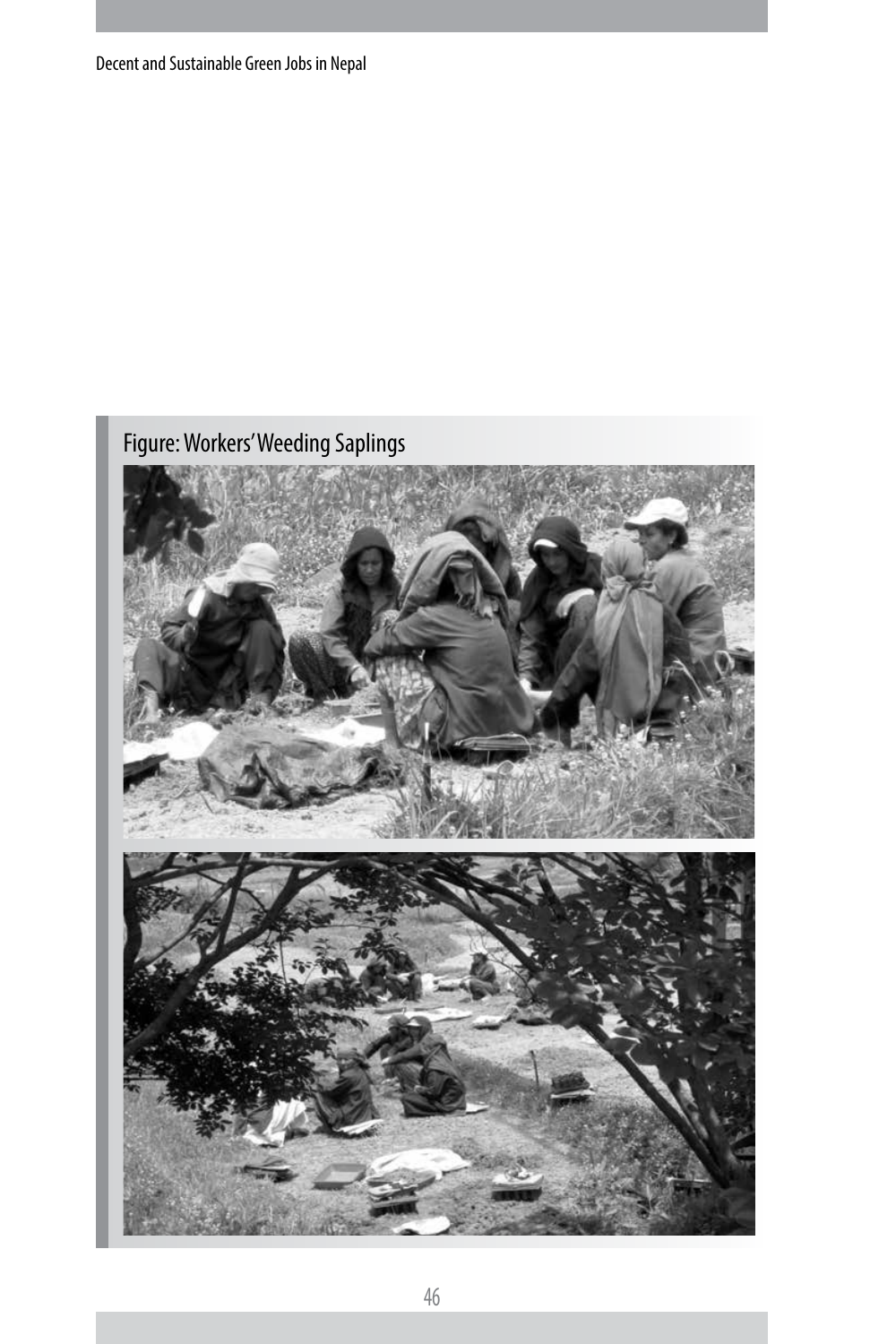The Centre provides wages according to the government rules and regulations. The permanent workers agreed with the management to use their extra time as and when the need arises in the Centre. The Centre provides overtime payment for their extra hour work.

All Saturdays are holidays in the Centre, but other entitlement of workers' leave is somewhat different, in the Centre. Public holiday is provided 13 days to all the workers, which is less then the government institutions. Similarly, sick leave is provided 7.5 days, maternity leave is given 52 days and no paternity leave is known due to the reason that no such incident happened yet. Mostly, funeral leave is used to be provided to male workers but in this Centre women workers are also entitled to get this leave 13 days in the death of father and mother-in-law and 5 to 7 (according to the culture and custom) days when her own father and mother died.

The working environment is not different than that of their own field, so most of the workers feel the working environment is not difficult. They work inside and outside as well. The nature of work is considered less risky from the occupational safety and health (OSH) perspective. While handling the load bearing work, the women did not lift heavy loads, they only carry up to15-20 kg per person at a time. Some time, while using pesticides, workers felt giddy and had headaches. Workers also felt minor skin problems while handling the chemical fertilizer. They did not know about the long term effects or occupational hazards caused by using the chemicals.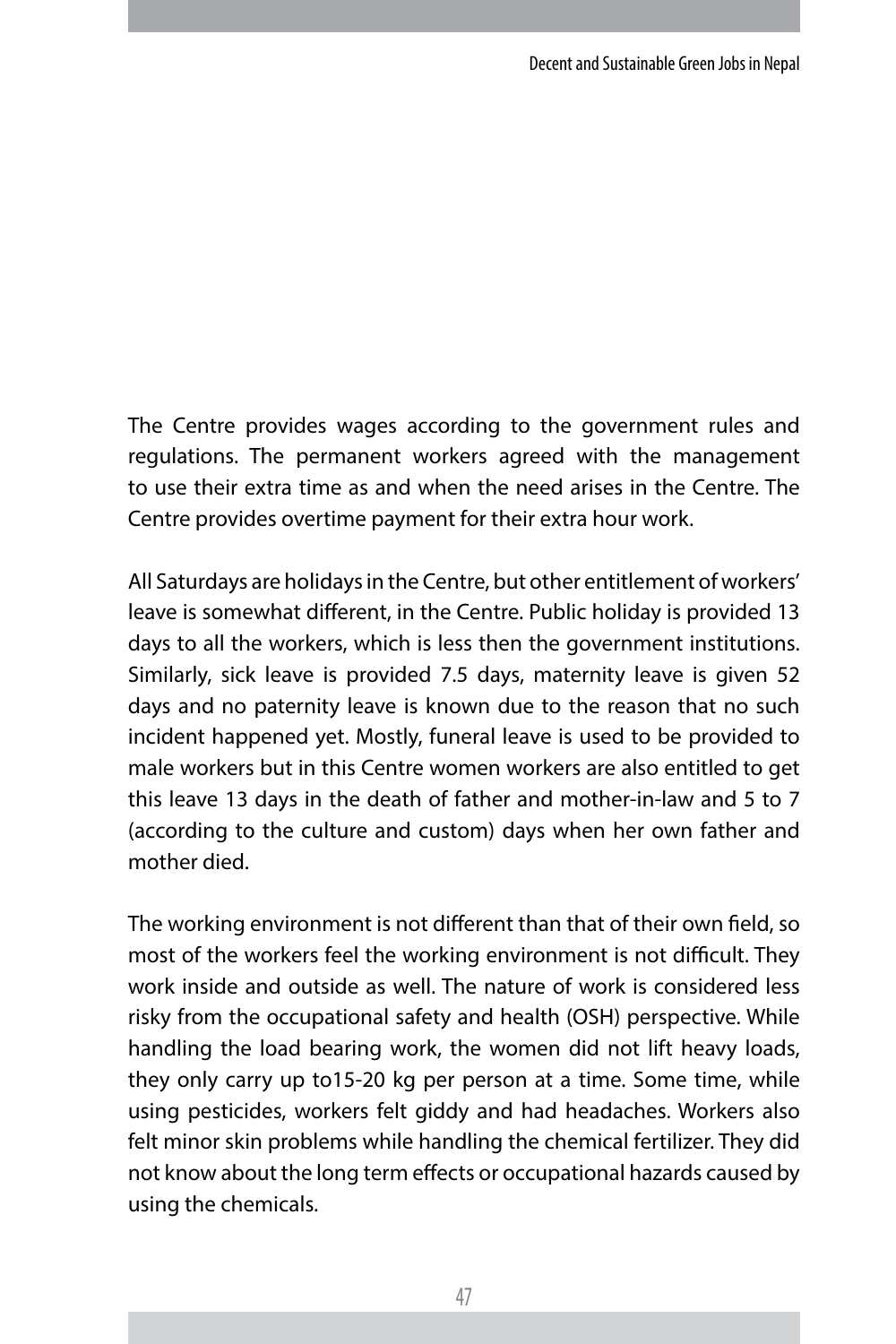In connection with the personal protection equipment, the Centre provides rain coat, gumboot, apron and glove to the workers while working. Those who are involved in using insecticide use masks to protect their health. Workers are also conscious on their health and safety and using available PPEs regularly.

For minor injuries, the Centre provides First Aid treatment at the establishment, but if the patient needs more than First Aid treatment, the centre takes the worker to the hospital for treatment and bears all the cost of the treatment.

The authentic trade union submits a charter of demand to the management every two years as per the provision of the labour laws and is involved in discussions with the management. After discussions, both parties: workers' representative (Trade union) and employers' representative (management) agree on some points and both of them abide by the decision, at least for the coming two years.

Both of them reported that the relationship between them is good. Of course, there are some issues, so both of them sit together and settle them in CBA process with amicable manner. The Centre has its own regulation process but there is no Labour Relation Committee in the establishment yet as indicated in the Labour Laws.

There is a provision of provident funding and gratuity as a social security scheme. In addition to that, workers are contributing one per cent of their salary to the Social Security Fund for their future benefit. However,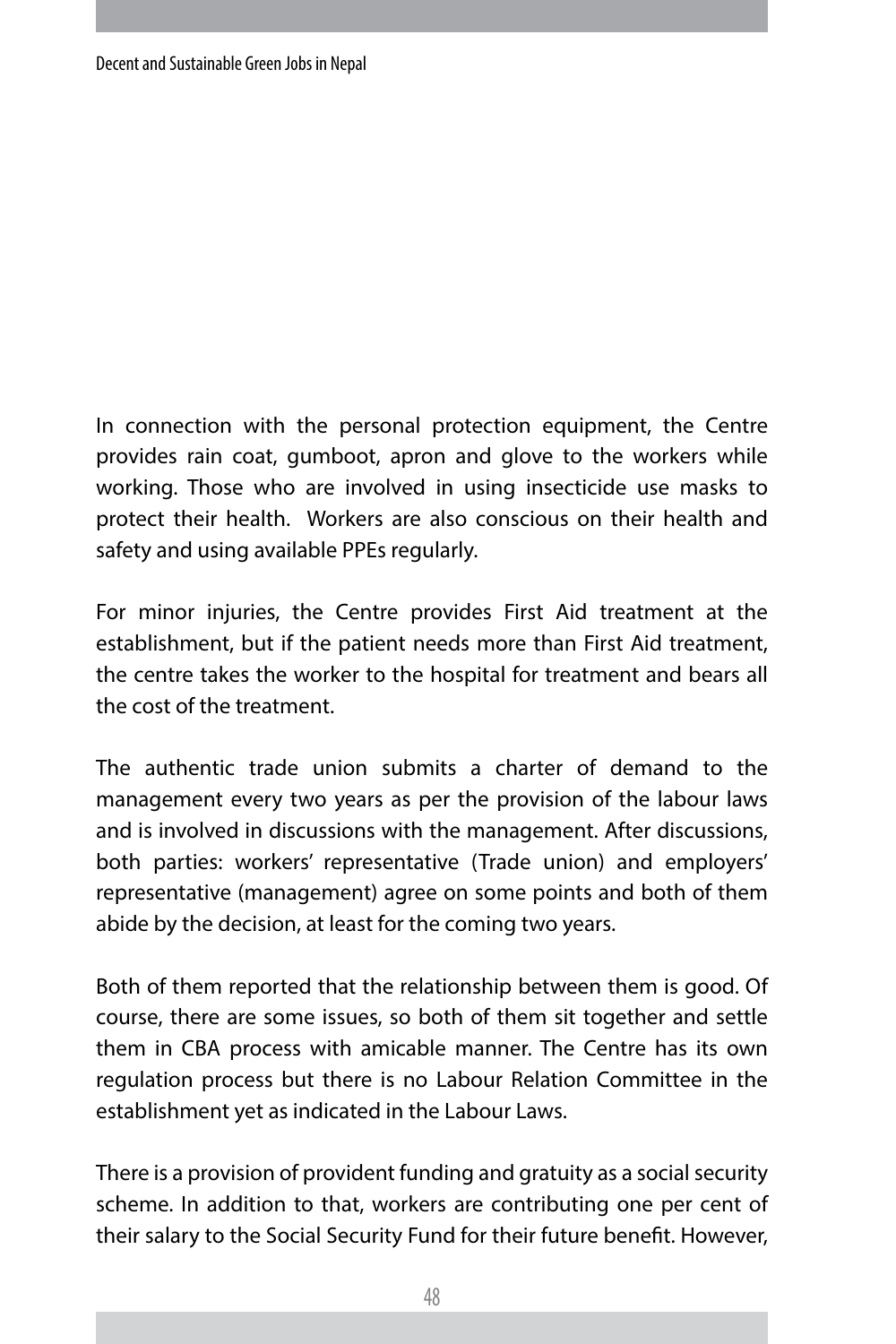the policy and procedure of utilizing the fund is yet to be finalized by the state.

Workers in general have basic knowledge on the broader provisions of labour laws, but they did not know about the conventions advocated by the International Labour Organization (ILO) with regard to the workers. In general, the Centre is abiding the workers 'rights, formation of trade union, some leave facilities, First Aid treatment at the establishment and other treatment at an appropriate health facility. It also provided PPEs.

Though there are good labour-management relations in this Centre, workers have put some complaints to the management which is not solved yet. The workers have to work in the roof making activity as well which is more risky. In the accident case there should be the provision of compensation along with the medical treatment where workers of the Centre are deprived from it. Likewise, at present the management deducts accumulated leave of the victim when they could not attend at work, but in case of those who did not have such accumulated paid leave, they gets full payment which is not fair. Provided equal knowledge and skill, all the workers should be assigned in the rotational basis without favoritism. Workers also felt, evaluation is not done on the basis of work performance but based on the political favoritism.

#### **Environmental Conservation**

Environmental sustainability is directly linked with the living standards of the people and economic growth. As climate change has advanced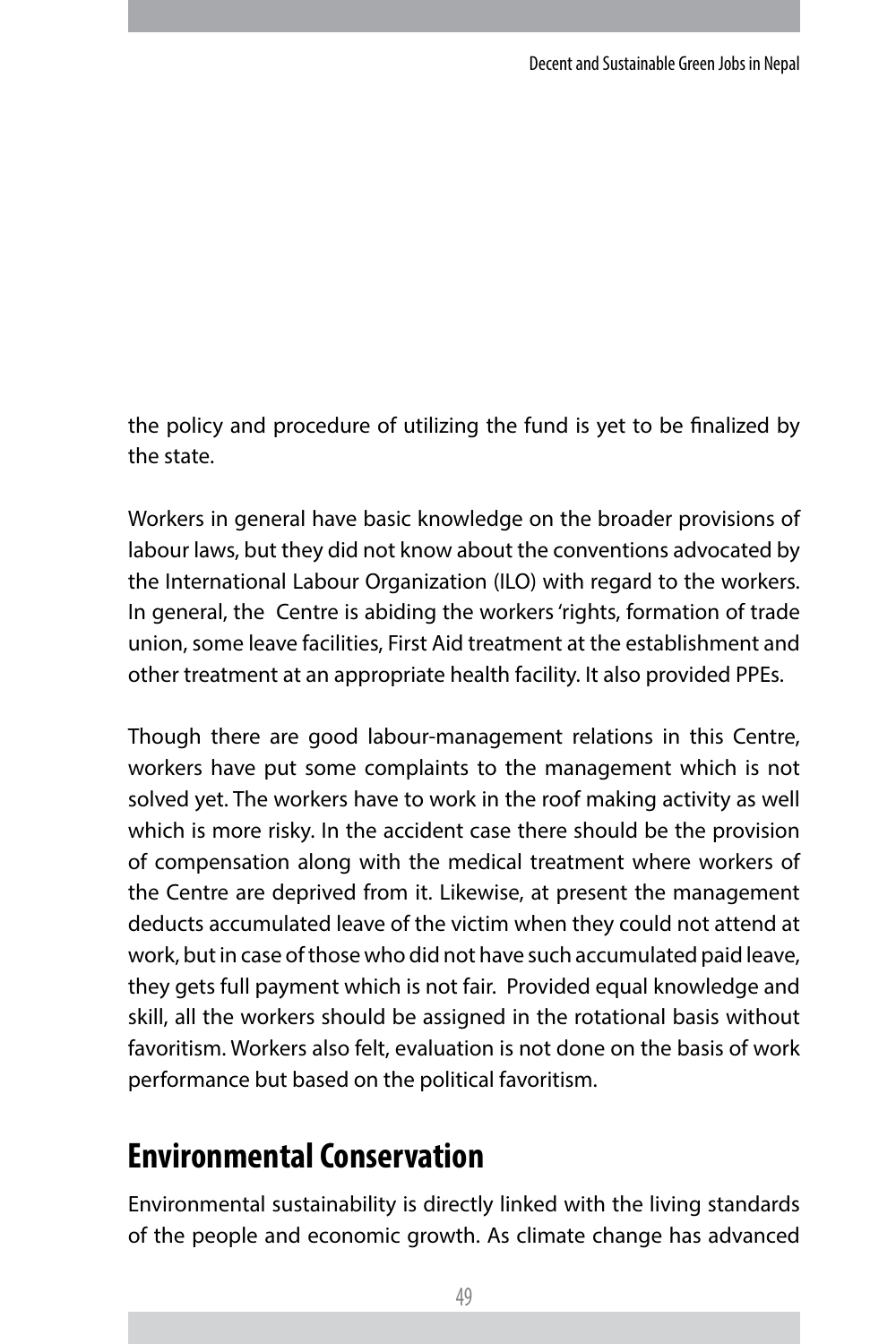on the international priority agenda, environmental protection and conservation have gained more importance in Nepal. Climate change issues are a high priority in government plans, policy and programs (NPC, 2011).

Management and workers clearly explained that they are aware of the issue of environmental protection. In connection with the conservation effort, some of the women workers are also in the executive committee of the community forestry group in their village. They planted various types of sapling in their surroundings, in order to protect the environment. Due to the massive community reforestation campaign and program in this district, they felt the overall environment is getting better compared with 15/20 years ago.

The Centre has been promoting conservation through farming the rare, endangered and threatened herbal and aromatic plant species. At the micro level, it is a commendable effort to protect the invaluable plant species. It is aimed at promoting the idea of import substitution and export promotion.

All the participants are experienced with climate change and its impact on human beings, migration of birds, cropping pattern of paddy, fruits, vegetables and flowers over the years. Temperature is increasing gradually where rainfall is erratic.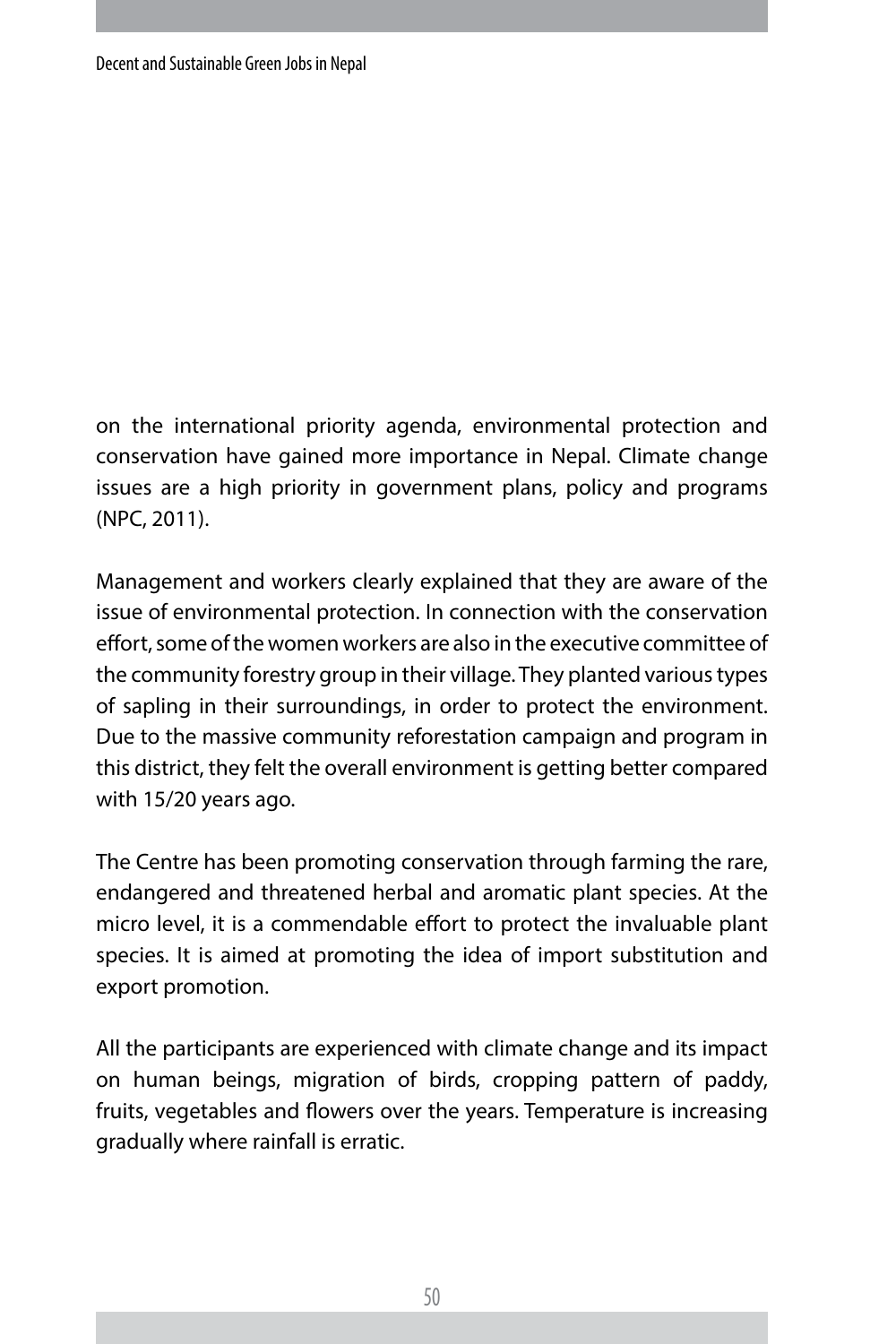# **Sustainability**

The nursery is expanding gradually and now covers 20 districts of Nepal out of 75. Not only that, individuals and communities have been drawn towards herbal farming due to its profitability as compared to the food grain production. All the products are purchased by the Company because they are producing and distributing saplings of the herbs which they need for the Dabur products. Thus market is not the problem for the farmers. This sector is labour intensive thus generates more and more employment in the rural and remote areas of the country on the one and on the other helps to solve the livelihood problem generating income through herbal farming. In such a situation herbal farming and the production of nurseries in the country may be sustainable whatever may be the problems faced by this Centre.

# **Lesson Learned**

- Empowerment of women through the involvement of income generation activities as an employee of the Centre or farmers or cooperative member.
- Economic status of large numbers of Nepalese people has increased either providing direct employment or supporting the farmers motivation towards the cultivation of herbal species providing saplings as well as technical knowledge and buys back their production.
- Good labour-management relations helped to increase production and productivity.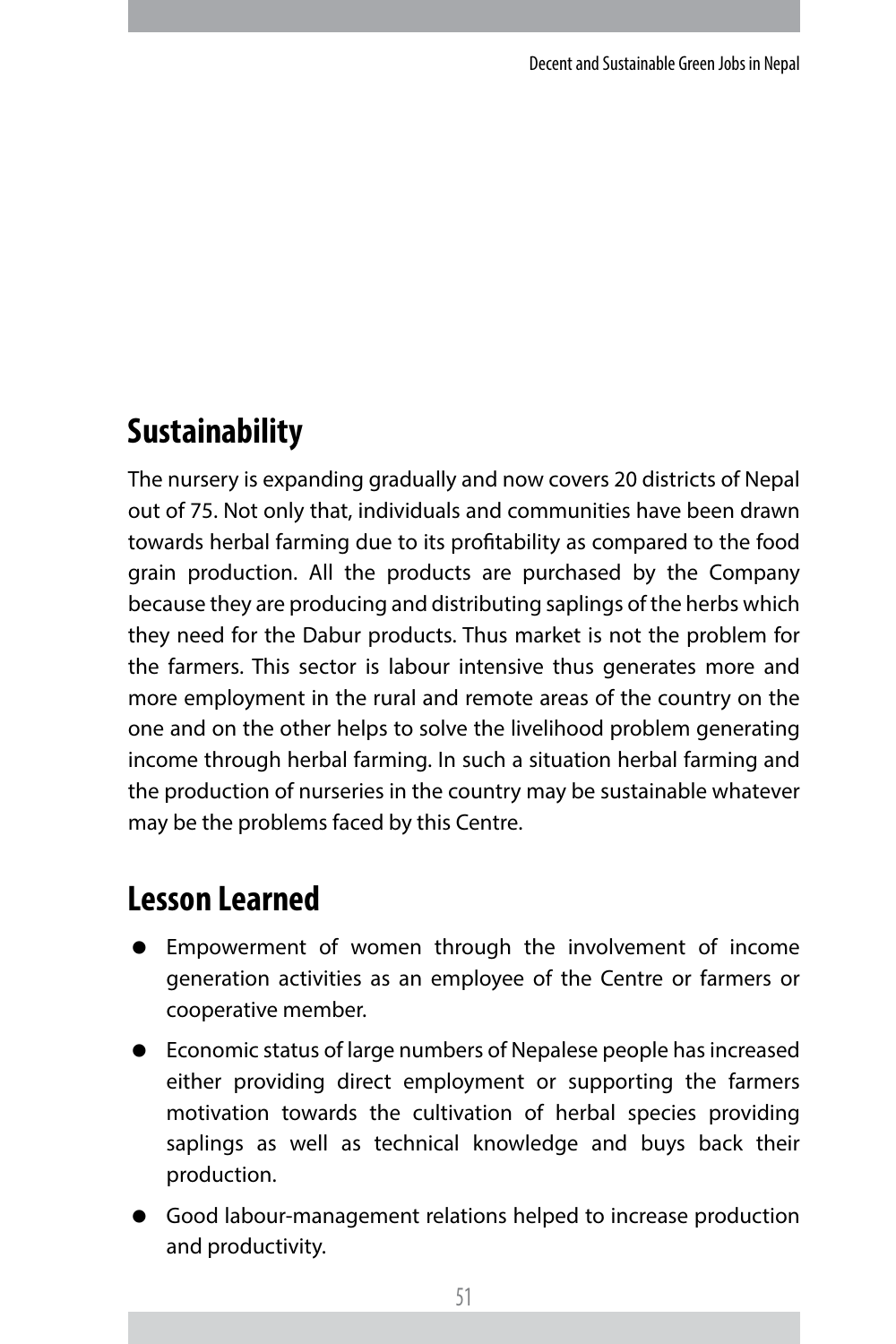- Little knowledge on decent work through trade union. Workers feel the importance of trade union in the enterprise to protect their rights.
- The Centre has contributed to environmental conservation through the cultivation and conservation of rare, endangered and threatened herbal and aromatic plant species.
- Level of family income is increasing through farming different plant species instead of paddy or with paddy that ultimately helps to the sustainable development of the locality in particular and the country in general.

# **Suggestions**

A trade union is present in the centre, but all the workers are still not aware on the provisions of national labour act, regulations and international conventions as well as declarations and programmes related to the welfare of the workers. Thus needs to organize awareness campaign on the relevant issues.

#### **References**

Dabur Nepal Pvt. Ltd. (nd). Brochure.

NPC (National Planning Commission) (2011). Three year plan. Kathmandu: NPC.

Yadav, B. K., (nd). Retrived from http://www.forestrynepal.org/notes/silviculture/ nursery/1]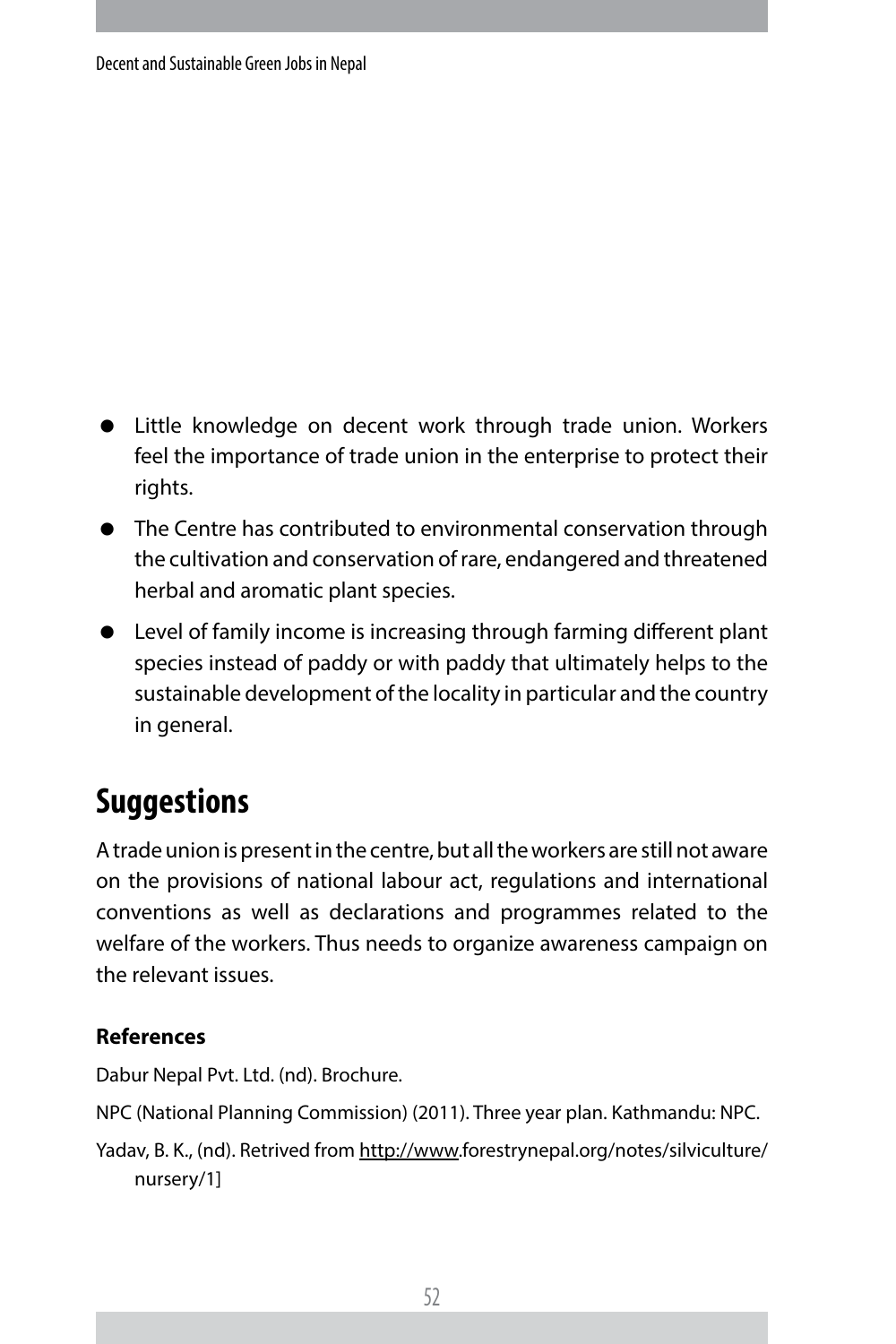

## **Case Study 3**

# Herbs Production and Processing Company Limited, Tikapur, Kailali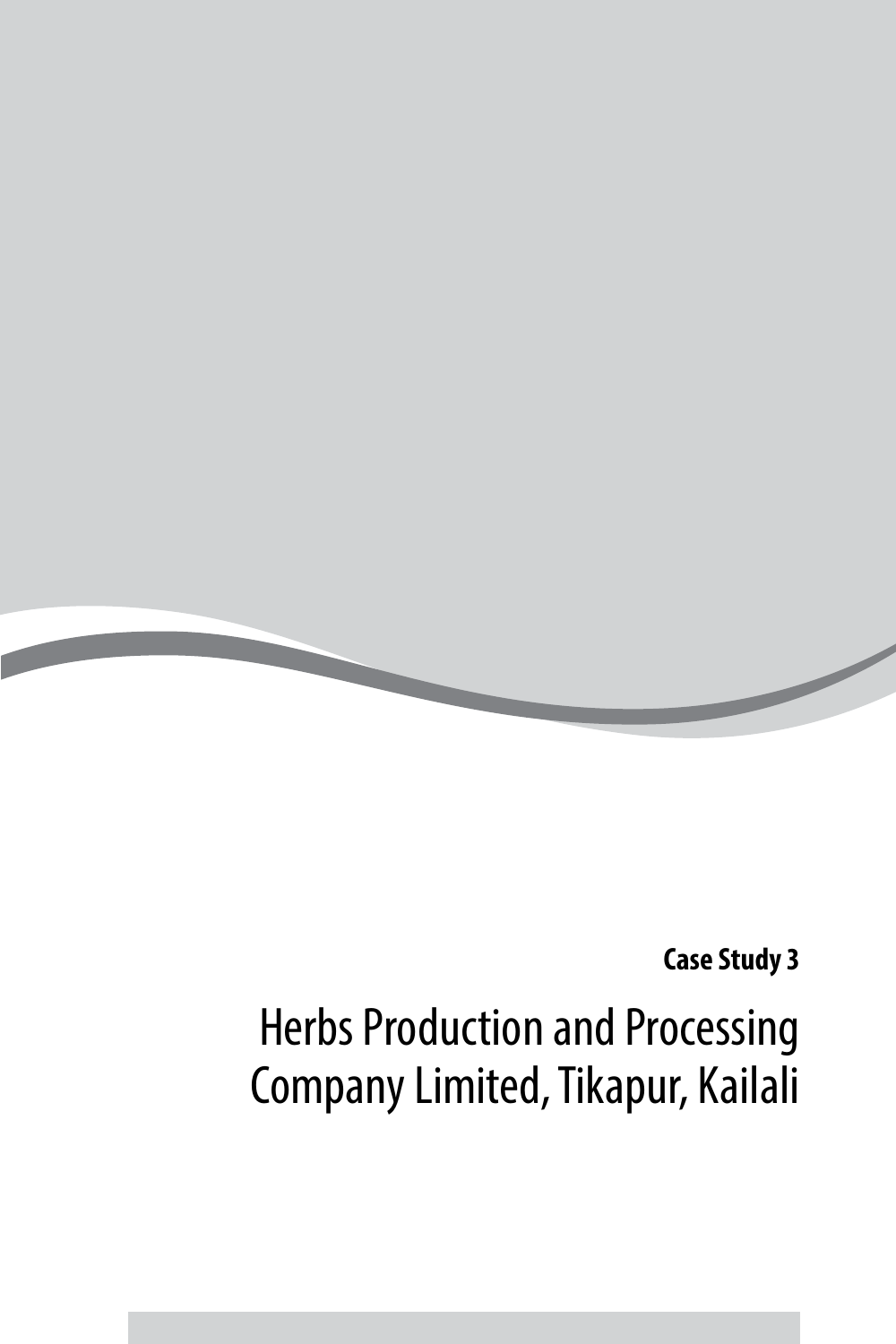# **Herbal Products in Nepal**

Traditionally, Nepali people are depended on herbal production to cure any kind of disease/s in the absence of the introduction of modern medicine. Many people in the rural and remote areas and a reasonable share of urban elites are using herbal products from ayurvedic and homeopathic medicine. In this connection, Herbs Production and Processing Company Limited (HPPCL) was established in 1981 with the aim to conserve valuable species of medicinal and aromatic plants available in the country. It also cultivates and processes medicinal and aromatic plants in various centres. Tikapur is one among them.

The demand for herbal products (raw as well as finished) is increasing gradually because people have become more aware of herbal products. However, the company has not been able to fulfil the demand due to inefficient management and political intervention. Recently, the company is seeking efficient management as well as proper and effective policies and programmes for its development. This sector is eco-friendly and creates huge employment being labour intensive. At the same time, industries in this sector can be sustainable because of the availability of raw materials at the domestic market and a high demand for products in the domestic as well as foreign market.

#### **Herbs Production and Processing Company Limited, Tikapur**

As a branch or site office of the HPPCL Tikapur, the centre was established in 1981 as a government institution to promote herbal plantations and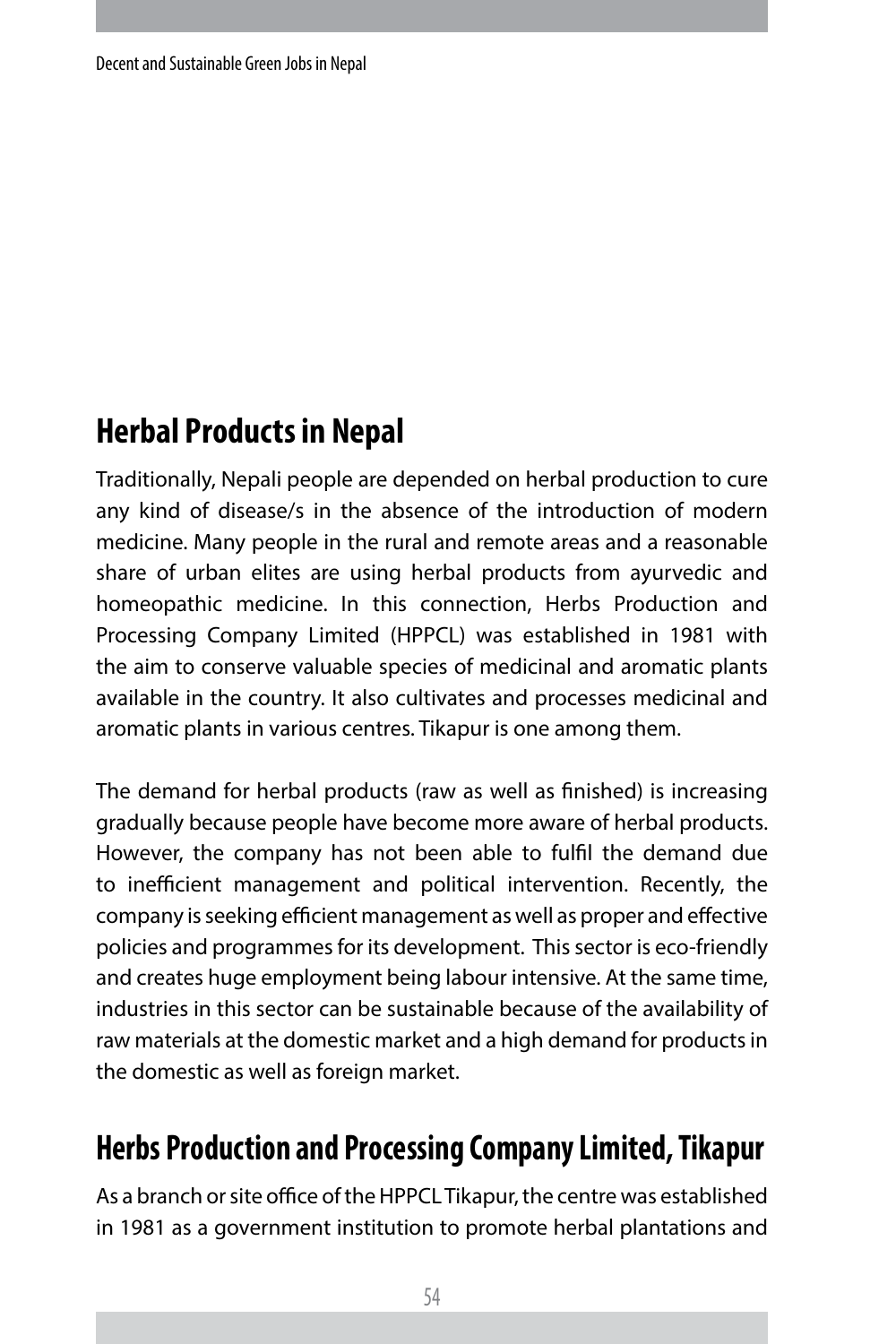medicinal and aromatic products in Nepal. The establishment is located at Tikapur Municipality Ward no 9, Kailali District. The centre was initially started to collect the medicinal and aromatic herbal raw materials available in the forest area of Kailali and adjoining districts. Later on, it was also involved in the production and processing of herbs. This centre is also working to promote herbal farming in communities as well as in the private sector. According to the booklet of District Office of Medicinal Plant, Kailali (2011) 52 major herbs are available in the district.

This company owns 43.68 hectare land area of which 93 per cent is used for the cultivation of herbs, 6.2 per cent for seed production and rest 0.8 per cent is covered by office buildings and the processing plant. This company normally produces 2,200 kg of processed Chamomile, Menthe, Lemon Grass, Tamaroza, Citronella and Eucalyptus oils. The processed herbal products are sent directly to the central office at Kathmandu. The Kathmandu office supplies different oil products in domestic as well international market as either raw or finished products.

Besides perfumed oil, the company is producing and exporting seeds of herbal and aromatic plants to the cooperatives, community forest users' group and individual farmers. Interest in herbal products is increasing as the company is providing seeds, saplings and technical support to the farmers and buys back their production at reasonable prices.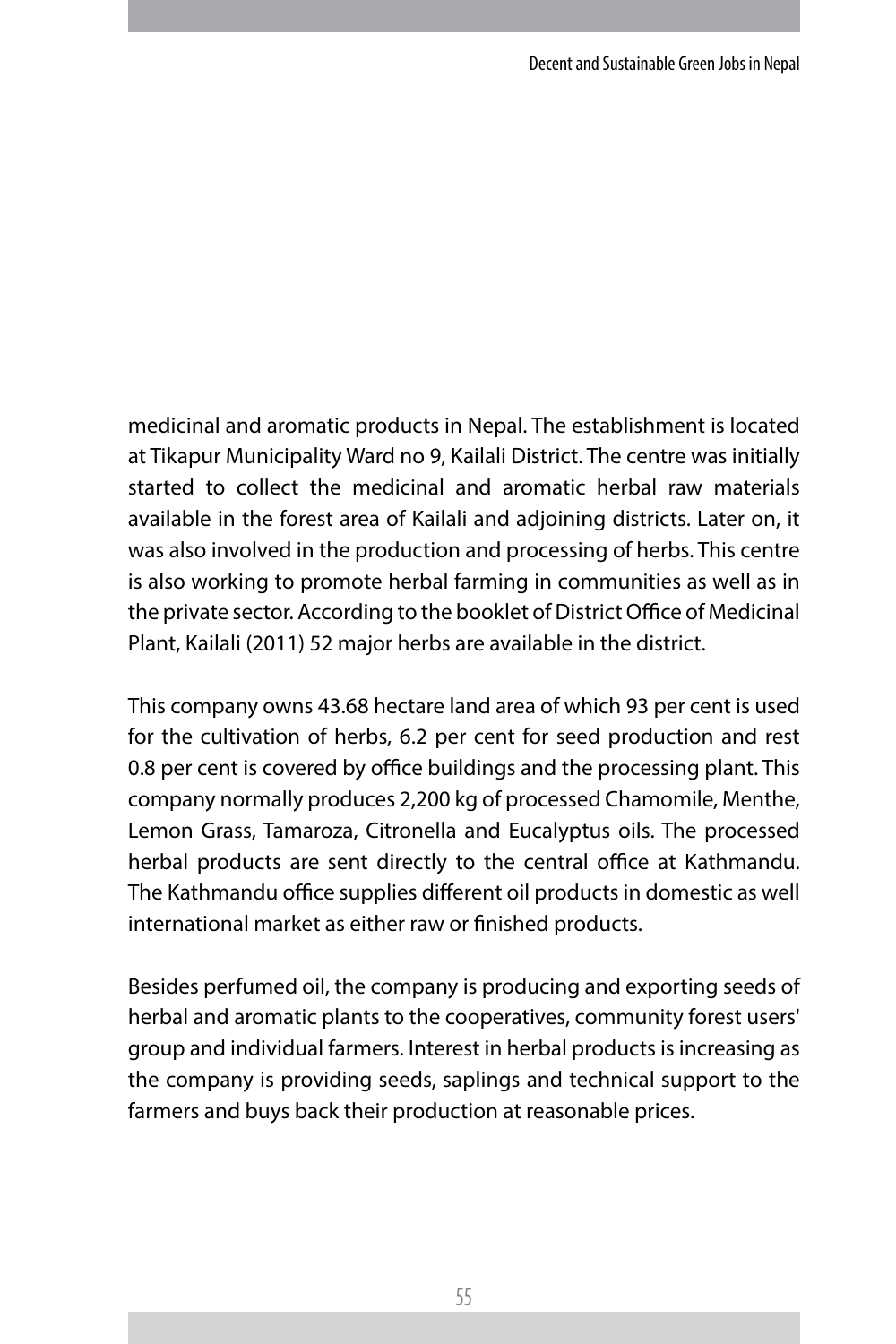

From discussions with officials at the centre, it is known that among the different varieties of herbs available and produced in the district, better-off farmers are interested to Bahubarsiya (multi-years) herbs farming such as citronella, lemon grass, pamaroza. Small farmers (poorer and middle income group) are interested in seasonal herbs such as chamomile, French basil, mentha that provide a quick return without disturbing paddy production for their livelihood. For example, mentha and chamomile can grow after harvesting the main crop (paddy) in December. It is also known that one *bigha* (0.677246 hectare) of land can generate employment to about five people all year round. For paddy production, families work only three to six months; the rest of their time is spent without having gainful work. By cultivating seasonal herbs a moderate family can earn about Rs. 65 to 80 thousand from mentha and chamomile a season.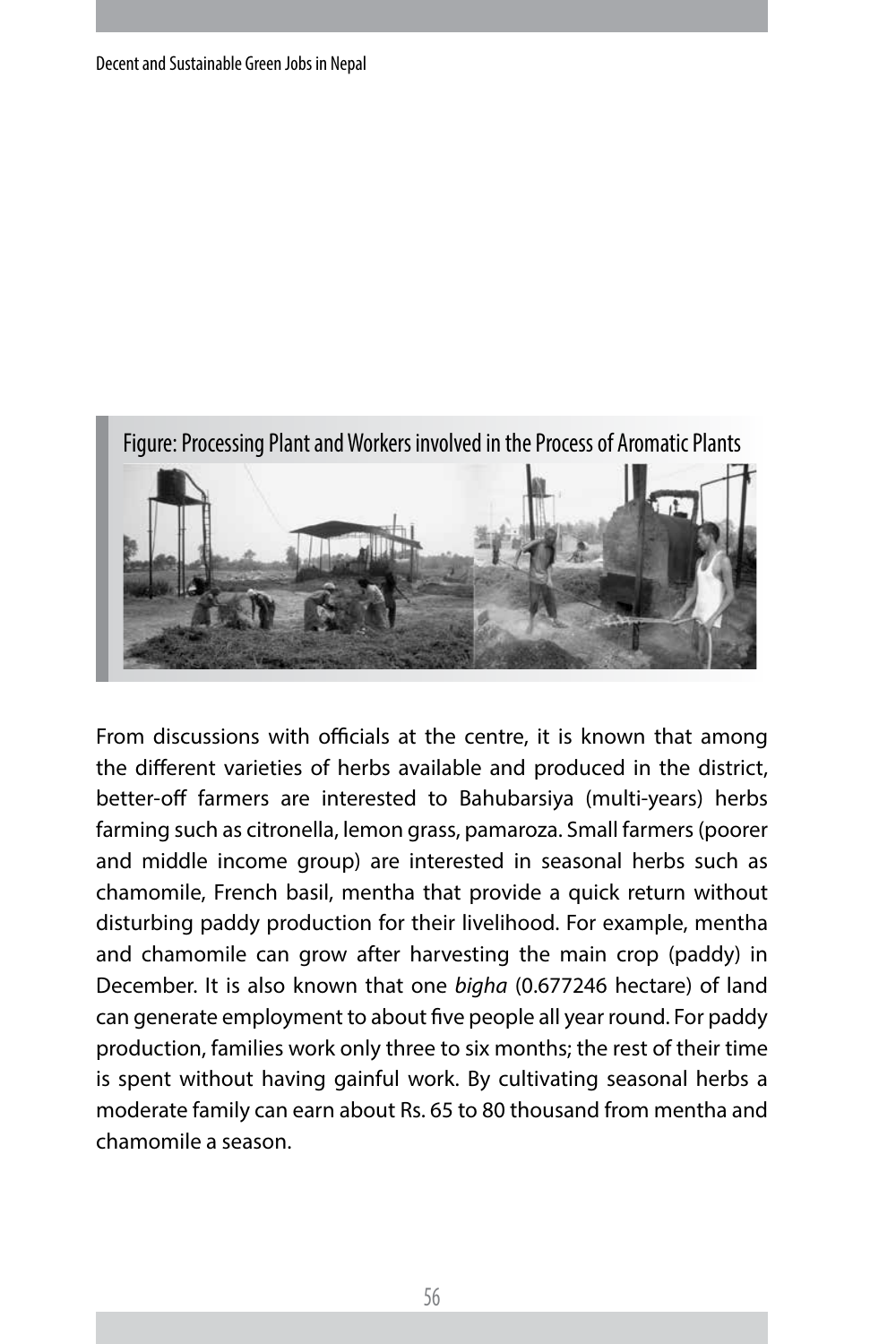

Now about 200 families in Tikapur, Kailali area are involving in various herbal farming in their land. To support their preference, many respondents cited the example of cropping cereal and herb in a cycle indicating the economic importance of herbal products.

The company introduced exotic verities of herbs particularly aromatic plants through small farmers. The farmers planted these aromatic plants as cash crops to increase their income. The first is multi years harvesting and the second is seasonal harvesting.

Some varieties of herbs may become extinct unless due care is placed on them. Hence protection, promotion of scientific farming and harvesting are the present day demand. Botanical gardens could be set up in accessible locations so that students, researchers, practitioners and ecofriendly tourists can get benefits out of the botanical gardens.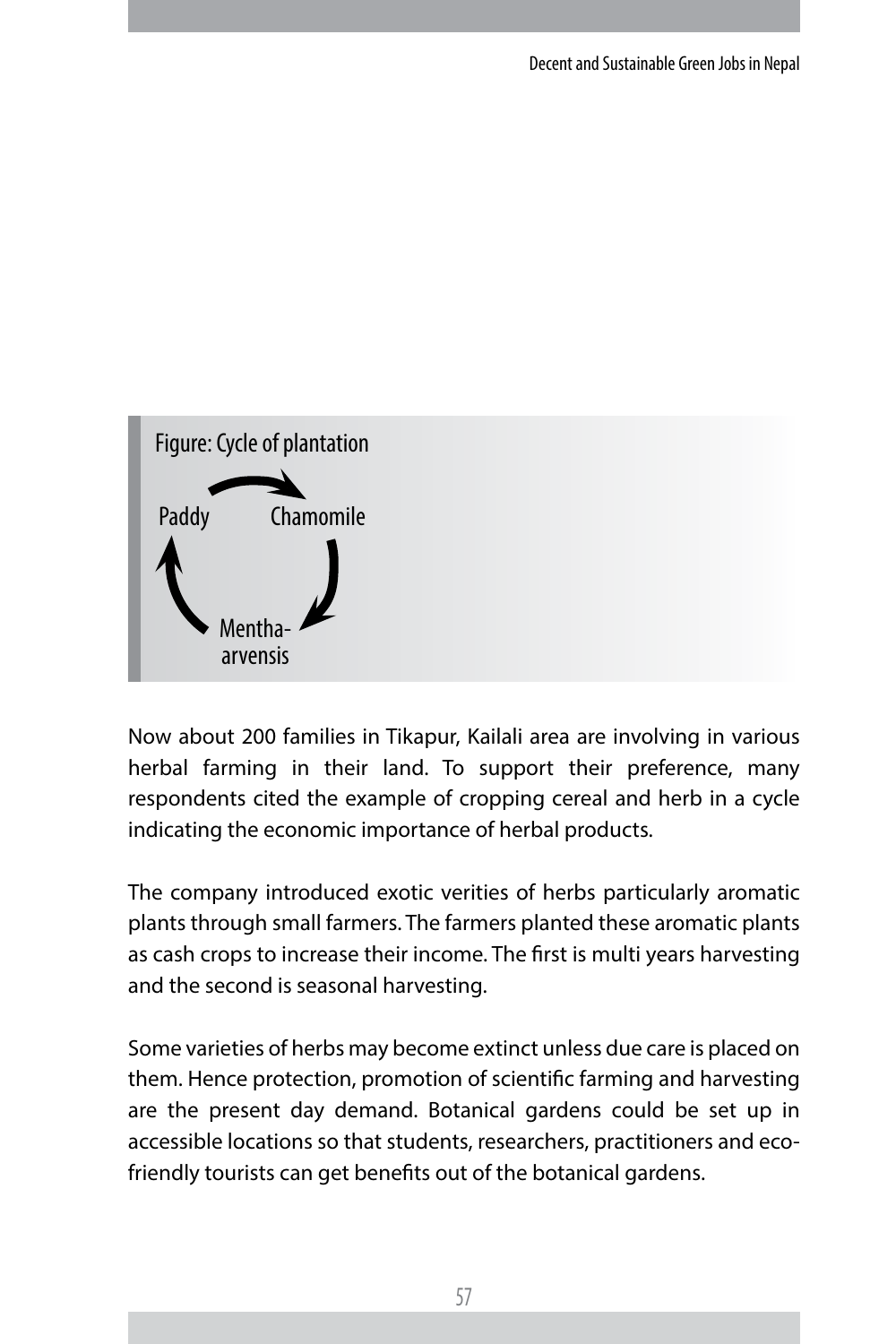#### **Decent Work**

The centre provides employment to 38 persons (13 male and 25 female) regularly as permanent 7, temporary 6 and daily wage basis 25. However, the centre hires daily wage workers as and when necessary especially during showing, weeding and harvesting seasons. Most of the workers are between 20 to 45 years and they are involved in this sector because of easily availability of work at their door steps. Besides that about 200 families are associated with herbal production under the technical support of the company. Based on the given figure, it is estimated that about 1,000 additional employment days are generated by the effort of this company which is increasing year after year.

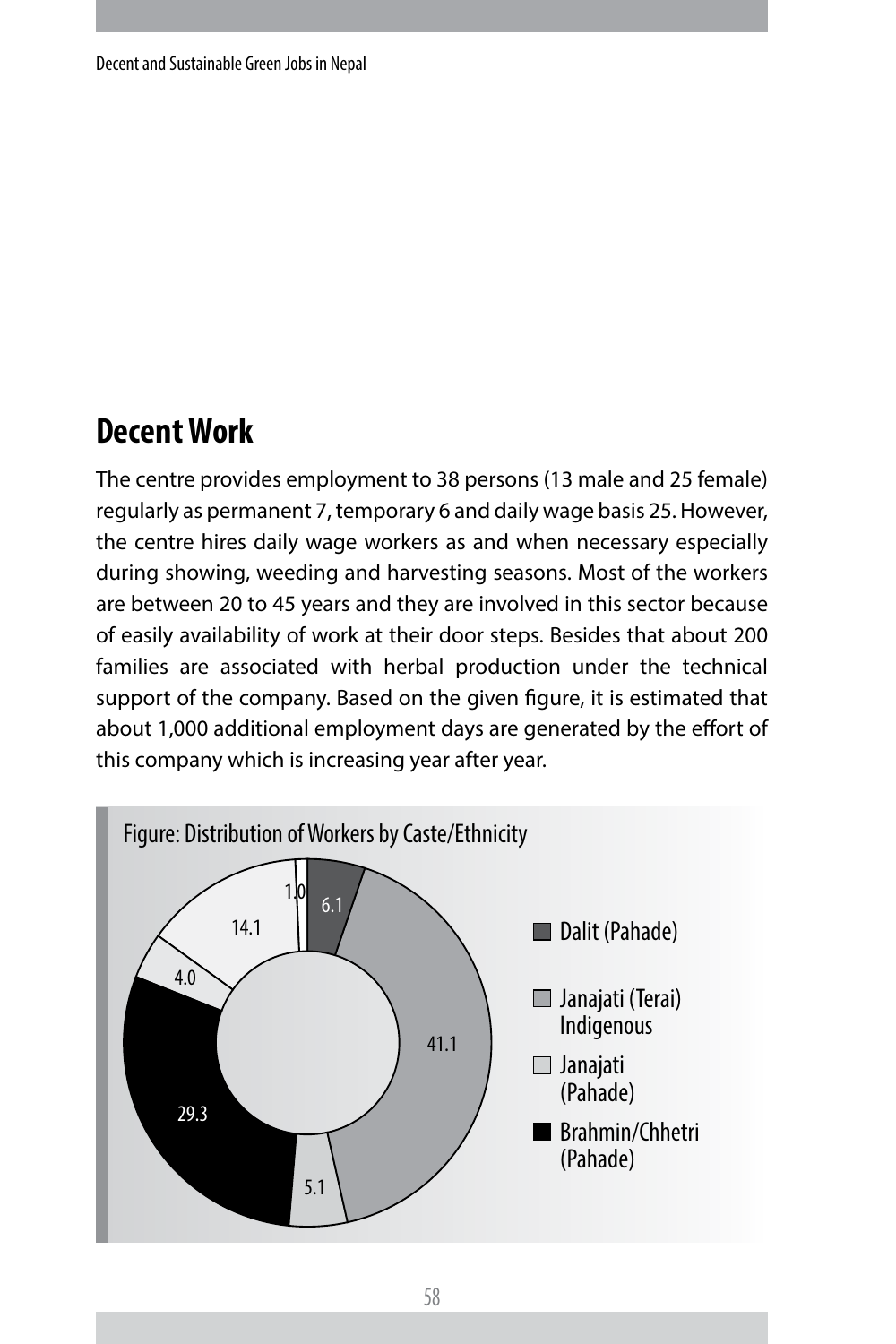The employer, workers and their leaders said that there is no discrimination on the basis of gender, caste/ethnicity and age on providing employment, wage, benefits and nature of work. The centre hires permanent workers through advertisements whereas workers on daily wage are recruited on the recommendation of the experienced workers and personal contact. As a nature of work, almost all workers are locals. The workers are attracted to this job mainly because: i) not complicated training needed, ii) easy availability of jobs, and iii) they do not bother to find other job. Their working duration at this centre ranges from less than one a year to more than 15 years. All the permanent and temporary workers have received appointment letter from the institution but the daily wage workers are deprived from it.

In general, the work environment is considered good. They have to work in the open field like their own field. Nevertheless, the enterprise has no provision of canteen and rest rooms. The workers have the right to organize in their trade unions. However, at present there is no trade union in the establishment mainly because of a lack of knowledge of all workers. Moreover, the permanent workers never feel the necessity of forming trade union. Most of the women workers are unaware about the importance of the union and some of the daily wage workers revealed that they were restricted to form trade unions by the management saying daily wage workers have no right to form union which is against the law.

Almost all workers of this institution are involved in collective bargaining processes to fulfil their demands without knowing the correct term.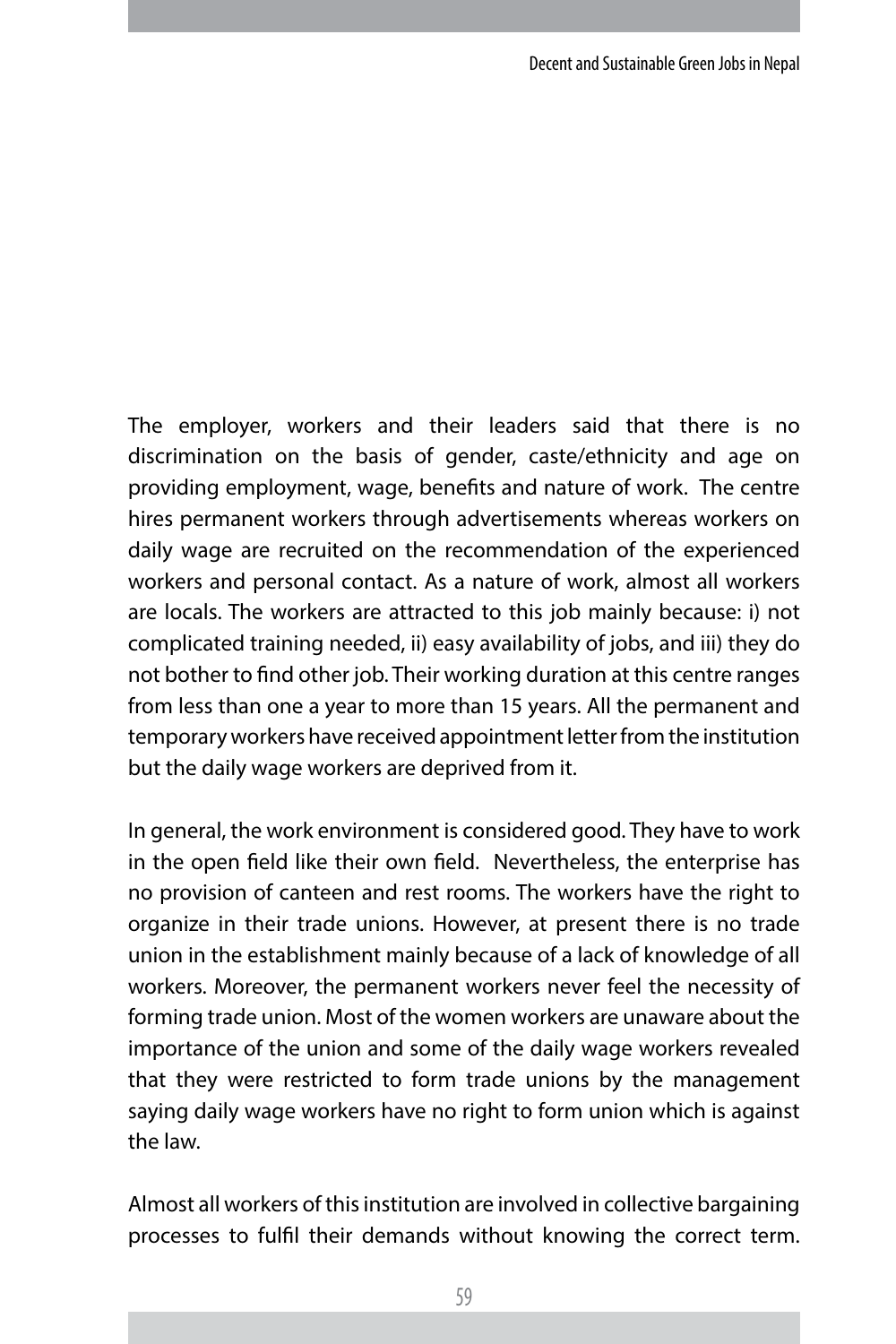Permanent and temporary workers enjoy the wage/salary and benefits for their regular and overtime work as per the governments' rule while the daily wage workers are even deprived from the minimum wage fixed by the government. The daily wage workers get Rs. 160 instead of Rs. 231 as per the minimum wage declared by the government. This indicates that the government itself is violating the government decisions. Sadly, the daily wage workers were unaware of the declaration of minimum wage so far. They were not only exploited by providing low wages, but also deprived from other benefits including leave facilities due to lack of laws to protect the right of such workers. The permanent workers were benefited from leave facility as per the government rule.

In the establishment, both the employer and employees have little knowledge regarding occupational safety and health (OSH). Neither the workers nor the management suffered from occupational disease/s in this enterprise. Regarding accidents few workers suffered from minor misfortune at their work place. The factory does not have medical facility/treatment, compensation, accident insurance, etc., to cover the cost of occupational disease/s or accidents except first aid, nor does it provide the personal protection equipments (PPEs). Permanent workers are entitled to get provident fund, grade, pension, medical insurance and social security schemes as per the rule of the Government of Nepal.

The management and a few workers have little knowledge on the national labour laws and international conventions, declarations and programs. Most of the workers are unaware of such provisions. It has its own regulations, but there is no Labour Relation Committee. Despite the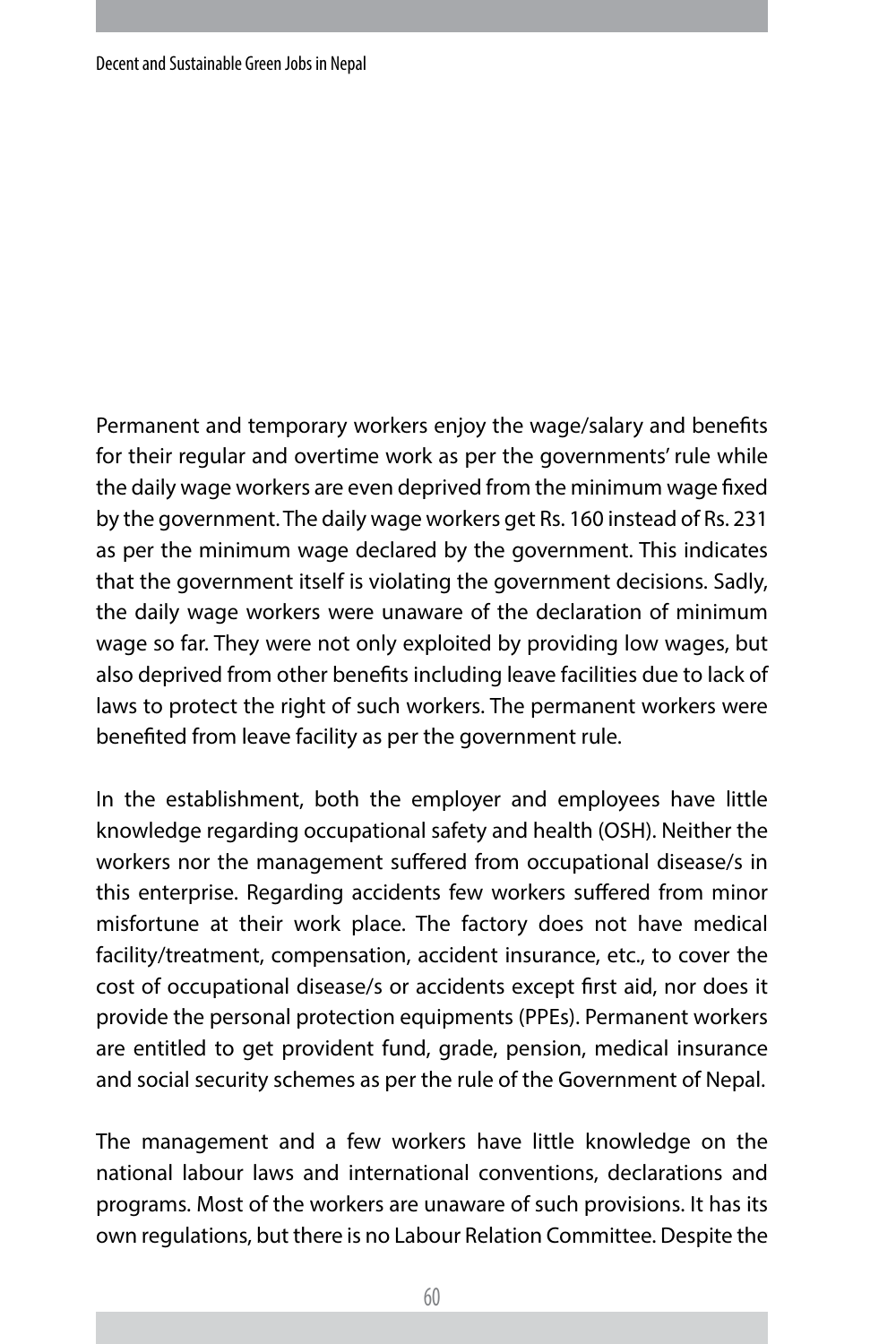situation, of late, few workers have demanded to trade union education and campaign.

#### **Conservation**

The processing plant at this centre is operated using by-products of the herbs as a fuel. However, initially and occasionally a small amount of firewood is also used to fulfil the gap which is declining gradually. Considering the present situation, one can say that this institution is environmentally friendly. Ultimately, herbal products have positive effect on environment and climate change, at the micro level.

The employer and workers were fully aware of the importance of protecting forest products. Thus, they are involved in various activities such as protection, promotion of environment through awareness campaign. The employer suggested some extensive awareness programs should be launched to preserve and promote the environment in and around the factory, district as well as at the national level. Such initiatives should be backed by law, mobilizing communities and other stakeholders. Furthermore, at the individual family level, they should orient towards using alternative energy with the view to preserving the forest. This is possible with coordination among stakeholders.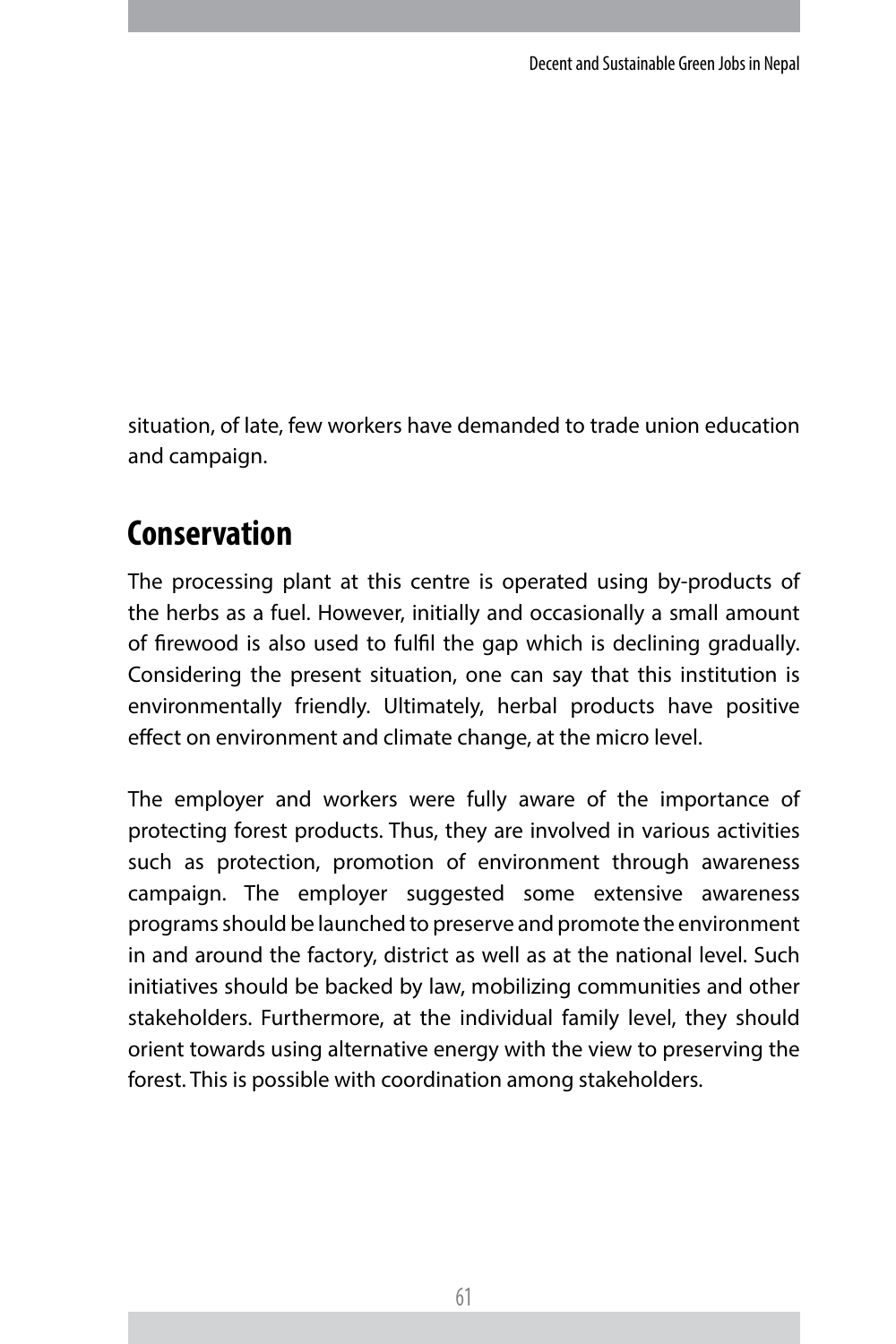

Formulation of strict legal provisions and effective implementation are the preconditions for a successful conservation program. The major cause of deforestation is not the enterprise but the rapidly growing population, haphazard settlement, increasing lawlessness and impunity.

# **Sustainability**

Whatever may be the problems associated to the herbal production and processing in this enterprise, it is one of the prominent industries to generate employment and reduce poverty through income generation. The enterprise would be sustainable because it attracts farmers to produce herbal products in large quantities and introduces varieties of herbal products without hampering their regular crop cycle. As well as traditional herbs, new varieties can grow in the community forest.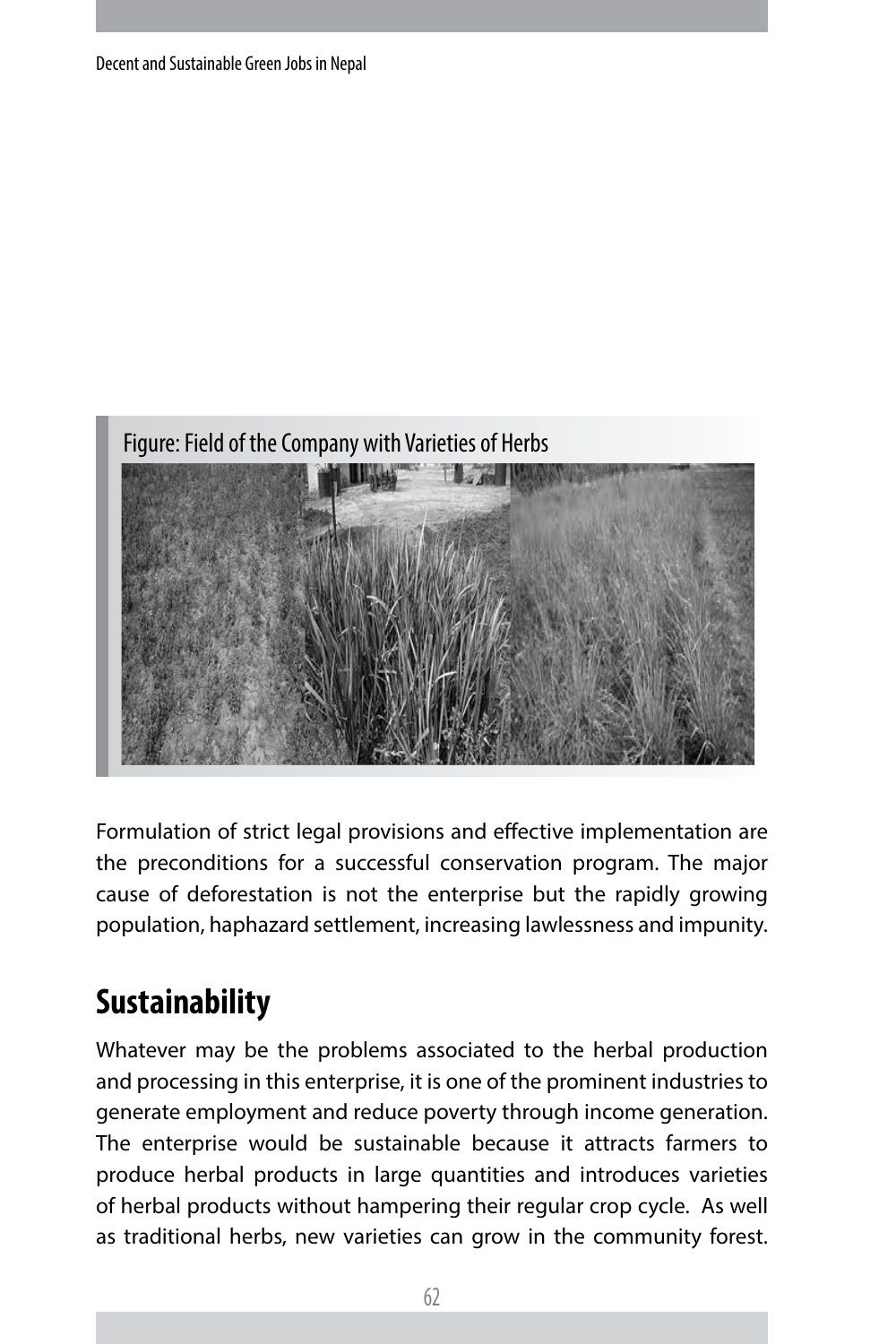Thus, this industry is viable from the point of view of raw materials at present and will be sustainable which can have a positive impact on environmental preservation. Self and paid employment can also increase being a labuor intensive work.

## **Lessons Learned**

- People of the area are attracted to herbal farming as the product has a high yield compared to other crops. However, the nature of production normally differs among the large and small farmers.
- Women especially from local areas have been empowered as the enterprise preferred women workers for herbal farming in its field.
- The institution does not have a workers' union nor does it provide wages as fixed by the government itself to its daily wage workers. However, permanent and temporary employees do receive wages as per the government pay scale. Wage workers of this institution do not receive personal protection equipment (PPEs) to protect them from probable occupational disease/s and accident.
- Workers and employers are fully aware about environmental degradation and climate change and are involved to protect and promote it individually or collectively.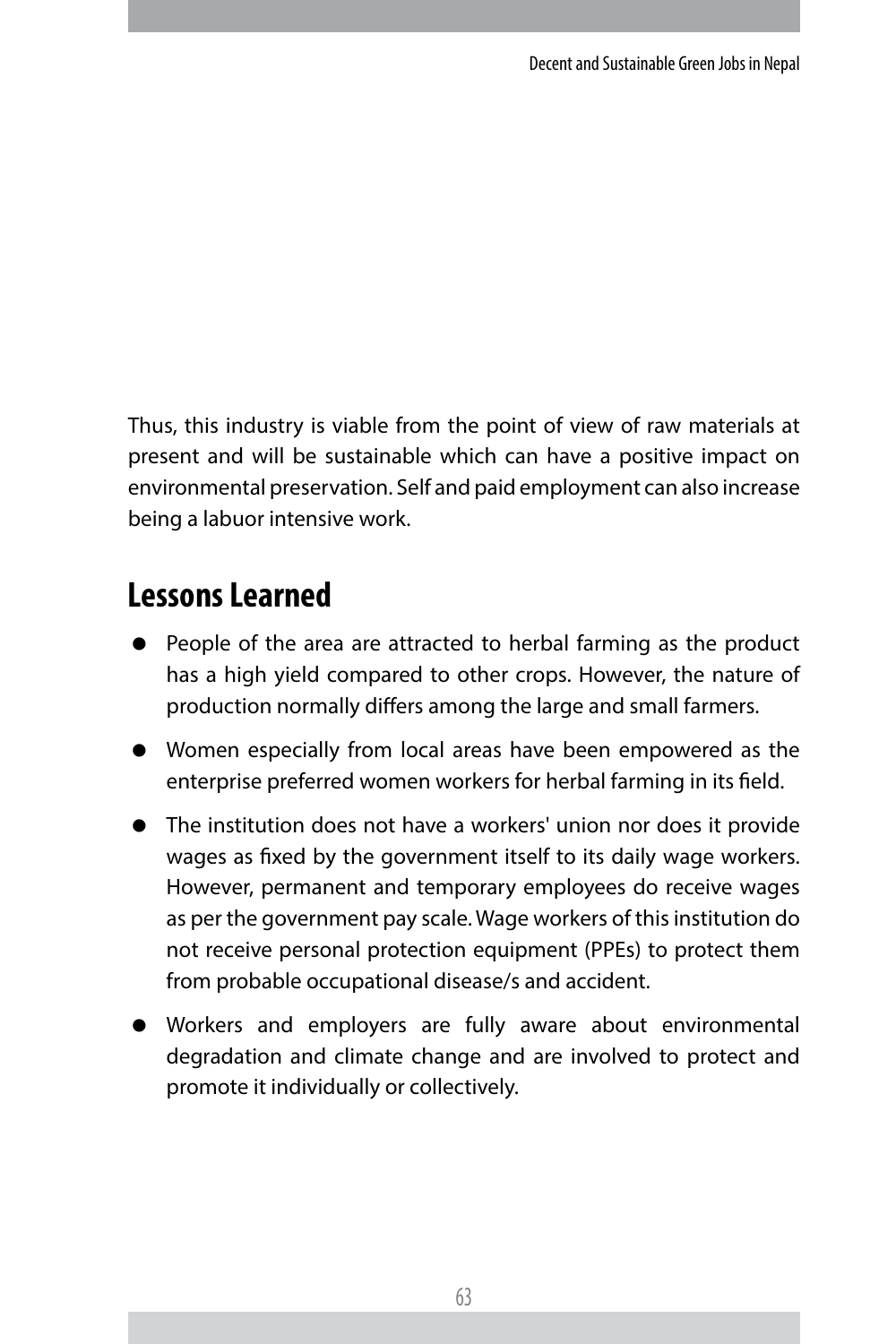#### **Suggestions**

The government policy should be consistent providing priority for national development whoever comes to the government. Necessary investment in this sector, market guarantees to protect the investment and maintain good industrial relations from all stakeholders are the major issues for the sustainability of this sector.

National level trade unions have to intervene in this institution for the formation of union to protect and preserve the workers' rights.

#### **References**

- District Office of Medicinal Plant, Kailali (2011). *Booklet*. Kailali: District Office of Medicinal Plant.
- NPC (National Planning Commission) (2011). *Three year plan*. Kathmandu: NPC.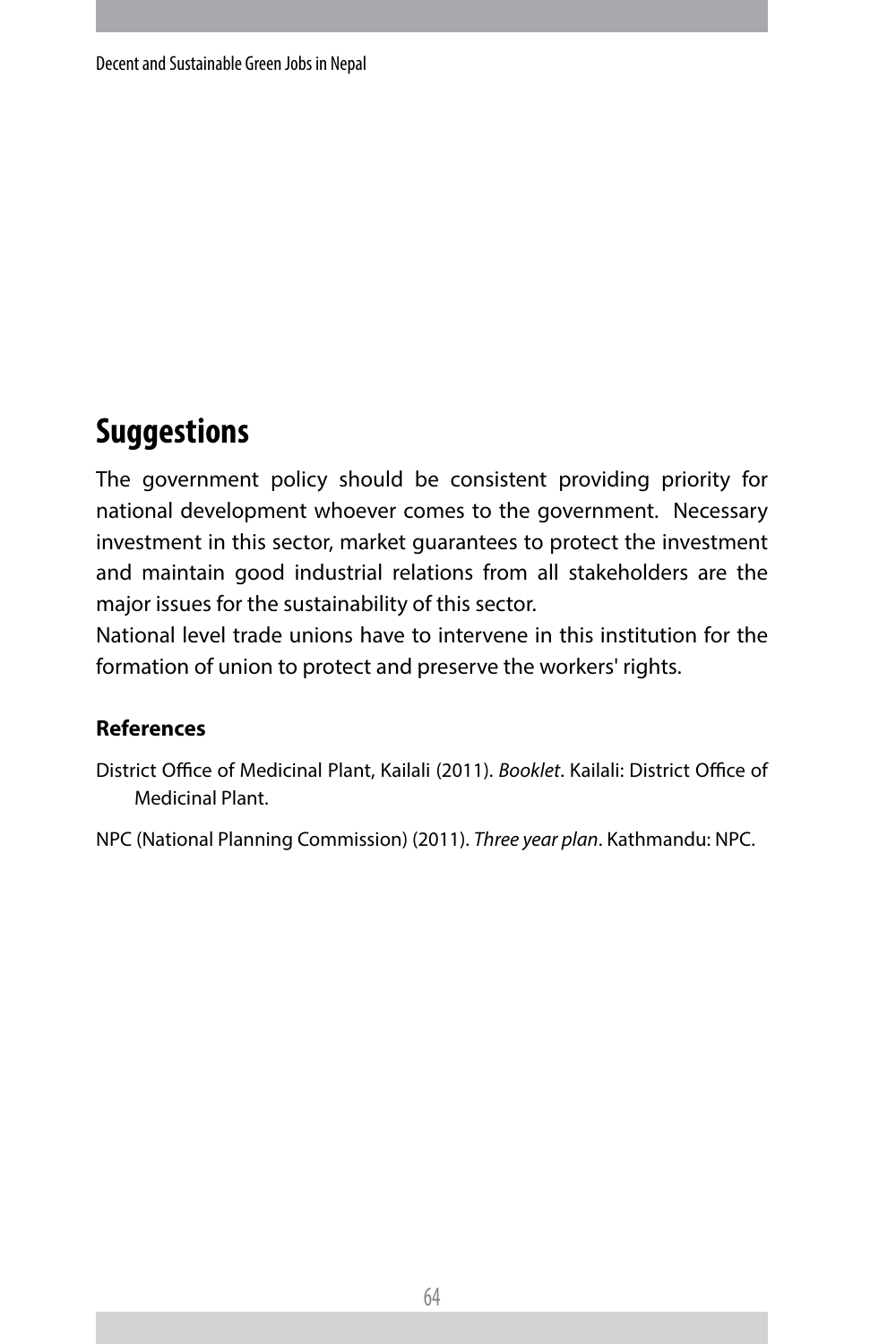

# **Case Study 4** Tokla Tea Estate, Jhapa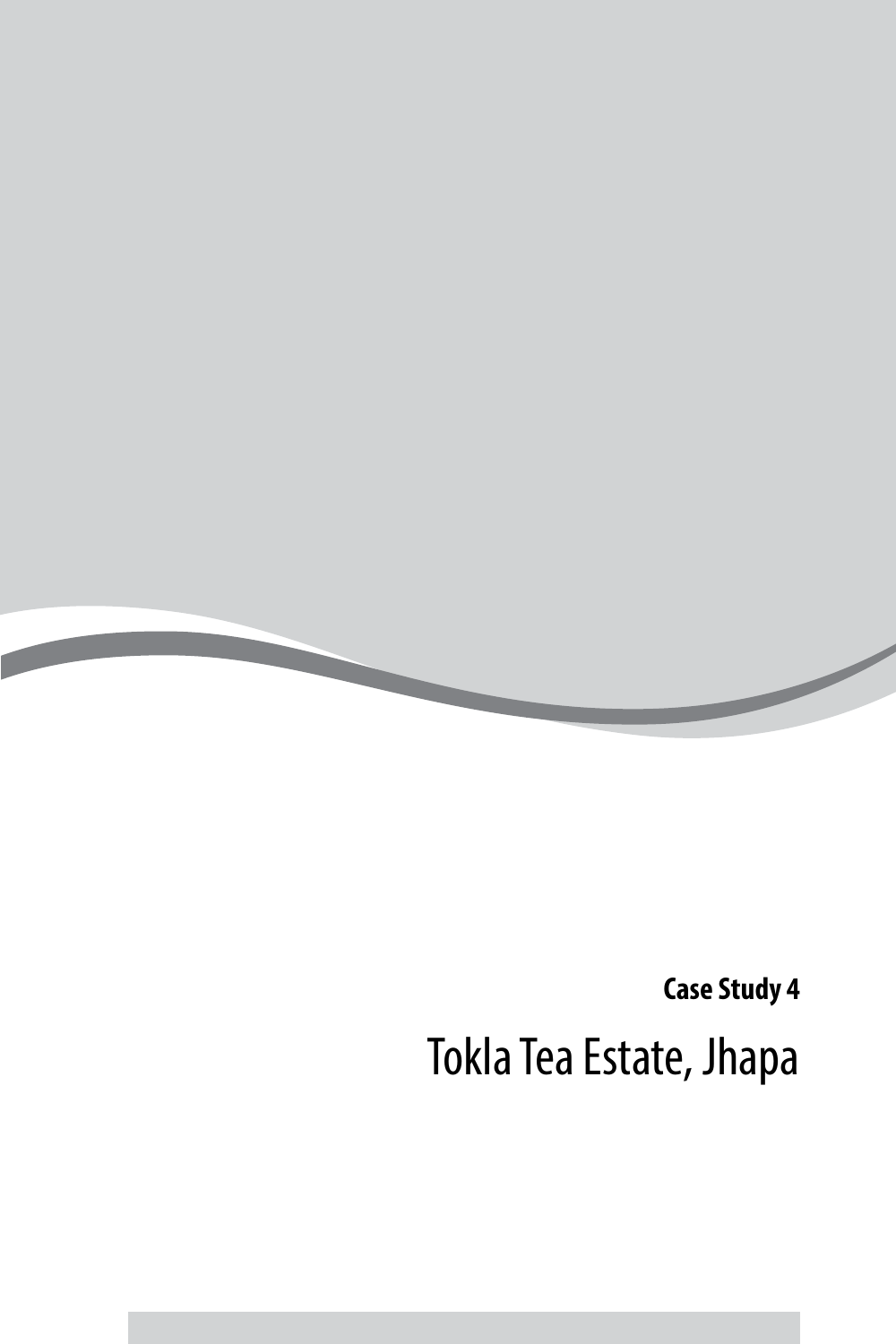# **Background**

Tea is an aromatic beverage prepared by pouring boiling hot water over cured leaves of the *Camellia sinensis* plant. Leaves from this evergreen shrub have been consumed for over 4,000 years and that they have always been known for health. Tea is the most widely consumed beverage in the world. It has a cooling, slightly bitter, astringent flavor which many people enjoy in drinking.



Most Tea varieties tolerate temperatures down to 20 degrees F, and some varieties can survive with protection up to  $-5^{\circ}$  F. Tea plants prefers a wet humid summer and a cool but not very frosty, dry winter with freezing soil. Tea leaves are harvested every 6 to 14 days from April to August which is

the plucking season. On average, each bush produces about a quarterpound of tea leaves a year and can continue producing for 25 to 50 years, and even up to 100 years (Tea Development Alliance, 2008).

Growth of the tea sector in the country has several advantages. It substitutes imports and earns foreign currency exporting different varieties of finished tea. Tea production generates employment as it is labour intensive, decreases labour migration, protects the environment and ultimately contributes to national development (Thapa and Shakya, 2006) and promotes a green economy as well as green jobs in Nepal.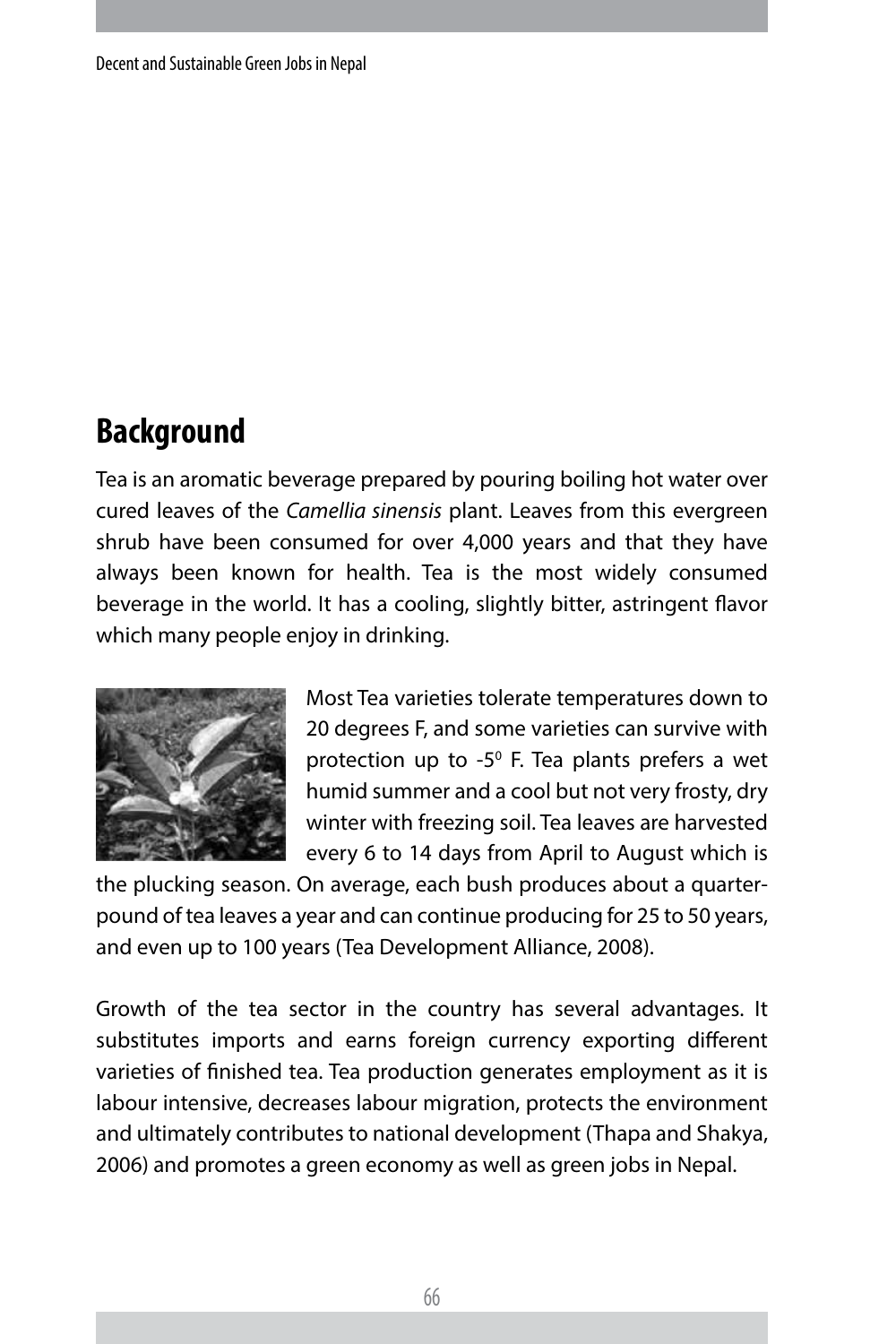According to the available information it is known that both the area of plantation and quantity of production has increased gradually over the years. During the last 12 years, the area of tea plantations has increased by nearly fifth fold (3502 Ha. in 1996 to 16718 Ha. In 2009) while production increased by about 83 fold (2,905,942 Kg. in 1996 to 16,208,127 Kg in 2009) reflecting improvement in the production system of Nepalese tea farmers.

An extensive study has been done by scientists regarding tea diseases and use of several agro-chemicals including pesticides (Koirala, et al., nd). Disease and insects are generally different according to the agroclimatic zones. In the hilly areas of Ilam ( Fikkal and Kanyam), Dhankutta (Hile) and Terathum (Solma) districts, blister blight and red rust are found the most common diseases of tea that caused significant yield and quality loss. Whereas in Jhapa district the most destructive and wide spread diseases are grey blight, black rot and red rust. As these diseases usually take place both in young and old leaves, they are known as leaf diseases. These insects are not only causing yield and quality loss but also increasing cost of cultivation as well (NARC, 2002).

# **Tokla Tea Estate**

The Tea Estate was established in 1973 in the north eastern part of Jhapa district. However, the history of tea plantation in the country begins in 1863 by Gajaraj Singh Thapa at Illam. This is one of the major tea estates of Nepal having 336.38 hectors of land area leased out to the Tokla Group by the government since 2000 where actual tea plantation at present is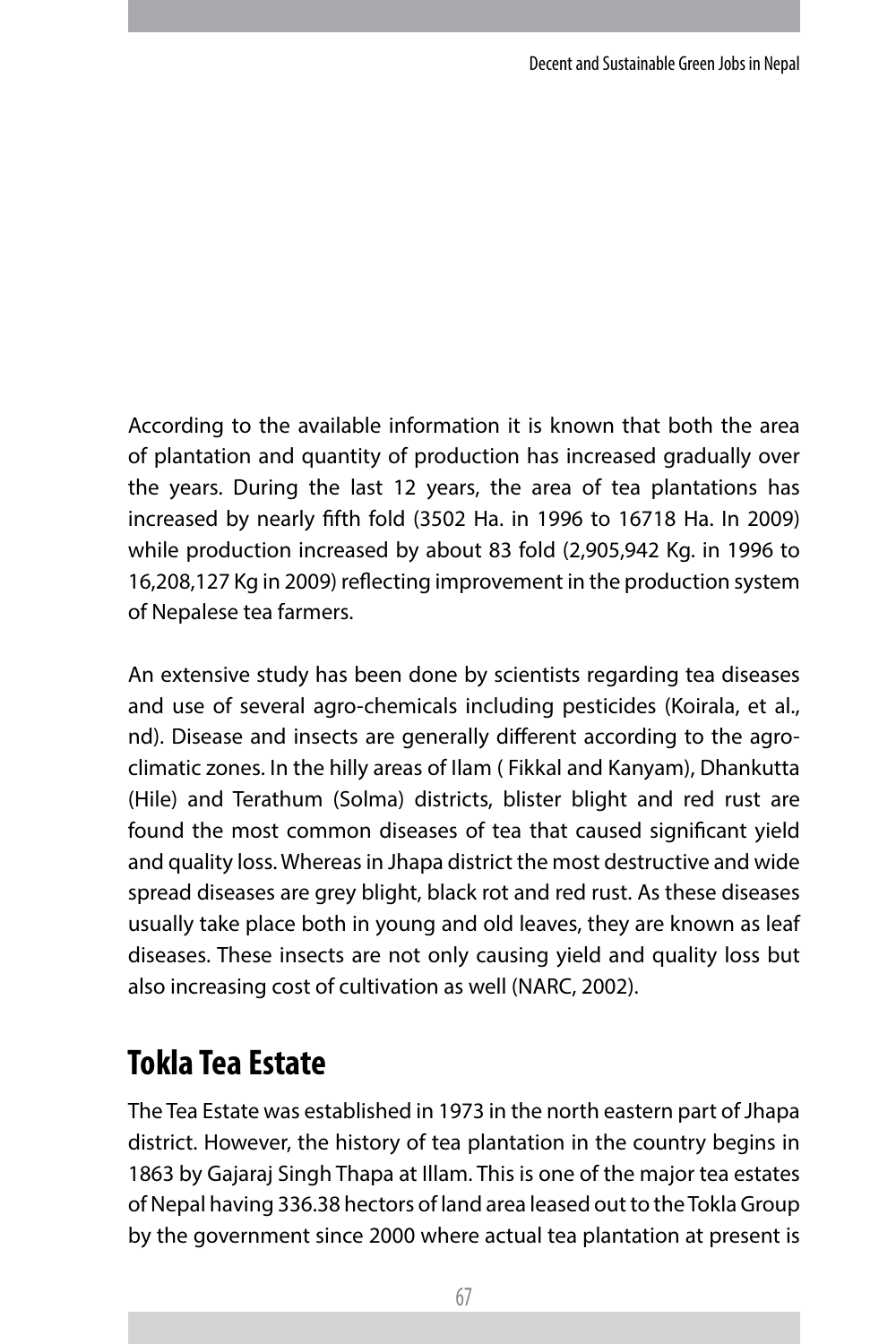only in 258.70 hector. This is 1.55 percent of the total tea plantation area in Nepal. Nevertheless, this tea estate contributes 11 percent in total tea production of Nepal which was 16,208,127 kg in 2009. It is known that the production of the estate is erratic because of a number of factors (harmful pests and diseases, precipitation except pick rainy season or during the winter months of year, availability of human resources, relationship between management and workers, demand for tea, etc.) that could play positive or negative roles in tea production.



According to the management, this tea estate is located at the rain shadow area, thus it has a low level of yearly rainfall than that of the district average. It affects to the quality of the tea leaf and ultimately to the finished tea.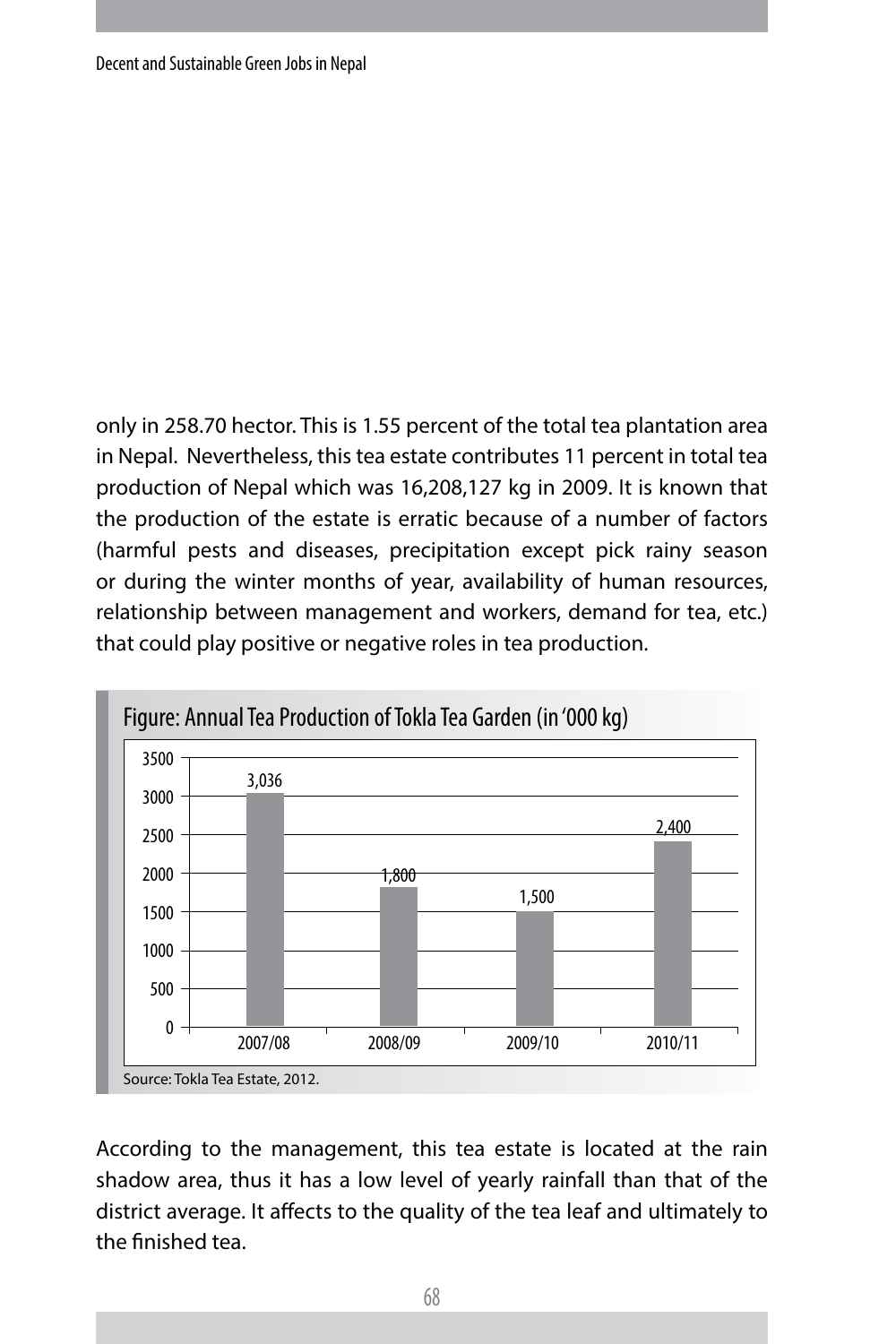

### **Decent Work**

Tokla Tea Estate provides employment to 384 permanent workers from different caste/ethnic groups, females (68%) outnumber males. In addition, this estate hires temporary and daily wage workers especially during the peak season. Among the workers (both male and female), hill origin people shared 64 percent of the total work force, but in different caste/ethnic groups Terai castes exceed other groups. Almost all workers are Nepalese from local areas and from neighboring districts.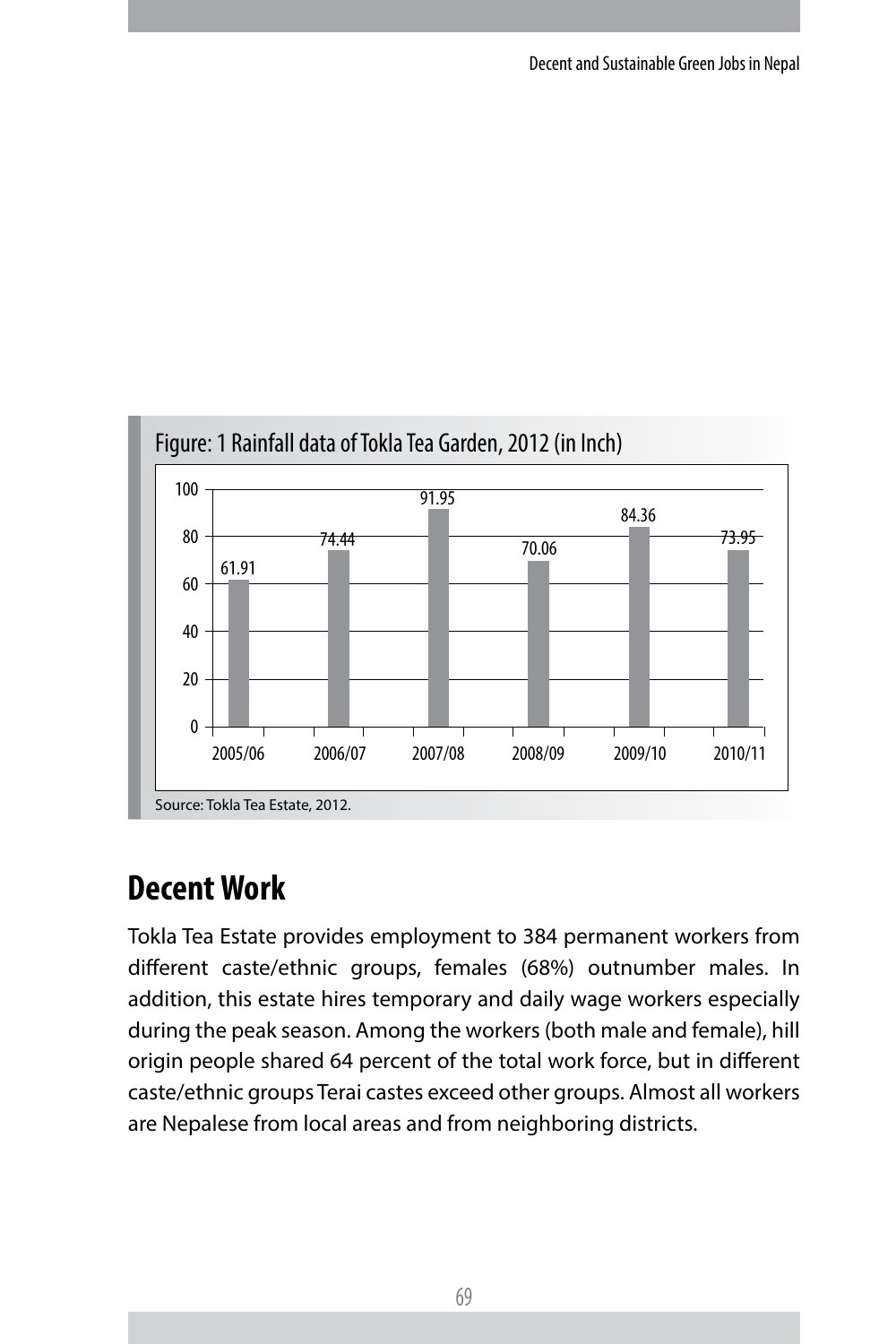

Traditionally, in the tea estate four category of workers were prevalent such as *Marda* (male) *Aurat* (female) *Chokada* (youth above 14 years) *Lokada* (children below the age of 14 years), (GEFONT, 1997). The traditional workers category has been changed these days. In this tea estate, no one can get an initial permanent status. It is a kind of on the job training and skill improvement system. Those who enter into the tea estate as workers should first work as casual or daily workers. There is no discrimination of employing a person as a worker on the basis of caste, ethnicity, gender and religious faiths. The management has yet to adopt the system of advertisement while recruiting the workers. It is all the recommendation of the existing trade unions and experience workers. Shortage of male workers has been experienced at present.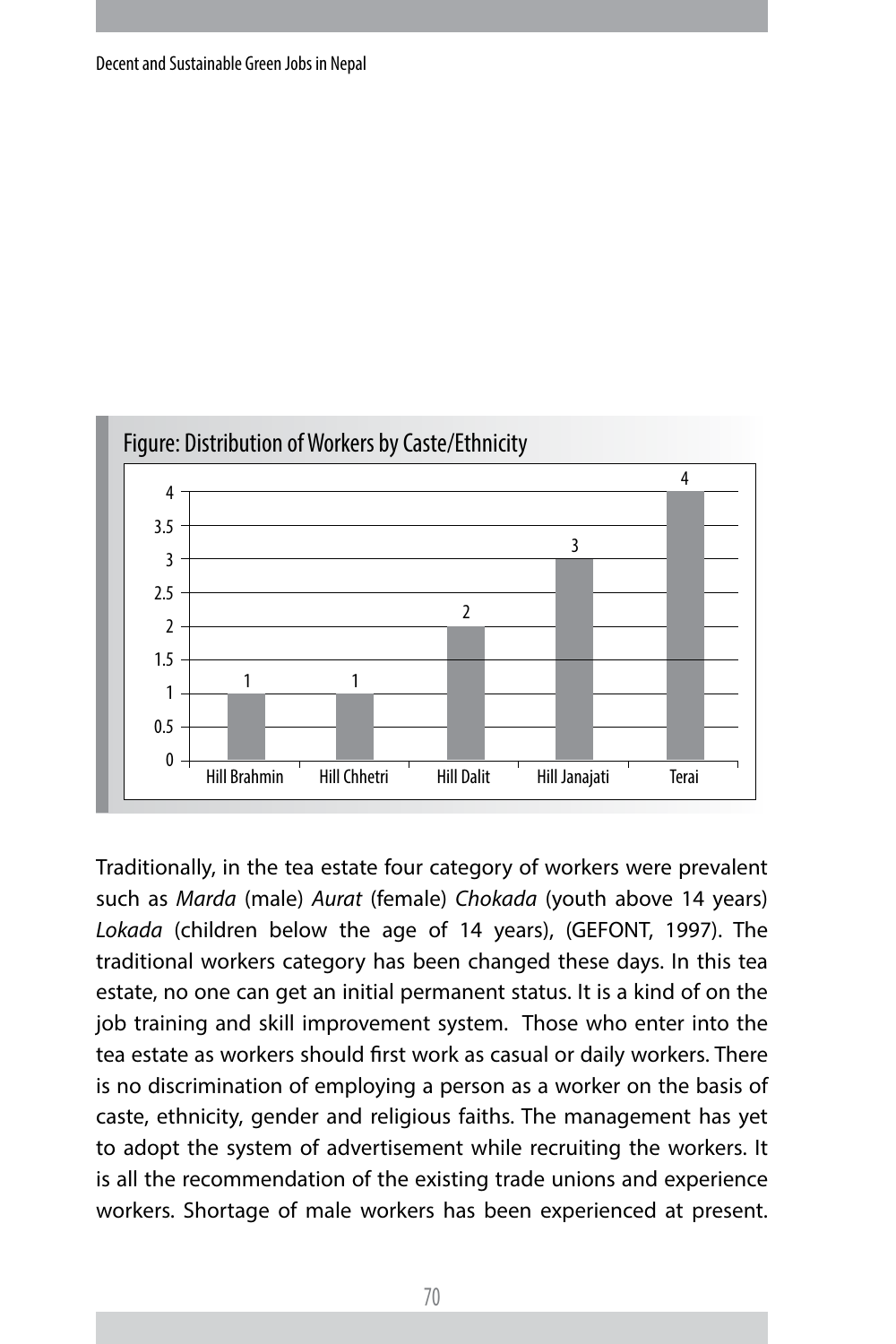Thus, there are more women and it is reflected in the permanent status of the workers as well.

All the 384 permanent workers (261female & 123 male) have got appointment letters. But temporary as well as daily wage workers have no any formal or legal contracts with the management.

All workers can join trade unions and exercise their rights. At present, formally and informally, there exist four different trade unions in this company. Due to the fluid political situation, there is no authentic union as per the Trade Union Act 1992. In any case, management calls all the four unions for any dialogue, negotiations and collective bargaining agreement (CBA) is the practice in use.

The monthly salary of the permanent workers has been fixed equivalent to government decided monthly minimum wage. Regarding the wage and salary of other categories of workers is based on Rs. 158 and Rs.170 per day respectively for tea garden and factory workers which are equal to the minimum wage fixed by the government.

Overtime is paid equivalent to a normal rate which is less than that of the rate mentioned in the Labour Act 1992. In addition, according to the tea garden situation and seasonality, management fixes a quota of plucking tea leaf per day. Those who pluck more than that quota can get from Rs. 2 to 5 per kg of green leaf. Besides monthly salary, the company pays one month salary to the permanent workers as a festival (Dasai) bonus, and Rs. 200 on the annual basis as medical facility, though it is just an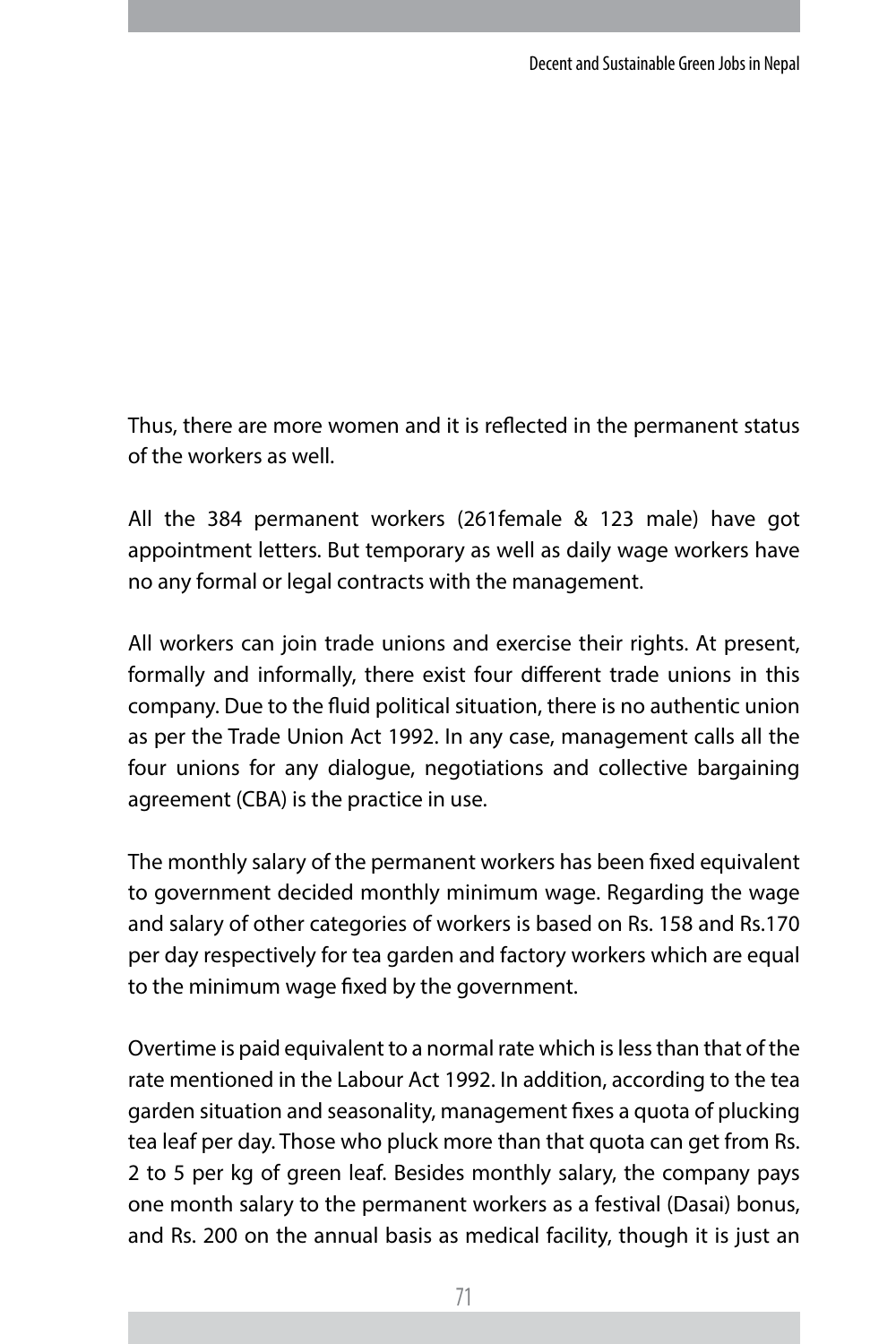indicative amount in the present context. Each worker whatever their status can get 300 grams of tea dust per month if they regularly work in the tea estate.

Public holidays, maternity leave (52 days), sick leave (13 days) and home leave (13 days) is available in this estate to the permanent workers as their right however, mass workers other than permanent status are deprived from leave facilities.



The workers, trade union leaders and management agreed that the tasks in this company are not very risky and considered environment friendly. The nature of work inside the factory and in the tea garden is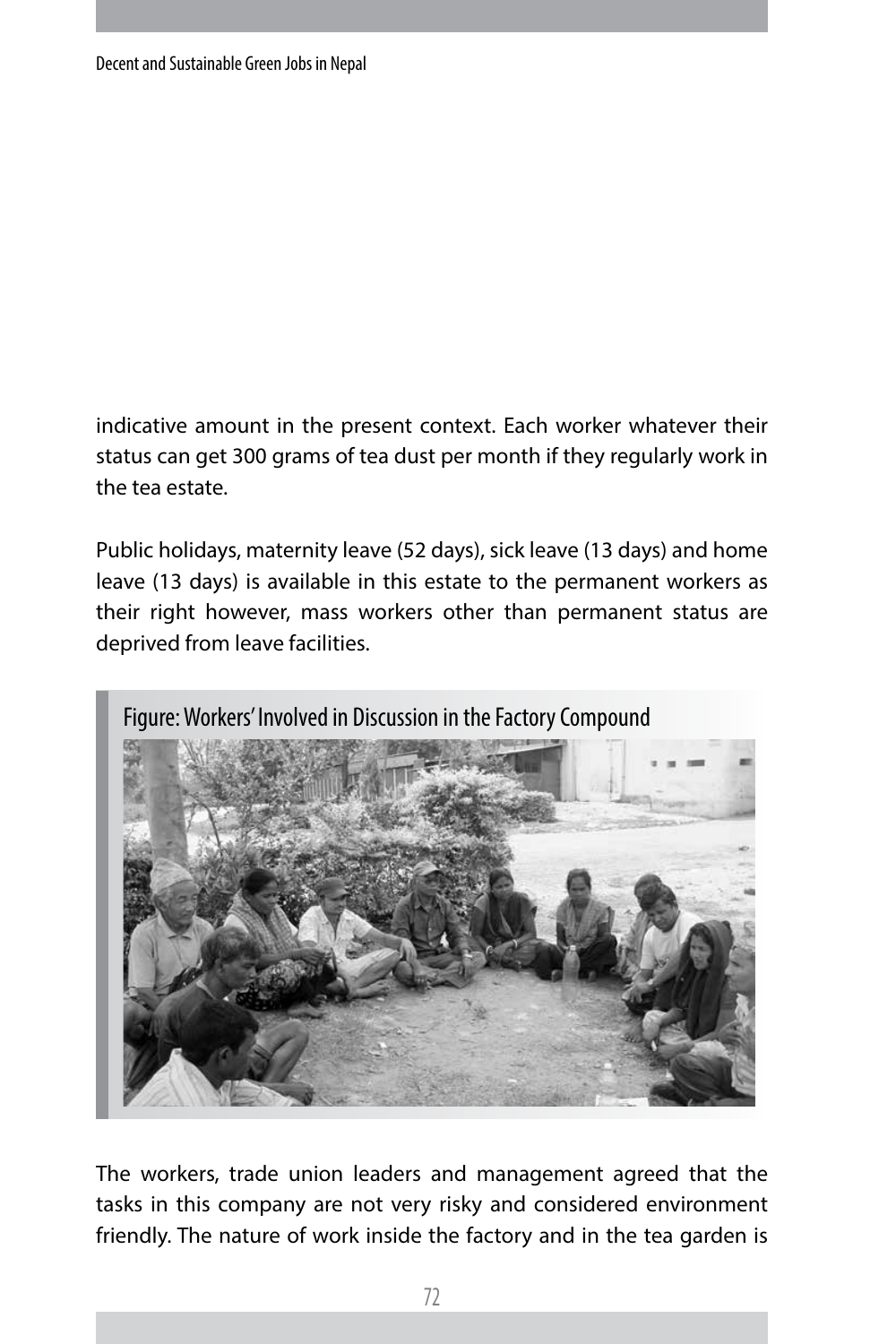different. In the final production section a bit higher temperature has to be kept to maintain tea quality. Except that section, other working areas are good from the perspective of occupational safety and health criteria although there may happen some minor accident/injury. In such a case, the company fully supports the workers by providing medical services and expenses at an appropriate health care institution as well as reasonable compensation. The company provides personal protection equipment (PPEs) such as umbrellas, aprons, masks, goggles, etc. to the concerned workers. The workers are also using such equipments regularly as and when needed showing their health consciousness. Medical as well as accident insurance schemes do not exist, however workers are demanding it.

Almost all workers and management are more or less aware on the labour laws related to the plantation workers, though the degree of understanding differs vastly. But many of them are unaware of the ILO conventions, international declarations and programmes directly or indirectly related to the workers' right and dignity.

### **Environmental Conservation**

Environmental sustainability is directly linked with living standards and the economic growth. Climate change issues have got high priority in government plans, policies and programs (NPC, 2011).

All the stakeholders of the enterprise are aware on the importance of environmental protection, though the level of understanding differs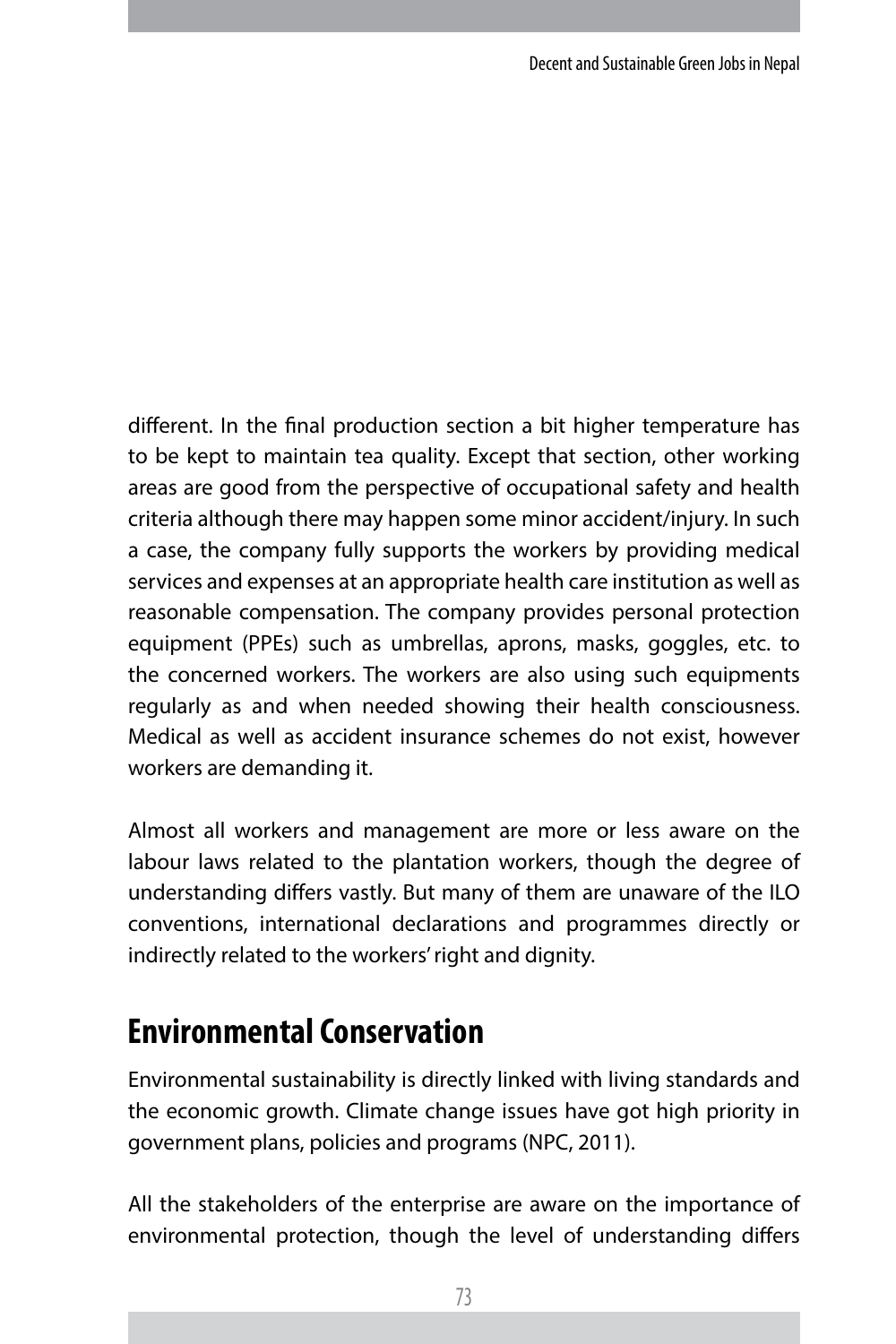among them. Realizing the fact, few general level programs for school student on the protection of the environment were organized jointly by the management and trade unions. Nevertheless, there is not much specific work done so far focusing on environmental protection. In this connection, neither the management nor trade unions or workers have strongly launched the environmental conservation program. They all considered tea gardens to protect the environment itself.

Figure: Different Views of Tokla Tea Garden, Jhapa



However, a few years back rice husks were used to dry tea leaves and the chimney was short in size. The trade unions and the management of the estate realized the negative health impacts of the short size of chimney. Thus, the height of the chimney was increased. Then, smoke and dust pollution decreased considerably.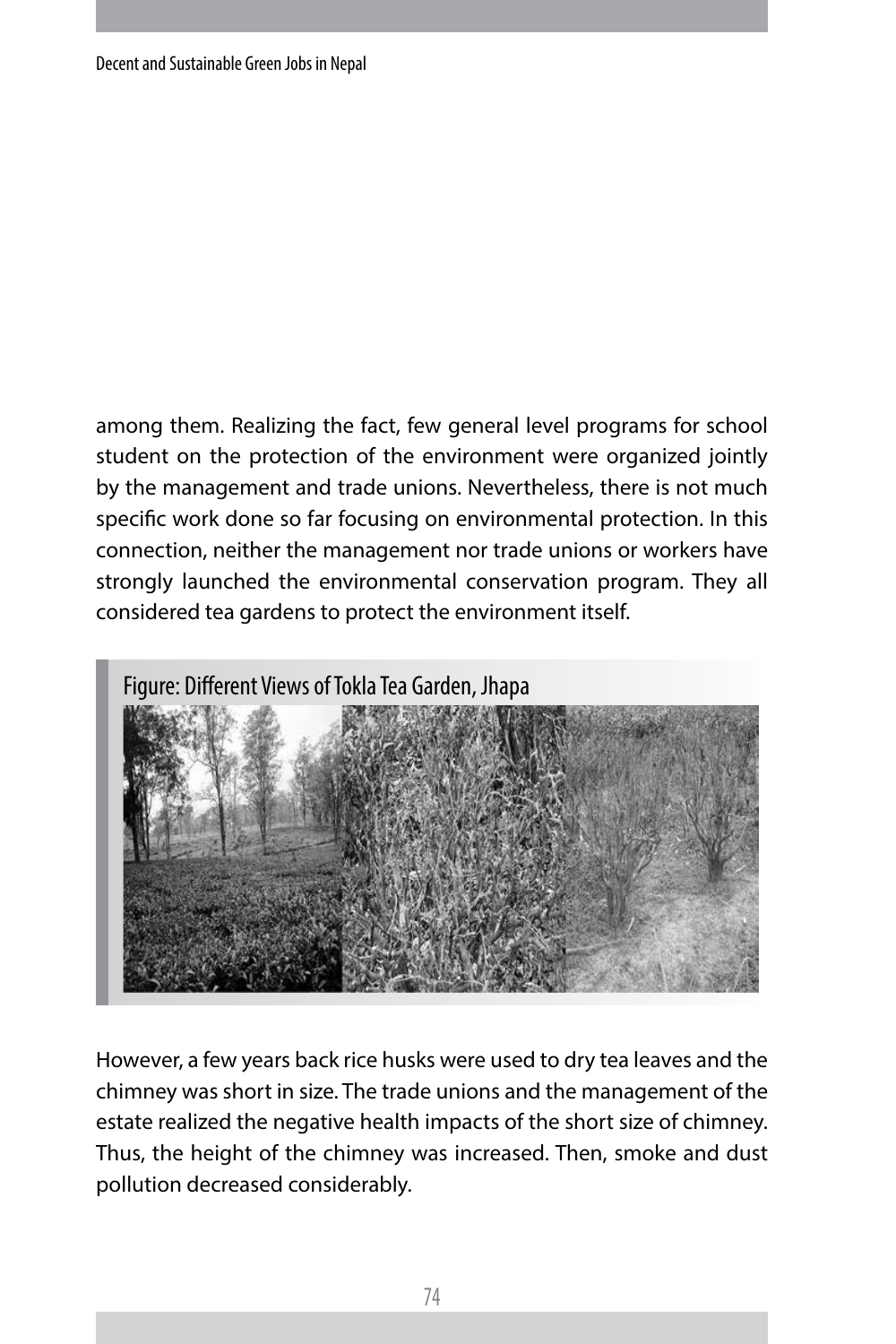

After 30 years, the government of Nepal leased out this tea estate to Tokla Group. Since then the new management has installed new fuel efficient machinery. The manager claimed that the present plant and machinery produced less carbon emissions due to the low voltage and load shading the management is compelled to use fossil fuels that could emit more carbon emission than that of the hydropower.

All the participants are experienced with climate change and its impact on human beings, migration of birds, cropping pattern of paddy, fruits and vegetables over the years. Temperature is increasing gradually where rainfall is erratic.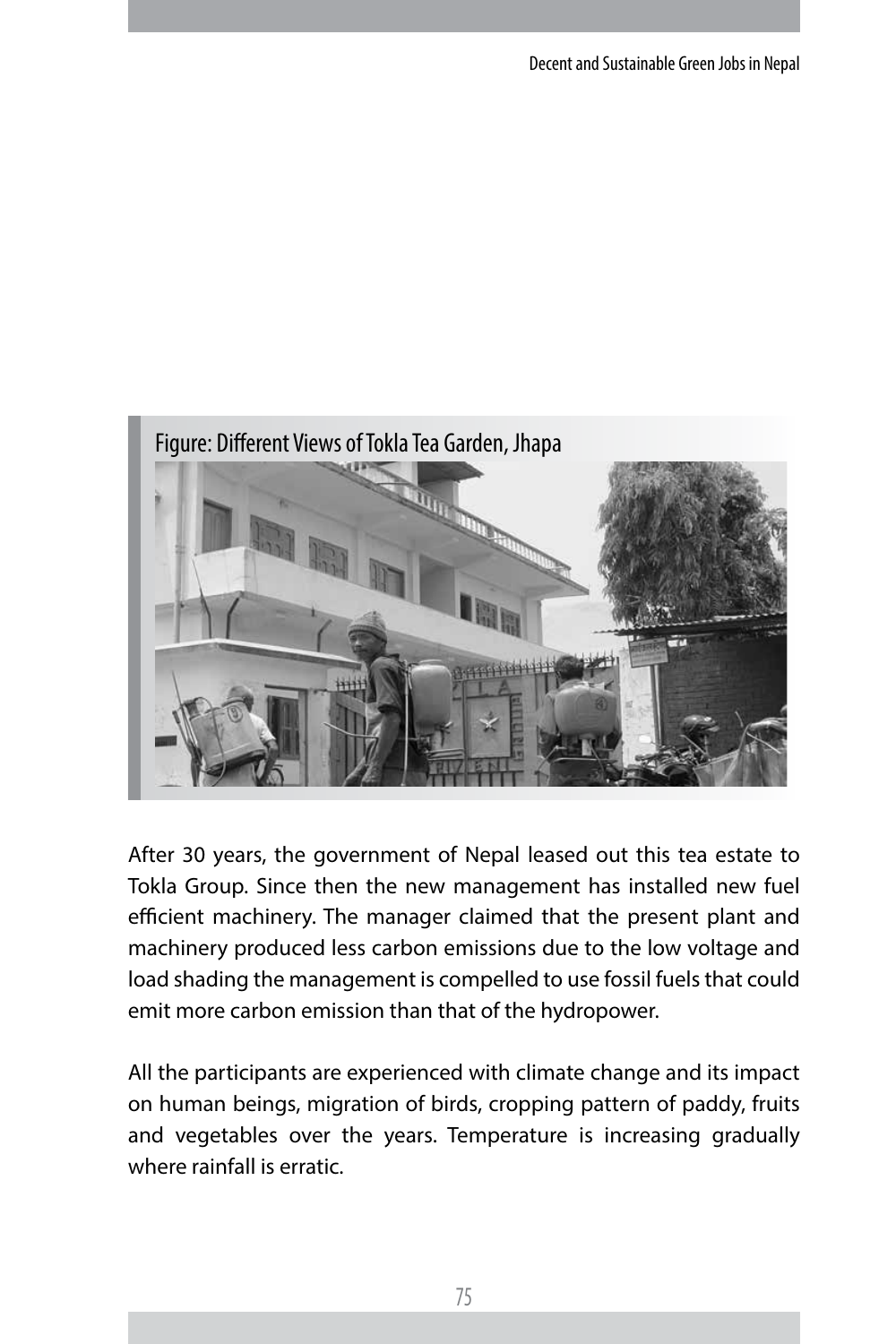## **Sustainability**

From the discussions with the concerned stakeholders it is clearly known that the tea industry is sustainable in the following grounds and produces large number of employment especially women being labour intensive industry.

Once tea saplings are planted, in worst conditions it can survive at least 25 years and at best condition it survives up to 100 years. When something happens to any tea sapling within the garden one can easily substitute another one.

Growing popularity of Tea culture among all socio-economic category of Nepali people and people around the world, one can easily claimed that tea farming is sustainable. Different research studies proved that organic green tea is very beneficial and its demand is increasing gradually while people become more conscious on their health on the one and on the other test of the tea. (http://www.greenteaplants.com/Tea\_Facts.html)

Tea growing is a labour intensive industry, technologically it is simple and agro-climatically Nepal is one of the best tea growing locations in the world.

The National Tea Policy of 2000 has envisioned setting up a tea research and training centre and cooperation among the public and private, national and international institutions.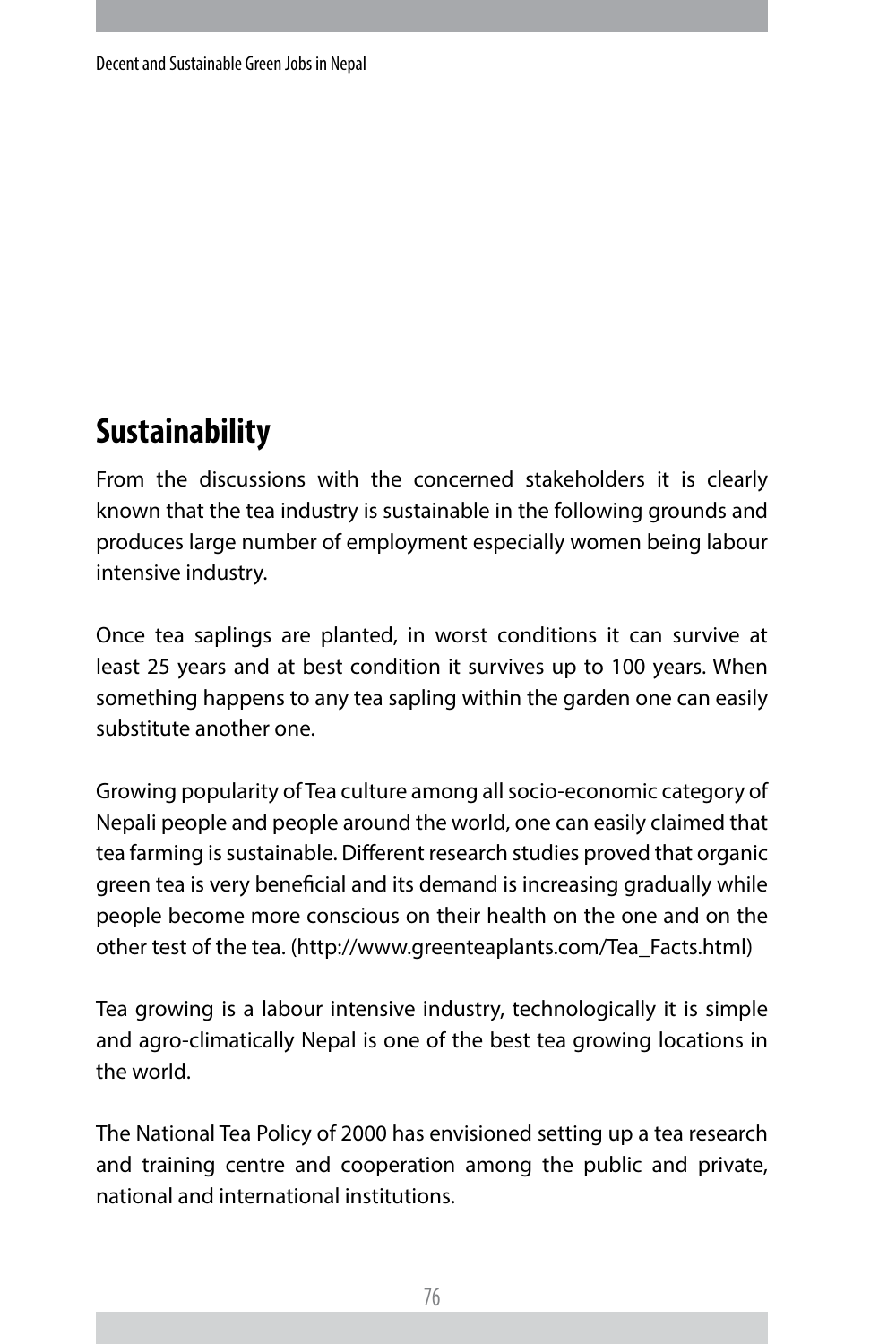Tea plantations now extend to many districts such as Terhathum, Dhankuta, Bhojpur, Sankhuwasabha, Solokhumbu, Dolakha, Ramechhap, Sindhupalchowk, Nuwakot, Gorkha and Kaski (Thapa, 2005). To make tea more sustainable by cultivating and exporting abroad, the initiatives taken by the National Tea and Coffee Development Board (NTCDB) Nepal are clearly leading to its sustainability (National Tea Policy, 2000).

### **Problems Encountered**

This enterprise is facing various problems in different forms. The major problems which hinder the promotion and development of the enterprise in relation to national development include;

The quality and quantity of production; tea gardens need sufficient rainfall but this garden is located at rain shadow area. It is also known that annual average rainfall of the adjoining area of Doors Tea Estate of India is 125 inches. Even Barne and Kanyam Tea Estates (Nepal) located in the north of the Tokla Tea Garden have higher average annual rainfall than this Tea Estate, although data is not available.

Since its establishment in 1973nearly 4 decades have passed. In this period settlements at its periphery have increased rapidly. As the time passed, the settlers raised small ruminants to mitigate their expenses and to support their meagre income with the free grazing. Such ruminants' population damaged bark of the tea plant due to its salty tests which caused infection. Consequently, decreased tea production, productivity and test.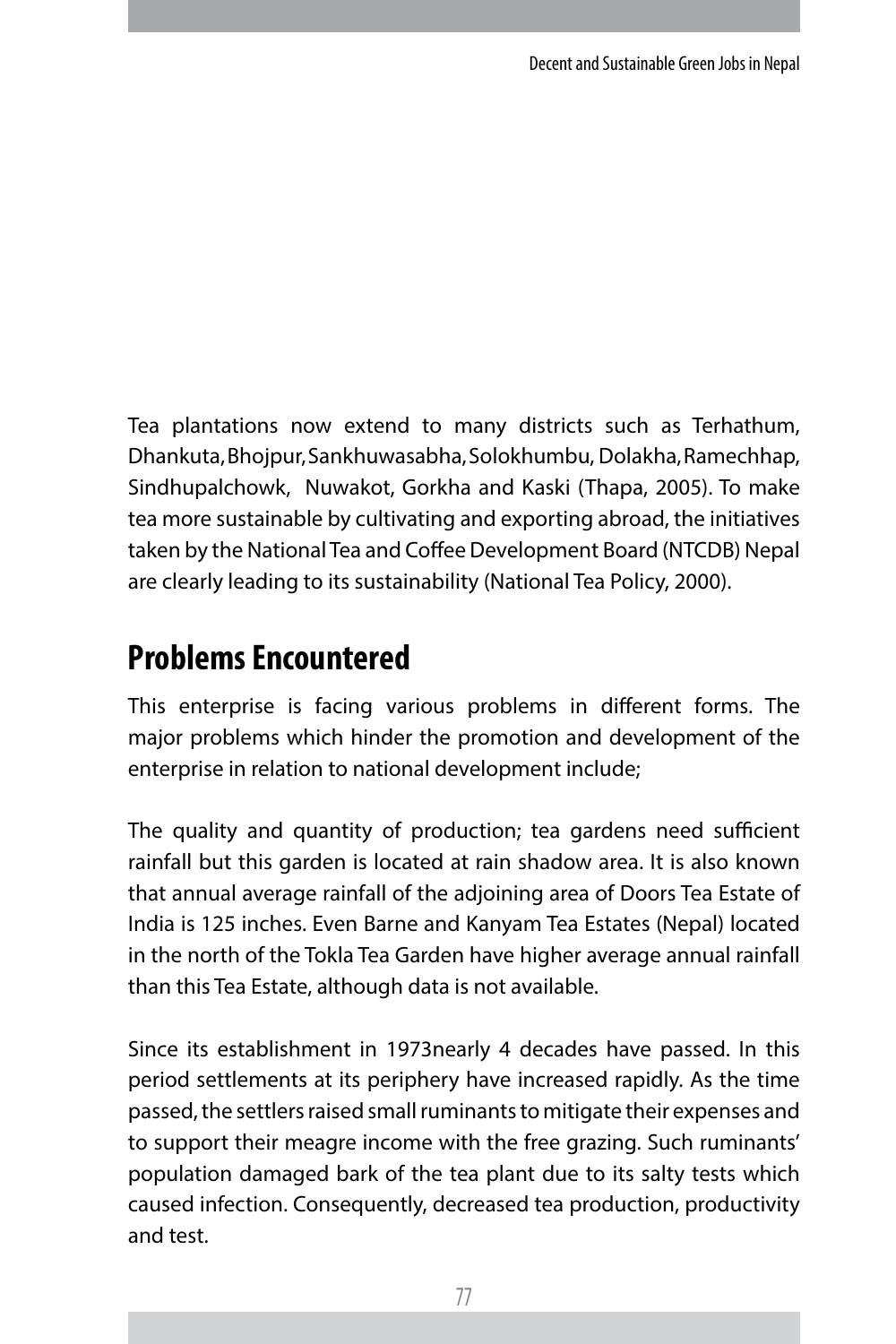Because of densely populated areas, human activities and an increased number of motorized vehicles have produced CO<sub>2</sub> (carbon dioxide), smoke, dust, etc., causing pollution. These activities impact negatively to the growth of tea plants and their production qualitatively and quantitatively.

The estate is located near the border town of Kakarbhitta with India. Many people who could be an aspirant tea estate worker, engage in informal/illegal trading businesses (though risky) that can earn more than the per day wage than the estate can pay for them. Many of the male workers have a tendency to go to foreign lands for employment. Due to these reasons there is a lack of required number of workers in the tea estate for its productive and maintenance activities.

Many types of diseases and pests attack tea samplings. Sap sucking pests like Psyllids and leaf eating caterpillars are the main pests of young shade trees in the field. Young shade trees are also very prone to Red rust disease. More often, the disease travels from the nursery with the saplings in many tea gardens (http://www.tocklai.net/Cultivation/ shadetrees.aspx). In addition the various diseases and pests spread through the shade trees. One type of looper eats old tea leaves and other type of loopers eat young tender leaves. The manager suspected that these shade trees- Derris robust (*Sirish*), would be a good habitat for these different types of loopers as spraying insecticide may not reach at the top of these Derris robust (*Sirish*) trees, to destroy these pests. At the same time, tea mosquitoes bite tea leaves and tender buds considerably damaging tea saplings, decrease productivity and reduce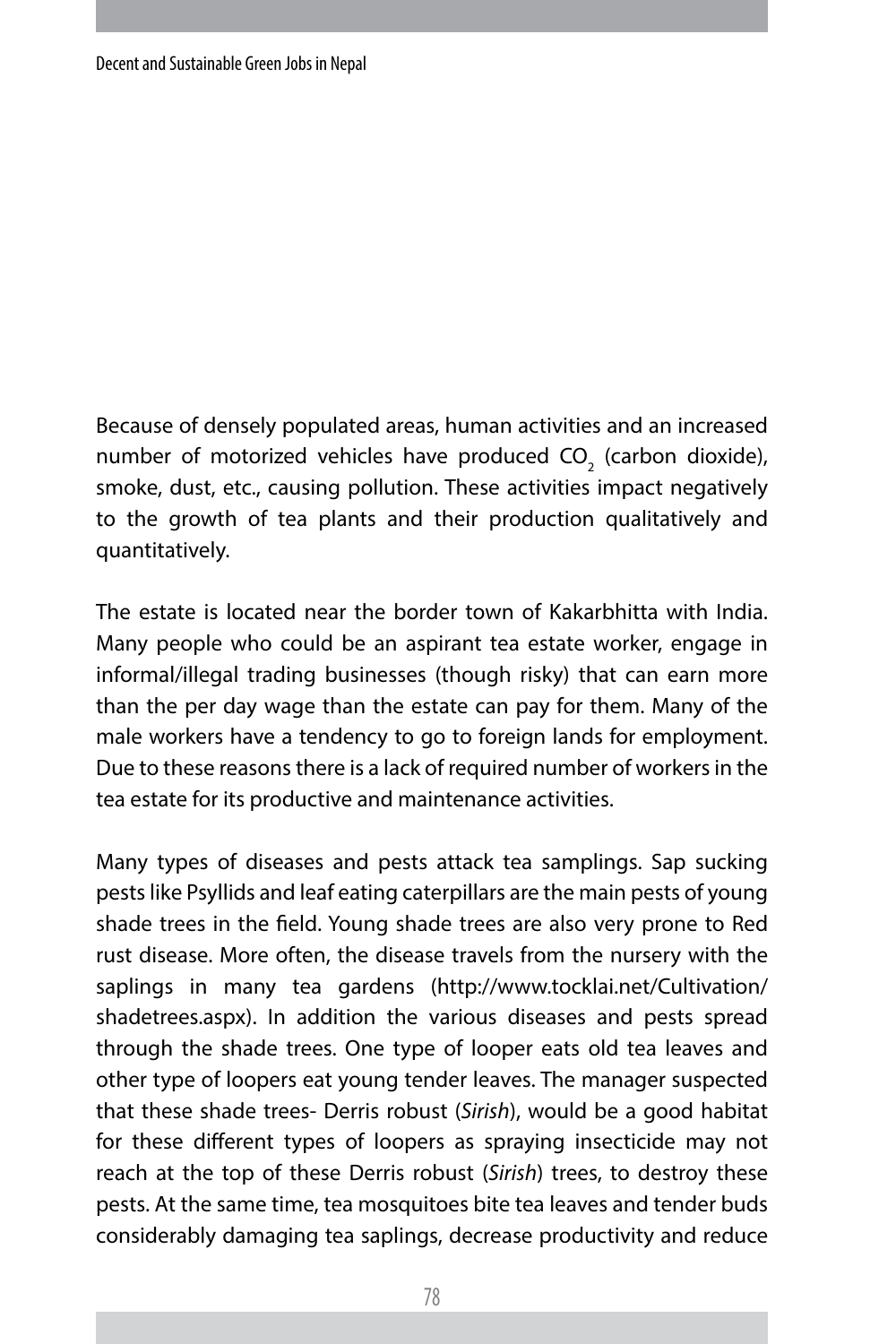tea production. Red spiders are another common disease found in this tea garden which bites matured leaves.

Different types of pests and diseases have posed negative impacts on the productivity of the tea estate and its overall production capacity. So far research, technical support and advisory services have not been available to combat these pests and diseases.

# **Lesson Learned**

Women are empowered economically and socially as large numbers of women have got employment in the tea estate because of a shortage of male workers. Likewise, there is no discrimination on employment based on caste/ethnicity.

Multiple unions have existed in the Estate due to over politicization among the workers. As a result no authentic trade union election could be successful and weakens the trade union movement.

Generally, the Estate has set its wages and benefits, leave facilities, occupational safety and health, social protection issues as well as right to organization as per the labour laws though there is some lacking in the implementation part.

Labour laws related to the plantation workers are known more or less by the management and almost all workers though the degree of understanding differs vastly. But many of them are not aware on the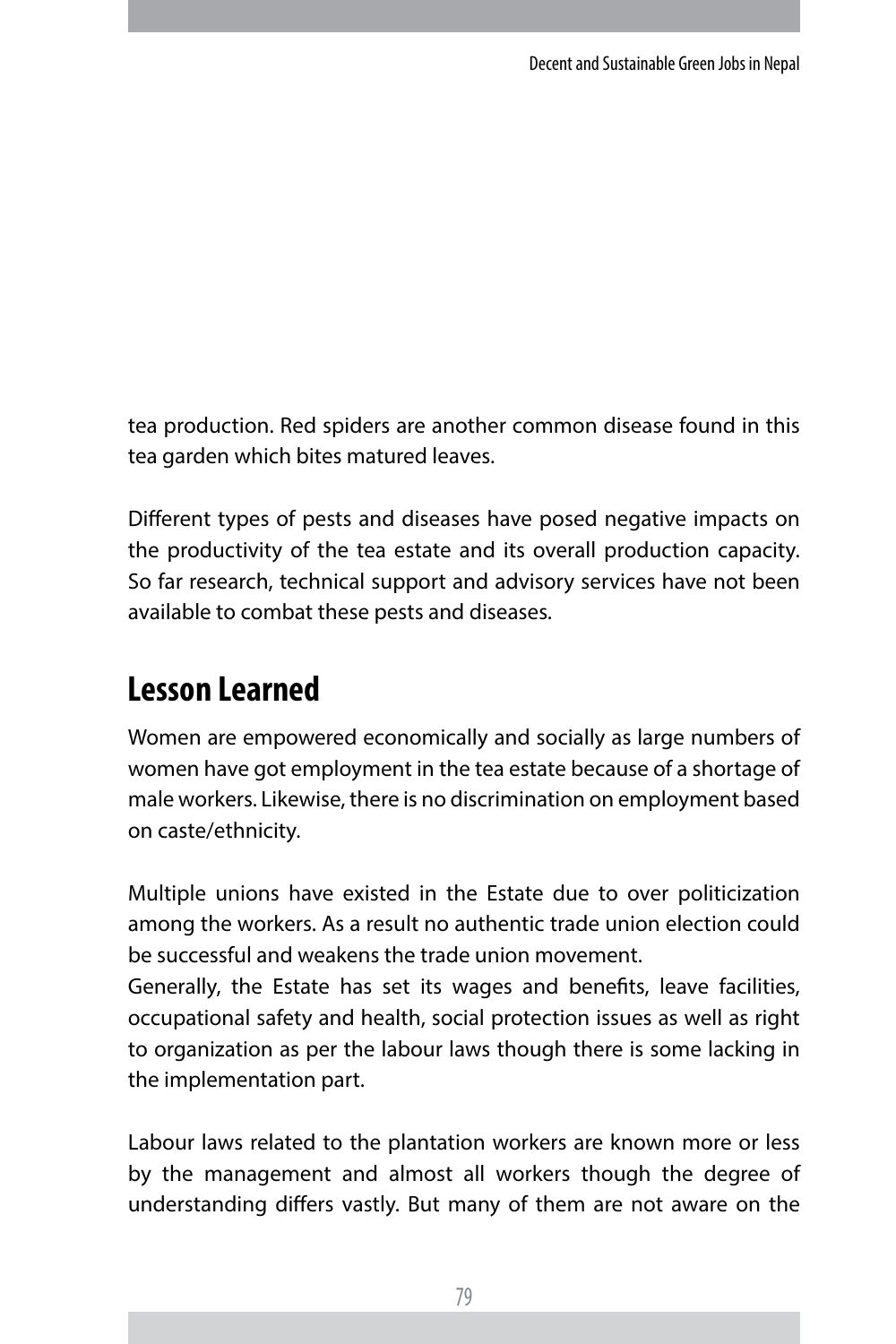ILO international conventions, declarations and programmes directly or indirectly related to the workers' right and dignity.

Management and the workers are aware of conservation and climate change and its impact on the health of the people. The tea estate has positive impacts on environmental conservation.

Tea plants are a multiyear crop that produces tea leaf for between 25- 100 years. The tea market is increasing in domestic as well as foreign countries as the tea culture has increased among the people all over the world. As a result, this industry will be sustainable if managed correctly.

#### **Suggestions**

Tea is one of the popular non-alcoholic beverages and is growing popularity in Nepal. It is environmentally friendly and is an import substitute. Organic tea is gaining popularity among other edibles. Promotion of organic tea is urgent.

Capacitate the Tea Research and Training Centre as envisaged in the National Tea Policy 2000, in order to protect and promote tea farming as well as production.

Prioritize the setting up of a tea Research and Training Centre in collaboration with the public and private, national and international institutions.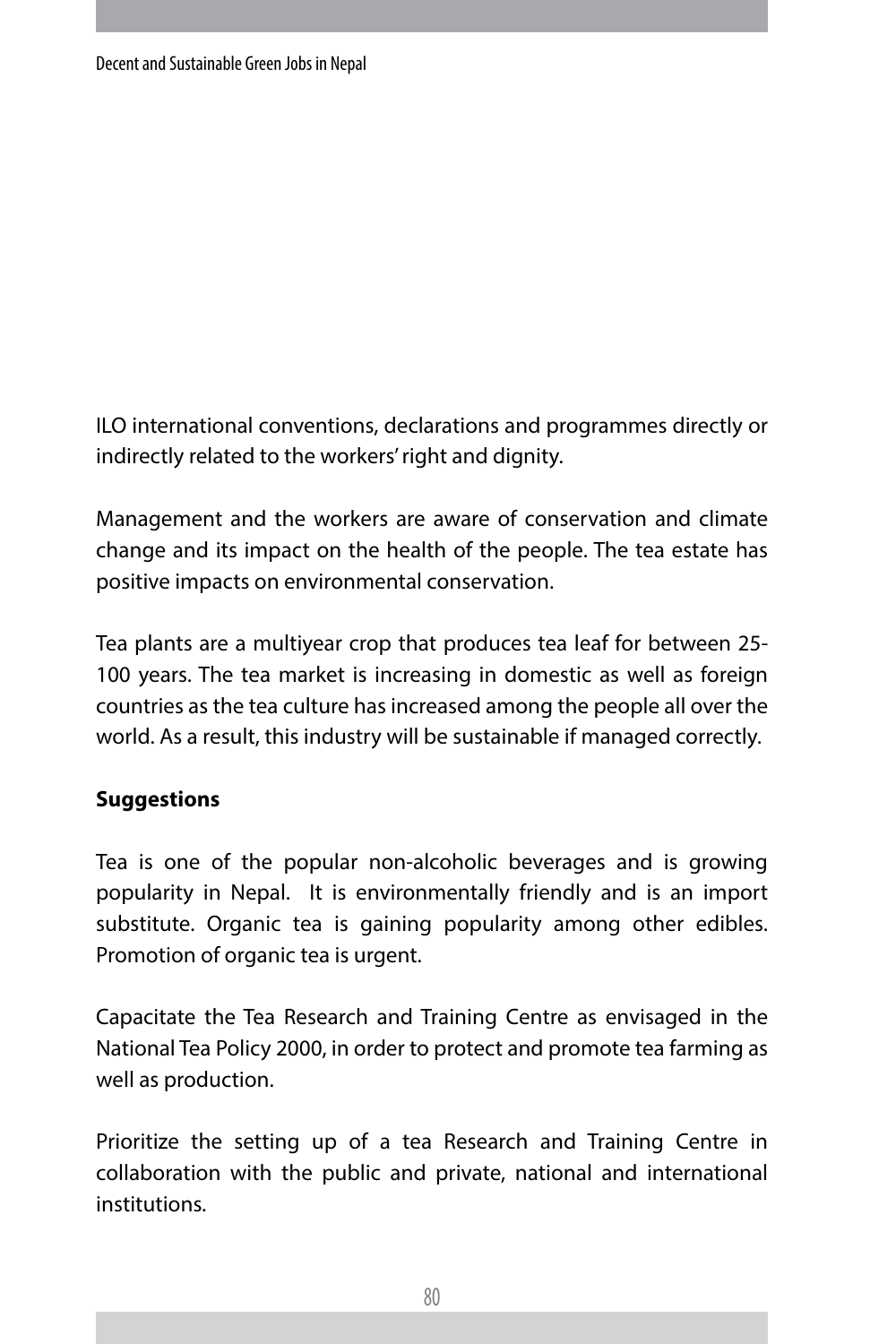The centre could work to investigate the pest and diseases problems and prepare various qualities of human resources.

Conduct training that emphasizes the existing national legal provisions and international conventions, programs etc., related to the rights of the workers.

Conduct awareness campaigns for the community people in the surrounding area of the tea estate on the benefits of stall feeding of livestock raising rather than free grazing.

In order to promote tea farming the government has to address the pest and disease prevalent in the tea farming.

Encourage the existing tea gardeners' aspirants to produce organic tea, as many other organic productions are in priority of the buyers.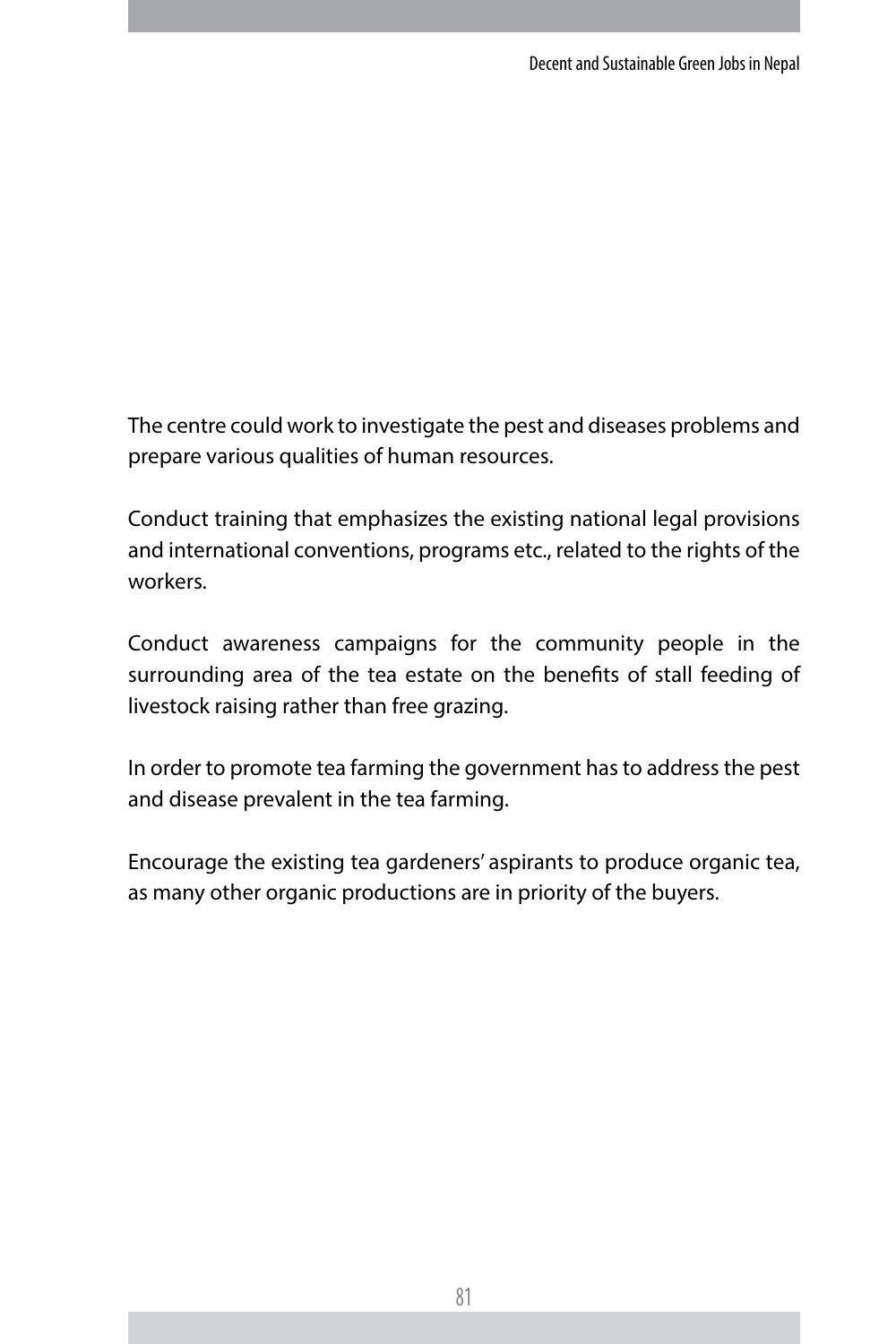#### **References**

- Ajit N.S Thapa,( 2005) Concept Paper on Study of Nepalese Tea Industry-Vision 2020-Submitted to: Nepal Tree Crop Global Development Alliance (NTCGDA).
- AusAID & ILO (nd). Factsheet, Green Jobs in Nepal. Kathmandu: ILO Country Office in Nepal.
- GEFONT (1997). Inside Dhuras. A Report of Gefont's Study on Child Labour in Tea Estate of Nepal. Kathmndu: General Federation of Nepalese Trade Unions (GEFONT).
- Koirala, Pramod; Khadka, Dambar B.; Dhakal, Santosh and Lama, Jiwan Prava (dn). Common Pests and Pesticides Used in Tea in Nepal. Department of Food Technology and Quality Control, Babarmahal, Kathmandu, Nepal.[**www.scribd.com/khadka/ d/9346798-Common-Tea-Pest-and-Pesticide-Use-in-Nepal**]
- NARC (2002). A Quarterly Newsletter of Nepal Agricultural Research Council (NARC). Kathmandu: NARC Newsletter Vol. 9 No.4 (October-December 2002)
- National Tea Policy (2000). The Government of Nepal. Kathmandu.
- NPC (National Planning Commission) (2011). Three year plan. Kathmandu: NPC.
- Tea Development Alliance (2008). Tea Development Alliance Meeting, E-News, Sept-Oct 2008, Vol.8. . Kathmandu: Tea Development Alliance Secretariat/ Agro Enterprise Centre/Federation of Nepalese Chamber of Commerce and Industry (AEC/FNCCI),
- Thapa, H.B and Shakya, D. B (2006). Possibilities and challenges on export of Nepalese Tea in the context of Nepal's Accession to WTO, unpublished paper. Kathmandu: Nepal Tea and Coffee Development Board (in Nepali).

Websites:

http://www.greenteaplants.com/Tea\_Facts.html, retrieved on May 5, 2012. http://www.teacoffee.gov.np/index\_about\_tea.php, retrieved on May 5, 2012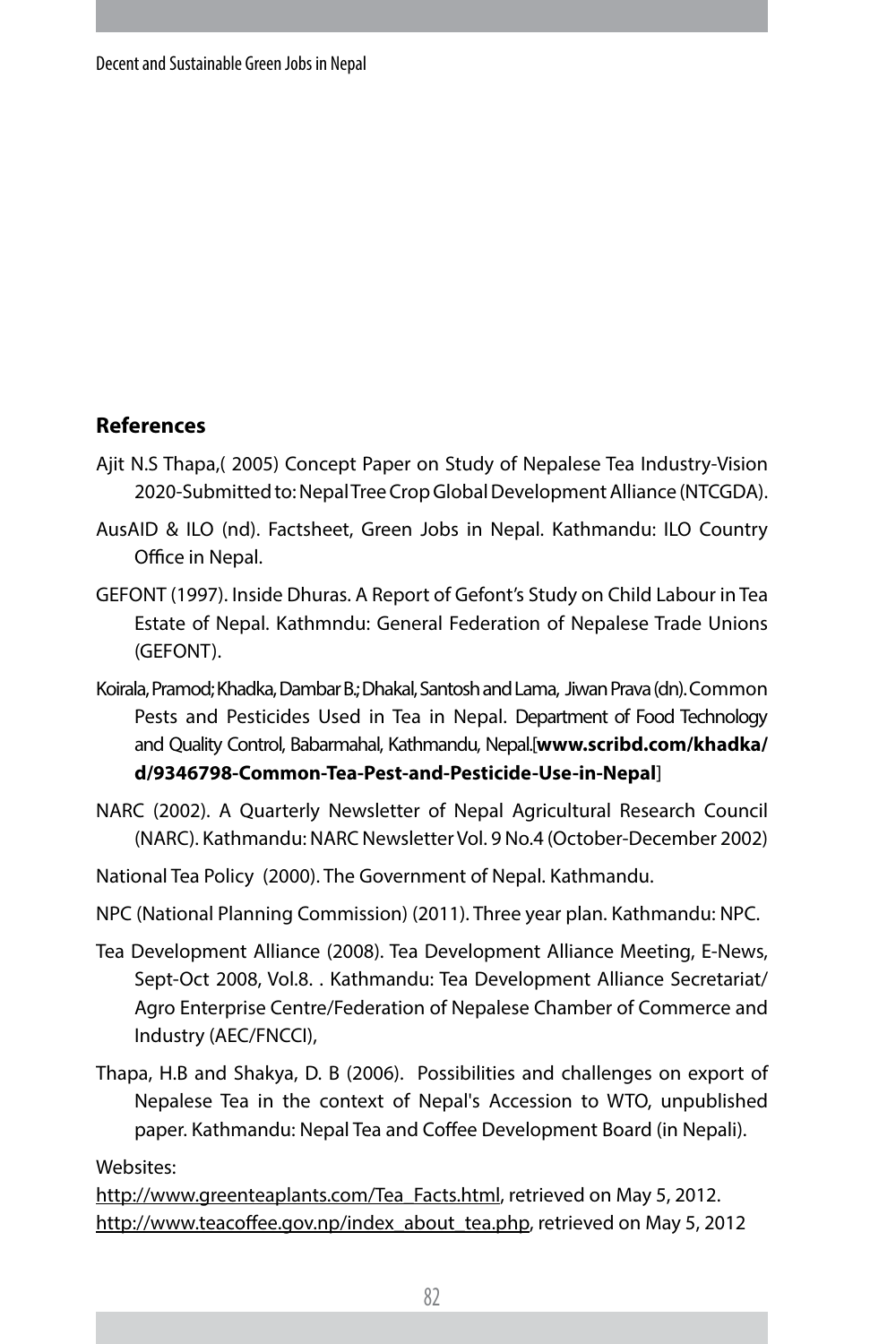

# **Case Study 5** Green Road: Jiri-Dharapni Road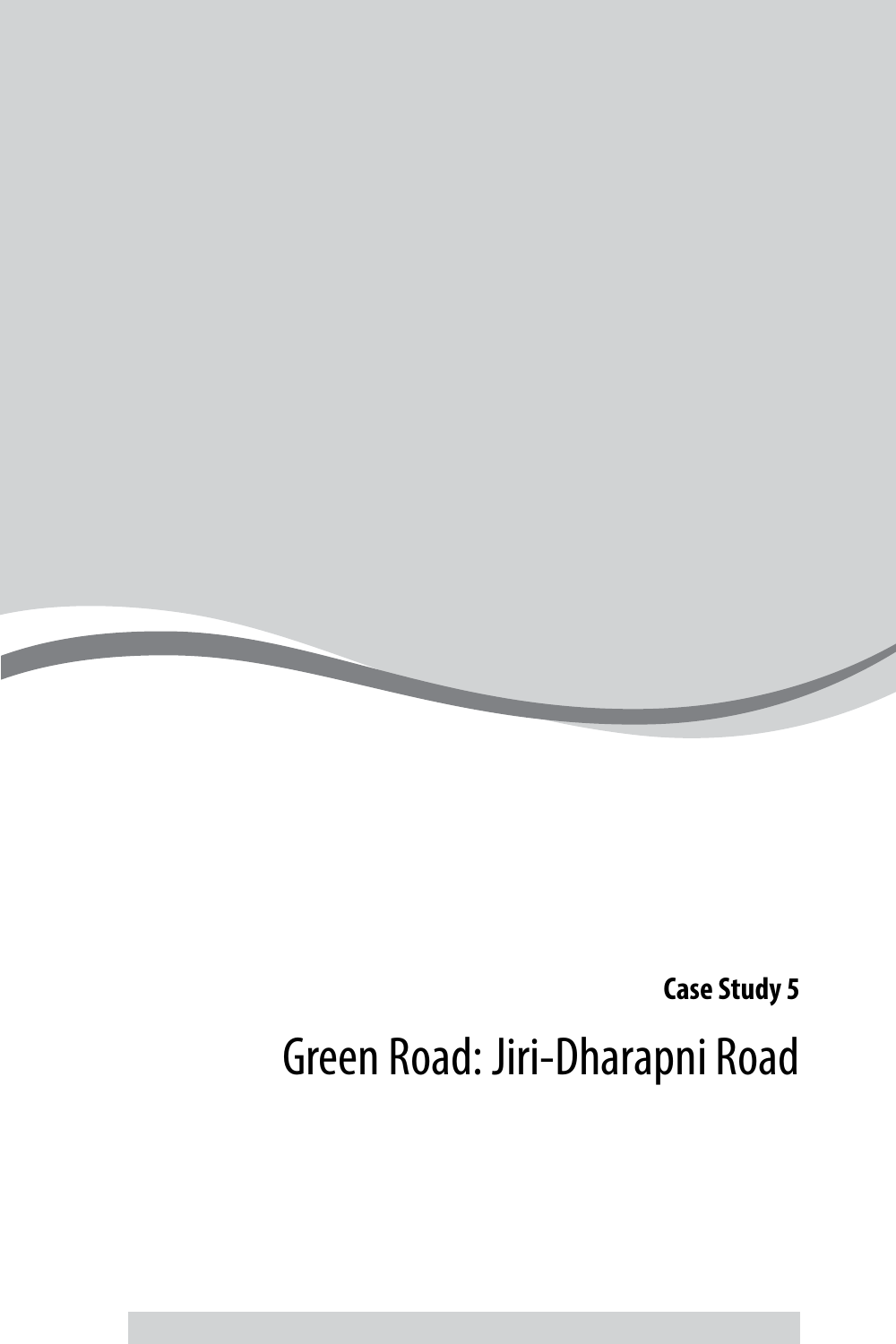### **Green Road in Nepal**

Current poverty reduction programs in Nepal concentrate on the millennium development goals. This has widened the concern about infrastructure investment, particularly for remote areas where pockets of poverty have formed. Road investments can end geographical isolation and economic and social marginalization for the poor through greater mobility and social service accessibility in rural areas. Contrasting mobility patterns between settlements of different degree of remoteness in Nepal as well as mobility of different strata within settlements on the road network enhances mobility and accessibility to reduce poverty on a number of specific circumstances and conditions. The construction of roads in the mountains is a difficult and costly task. Building roads in a conventional manner with the use of heavy equipment leads to severe environmental degradation that takes decades for re-stabilization. While road construction GHG emissions only represent 5-10% of total GHG emissions in the sector, they are growing rapidly, especially in Nepal due to major ongoing road programs to support economic development. The Himalayan environment is extremely hostile to road building (Ramsay 1986) because of intensive fractures of rock masses, thrusts, faults and a number of major discontinuities. The common resulting effects are landslides and slope failures across the whole Himalayan range (Kanungo and others 1993). Additional human activities in the fragile mountain region further degrade the whole ecosystem.

ILO Nepal has implemented a project called "Employment Creation and Peace Building through Local Economic Development (EmpLED) that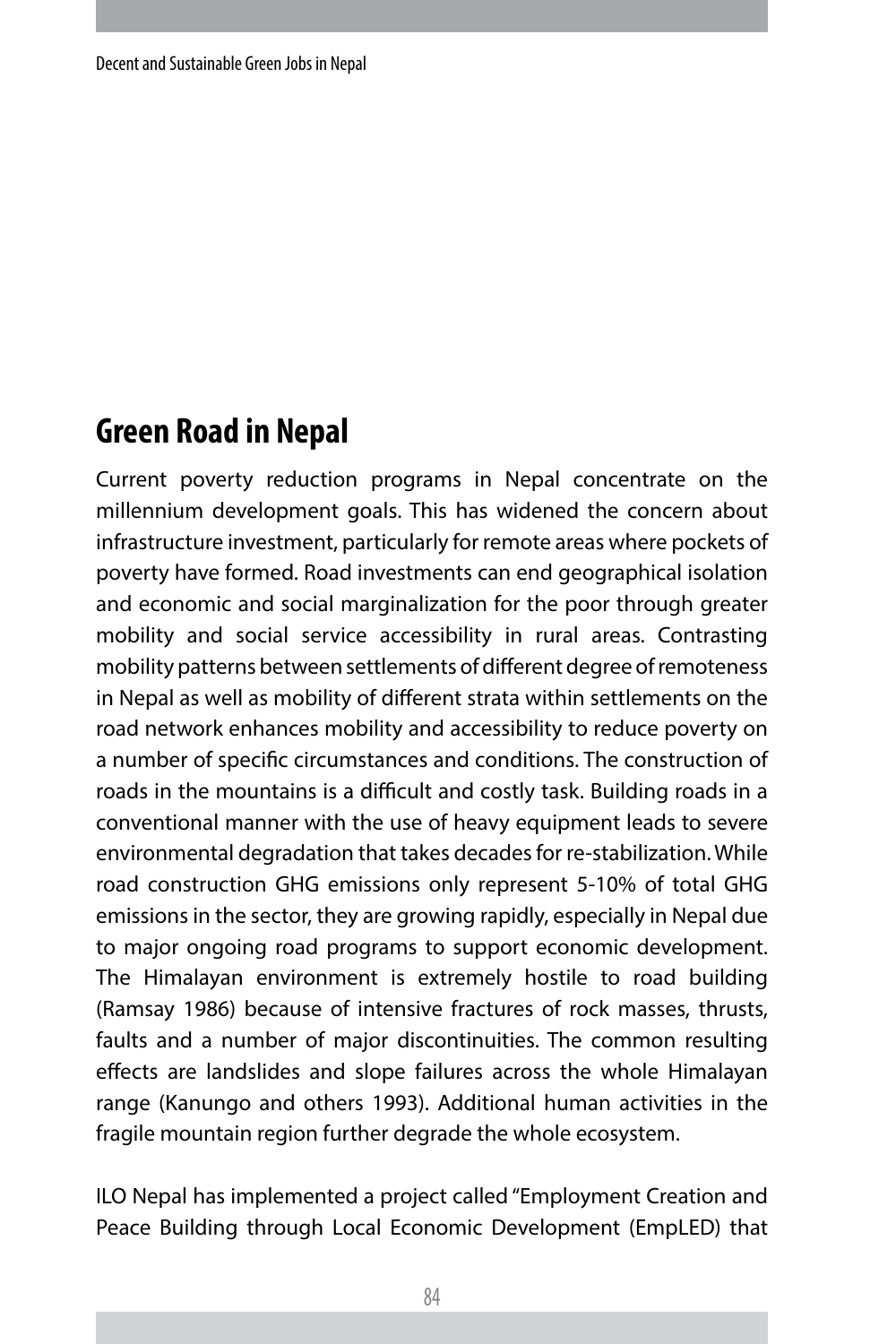aimed at food products value chain upgrading in Ramechhap as well as considerable business growth prospects. The Ramechhap Employment-Intensive Infrastructure Development (EIID) Programme demonstrated green road construction, upgrading and repair techniques. The objective was to create employment opportunities for vulnerable men and women, to create 33,400 green workdays and to earn an average of NR11,200/each during the project. The EIID intervention was designed and implemented to strengthen capacities to design large, medium and micro infrastructure projects at the district and grassroots levels and to encourage policy changes regarding investments in mobilization of increased resources for employment intensive infrastructure development. The project demonstrated the benefits of labour-based approaches to infrastructure development and maintenance including the creation of: (1) green jobs; and (2) quality productive assets supporting economic recovery and growth, especially for agricultural value chain upgrading.

### **Jiri-Dharapani Green Road**

Rural roads are the base for social and economic activities in different parts of a country. Ramechhap district is situated in the central region of Nepal. There is widespread poverty and under-employment in Ramechhap, a very poor hill district, where only a small proportion of the workforce is in paid employment. Economically the district ranks one of the underdeveloped poor districts in Nepal, even though it has lot of natural resources such as water, forests, Non-timber Forest Products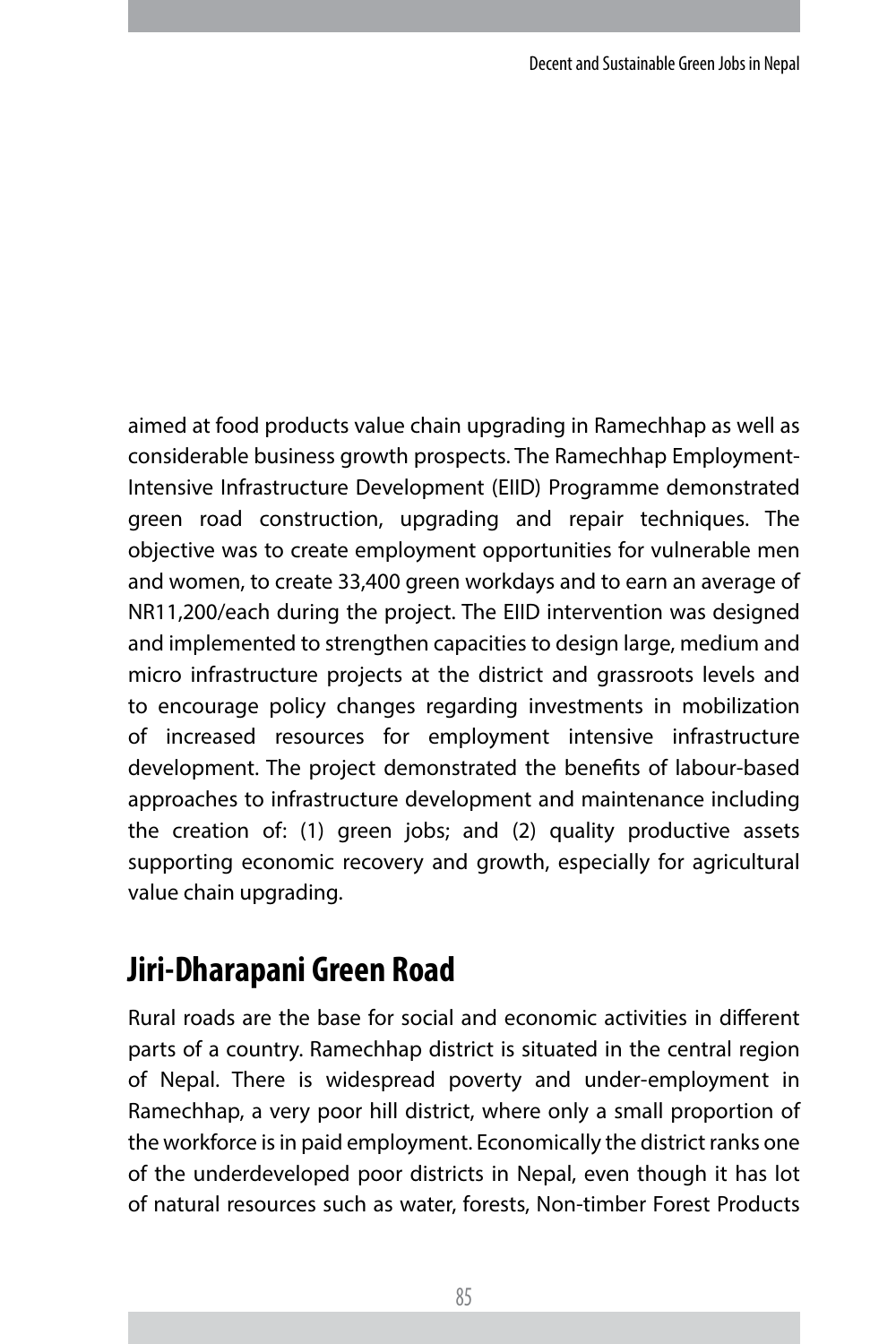(NTFPs) and matu re forests. Three main rivers Tamakoshi, Sunkoshi, and Likhu are in the district.



The Jiri-Dharapani agricultural road (9.65 kms) is the only access road to regional markets and services for an estimated population of 43,000 (2008) people from the town of Jiri in neighboring Dolakha District to the Kimti Kola river bridge at Dharapani in northern Ramechhap District.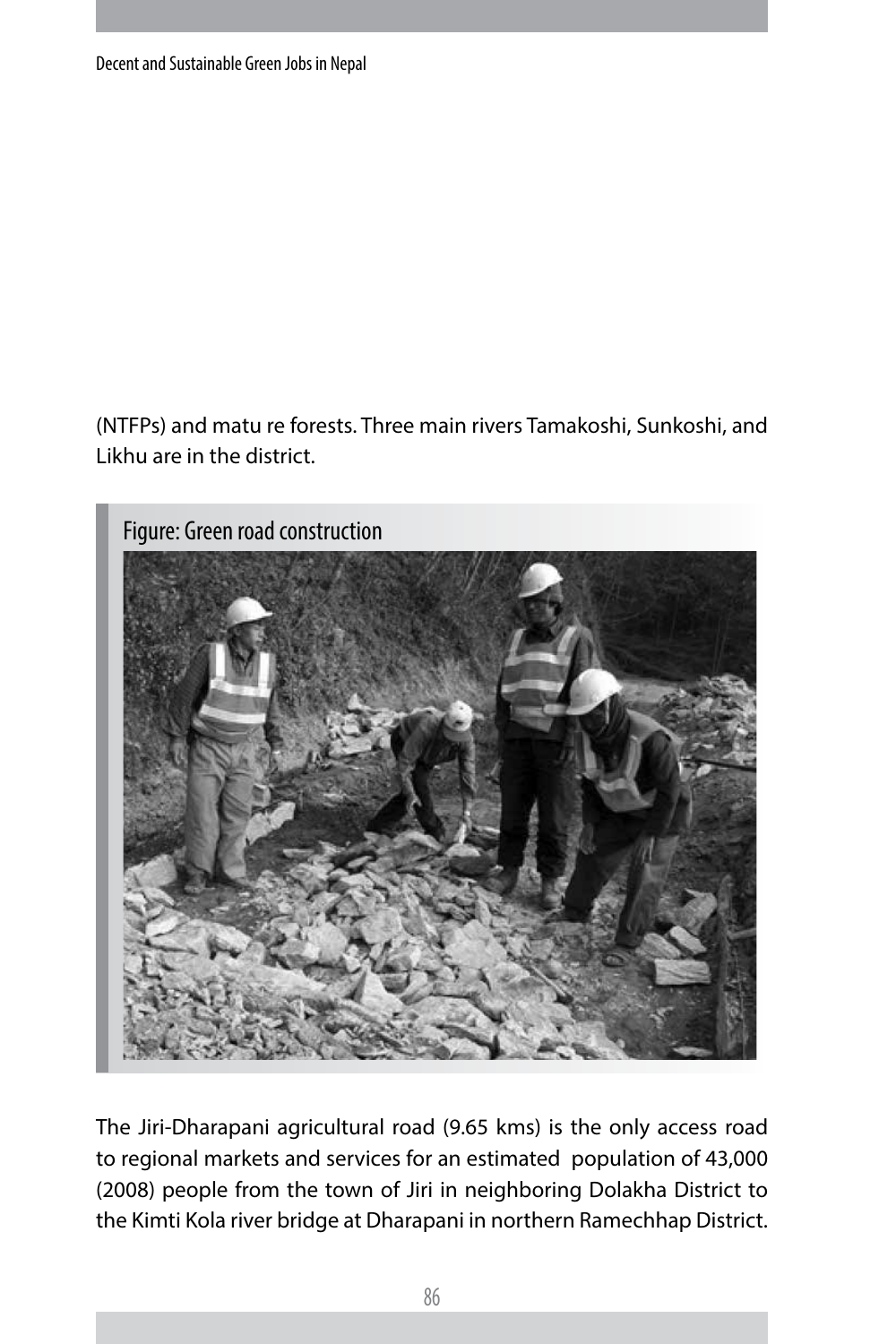A tarmac road connects Jiri in neighboring Dolakha District to important markets in Charikot (the Dolakha District Headquarters) and to the Nepali capital, Kathmandu. A decade ago, Jiri was an important starting point for the classic Jiri-Everest Base Camp trek, but today over 80% of Jiri's tourism business has transferred to Lukla, the new starting point for the Everest Base Camp trek. Over the past few years and due to lack of maintenance, the condition of this road had deteriorated significantly to the point where it was not navigational during the annual monsoon rains (June-September), and only accessible with difficulty and danger at other times (the road has claimed several lives through vehicles going over the step drop edge at dangerous muddy stretches). One of the major cash crops for poor farmers in North Ramechhap is potato which is harvested during the monsoon season when farmers are forced to carry their crop to traders in Jiri, limiting marketable volumes and the opportunities to take advantage of the better early harvest prices that accrue before seasonal gluts flood the market forcing prices downward. The poor state of the road was also a constraint to growth and job creation in important local economic sectors such as tourism, plum, tea, cheese and natural forest products. The Ramechhap LED Forum implemented priority LED value chain upgrading interventions to create and improve jobs in the tourism and potato sectors in North Ramechhap.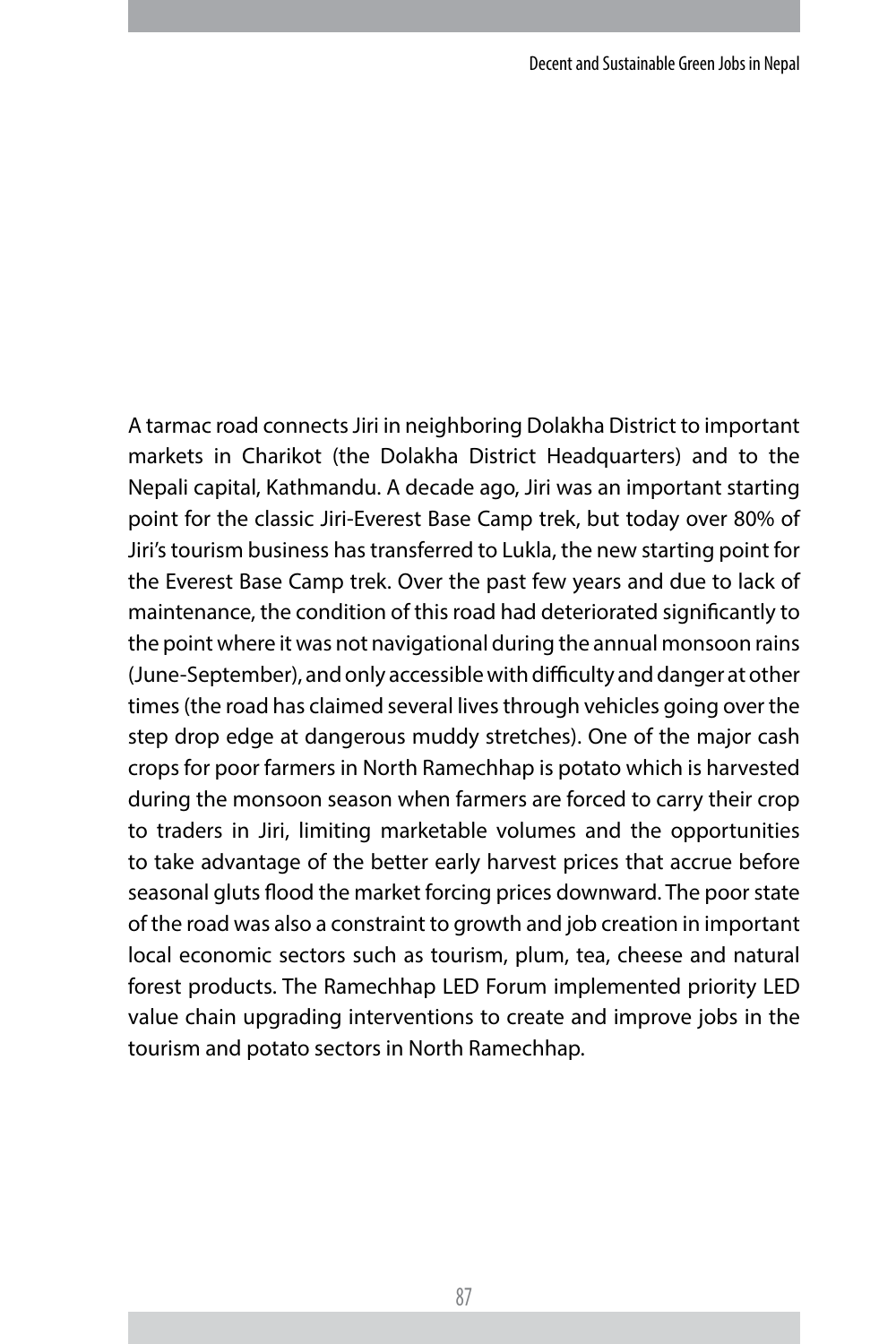

While the road is crucial for access to markets and other services for the population of North Ramechhap, it lies entirely in neighbouring Dolakha District where it was low investment priority for the Dolakha DTO due to the small population in this area of Dolakha, and because of limited resources for investment in road maintenance. To resolve this problem, the Ramechhap and Dolakha have signed a memo of understanding supported by the Ramechhap LED Forum to invest as a priority in the repair and upgrading of the road in support of improved access to inputs, markets and services for the population of North Ramechhap including future operations and maintenance planning. In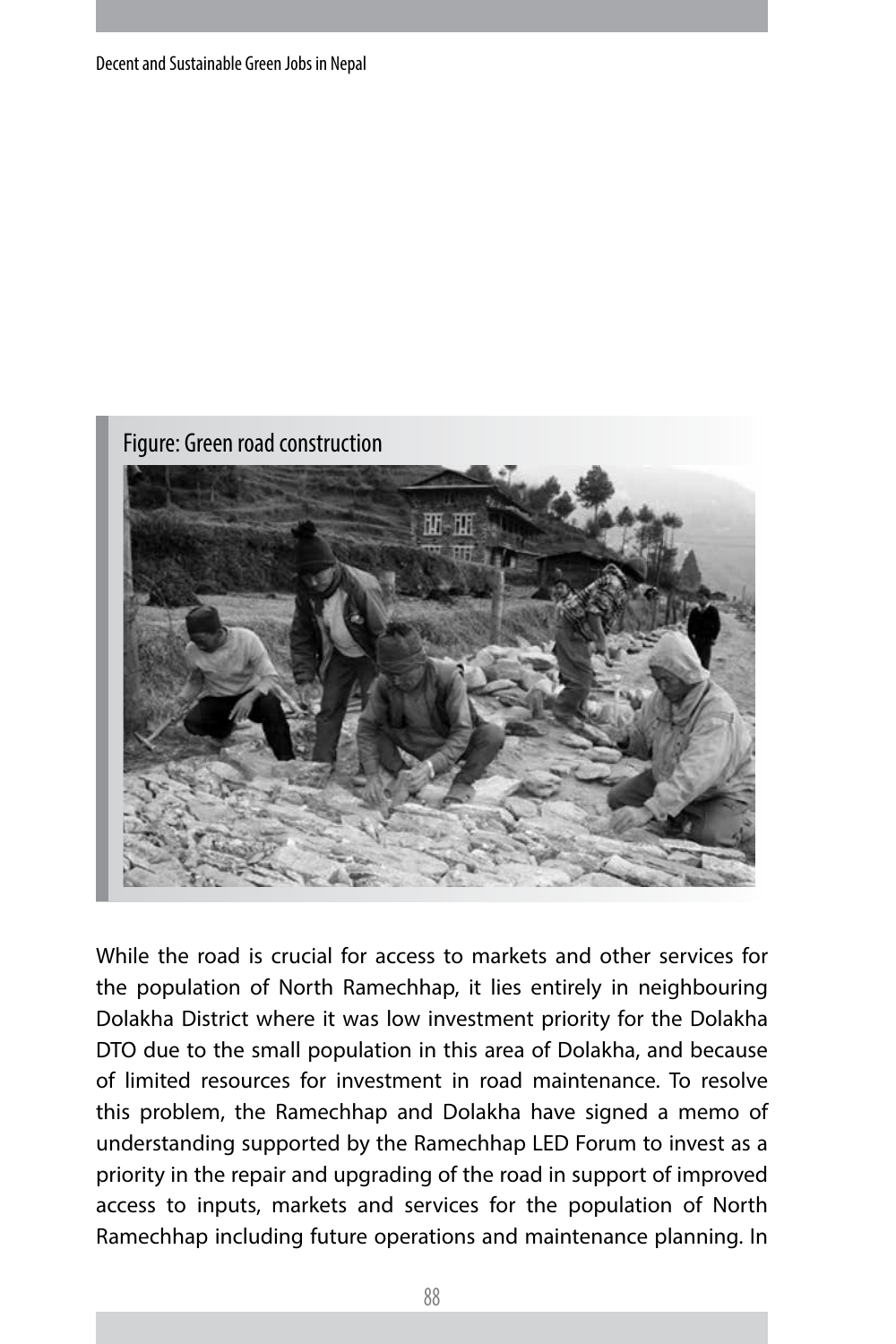addition to improved access and relief from isolation, the intervention demonstrated employment-intensive approaches to the provision of productive infrastructure for value chain upgrading for the benefit of ultimate District LED beneficiary groups.



A small portion of North Ramechhap (Shivalaya/Those-Deurali/Bampti-Bhandar) retains reduced trekking traffic benefit on the classis trail. After Dharapani, rural road construction in recent years in North Ramechhap now connects several VDCs and important agricultural products in the area to the Jiri-Dharapani road and the important external markets and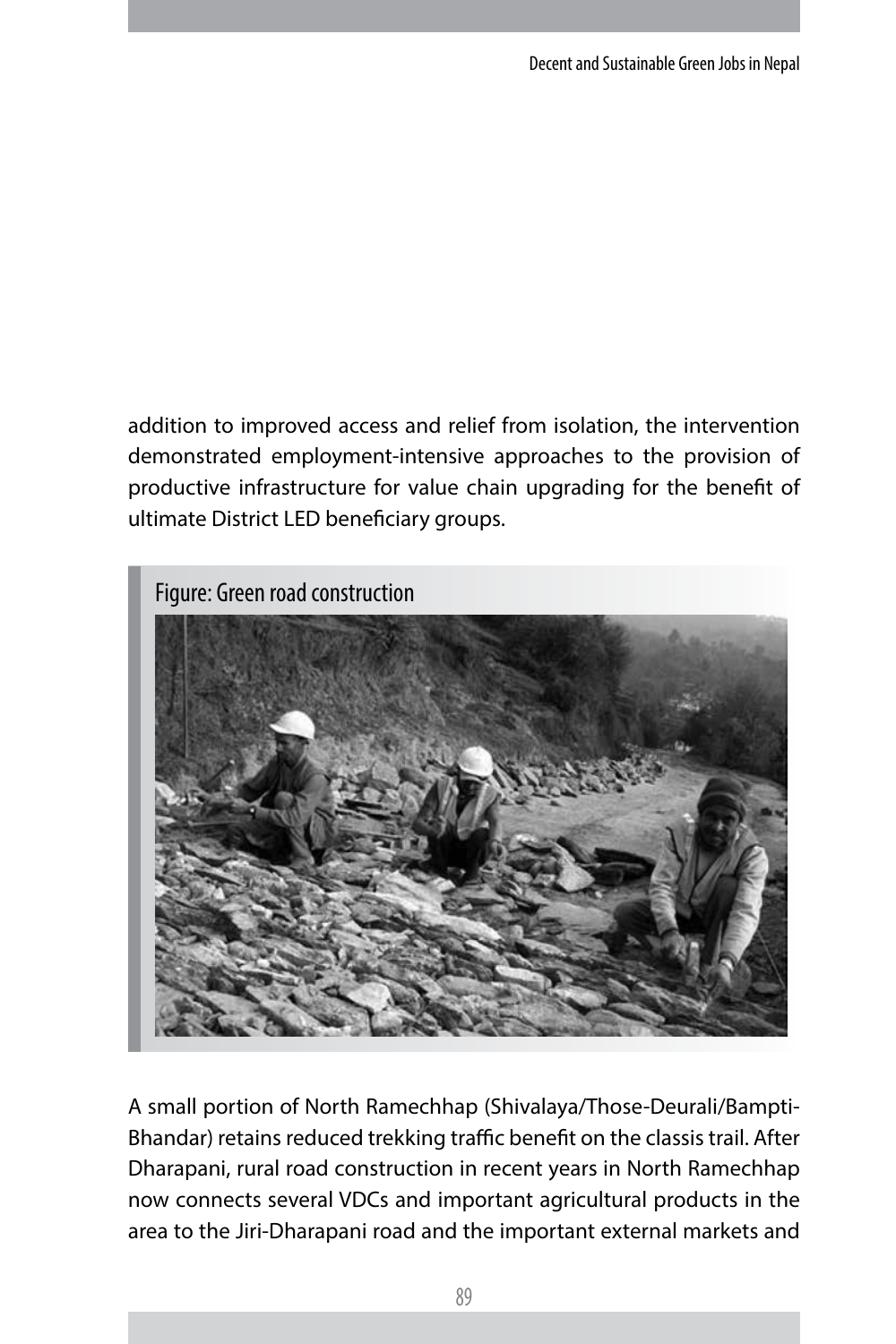services of Jiri, Charikot and Kathmandu. With daily express bus services to/from Kathmandu during the dry season (mid-November to mid June), Shivalaya, Those and Bamti-Bhandar villages in North Ramechhap have become important local market centres with some small but gradually increasing services for tourist trekking in areas around the Rowaling Himalayas (tourism has sizeable expansion potential in North Ramechhap).

### **Decent Work**

The project created 14,500 green workdays while contributing a productive asset that provides improved access to inputs, markets and services for value chain upgrading stakeholders among the 43,000 people in North Ramechhap. Approximately 300 workers from needy local households in the four participating VDCs will earn an average of NRs 10,000 each during works implementation which will generate NRs 3,022,575 in total wage earnings for injection into the local economy and reinvestment in the project, and up to NRs 4,266,500 in local and regional procurement. The project also contributed to a portfolio of EIIP case studies for demonstrating the benefits of labour-based approaches to infrastructure development and maintenance for up-scaling and replication including: (1) the creation of green jobs; and, (2) provision of quality productive assets supporting economic recovery and growth, especially for poor households.

Jobs created under the employment intensive environmentally sustainable ILO EmpLED project would principally fall under the green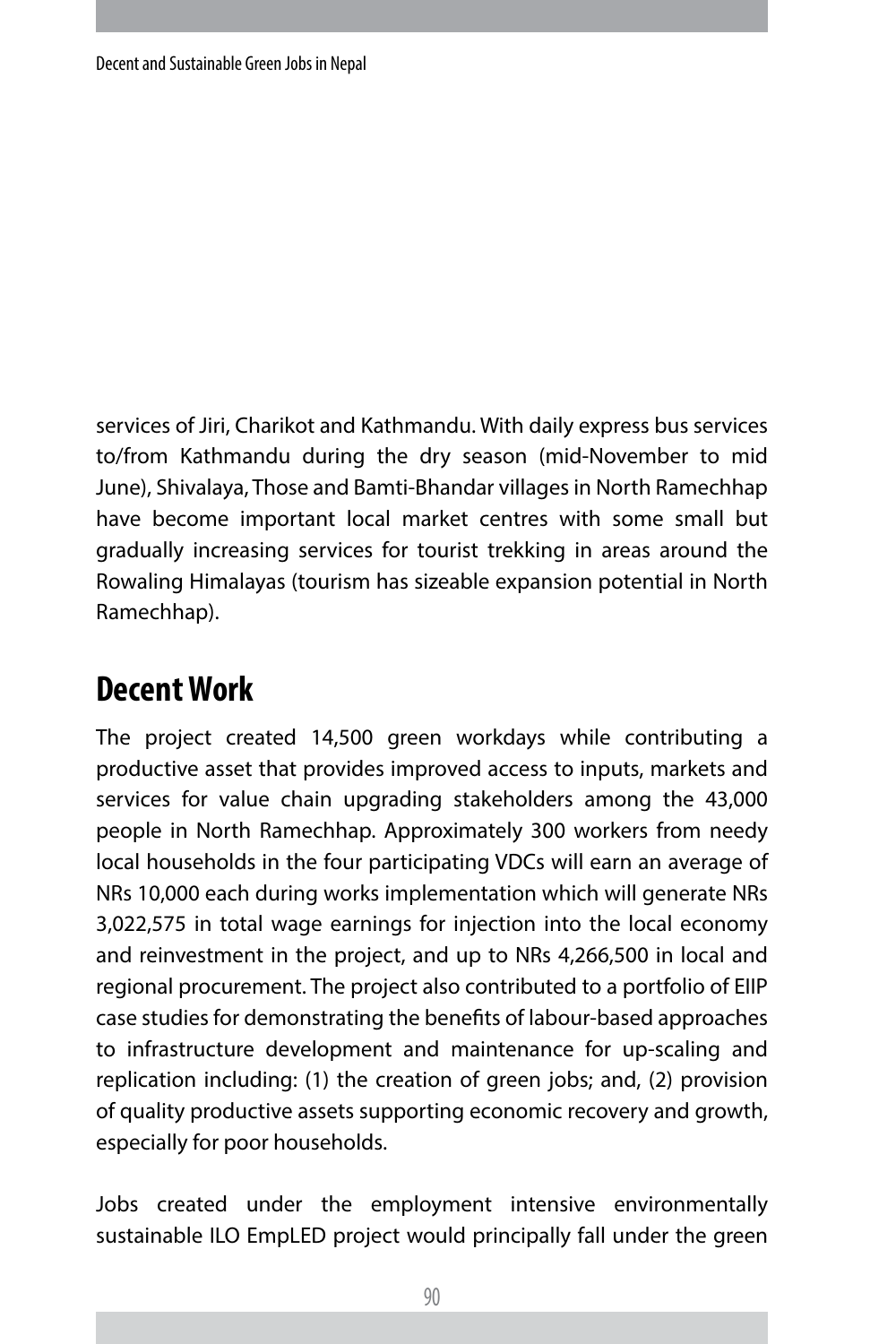jobs and group insurance, meeting standards of Occupational Safety and Health (OSH) and gender inclusion have an economic and social function, which are linked with the broader sustainable development agenda.

The choice of works executed under the EmPLED Project fits well into the green jobs initiative as majority of its work contributes to soil conservation through bio-engineering, regeneration of bio-mass and natural resource management.

# **Environmental Conservation**

Most road construction and maintenance procurement emphasis in the District to date has been on private contracting and the use of machinery (bulldozer). This is not always appropriate in environmentally-sensitive road areas and opportunities for increased job creation by optimizing the use of labour based technologies are not being maximized. Moreover, and as in the case of the Jiri-Dharapani agriculture road, construction was partially completed by machinery, maintenance investments were neglected and a 9.5 km-portion of the existing rural road repaired and upgraded. The road had a narrower width at several sections with lesser radius than minimum requirement, while the gradient at some road sections is steeper than the maximum limit. There was also very poor drainage, and substantial erosion in places. The road section newly constructed was carried out using of labour-based technologies so as to create maximum employment opportunities for needy local people.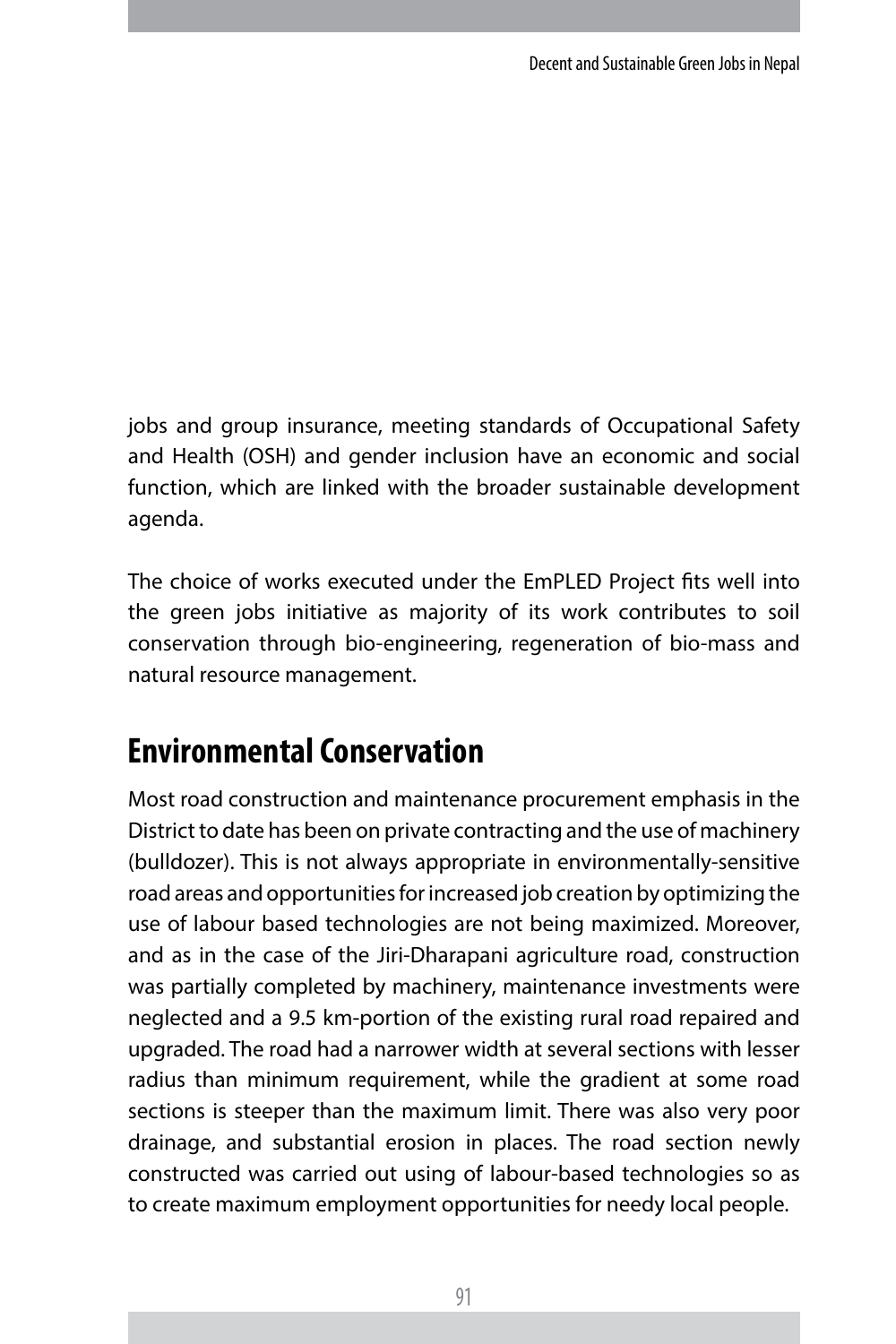Participatory environmental impact assessments were conducted leading to stakeholder consensus on the following: (1) the risk of soil erosion and landslides arising from the works are adequately minimized by the works design and forward maintenance planning; (2) the loss of some minor vegetation in the road path was adequately compensated for by tree and slopes planting incorporated in the works (while any services and economic benefits from cut vegetation passed to local communities and CFUGs; (3) there was very limited loss of productive land; (4) the traditional economies and culture of indigenous peoples in the area are not adversely affected by the project; and (5) the project contributed to improving the socio-economic status of the beneficiary population through improving access to services and markets.

### **Sustainability**

Road access to north Ramechhap including express daily bus services to Kathmandu, Shivalaya are now available. Those villages have established start and finish points for the new "Numbur Cheese Circuit", a 14-day tourism trekking course developed by LED stakeholders in North Ramechhap with ILO support. The tourism products were built around the extraordinary natural beauty of the foothills, glacier lakes, glaciers and wildlife of the Rowaling Himalaya, and the artisanal food products, hospitality, culture and monastic experiences of indigenous communities in Gumdel, Chuchure, Bampti. The road helped to facilitate the sustainable competitive advantages arising from favourable climatic conditions and an abundance of natural forest resources and arable land that created new and improved jobs through value chain upgrading in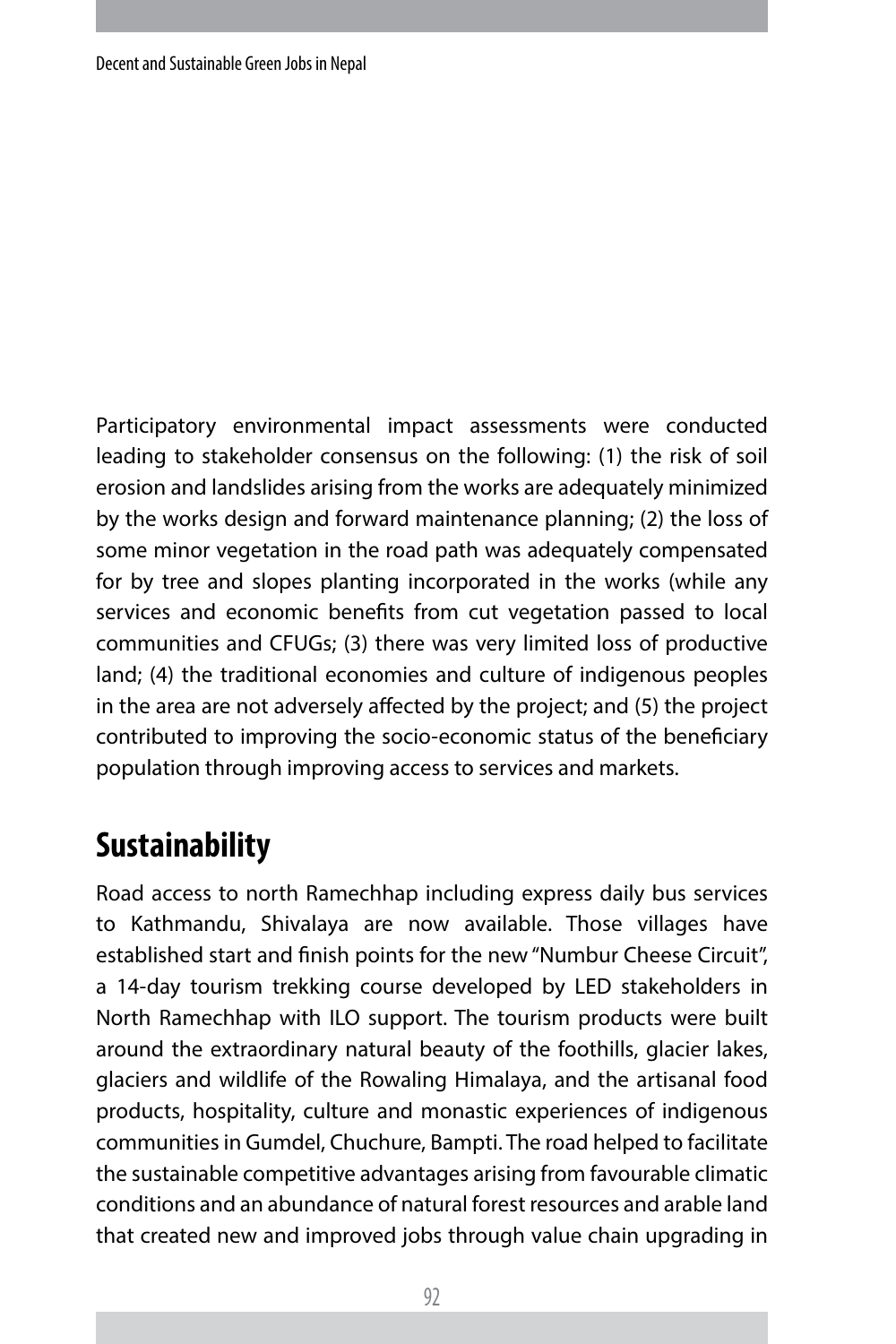non-timber forest products, cheese products, and potato, tea and fruit products.

The green road brought together the technical offices of two Districts and road stakeholders of four VDCs in two Districts, and demonstrated the flexibility of LED to promote social capital cooperation beyond territorial borders where green jobs interventions are important to developing competitive advantages that would create long-term jobs in the target territory. At a time when the road construction and maintenance investment strategy of the two District DDCs/DTOs placed most emphasis on the use of private contractors and machinery, the project demonstrated how quality green roads can be repaired and upgraded in a cost-effective manner through community contracting that optimizes the use of labour-based technologies. The green road provides a platform for several District line agencies as well as other LED stakeholders to work together to create jobs and reduce poverty, isolation and exclusion. While small, the financial contribution of local North Ramechhap traders to the project budget was a significant step forward in leveraging the direct involvement of private sector stakeholders in LED asset building. Finally, the green road intervention provided Dolakha DDC with a first exposure to LED for potential future application in the District.

Various skills (including good labour practices, project management, technical works skills, tools for transparency and record keeping, operations and maintenance, public audit, participatory assessment for self evaluation) were transferred to the implementation stakeholders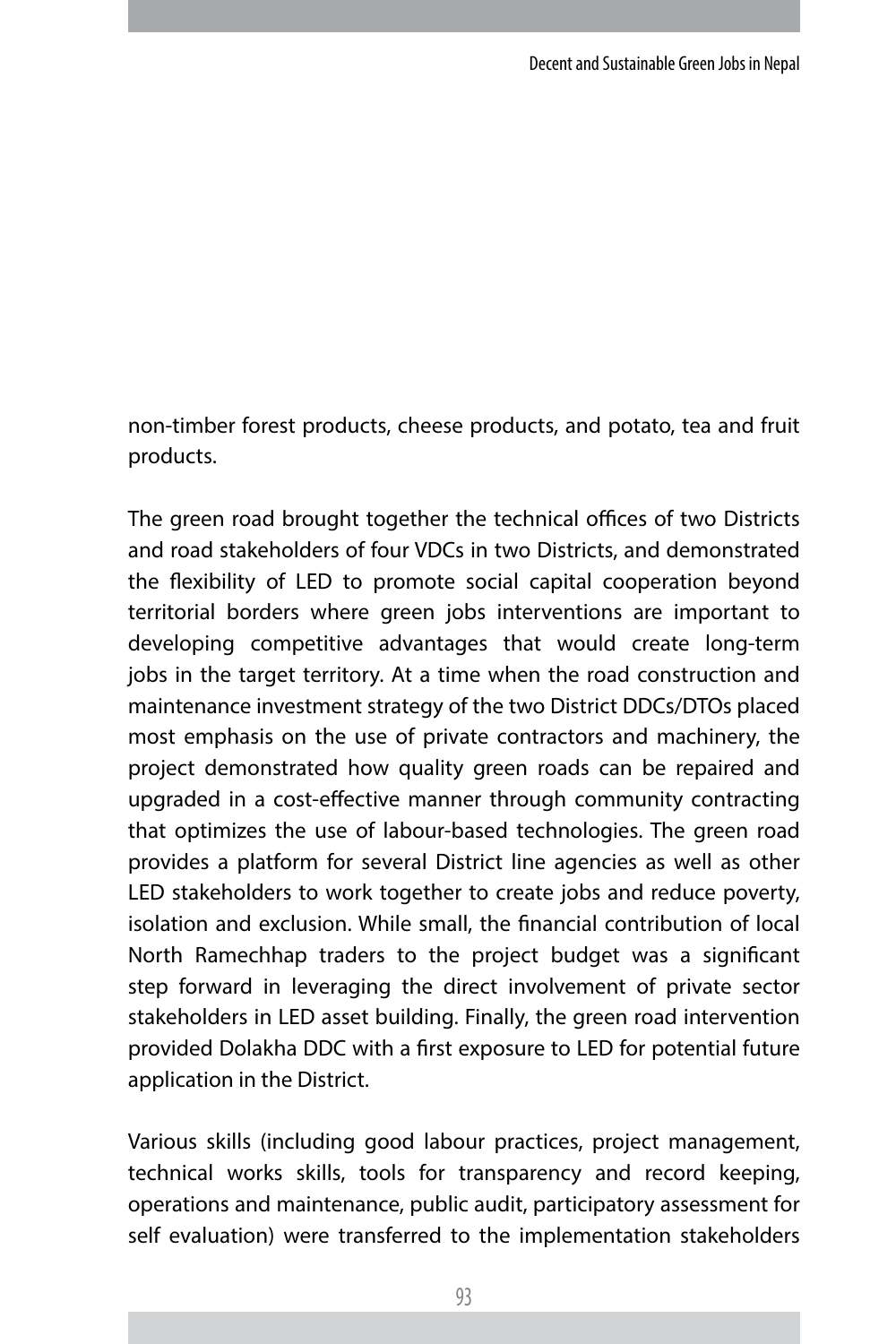and partners through complimentary EIIP trainings as well as on-the-job training. The project contributed to raising the awareness of VDC officials as to how employment-intensive infrastructure projects that create jobs while providing productive assets for the development of economic opportunities are designed and implemented.

### **Lesson Learned**

- The Ramechhap authorities and LED stakeholders used the knowledge gained from the portfolio of ILO-supported demonstration employment-intensive road projects as well as other relevant aspects of the overall LED programme to review policies on road construction and maintenance investments in favour of increased investments (especially in regular maintenance) in the use of labour-based technologies and community contracting. The increased use of technologies such as the Green Road, IRAP and other factors that determine and contribute to local competitive advantages (e.g. opportunities for value chain upgrading) helped better systemize the planning and prioritization of specific road and other infrastructure investments. The situation is similar in many other Nepali Districts.
- The Jiri-Dharapani Road Maintenance Committee members had over 5 years work experience in rural road construction in their operating area of Ramechhap and Dolakha Districts using labourbased and machinery approaches. This includes construction of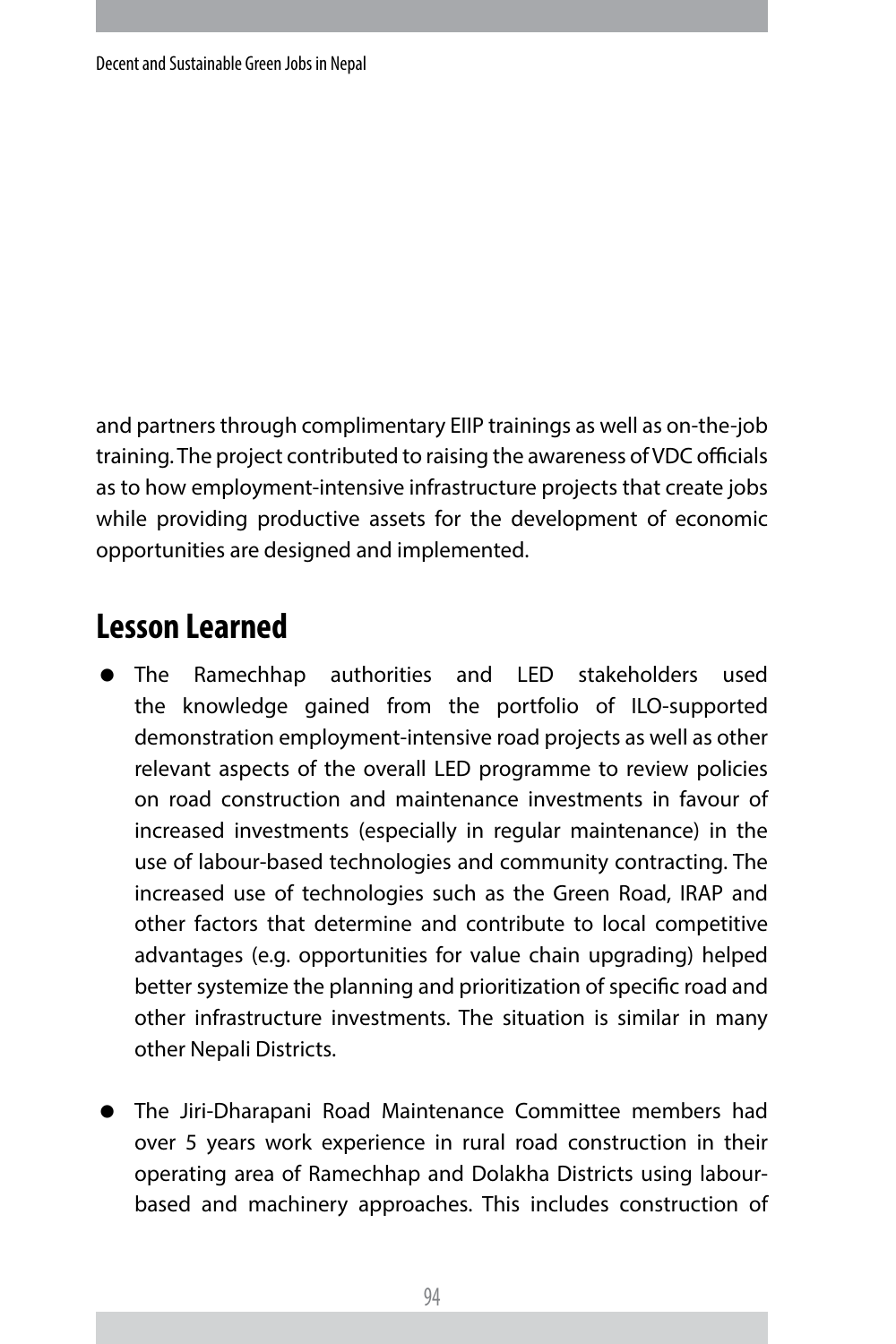the original Jiri-Dharapani-Chuchure and Dharapani-Rasnalu-Betali roads followed by spot repairs and upgrading in parts of this area.

- Under pressure to meet targets for connecting rural areas of the District to the headquarters in Manthali, the Ramechhap District authorities have made most investments in recent years in new road construction. However, road construction has not yet reached some remote parts of the District with inherent limited access to services and markets for affected populations. As the steep hill slopes of Ramechhap District are prone to soil erosion and landslides, environmentally-friendly ('green road') construction and maintenance approaches that cause minimum disturbance to natural soil structure are desirable.
- The interventions that demonstrated how quality infrastructure could provide and maintain optimized labour-based technologies, and utilized to improve the socio-economic situation of local populations.
- The construction of this road creates opportunities for competitive farming expansion and diversification of crop products with the cultivation of sweet oranges, and other seasonal and off-season fruit and vegetable production, as well as encouraging increased livestock and animal products production, and increased sustainable harvesting and collection on non-timber forest products. The other issues addressed by the intervention are limited availability of productive employment and economic opportunities in the target